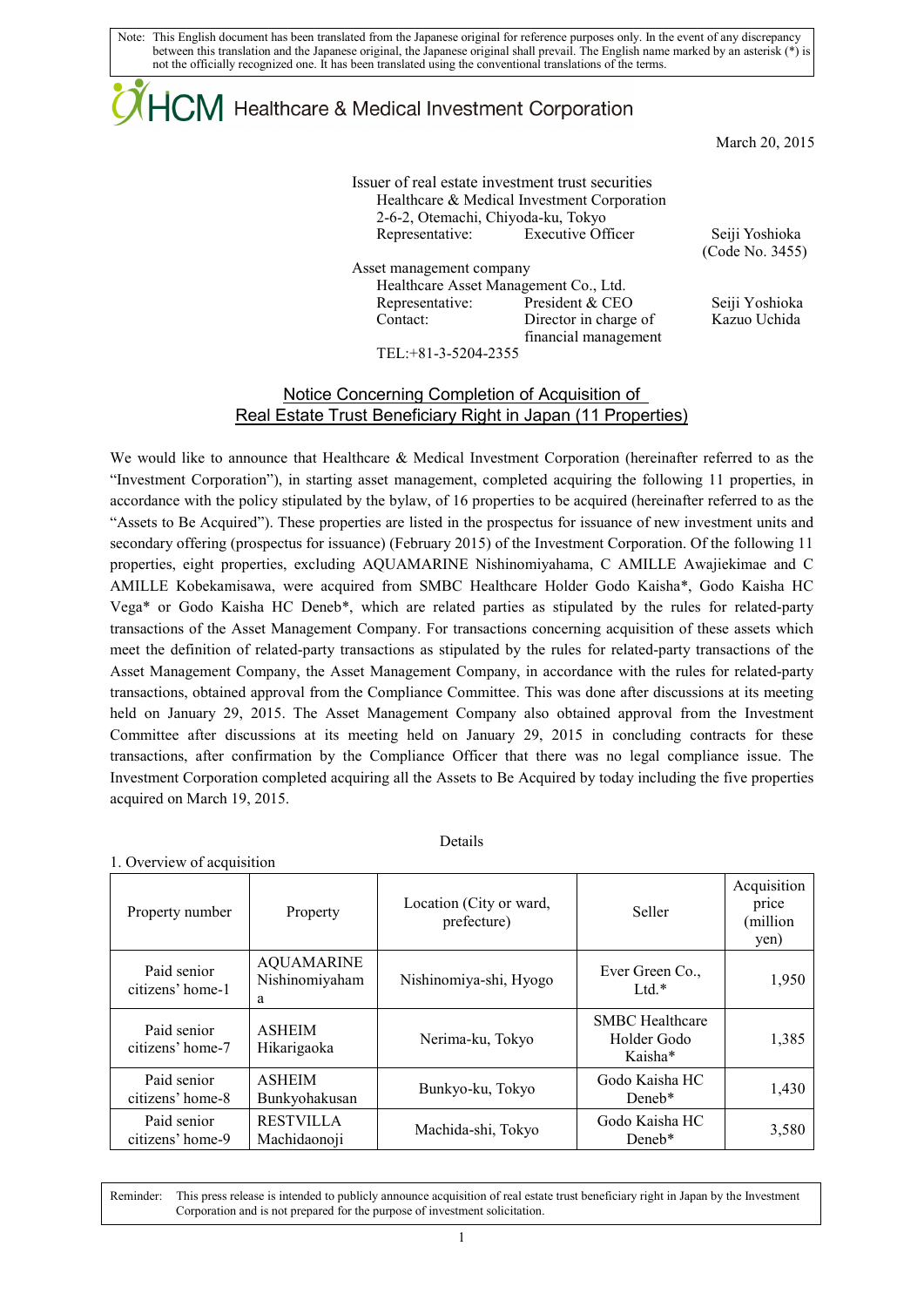| <b>OHCM</b> Healthcare & Medical Investment Corporation |                                             |                                         |                                             |                                          |
|---------------------------------------------------------|---------------------------------------------|-----------------------------------------|---------------------------------------------|------------------------------------------|
| Property number                                         | Property                                    | Location (City or ward,<br>prefecture)  | Seller                                      | Acquisition<br>price<br>(million<br>yen) |
| Paid senior<br>citizens' home-10                        | <b>RESTVILLA</b><br>Azamino                 | Tsuzuki-ku, Yokohama-shi,<br>Kanagawa   | Godo Kaisha HC<br>Dene <sub>b</sub> *       | 3,050                                    |
| Paid senior<br>citizens' home-11                        | <b>SAWAYAKA</b><br>Tachibanakan             | Hakata-ku, Fukuoka-shi,<br>Fukuoka      | Godo Kaisha HC<br>$Vega*$                   | 1,520                                    |
| Paid senior<br>citizens' home-12                        | <b>SAWAYAKA</b><br>Mekarikan                | Moji-ku, Kitakyushu-shi,<br>Fukuoka     | Godo Kaisha HC<br>$Vega*$                   | 1,380                                    |
| Paid senior<br>citizens' home-13                        | <b>SAWAYAKA</b><br>Tagawakan                | Tagawa-shi, Fukuoka                     | Godo Kaisha HC<br>$Vega*$                   | 390                                      |
| Paid senior<br>citizens' home-14                        | <b>GOOD TIME</b><br><b>HOME</b><br>Fudo-mae | Shinagawa-ku, Tokyo                     | Godo Kaisha HC<br>Dene <sub>b</sub> *       | 1,740                                    |
| Service-outfitted<br>housing for the<br>elderly-1       | <b>CAMILLE</b><br>Awajiekimae               | Higashiyodogawa-ku,<br>Osaka-shi, Osaka | Osaka Gas Urban<br>Development Co.,<br>Ltd. | 1,930                                    |
| Service-outfitted<br>housing for the<br>elderly-2       | C AMILLE<br>Kobekamisawa                    | Hyogo-ku, Kobe-shi, Hyogo               | Osaka Gas Urban<br>Development Co.,<br>Ltd. | 1,200                                    |
| Total                                                   |                                             |                                         |                                             | 19,555                                   |

(1) Date of concluding purchase agreement :

|     | $(1)$ Date of concluding puremase agreement. |                                                                                                                                                                                                                                                                                                                                           |                    |  |
|-----|----------------------------------------------|-------------------------------------------------------------------------------------------------------------------------------------------------------------------------------------------------------------------------------------------------------------------------------------------------------------------------------------------|--------------------|--|
|     |                                              | Paid senior citizens' home-1 and Service-outfitted                                                                                                                                                                                                                                                                                        |                    |  |
|     |                                              | housing for the elderly-1 and 2                                                                                                                                                                                                                                                                                                           | February $2, 2015$ |  |
|     |                                              | Paid senior citizens' home-7 through 14                                                                                                                                                                                                                                                                                                   | February 10, 2015  |  |
| (2) | Date of acquisition                          | : March 20, 2015                                                                                                                                                                                                                                                                                                                          |                    |  |
| (3) | Seller                                       | : For details of the seller, please see "3. Overview of seller" below.                                                                                                                                                                                                                                                                    |                    |  |
| (4) | Funds for acquisition                        | : Proceeds from issuance of new investment units (public placement)<br>resolved at the board of directors' meetings of the Investment Corporation                                                                                                                                                                                         |                    |  |
|     |                                              | held on February 17, 2015 and March 11, 2015 and borrowings (Note 1)                                                                                                                                                                                                                                                                      |                    |  |
| (5) | Method of settlement                         | : Payment in full at the time of delivery                                                                                                                                                                                                                                                                                                 |                    |  |
| (6) |                                              | Annual rent, lease and guarantee deposited of property:                                                                                                                                                                                                                                                                                   |                    |  |
|     |                                              | As approval from the tenant is not obtained for total rent revenue and<br>monthly rent of the respective property, they are not disclosed. Total rent<br>revenue for the Assets to Be Acquired (16 properties) amounts to 1,493<br>million yen (Note 2) while total lease and guarantee deposited amounts to<br>596 million yen (Note 3). |                    |  |

- (Note 1) For details of the loans payable, please see the "Notice Concerning Borrowing of Funds and Conclusion of Interest Rate Swap Agreement" announced today by the Investment Corporation.
- (Note 2) Total rent revenue is calculated by adding the amounts computed by multiplying the monthly rent included in the lease agreement for the respective Asset to Be Acquired (16 properties) as of October 31, 2014 by 12 and rounding it down to the nearest million.
- (Note 3) Total lease and guarantee deposited is calculated by adding the lease and guarantee deposited (including trust lease and guarantee deposited) included in the lease agreement for the respective Asset to Be Acquired (16 properties) as of October 31, 2014 and rounding it down to the nearest million.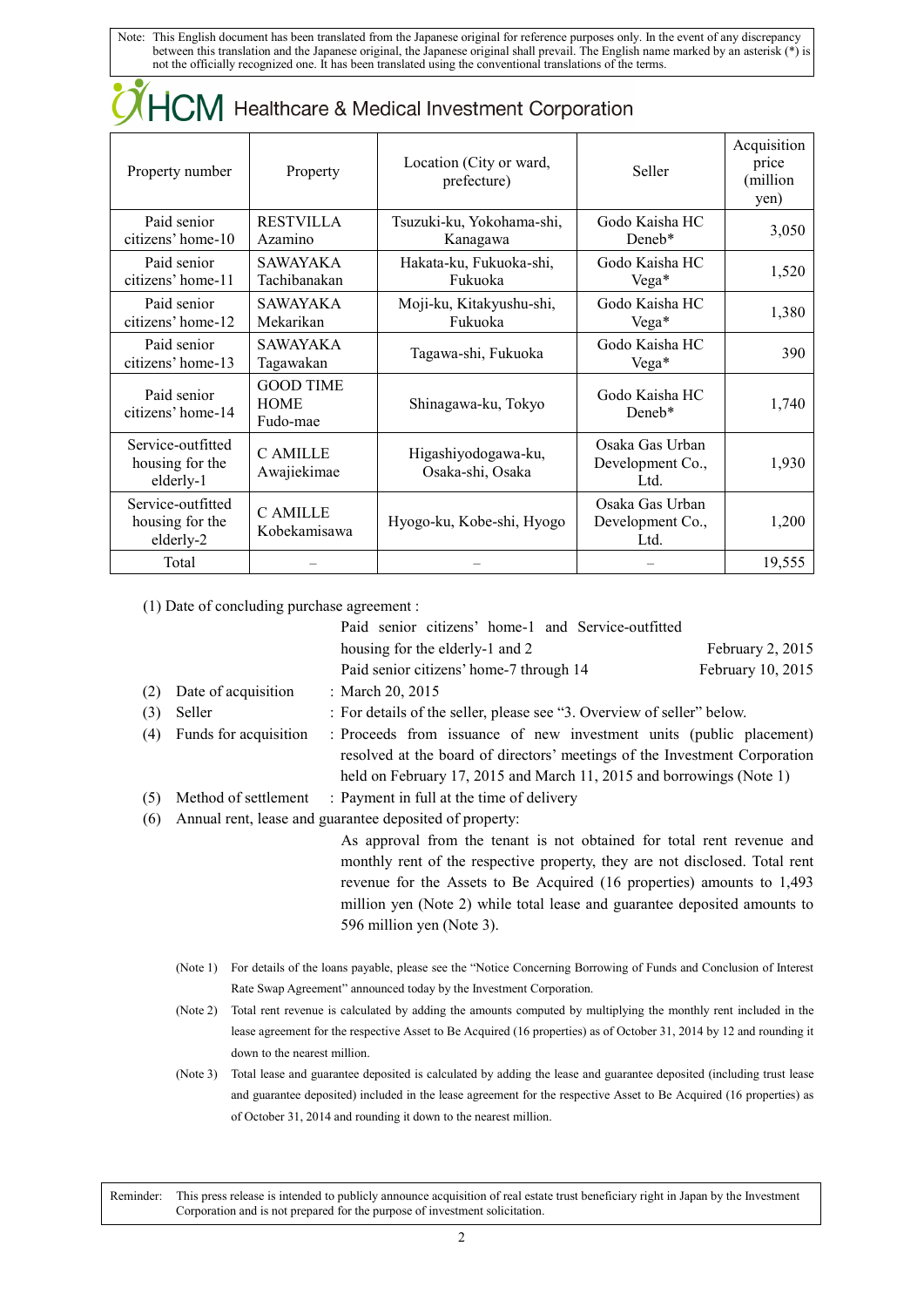## $\sum$ M Healthcare & Medical Investment Corporation

### 2. Details of assets acquired

Overview of assets acquired

- "Trustee" and "Trust period" are the trustee and the trust period at the time of acquiring the respective asset acquired.
- "Address (residence indication)" is the residence indication of the respective real estate. When the "residence indication" is not yet shown, the location of the building in the register (when there are multiple locations, one of them is used) is shown.

### <Land>

- For "Building coverage ratio" and "Floor-area ratio," figures based on the relevant laws and regulations such as the Building Standards Act (Act No. 201 of 1950, including its amendments) (hereinafter referred to as the "Building Standards Act") and the City Planning Act (Act No. 100 of 1968, including its amendments) (hereinafter referred to as the "City Planning Act") are shown in principle. In some cases, certain easing measures or restrictive measures may apply.
- "Use district" is the type of the use district stipulated by Article 8, Section 1, Item 1 of the City Planning Act.
- "Ground-floor area" is based on the information in the register and may not be consistent with the current status. In addition, the ground-floor area of the entire building is shown regardless of whether it is sectional ownership or quasi-co-ownership. For "SAWAYAKA Tachibanakan," ground-floor area as of January 31, 2015 is shown.
- For "Ownership form," the type of right the real estate trustee owns concerning the respective asset acquired is shown.

### <Building>

- "Completed" is the date of new construction (year and month) in the register.
- "Structure" and "Number of stories" are based on the information in the register.
- "Use" is the major use under the building classification in the register.
- "Total floor area" is based on the information in the register. In addition, the total floor area of the entire building is shown regardless of whether it is sectional ownership or quasi-co-ownership.
- For "Ownership form" of "Building," the type of right the real estate trustee owns concerning the respective asset acquired is shown.
- "Design firm," "Construction company" and "Building certification organization" are the designer, the builder and the building certification organization of the respective asset acquired in their names at the time of design, construction and building certification.
- "PM company" is the one the Investment Corporation signs a property management agreement with for the respective asset acquired. When an operator is also in charge of property management, such operator is shown in the column.
- "Master lease company" is the one the Investment Corporation signs a lease agreement with for the healthcare facility section of the respective asset acquired.
- For "PML," figures included in the engineering report prepared by Tokio Marine & Nichido Risk Consulting Co., Ltd. or Deloitte Tohmatsu Property Risk Solution Co., Ltd. are shown.
- For "Acquisition price," a trading value is shown which is listed in the purchase agreement for the respective asset acquired (rounded off to the nearest million yen). Trading value does not include consumption tax, local consumption tax and various expenses required for acquisition.
- "Appraisal value" is based on the appraisal report with October 31, 2014 as the date of value estimate.
- "Leasable area" is the area of the building of the respective asset acquired which is considered leasable as of October 31, 2014.
- "Rate of utilization" is the ratio of the total leased area to the leasable area of the respective asset

Reminder: This press release is intended to publicly announce acquisition of real estate trust beneficiary right in Japan by the Investment Corporation and is not prepared for the purpose of investment solicitation.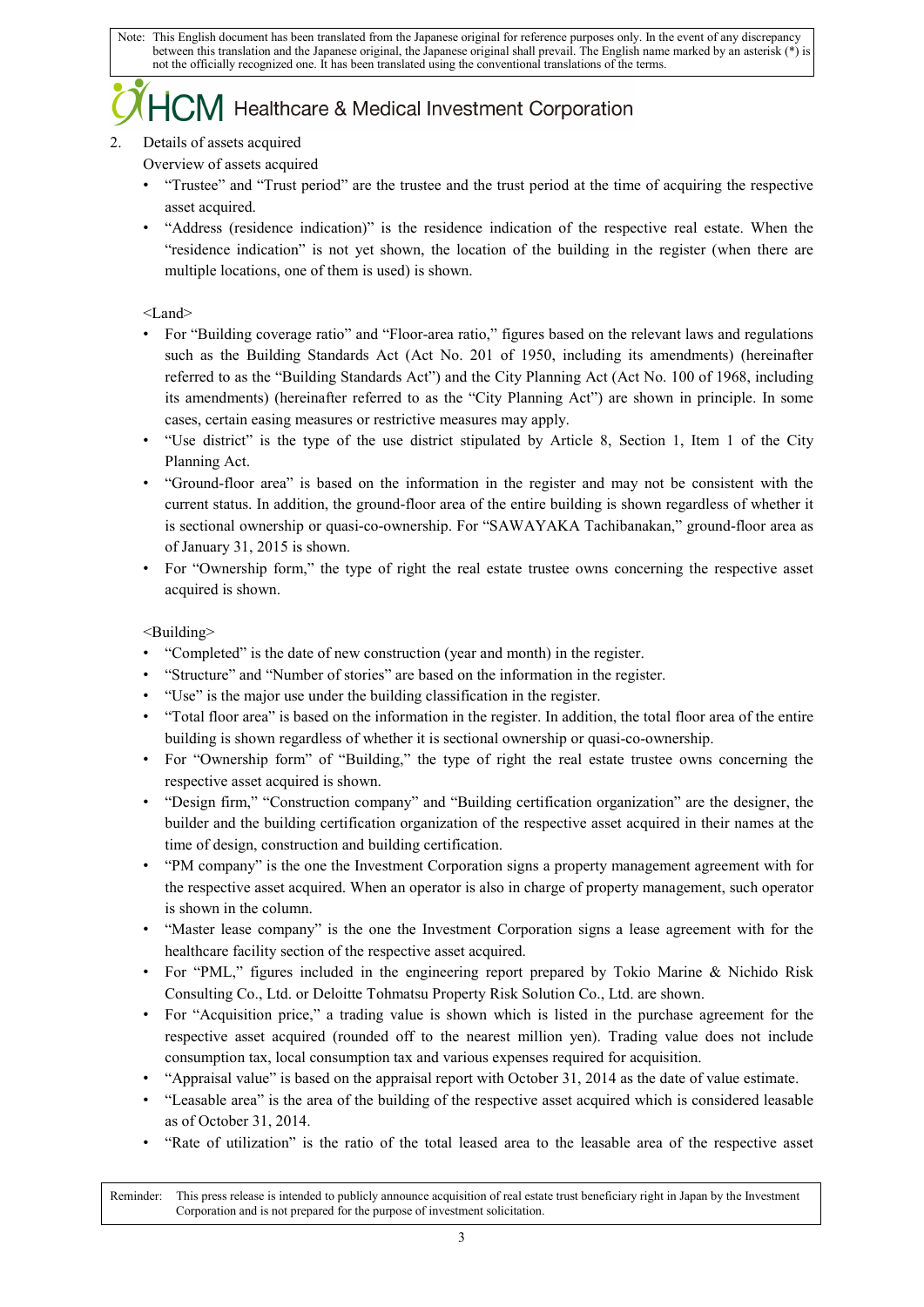### ${ICM}$  Healthcare & Medical Investment Corporation

acquired as of October 31, 2014 and is rounded off to one decimal place.

- "Total leased area" is the area actually leased of the leasable area of the building of the respective asset acquired as of October 31, 2014.
- "Number of tenants" is that of the respective asset acquired based on its lease agreement as of October 31, 2014. However, for the healthcare facility section of such asset acquired, the master lease company which operates healthcare facilities in that section is the tenant.
- "Major tenant" is the one whose leased area is the largest among the total leased area of the respective asset acquired. For the healthcare facility section of such asset acquired, the master lease company which operates healthcare facilities in that section is the tenant.
- "Lease deposits and guarantee" is the sum of the lease deposits and guarantee required based on the lease agreement between the Investment Corporation and the tenant at the time of acquisition and is rounded off to the nearest million yen. When approval from the operator, the tenant or any of the related parties is not obtained for disclosure, "Lease deposits and guarantee" remains blank.
- "Total rent revenue (annualized)" is calculated by multiplying the monthly rent included in the lease agreement with the tenant as of October 31, 2014 by 12 for annualization. When approval from the operator, the tenant or any of the related parties is not obtained for disclosure, "Total rent revenue (annualized)" remains blank.
- For "Special notes," matters which are considered important based on their impact on the appraisal value, the profitability and the disposability of the respective asset are shown, in addition to matters which are considered important concerning rights and use of such asset, based on the information as of October 31, 2014 in principle.

<Status of residents and overview of facility>

- For "Status of residents and overview of facility" of paid senior citizens' homes, part of the information included in the Property Disclosure Statement of Important Issues is shown. For "Status of residents and overview of facility" of service-outfitted housing for the elderly, information obtained from the "System to Provide Information on Service-outfitted Housing for the Elderly" of the Federation of Housing & Community Centers, interview with operators and operators' websites is shown. A dash "-" indicates a case where no information is listed in the Property Disclosure Statement of Important Issues or where approval from an operator has not been obtained, and entry is omitted.
- "Requirements for occupancy" are only those concerning the nursing care level among requirements for occupancy of such facility.
- "Average nursing care level of residents" is calculated by dividing the sum of the figures computed by multiplying the number of residents by the nursing care level included in the Property Disclosure Statement of Important Issues by 0 (Self-sustained), 0.375 (Assistance level 1), 1 (Assistance level 2), 1 to 5 (Nursing care level 1 to 5) and 1 (Other) by the number of residents and is rounded down to two decimal places.
- "Occupancy rate" is rounded down to one decimal place. When the occupancy rate included in the Property Disclosure Statement of Important Issues is used, it may not be the same as the ratio calculated by dividing the number of residents by the capacity due to circumstances such as including those who are absent temporarily.
- "Average age of residents" is rounded down to one decimal place.
- "Monthly fee" is rounded down to the nearest thousand yen. Residents may be required to pay nursing care expenses and other costs in addition to the monthly fee.
- For "Ratio of residents to nursing care staff," the ratio of the number of nursing staff and nursing care staff (full-time equivalent) to the number of users of the respective facility included in the Property Disclosure Statement of Important Issues is shown.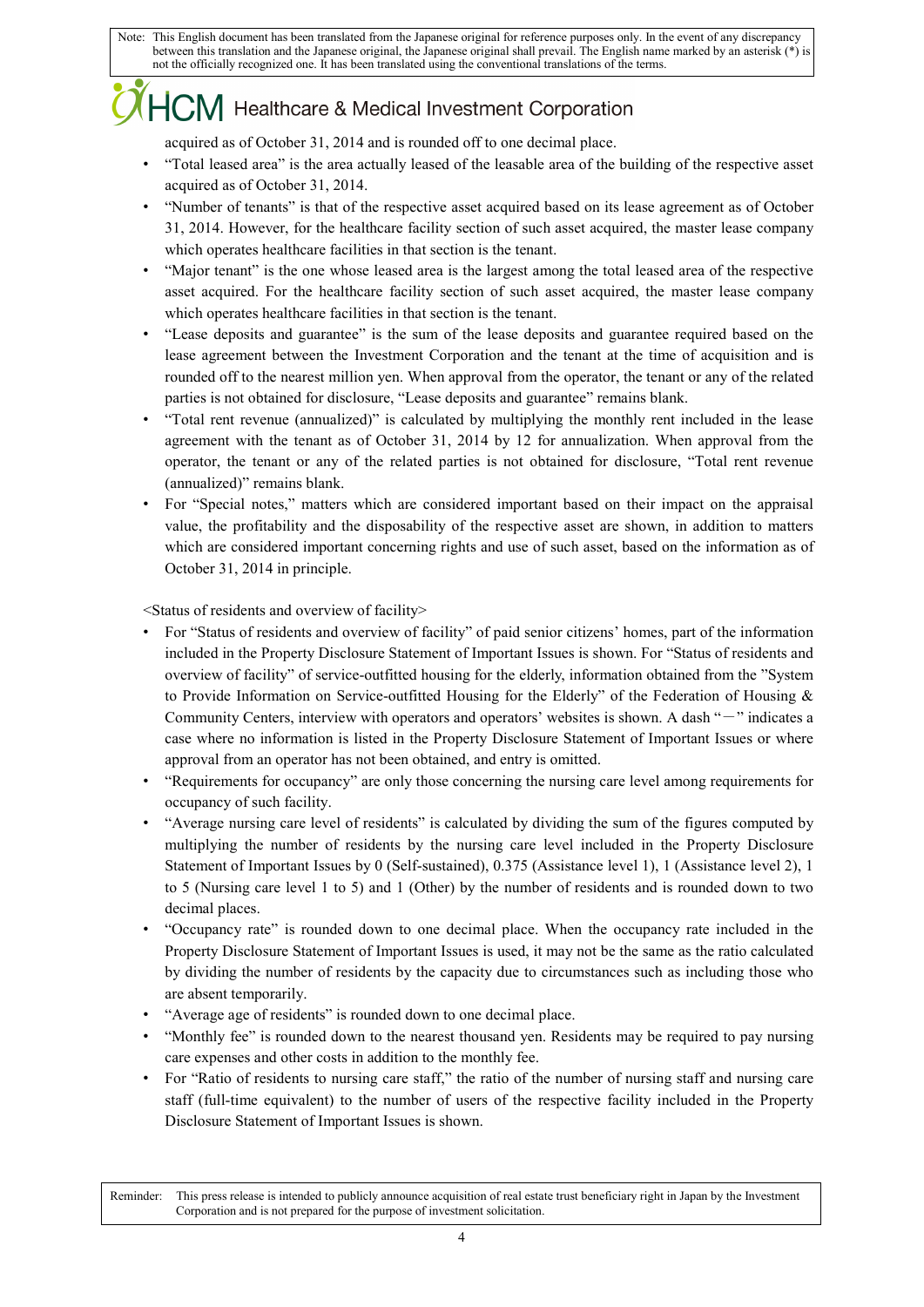# **OHCM** Healthcare & Medical Investment Corporation

| Paid senior citizens' home-1<br>AQUAMARINE Nishinomiyahama |                                     |                                                                                                                                                                                                                                                                                                                                                                                                                                                                                                                                                                                                                                                                                                                                                                |
|------------------------------------------------------------|-------------------------------------|----------------------------------------------------------------------------------------------------------------------------------------------------------------------------------------------------------------------------------------------------------------------------------------------------------------------------------------------------------------------------------------------------------------------------------------------------------------------------------------------------------------------------------------------------------------------------------------------------------------------------------------------------------------------------------------------------------------------------------------------------------------|
| Property                                                   |                                     | AQUAMARINE Nishinomiyahama                                                                                                                                                                                                                                                                                                                                                                                                                                                                                                                                                                                                                                                                                                                                     |
|                                                            | Date of acquisition                 | March 20, 2015                                                                                                                                                                                                                                                                                                                                                                                                                                                                                                                                                                                                                                                                                                                                                 |
| Type of specified asset                                    |                                     | Trust beneficiary right                                                                                                                                                                                                                                                                                                                                                                                                                                                                                                                                                                                                                                                                                                                                        |
| Trustee                                                    |                                     | Sumitomo Mitsui Trust Bank, Limited                                                                                                                                                                                                                                                                                                                                                                                                                                                                                                                                                                                                                                                                                                                            |
|                                                            | Trust period                        | From March 20, 2015 to March 31, 2025                                                                                                                                                                                                                                                                                                                                                                                                                                                                                                                                                                                                                                                                                                                          |
|                                                            | Former owner (former beneficiary)   | Ever Green Co., Ltd.*                                                                                                                                                                                                                                                                                                                                                                                                                                                                                                                                                                                                                                                                                                                                          |
|                                                            | Address (residence indication)      | 4-15-2, Nishinomiyahama, Nishinomiya-shi, Hyogo                                                                                                                                                                                                                                                                                                                                                                                                                                                                                                                                                                                                                                                                                                                |
|                                                            | Building coverage ratio             | 80%                                                                                                                                                                                                                                                                                                                                                                                                                                                                                                                                                                                                                                                                                                                                                            |
|                                                            | Floor-area ratio                    | 200%                                                                                                                                                                                                                                                                                                                                                                                                                                                                                                                                                                                                                                                                                                                                                           |
| Land                                                       | Use district                        | Neighborhood commercial district                                                                                                                                                                                                                                                                                                                                                                                                                                                                                                                                                                                                                                                                                                                               |
|                                                            | Ground-floor area                   | $2,587.93$ m <sup>2</sup>                                                                                                                                                                                                                                                                                                                                                                                                                                                                                                                                                                                                                                                                                                                                      |
|                                                            | Ownership form                      | Ownership                                                                                                                                                                                                                                                                                                                                                                                                                                                                                                                                                                                                                                                                                                                                                      |
|                                                            | Completed                           | May 2007                                                                                                                                                                                                                                                                                                                                                                                                                                                                                                                                                                                                                                                                                                                                                       |
| Building                                                   | Structure and number of stories     | RC, flat-roofed, 5F                                                                                                                                                                                                                                                                                                                                                                                                                                                                                                                                                                                                                                                                                                                                            |
|                                                            | Use                                 | Senior citizens' home                                                                                                                                                                                                                                                                                                                                                                                                                                                                                                                                                                                                                                                                                                                                          |
|                                                            | Total floor area                    | 5,157.26 $m2$                                                                                                                                                                                                                                                                                                                                                                                                                                                                                                                                                                                                                                                                                                                                                  |
|                                                            | Ownership form                      | Ownership                                                                                                                                                                                                                                                                                                                                                                                                                                                                                                                                                                                                                                                                                                                                                      |
|                                                            | Design firm                         | Yokogawa Architects & Engineers, inc.                                                                                                                                                                                                                                                                                                                                                                                                                                                                                                                                                                                                                                                                                                                          |
|                                                            | Construction company                | Sekisui House, Ltd.                                                                                                                                                                                                                                                                                                                                                                                                                                                                                                                                                                                                                                                                                                                                            |
|                                                            | Building certification organization | Architectural Inspection Organization Ltd.*                                                                                                                                                                                                                                                                                                                                                                                                                                                                                                                                                                                                                                                                                                                    |
|                                                            | PM company                          | GREEN LIFE Co., Ltd.                                                                                                                                                                                                                                                                                                                                                                                                                                                                                                                                                                                                                                                                                                                                           |
|                                                            | Master lease company                | GREEN LIFE Co., Ltd.                                                                                                                                                                                                                                                                                                                                                                                                                                                                                                                                                                                                                                                                                                                                           |
| PML                                                        |                                     | 8.5%                                                                                                                                                                                                                                                                                                                                                                                                                                                                                                                                                                                                                                                                                                                                                           |
|                                                            | Status of collateral                | Not applicable                                                                                                                                                                                                                                                                                                                                                                                                                                                                                                                                                                                                                                                                                                                                                 |
| Acquisition price                                          |                                     | 1,950 million yen                                                                                                                                                                                                                                                                                                                                                                                                                                                                                                                                                                                                                                                                                                                                              |
| Appraisal value<br>(date of value estimate)                |                                     | 2,030 million yen (October 31, 2014)                                                                                                                                                                                                                                                                                                                                                                                                                                                                                                                                                                                                                                                                                                                           |
| Appraisal organization                                     |                                     | Rich Appraisal Institute Co., Ltd.                                                                                                                                                                                                                                                                                                                                                                                                                                                                                                                                                                                                                                                                                                                             |
|                                                            | Details of tenant                   |                                                                                                                                                                                                                                                                                                                                                                                                                                                                                                                                                                                                                                                                                                                                                                |
|                                                            | Leasable area                       | 5,157.26 $m2$                                                                                                                                                                                                                                                                                                                                                                                                                                                                                                                                                                                                                                                                                                                                                  |
|                                                            | Rate of utilization                 | 100.0%                                                                                                                                                                                                                                                                                                                                                                                                                                                                                                                                                                                                                                                                                                                                                         |
|                                                            | Total leased area                   | $5,157.26$ m <sup>2</sup>                                                                                                                                                                                                                                                                                                                                                                                                                                                                                                                                                                                                                                                                                                                                      |
|                                                            | Number of tenants                   | 2                                                                                                                                                                                                                                                                                                                                                                                                                                                                                                                                                                                                                                                                                                                                                              |
|                                                            | Major tenant                        | <b>GREEN LIFE Co., Ltd.</b>                                                                                                                                                                                                                                                                                                                                                                                                                                                                                                                                                                                                                                                                                                                                    |
|                                                            | Lease deposits and guarantee        | As approval from the operator and the other tenant for disclosure has not<br>been obtained, it remains undisclosed.                                                                                                                                                                                                                                                                                                                                                                                                                                                                                                                                                                                                                                            |
|                                                            | Total rent revenue (annualized)     | As approval from the operator and the other tenant for disclosure has not<br>been obtained, it remains undisclosed.                                                                                                                                                                                                                                                                                                                                                                                                                                                                                                                                                                                                                                            |
| Special notes                                              |                                     | In acquiring the property, the Investment Corporation signed a memo for the<br>land on the east of the property with the owner of the said land to set a right<br>to ensure passing through the land to access the parking space of the<br>property.                                                                                                                                                                                                                                                                                                                                                                                                                                                                                                           |
| Other                                                      |                                     | Type of contract: Ordinary building lease agreement<br>$\bullet$<br>Term of contract: From June 1, 2007 to May 31, 2037<br>$\bullet$<br>Rent revision: Right to demand rent reduction shall not be exercised for 10<br>$\bullet$<br>years from the date of starting the lease. After that, rent can be revised after<br>consultation every five years.<br>Contract renewal: Except when the lessor or the lessee indicates its<br>$\bullet$<br>intention to the other party not to renew the contract no later than six<br>months prior to the above-mentioned expiration date of the lease<br>agreement, this contract will be renewed with the same terms and<br>conditions as of the expiration date for another year until the end of the<br>lease period. |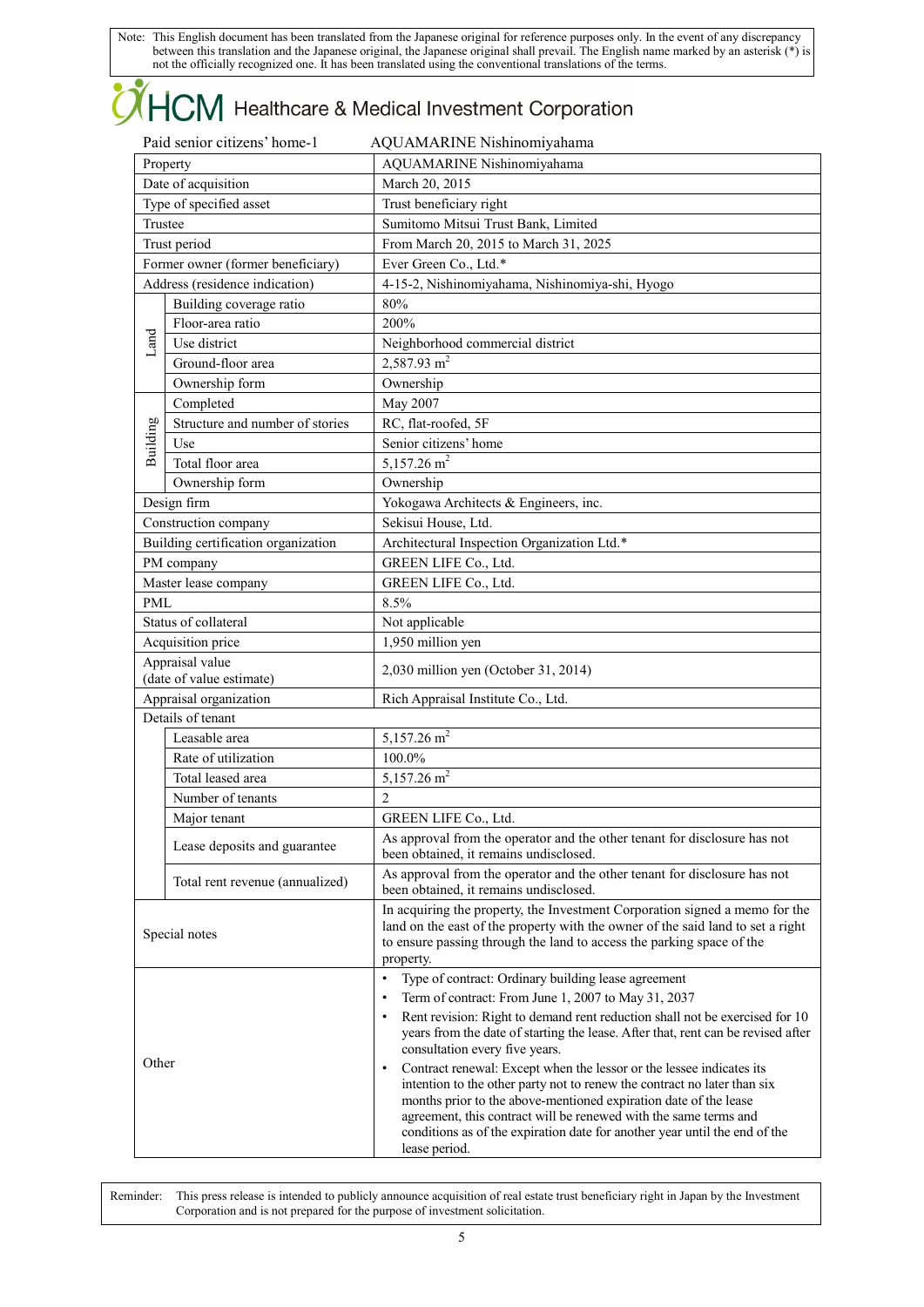|  | THCM Healthcare & Medical Investment Corporation                                     |                                              |                                                                                                                                                                                                                                                                                                                                                                                                                                                                                                                                                      |
|--|--------------------------------------------------------------------------------------|----------------------------------------------|------------------------------------------------------------------------------------------------------------------------------------------------------------------------------------------------------------------------------------------------------------------------------------------------------------------------------------------------------------------------------------------------------------------------------------------------------------------------------------------------------------------------------------------------------|
|  |                                                                                      |                                              | Midterm cancellation: The lessee cannot cancel the contract during the<br>lease period in principle. However, when both parties agree to midterm<br>cancellation due to inevitable reasons or in the case of commencement of<br>bankruptcy proceedings or corporate reorganization proceedings,<br>compulsory execution or preservation measures, they may cancel or<br>discharge the contract.<br>First refusal right: When the lessor disposes of the property, the lessee has<br>the first refusal right with regards to purchasing the property. |
|  |                                                                                      | Status of residents and overview of facility | (Date of completion of Property Disclosure Statement of Important Issues: July 1, 2014)                                                                                                                                                                                                                                                                                                                                                                                                                                                              |
|  | Operator                                                                             |                                              | GREEN LIFE Co., Ltd.                                                                                                                                                                                                                                                                                                                                                                                                                                                                                                                                 |
|  | Type of facility                                                                     |                                              | Paid senior citizens' home with nursing care                                                                                                                                                                                                                                                                                                                                                                                                                                                                                                         |
|  | Mode of right of occupancy                                                           |                                              | Right to use                                                                                                                                                                                                                                                                                                                                                                                                                                                                                                                                         |
|  | Residential area range                                                               |                                              | 20.1 to 40.3 $m2$                                                                                                                                                                                                                                                                                                                                                                                                                                                                                                                                    |
|  | Requirements for occupancy                                                           |                                              | Self-sustained, and assistance or nursing care required                                                                                                                                                                                                                                                                                                                                                                                                                                                                                              |
|  | Average nursing care level of<br>residents                                           |                                              | 2.05                                                                                                                                                                                                                                                                                                                                                                                                                                                                                                                                                 |
|  | Opened<br>Number of rooms                                                            |                                              | June 1, 2007                                                                                                                                                                                                                                                                                                                                                                                                                                                                                                                                         |
|  |                                                                                      |                                              | 90 rooms                                                                                                                                                                                                                                                                                                                                                                                                                                                                                                                                             |
|  | Resident capacity                                                                    |                                              | 100 people                                                                                                                                                                                                                                                                                                                                                                                                                                                                                                                                           |
|  | Number of residents                                                                  |                                              | 96 people                                                                                                                                                                                                                                                                                                                                                                                                                                                                                                                                            |
|  | Occupancy rate                                                                       |                                              | 96.0%                                                                                                                                                                                                                                                                                                                                                                                                                                                                                                                                                |
|  | Average age of residents                                                             |                                              | 87.8                                                                                                                                                                                                                                                                                                                                                                                                                                                                                                                                                 |
|  |                                                                                      | Method of payment by residents               |                                                                                                                                                                                                                                                                                                                                                                                                                                                                                                                                                      |
|  | Lump-sum<br>payment                                                                  | Upfront entrance<br>fees                     | Not applicable                                                                                                                                                                                                                                                                                                                                                                                                                                                                                                                                       |
|  | method                                                                               | Monthly fee                                  | Not applicable                                                                                                                                                                                                                                                                                                                                                                                                                                                                                                                                       |
|  | Monthly<br>payment                                                                   | Upfront entrance<br>fees                     | None                                                                                                                                                                                                                                                                                                                                                                                                                                                                                                                                                 |
|  | method                                                                               | Monthly fee                                  | 236,000 yen to 374,000 yen                                                                                                                                                                                                                                                                                                                                                                                                                                                                                                                           |
|  | Ratio of residents to nursing care<br>staff<br>Night nursing care staff<br>(minimum) |                                              | 3:1 or higher                                                                                                                                                                                                                                                                                                                                                                                                                                                                                                                                        |
|  |                                                                                      |                                              | Four nursing care staff or more                                                                                                                                                                                                                                                                                                                                                                                                                                                                                                                      |
|  | Cooperative medical institution                                                      |                                              | Medical Corporation Kyowakai Kyowa Marina Hospital*                                                                                                                                                                                                                                                                                                                                                                                                                                                                                                  |
|  | Cooperative dental clinic                                                            |                                              | Ohara Dental Clinic*                                                                                                                                                                                                                                                                                                                                                                                                                                                                                                                                 |

### Characteristics of the Property

### **Location features**

The property is located in a residential area in Nishinomiyahama. The only public transport available is a bus, but the property sits in a peaceful environment, facing the sea.

### **Property features**

Single rooms in the property are 20.1 m<sup>2</sup>-20.8 m<sup>2</sup> in size, and double rooms are 38.2 m<sup>2</sup>-40.3 m<sup>2</sup> in size, meaning the property's rooms are large compared with those of competing facilities. The living environment offers a superior sense of space, views, sunlight, and ventilation, with south-facing rooms looking out over the Shin Nishinomiya Yacht Harbor and the Port of Osaka.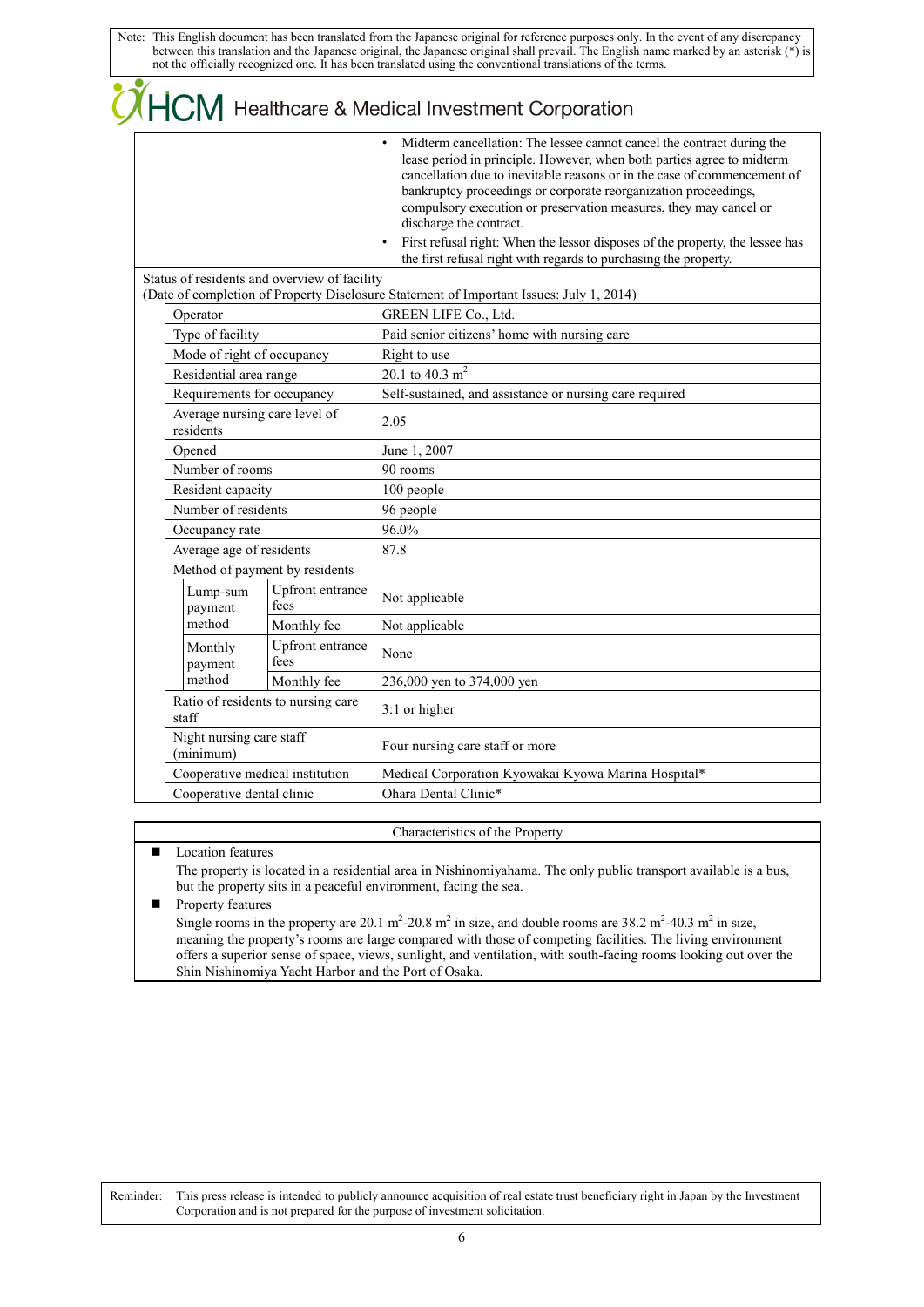# **OHCM** Healthcare & Medical Investment Corporation

| Paid senior citizens' home-7<br>ASHEIM Hikarigaoka |                                     |                                                                                                                                                       |  |
|----------------------------------------------------|-------------------------------------|-------------------------------------------------------------------------------------------------------------------------------------------------------|--|
| Property                                           |                                     | ASHEIM Hikarigaoka                                                                                                                                    |  |
| Date of acquisition                                |                                     | March 20, 2015                                                                                                                                        |  |
| Type of specified asset                            |                                     | Trust beneficiary right                                                                                                                               |  |
| Trustee                                            |                                     | Sumitomo Mitsui Trust Bank, Limited                                                                                                                   |  |
|                                                    | Trust period                        | From March 28, 2014 to March 31, 2025                                                                                                                 |  |
|                                                    | Former owner (former beneficiary)   | SMBC Healthcare Holder Godo Kaisha*                                                                                                                   |  |
|                                                    | Address (residence indication)      | 4-3-23, Yahara, Nerima-ku, Tokyo                                                                                                                      |  |
|                                                    | Building coverage ratio             | 60%/50%                                                                                                                                               |  |
|                                                    | Floor-area ratio                    | 200%/100%                                                                                                                                             |  |
| Land                                               | Use district                        | Category I housing district/Category I exclusive low-rise housing district                                                                            |  |
|                                                    | Ground-floor area                   | 2,868.46 $m2$                                                                                                                                         |  |
|                                                    | Ownership form                      | Ownership                                                                                                                                             |  |
|                                                    | Completed                           | March 2006                                                                                                                                            |  |
|                                                    | Structure and number of stories     | RC, flat-roofed, 3F                                                                                                                                   |  |
|                                                    | Use                                 | Care facility                                                                                                                                         |  |
| Building                                           | Total floor area                    | 3,628.60 $m2$                                                                                                                                         |  |
|                                                    | Ownership form                      | Ownership                                                                                                                                             |  |
|                                                    | Design firm                         | Total Planning Institute*                                                                                                                             |  |
|                                                    | Construction company                | SaitamaKenko Construction Inc.                                                                                                                        |  |
|                                                    | Building certification organization | Bureau Veritas Japan Co., Ltd.                                                                                                                        |  |
|                                                    | PM company                          | AS PARTNERS Co., Ltd.                                                                                                                                 |  |
|                                                    | Master lease company                | AS PARTNERS Co., Ltd.                                                                                                                                 |  |
| PML                                                |                                     | 4.8%                                                                                                                                                  |  |
|                                                    | Status of collateral                | Not applicable                                                                                                                                        |  |
| Acquisition price                                  |                                     | 1,385 million yen                                                                                                                                     |  |
|                                                    | Appraisal value                     |                                                                                                                                                       |  |
|                                                    | (date of value estimate)            | 1,440 million yen (October 31, 2014)                                                                                                                  |  |
|                                                    | Appraisal organization              | Japan Real Estate Institute                                                                                                                           |  |
|                                                    | Details of tenant                   |                                                                                                                                                       |  |
|                                                    | Leasable area                       | 3,628.60 $m2$                                                                                                                                         |  |
|                                                    | Rate of utilization                 | 100%                                                                                                                                                  |  |
|                                                    | Total leased area                   | $3,628.60$ m <sup>2</sup>                                                                                                                             |  |
|                                                    | Number of tenants                   | 1                                                                                                                                                     |  |
|                                                    | Major tenant                        | AS PARTNERS Co., Ltd.                                                                                                                                 |  |
|                                                    |                                     | As approval from the operator for disclosure has not been obtained, it                                                                                |  |
|                                                    | Lease deposits and guarantee        | remains undisclosed.                                                                                                                                  |  |
|                                                    | Total rent revenue (annualized)     | As approval from the operator for disclosure has not been obtained, it                                                                                |  |
|                                                    |                                     | remains undisclosed.                                                                                                                                  |  |
|                                                    |                                     | An urban planning decision was made in relation to the road adjacent to the<br>north side of the land as part of the Nerima Oizumi Shakujii Land      |  |
|                                                    |                                     | Readjustment Project in 1969, and building restrictions based on the City                                                                             |  |
|                                                    | Special notes                       | Planning Act are imposed on a portion of the land subject to this decision.                                                                           |  |
|                                                    |                                     | When business decisions will be made is not yet determined as of the date of                                                                          |  |
|                                                    |                                     | this notice.                                                                                                                                          |  |
|                                                    |                                     | • Type of contract: Ordinary building lease agreement                                                                                                 |  |
|                                                    |                                     | Term of contract: From March 28, 2014 to March 27, 2034                                                                                               |  |
| Other                                              |                                     | • Contract renewal: When the first party or the second party does not<br>indicate its intention not to renew the contract to the other party no later |  |
|                                                    |                                     | than six months prior to expiration of the contract, this contract will be                                                                            |  |
|                                                    |                                     | renewed with the same terms and conditions for another two years until                                                                                |  |
|                                                    |                                     | the end of the lease period.                                                                                                                          |  |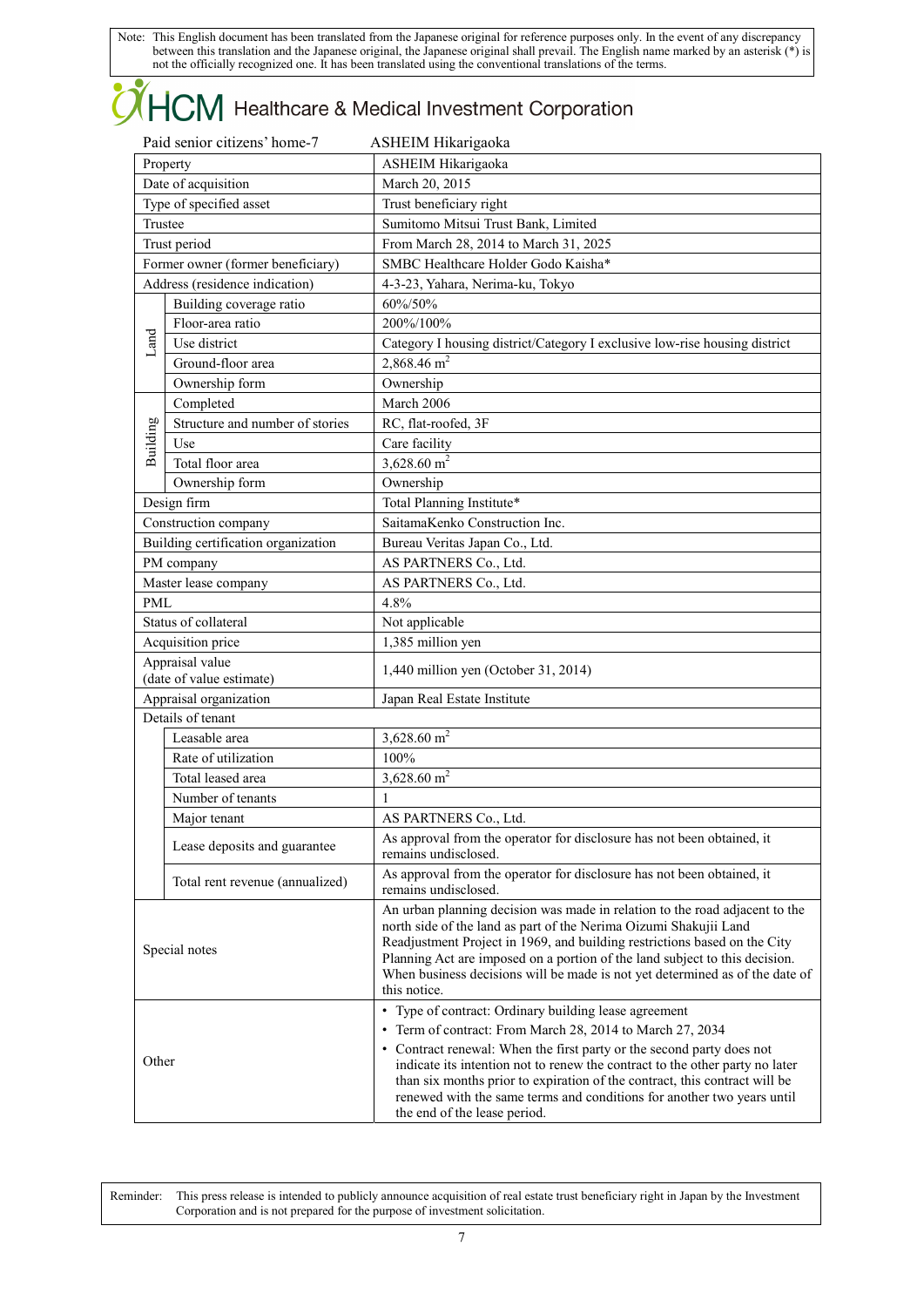|                                            |                                              | $\chi$ HCM Healthcare & Medical Investment Corporation                                     |
|--------------------------------------------|----------------------------------------------|--------------------------------------------------------------------------------------------|
|                                            | Status of residents and overview of facility | (Date of completion of Property Disclosure Statement of Important Issues: October 1, 2014) |
| Operator                                   |                                              | AS PARTNERS Co., Ltd.                                                                      |
| Type of facility                           |                                              | Paid senior citizens' home with nursing care                                               |
| Mode of right of occupancy                 |                                              | Right to use                                                                               |
| Residential area range                     |                                              | 18.2 to 36.4 $m2$                                                                          |
| Requirements for occupancy                 |                                              | Self-sustained, and assistance or nursing care required                                    |
| Average nursing care level of<br>residents |                                              | 2.34                                                                                       |
| Opened                                     |                                              | May 1, 2006                                                                                |
| Number of rooms                            |                                              | 83 rooms                                                                                   |
| Resident capacity                          |                                              | 89 people                                                                                  |
| Number of residents                        |                                              | 83 people                                                                                  |
| Occupancy rate                             |                                              | 93.2%                                                                                      |
| Average age of residents                   |                                              | 86.1                                                                                       |
| Method of payment by residents             |                                              |                                                                                            |
| Lump-sum<br>payment                        | Upfront entrance<br>fees                     | 3,000,000 yen to 21,300,000 yen                                                            |
| method                                     | Monthly fee                                  | 156,000 yen to 541,000 yen                                                                 |
| Monthly<br>payment                         | Upfront entrance<br>fees                     | None                                                                                       |
| method                                     | Monthly fee                                  | 331,000 ven to 671,000 ven                                                                 |

**Location features** The property is located near Mejiro-dori, which runs from east to west through Nerima-ku, about 19 minutes' walk from Shakujii-koen Station on the Seibu Ikebukuro Line.

Characteristics of the Property

In the vicinity of the property there is a residential area, and there are also scattered commercial facilities in the vicinity of Shakujii-koen Station.

Medical Corporation Kouseikai Suzuki Hospital\*

Most of the land within a 3km radius of the property falls within Nerima-ku.

Monthly fee 331,000 yen to 671,000 yen

(minimum) Four nursing care staff or more

**Property features** 

Ratio of residents to nursing care

Night nursing care staff

Ratio of residents to huising care  $\begin{bmatrix} 2.5:1 \text{ or higher} \end{bmatrix}$ 

Cooperative medical institution Nakamura Hospital\*

Cooperative dental clinic Vokota Dental Clinic\*

The property is a paid senior citizens' home that was constructed in 2006, with an H-type flat layout. There are 83 specialist rooms, including six double rooms. The property is efficiently managed, with residents divided onto different floors. For example, the first and third floors are mainly for independent residents, and the second floor is for residents with dementia or in need of intensive nursing care. Common facilities include a lobby, lounge, consultation rooms, bathing facilities, and an outdoor rest area.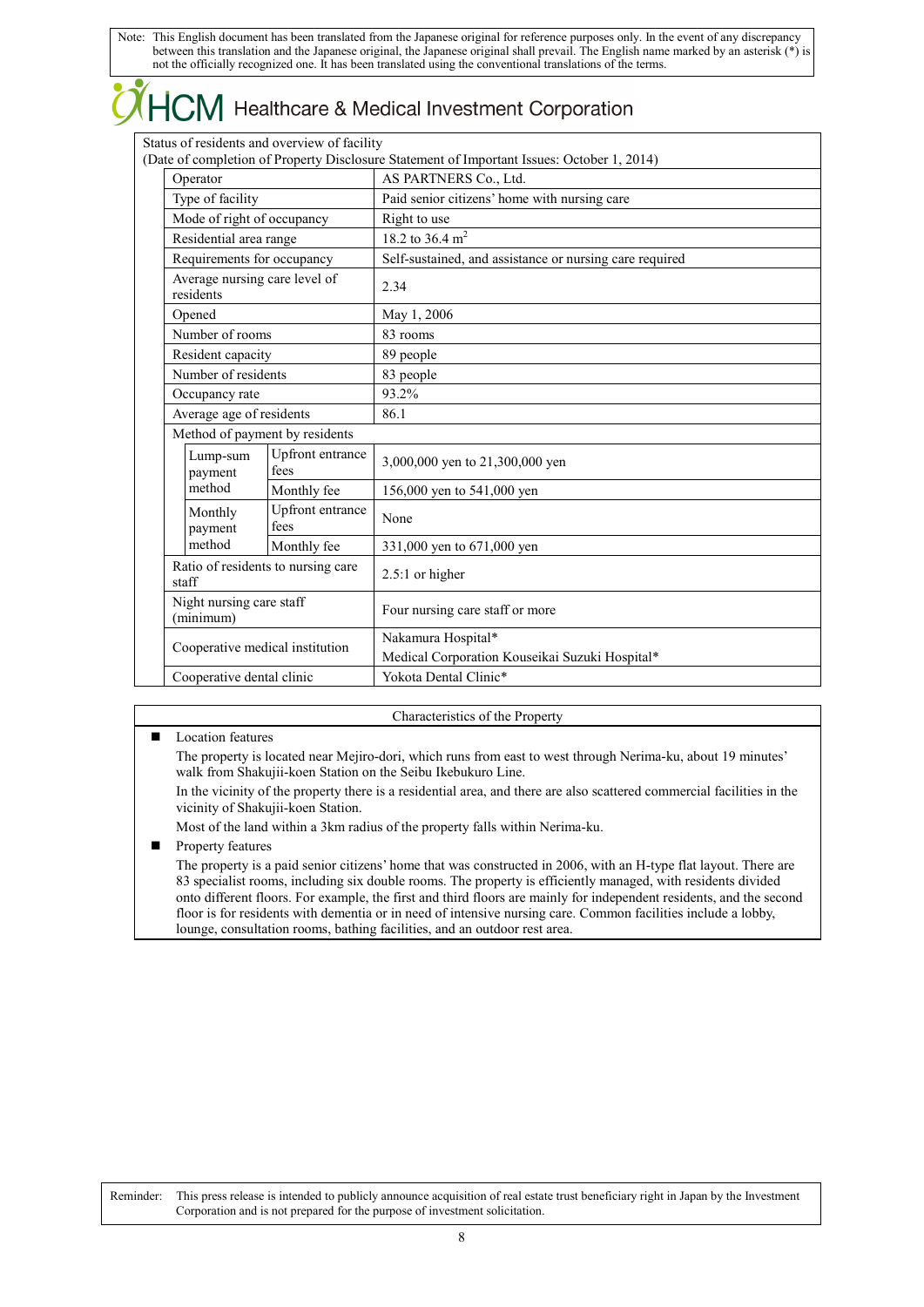# **OHCM** Healthcare & Medical Investment Corporation

|                         | Paid senior citizens' home-8             | ASHEIM Bunkyohakusan                                                                                                                                          |  |  |
|-------------------------|------------------------------------------|---------------------------------------------------------------------------------------------------------------------------------------------------------------|--|--|
| Property                |                                          | <b>ASHEIM Bunkyohakusan</b>                                                                                                                                   |  |  |
|                         | Date of acquisition                      | March 20, 2015                                                                                                                                                |  |  |
| Type of specified asset |                                          | Trust beneficiary right                                                                                                                                       |  |  |
|                         | Trustee                                  | Sumitomo Mitsui Trust Bank, Limited                                                                                                                           |  |  |
|                         | Trust period                             | From October 29, 2014 to March 31, 2025                                                                                                                       |  |  |
|                         | Former owner (former beneficiary)        | Godo Kaisha HC Deneb*                                                                                                                                         |  |  |
|                         | Address (residence indication)           | 4-36-13, Hakusan, Bunkyo-ku, Tokyo                                                                                                                            |  |  |
|                         | Building coverage ratio                  | 80%                                                                                                                                                           |  |  |
|                         | Floor-area ratio                         | 400%                                                                                                                                                          |  |  |
|                         | Use district                             | Neighborhood commercial district                                                                                                                              |  |  |
| Land                    | Ground-floor area                        | 540.29 $m2$                                                                                                                                                   |  |  |
|                         | Ownership form                           | Ownership                                                                                                                                                     |  |  |
|                         | Completed                                | February 2007                                                                                                                                                 |  |  |
|                         | Structure and number of stories          | RC, flat-roofed, 8F                                                                                                                                           |  |  |
| Building                | Use                                      | Senior citizens' home, nursery                                                                                                                                |  |  |
|                         | Total floor area                         | 2,494.78 $m2$                                                                                                                                                 |  |  |
|                         | Ownership form                           | Ownership                                                                                                                                                     |  |  |
|                         | Design firm                              | Quality, Inc.*                                                                                                                                                |  |  |
|                         | Construction company                     | P.S. Mitsubishi Construction Co., Ltd.                                                                                                                        |  |  |
|                         | Building certification organization      | Building Official of Bunkyo-ku                                                                                                                                |  |  |
|                         | PM company                               | AS PARTNERS Co., Ltd.                                                                                                                                         |  |  |
|                         | Master lease company                     | AS PARTNERS Co., Ltd.                                                                                                                                         |  |  |
| <b>PML</b>              |                                          | 3.0%                                                                                                                                                          |  |  |
|                         | Status of collateral                     | Not applicable                                                                                                                                                |  |  |
|                         | Acquisition price                        | 1,430 million yen                                                                                                                                             |  |  |
|                         | Appraisal value (date of value estimate) | 1,490 million yen (October 31, 2014)                                                                                                                          |  |  |
|                         | Appraisal organization                   | Japan Real Estate Institute                                                                                                                                   |  |  |
|                         | Details of tenant                        |                                                                                                                                                               |  |  |
|                         | Leasable area                            | 2,494.78 $m2$                                                                                                                                                 |  |  |
|                         | Rate of utilization                      | 100%                                                                                                                                                          |  |  |
|                         | Total leased area                        | 2,494.78 m <sup>2</sup>                                                                                                                                       |  |  |
|                         | Number of tenants                        | $\overline{2}$                                                                                                                                                |  |  |
|                         | Major tenant                             | AS PARTNERS Co., Ltd.                                                                                                                                         |  |  |
|                         |                                          | As approval from the operator and the other tenant for disclosure has not                                                                                     |  |  |
|                         | Lease deposits and guarantee             | been obtained, it remains undisclosed.                                                                                                                        |  |  |
|                         | Total rent revenue (annualized)          | As approval from the operator and the other tenant for disclosure has not<br>been obtained, it remains undisclosed.                                           |  |  |
|                         | Special notes                            | Not applicable                                                                                                                                                |  |  |
|                         |                                          | • Type of contract: Ordinary building lease agreement                                                                                                         |  |  |
|                         |                                          | Term of contract: From March 29, 2007 to March 28, 2027<br>$\bullet$                                                                                          |  |  |
|                         |                                          | • Rent revision: The lessor or the lessee may revise the rent of the property                                                                                 |  |  |
|                         |                                          | after consultation from six months or more prior to the date five years from                                                                                  |  |  |
|                         |                                          | the date of concluding the lease agreement (the same applies to the date 10                                                                                   |  |  |
|                         |                                          | years from the date of concluding the lease agreement) and based on an                                                                                        |  |  |
|                         |                                          | agreement between both parties every five years from the date of concluding<br>the lease agreement. The lessor and the lessee shall try to have consultations |  |  |
| Other                   |                                          | considering property tax on land or a building, a change in a rent level, a rate                                                                              |  |  |
|                         |                                          | of change in the consumer price index, a change in economic conditions as                                                                                     |  |  |
|                         |                                          | well as the results of market research. Rent shall not be changed except for a                                                                                |  |  |
|                         |                                          | rent revision based on such consultation. When consultation on rent revision                                                                                  |  |  |
|                         |                                          | does not work out between the lessor and the lessee, they shall follow the                                                                                    |  |  |
|                         |                                          | existing terms and conditions.                                                                                                                                |  |  |
|                         |                                          | • Contract renewal: Except when the lessor or the lessee indicates its intention<br>to the other party in writing not to renew the contract during the period |  |  |
|                         |                                          | between six months and one year prior to the above-mentioned expiration                                                                                       |  |  |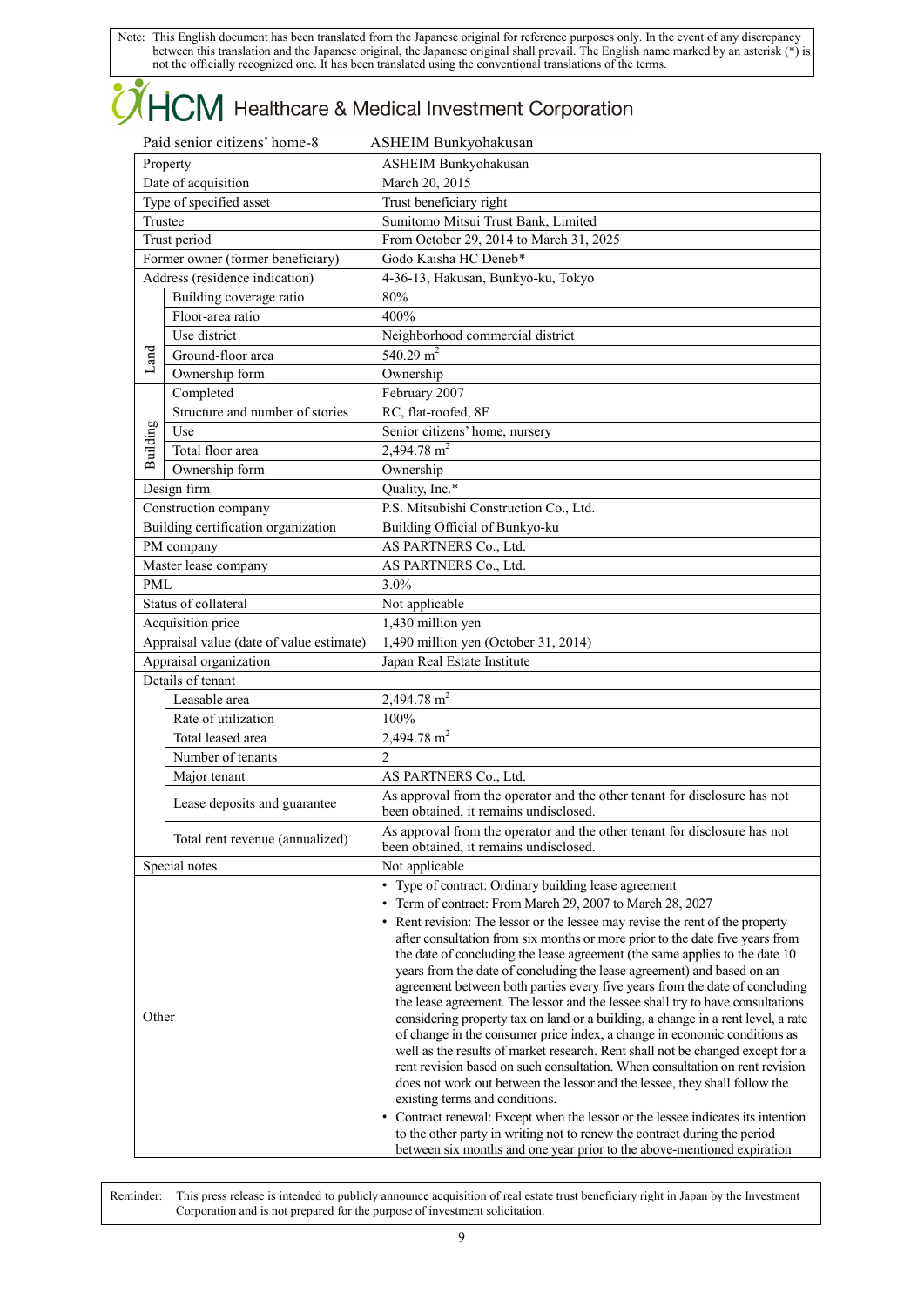|                                              |                                    | CHCM Healthcare & Medical Investment Corporation<br>date of the lease agreement, this contract will be renewed with the same<br>terms and conditions as of the expiration date for another two years until the<br>end of the lease period.<br>Midterm cancellation: The lessee cannot cancel the contract until March 29,<br>2022. After March 29, 2022, the lessee may cancel the contract during the<br>lease period by notifying the lessor in writing with the notice period of six<br>months or more. However, when it violates Article 136-3, paragraphs 1 and 3<br>of the Order for Enforcement of the Corporation Tax Act (Act No. 97 of<br>1965; including its amendments thereafter) (hereinafter referred to as the<br>"Order for Enforcement of the Corporation Tax Act") and when the lease<br>based on the contract is considered lease transaction, the lessor or the lessee<br>may change the period by March 29, 2022 based on a separate agreement.<br>• First refusal right: When the lessor disposes of the property, the lessee has the<br>first refusal right with regards to purchasing the property. |
|----------------------------------------------|------------------------------------|------------------------------------------------------------------------------------------------------------------------------------------------------------------------------------------------------------------------------------------------------------------------------------------------------------------------------------------------------------------------------------------------------------------------------------------------------------------------------------------------------------------------------------------------------------------------------------------------------------------------------------------------------------------------------------------------------------------------------------------------------------------------------------------------------------------------------------------------------------------------------------------------------------------------------------------------------------------------------------------------------------------------------------------------------------------------------------------------------------------------------|
| Status of residents and overview of facility |                                    |                                                                                                                                                                                                                                                                                                                                                                                                                                                                                                                                                                                                                                                                                                                                                                                                                                                                                                                                                                                                                                                                                                                              |
| Operator                                     |                                    | (Date of completion of Property Disclosure Statement of Important Issues: October 1, 2014)<br>AS PARTNERS Co., Ltd.                                                                                                                                                                                                                                                                                                                                                                                                                                                                                                                                                                                                                                                                                                                                                                                                                                                                                                                                                                                                          |
| Type of facility                             |                                    | Paid senior citizens' home with nursing care                                                                                                                                                                                                                                                                                                                                                                                                                                                                                                                                                                                                                                                                                                                                                                                                                                                                                                                                                                                                                                                                                 |
| Mode of right of occupancy                   |                                    | Right to use                                                                                                                                                                                                                                                                                                                                                                                                                                                                                                                                                                                                                                                                                                                                                                                                                                                                                                                                                                                                                                                                                                                 |
| Residential area range                       |                                    | 17.1 to 30.0 $m2$                                                                                                                                                                                                                                                                                                                                                                                                                                                                                                                                                                                                                                                                                                                                                                                                                                                                                                                                                                                                                                                                                                            |
| Requirements for occupancy                   |                                    | Self-sustained, and assistance or nursing care required                                                                                                                                                                                                                                                                                                                                                                                                                                                                                                                                                                                                                                                                                                                                                                                                                                                                                                                                                                                                                                                                      |
| Average nursing care level of<br>residents   |                                    | 2.65                                                                                                                                                                                                                                                                                                                                                                                                                                                                                                                                                                                                                                                                                                                                                                                                                                                                                                                                                                                                                                                                                                                         |
| Opened                                       |                                    | April 1, 2007                                                                                                                                                                                                                                                                                                                                                                                                                                                                                                                                                                                                                                                                                                                                                                                                                                                                                                                                                                                                                                                                                                                |
| Number of rooms                              |                                    | 50 rooms                                                                                                                                                                                                                                                                                                                                                                                                                                                                                                                                                                                                                                                                                                                                                                                                                                                                                                                                                                                                                                                                                                                     |
| Resident capacity                            |                                    | 52 people                                                                                                                                                                                                                                                                                                                                                                                                                                                                                                                                                                                                                                                                                                                                                                                                                                                                                                                                                                                                                                                                                                                    |
| Number of residents                          |                                    | 49 people                                                                                                                                                                                                                                                                                                                                                                                                                                                                                                                                                                                                                                                                                                                                                                                                                                                                                                                                                                                                                                                                                                                    |
| Occupancy rate                               |                                    | 94.2%                                                                                                                                                                                                                                                                                                                                                                                                                                                                                                                                                                                                                                                                                                                                                                                                                                                                                                                                                                                                                                                                                                                        |
| Average age of residents                     |                                    | 85.2                                                                                                                                                                                                                                                                                                                                                                                                                                                                                                                                                                                                                                                                                                                                                                                                                                                                                                                                                                                                                                                                                                                         |
| Method of payment by residents               |                                    |                                                                                                                                                                                                                                                                                                                                                                                                                                                                                                                                                                                                                                                                                                                                                                                                                                                                                                                                                                                                                                                                                                                              |
| Lump-sum<br>payment                          | Upfront entrance<br>fees           | 5,400,000 yen to 26,700,000 yen                                                                                                                                                                                                                                                                                                                                                                                                                                                                                                                                                                                                                                                                                                                                                                                                                                                                                                                                                                                                                                                                                              |
| method                                       | Monthly fee                        | 156,000 yen to 601,000 yen                                                                                                                                                                                                                                                                                                                                                                                                                                                                                                                                                                                                                                                                                                                                                                                                                                                                                                                                                                                                                                                                                                   |
| Monthly<br>payment                           | Upfront entrance<br>fees           | None                                                                                                                                                                                                                                                                                                                                                                                                                                                                                                                                                                                                                                                                                                                                                                                                                                                                                                                                                                                                                                                                                                                         |
| method                                       | Monthly fee                        | 451,000 yen to 761,000 yen                                                                                                                                                                                                                                                                                                                                                                                                                                                                                                                                                                                                                                                                                                                                                                                                                                                                                                                                                                                                                                                                                                   |
| staff                                        | Ratio of residents to nursing care | 2:1 or higher                                                                                                                                                                                                                                                                                                                                                                                                                                                                                                                                                                                                                                                                                                                                                                                                                                                                                                                                                                                                                                                                                                                |
| Night nursing care staff<br>(minimum)        |                                    | Three nursing care staff or more                                                                                                                                                                                                                                                                                                                                                                                                                                                                                                                                                                                                                                                                                                                                                                                                                                                                                                                                                                                                                                                                                             |
| Cooperative medical institution              |                                    | Medical Corporation Reimei-kai Otsuka Clinic<br>Medical corporation TOEI-KAI Kimura Makizumi Hospital<br>Tohto Bunkyo Hospital*                                                                                                                                                                                                                                                                                                                                                                                                                                                                                                                                                                                                                                                                                                                                                                                                                                                                                                                                                                                              |
| Cooperative dental clinic                    |                                    | Nakaden Building Dental Office*                                                                                                                                                                                                                                                                                                                                                                                                                                                                                                                                                                                                                                                                                                                                                                                                                                                                                                                                                                                                                                                                                              |

Characteristics of the Property

### ■ Location features

The property is located toward the north of Bunkyo-ku, in a residential area along Hakusan-dori, eight minutes' walk from Hakusan Station on the Toei Subway Mita Line. In the vicinity, there are many educational facilities, such as the University of Tokyo.

**Property features** 

The property is a paid senior citizens' home built in 2007. The property is a reinforced concrete flat-roofed structure with eight floors and a total of 50 rooms. In addition to facilities such as an office, a kitchen, and bathing facilities, the property also has a nursery center, a resting place, a recreation room, a rooftop garden, etc.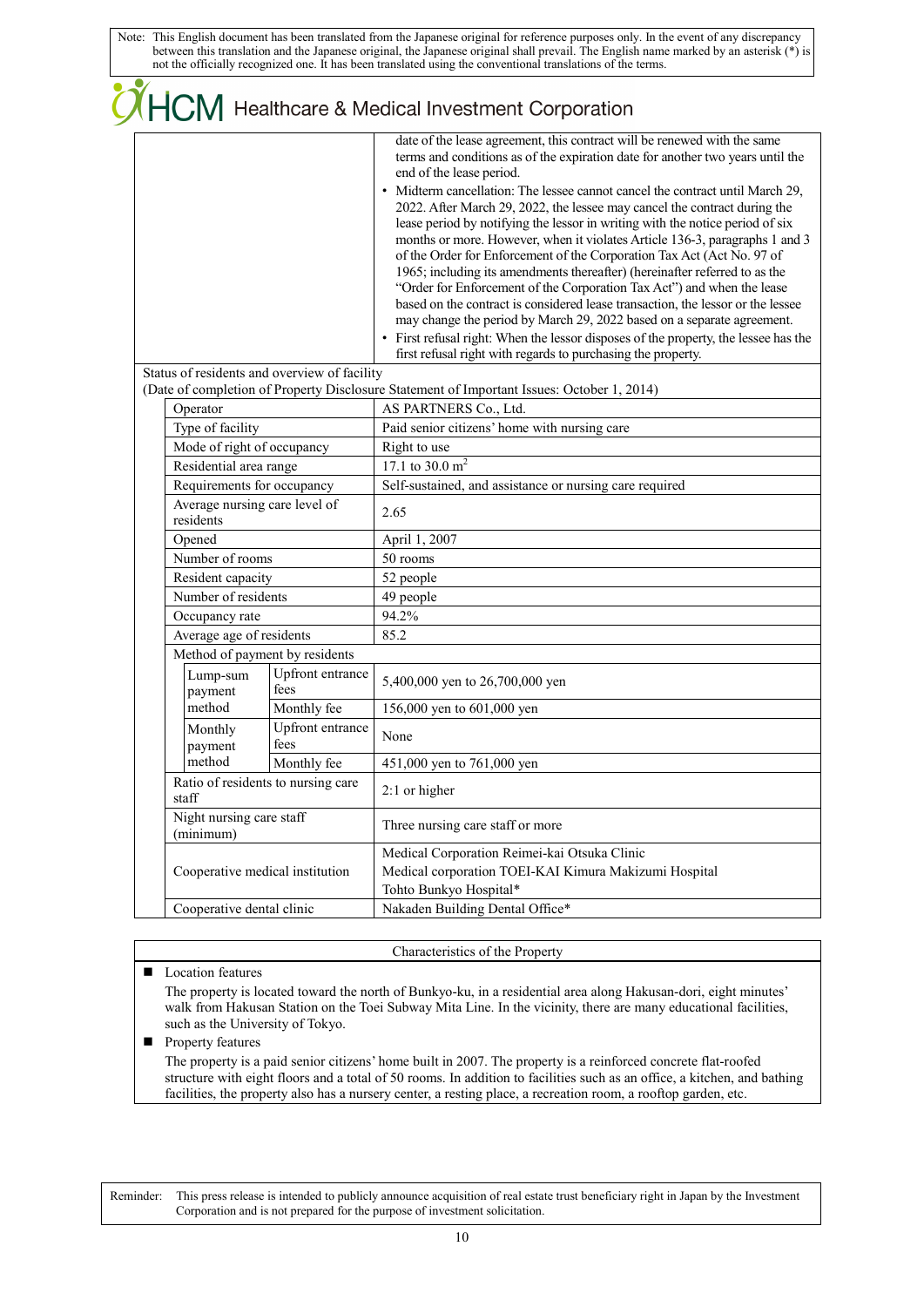# **OHCM** Healthcare & Medical Investment Corporation

| Paid senior citizens' home-9 |                                          | RESTVILLA Machidaonoji                                                                                                                                                                                                                                                                                                                                                                                                                                                   |
|------------------------------|------------------------------------------|--------------------------------------------------------------------------------------------------------------------------------------------------------------------------------------------------------------------------------------------------------------------------------------------------------------------------------------------------------------------------------------------------------------------------------------------------------------------------|
| Property                     |                                          | RESTVILLA Machidaonoji                                                                                                                                                                                                                                                                                                                                                                                                                                                   |
| Date of acquisition          |                                          | March 20, 2015                                                                                                                                                                                                                                                                                                                                                                                                                                                           |
| Type of specified asset      |                                          | Trust beneficiary right                                                                                                                                                                                                                                                                                                                                                                                                                                                  |
|                              | Trustee                                  | Sumitomo Mitsui Trust Bank, Limited                                                                                                                                                                                                                                                                                                                                                                                                                                      |
|                              | Trust period                             | From October 29, 2014 to March 31, 2025                                                                                                                                                                                                                                                                                                                                                                                                                                  |
|                              | Former owner (former beneficiary)        | Godo Kaisha HC Deneb*                                                                                                                                                                                                                                                                                                                                                                                                                                                    |
|                              | Address (residence indication)           | 1612, Onojimachi, Machida-shi, Tokyo                                                                                                                                                                                                                                                                                                                                                                                                                                     |
|                              | Building coverage ratio                  | 50%                                                                                                                                                                                                                                                                                                                                                                                                                                                                      |
|                              | Floor-area ratio                         | 150%                                                                                                                                                                                                                                                                                                                                                                                                                                                                     |
| Land                         | Use district                             | Category I exclusive mid-to-high-rise housing district                                                                                                                                                                                                                                                                                                                                                                                                                   |
|                              | Ground-floor area                        | $7,404.13 \text{ m}^2$                                                                                                                                                                                                                                                                                                                                                                                                                                                   |
|                              | Ownership form                           | Ownership                                                                                                                                                                                                                                                                                                                                                                                                                                                                |
|                              | Completed                                | October 2007                                                                                                                                                                                                                                                                                                                                                                                                                                                             |
| Building                     | Structure and number of stories          | RC, flat-roofed, 6F, B1F                                                                                                                                                                                                                                                                                                                                                                                                                                                 |
|                              | Use                                      | Senior citizens' home                                                                                                                                                                                                                                                                                                                                                                                                                                                    |
|                              | Total floor area                         | $7,720.17$ m <sup>2</sup>                                                                                                                                                                                                                                                                                                                                                                                                                                                |
|                              | Ownership form                           | Ownership                                                                                                                                                                                                                                                                                                                                                                                                                                                                |
|                              | Design firm                              | Natural Design Planning Co., Ltd.                                                                                                                                                                                                                                                                                                                                                                                                                                        |
|                              | Construction company                     | HASSEI CO., LTD.                                                                                                                                                                                                                                                                                                                                                                                                                                                         |
|                              | Building certification organization      | Building Official of Machida-shi                                                                                                                                                                                                                                                                                                                                                                                                                                         |
|                              | PM company                               | Watami no Kaigo Co., Ltd.                                                                                                                                                                                                                                                                                                                                                                                                                                                |
|                              | Master lease company                     | Watami no Kaigo Co., Ltd.                                                                                                                                                                                                                                                                                                                                                                                                                                                |
| PML                          |                                          | 5.7%                                                                                                                                                                                                                                                                                                                                                                                                                                                                     |
|                              | Status of collateral                     | Not applicable                                                                                                                                                                                                                                                                                                                                                                                                                                                           |
|                              | Acquisition price                        | 3,580 million yen                                                                                                                                                                                                                                                                                                                                                                                                                                                        |
|                              | Appraisal value (date of value estimate) | 3,670 million yen (October 31, 2014)                                                                                                                                                                                                                                                                                                                                                                                                                                     |
|                              | Appraisal organization                   | Japan Real Estate Institute                                                                                                                                                                                                                                                                                                                                                                                                                                              |
|                              | Details of tenant                        |                                                                                                                                                                                                                                                                                                                                                                                                                                                                          |
|                              | Leasable area                            | $7,720.17 \text{ m}^2$                                                                                                                                                                                                                                                                                                                                                                                                                                                   |
|                              | Rate of utilization                      | 100%                                                                                                                                                                                                                                                                                                                                                                                                                                                                     |
|                              | Total leased area                        | $7,720.17 \text{ m}^2$                                                                                                                                                                                                                                                                                                                                                                                                                                                   |
|                              | Number of tenants                        | 1                                                                                                                                                                                                                                                                                                                                                                                                                                                                        |
|                              | Major tenant                             | Watami no Kaigo Co., Ltd.                                                                                                                                                                                                                                                                                                                                                                                                                                                |
|                              | Lease deposits and guarantee             | As approval from the operator for disclosure has not been obtained, it<br>remains undisclosed.                                                                                                                                                                                                                                                                                                                                                                           |
|                              | Total rent revenue (annualized)          | As approval from the operator for disclosure has not been obtained, it<br>remains undisclosed.                                                                                                                                                                                                                                                                                                                                                                           |
|                              | Special notes                            | Not applicable                                                                                                                                                                                                                                                                                                                                                                                                                                                           |
| Other                        |                                          | • Type of contract: Ordinary building lease agreement<br>Term of contract: From November 1, 2007 to October 31, 2027<br>$\bullet$<br>• Rent revision: Both parties may revise the rent of the property after<br>consultation between them every five years from the date of concluding<br>the lease agreement.<br>• Contract renewal: Except when the lessor or the lessee indicates its<br>intention to the other party in writing not to renew the contract during the |
|                              |                                          | period between six months and one year prior to expiration of the<br>contract, this contract will be renewed with the same terms and conditions<br>as of the date of expiration for another 10 years until the end of the lease<br>period.<br>Midterm cancellation: Midterm cancellation is not allowed for 15 years<br>from the date of starting the lease. However, when the contract is canceled                                                                      |
|                              |                                          | during the lease period due to inevitable reasons, the lessee is required to<br>send a notice to terminate the contract in writing no later than 12 months                                                                                                                                                                                                                                                                                                               |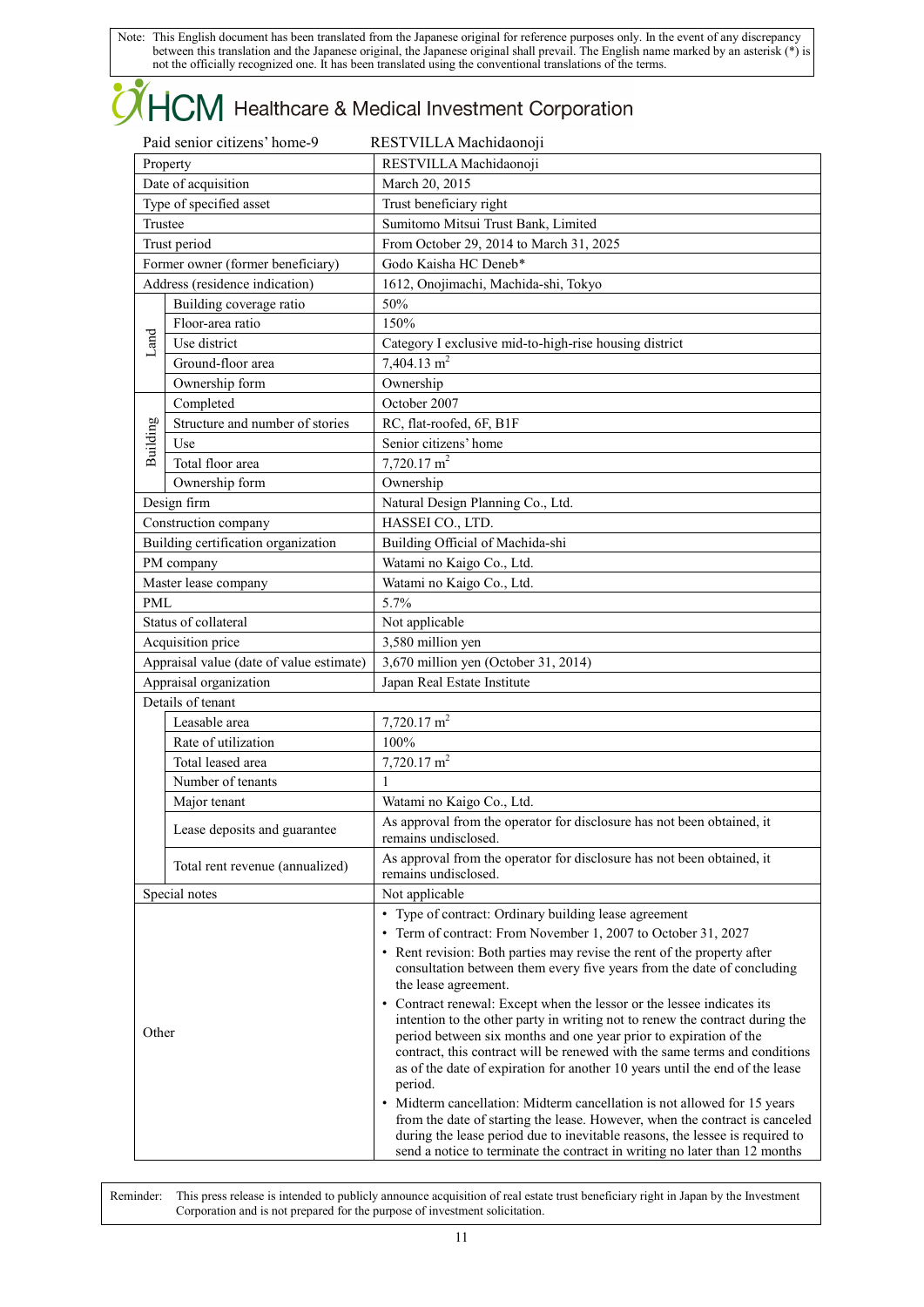## $\overline{\mathsf{LCM}}$  Healthcare & Medical Investment Corporation

|  |                                                                                      |                                              | prior to the date of termination after obtaining approval from the lessor in<br>writing, and the lessee will not be released from its duties until the lessor<br>signs a contract with a new lessee. |
|--|--------------------------------------------------------------------------------------|----------------------------------------------|------------------------------------------------------------------------------------------------------------------------------------------------------------------------------------------------------|
|  |                                                                                      |                                              | • First refusal right: When the lessor disposes of the property, the lessee has<br>the first refusal right with regards to purchasing the property.                                                  |
|  |                                                                                      | Status of residents and overview of facility | (Date of completion of Property Disclosure Statement of Important Issues: July 1, 2014)                                                                                                              |
|  | Operator                                                                             |                                              | Watami no Kaigo Co., Ltd.                                                                                                                                                                            |
|  | Type of facility                                                                     |                                              | Paid senior citizens' home with nursing care                                                                                                                                                         |
|  | Mode of right of occupancy                                                           |                                              | Right to use                                                                                                                                                                                         |
|  | Residential area range                                                               |                                              | 17.8 to 38.1 m <sup>2</sup>                                                                                                                                                                          |
|  | Requirements for occupancy                                                           |                                              | Nursing care or assistance required                                                                                                                                                                  |
|  | Average nursing care level of<br>residents                                           |                                              | 2.25                                                                                                                                                                                                 |
|  | Opened                                                                               |                                              | November 1, 2007                                                                                                                                                                                     |
|  | Number of rooms                                                                      |                                              | 163 rooms                                                                                                                                                                                            |
|  | Resident capacity                                                                    |                                              | 169 people                                                                                                                                                                                           |
|  | Number of residents                                                                  |                                              | 137 people                                                                                                                                                                                           |
|  | Occupancy rate                                                                       |                                              | 81.0%                                                                                                                                                                                                |
|  | Average age of residents                                                             |                                              | 88.1                                                                                                                                                                                                 |
|  |                                                                                      | Method of payment by residents               |                                                                                                                                                                                                      |
|  | Lump-sum<br>payment                                                                  | Upfront entrance<br>fees                     | 2,000,000 yen to 13,600,000 yen                                                                                                                                                                      |
|  | method                                                                               | Monthly fee                                  | 189,000 yen to 204,000 yen                                                                                                                                                                           |
|  | Monthly<br>payment                                                                   | Upfront entrance<br>fees                     | $\equiv$                                                                                                                                                                                             |
|  | method                                                                               | Monthly fee                                  | $\overline{\phantom{0}}$                                                                                                                                                                             |
|  | Ratio of residents to nursing care<br>staff<br>Night nursing care staff<br>(minimum) |                                              | 2.5:1 or higher                                                                                                                                                                                      |
|  |                                                                                      |                                              | Six nursing care staff or more                                                                                                                                                                       |
|  | Cooperative medical institution                                                      |                                              | Medical Corporation Kowa-kai Kohoku Medical Clinic<br>Medical Corporation Heiseiyuwa-kai Mogusanomori Fureai Clinic*                                                                                 |
|  | Cooperative dental clinic                                                            |                                              | Medical Corporation Oei-kai Hachioji Dental Office*                                                                                                                                                  |

### Characteristics of the Property

### **Location features**

The property is located about 12 minutes by bus from Tsurukawa Station on the Odakyu Line. In the vicinity, there is a quiet residential area.

### **Property features**

The property is designed as a paid senior citizens' home with nursing care, and there are a total of 163 rooms across the first through sixth floors. Rooms of about 20  $m^2$  in size are standard, and the property has a care station, a lounge, and a dining room, in addition to a temporary care room, an office, a wellness room, large bathing facilities, special bathing facilities, food storage, a refrigerator room, a dishwasher room, an employee rest room, etc.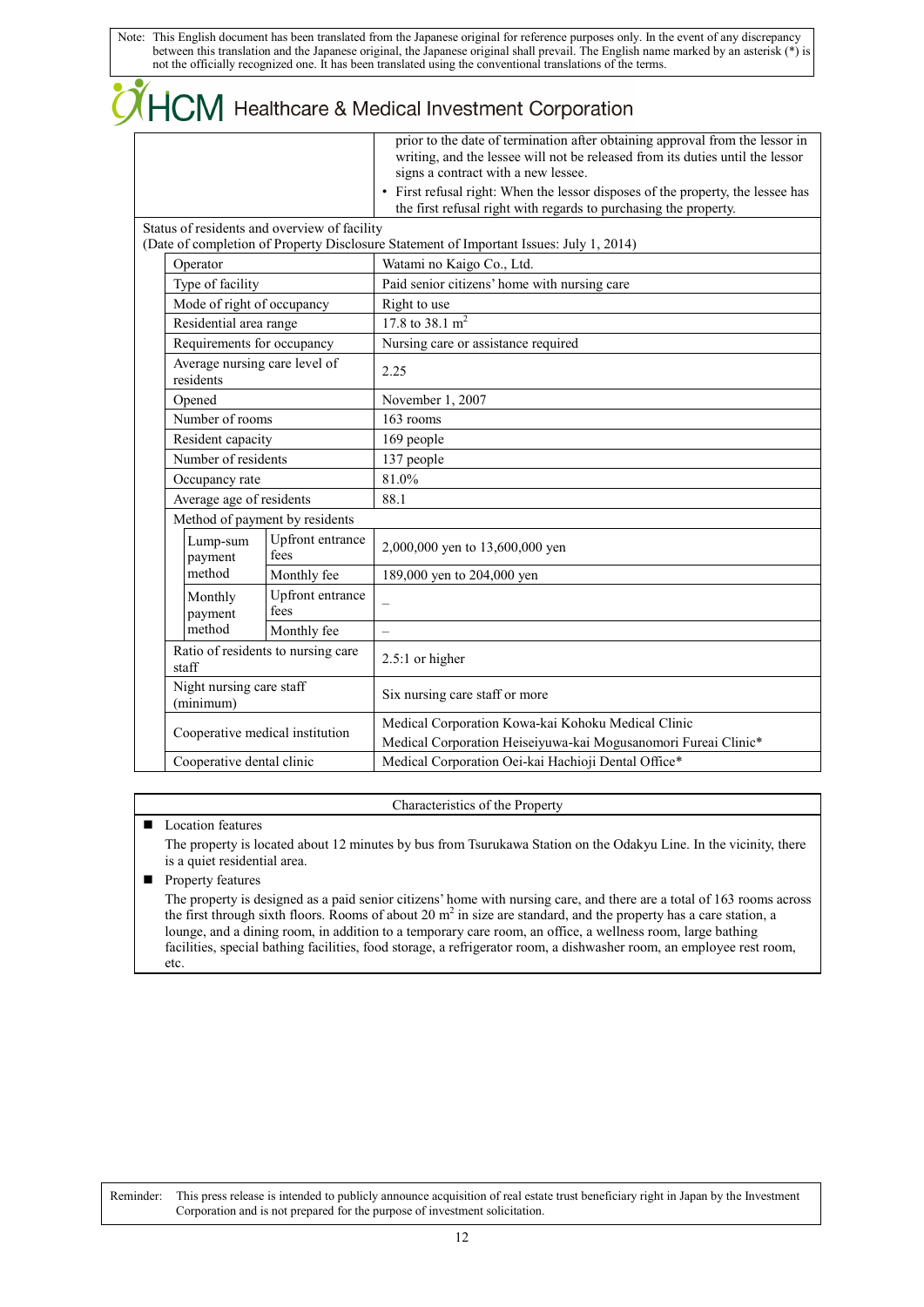# **OHCM** Healthcare & Medical Investment Corporation

|            | Paid senior citizens' home-10            | RESTVILLA Azamino                                                                                                                                             |  |  |
|------------|------------------------------------------|---------------------------------------------------------------------------------------------------------------------------------------------------------------|--|--|
| Property   |                                          | RESTVILLA Azamino                                                                                                                                             |  |  |
|            | Date of acquisition                      | March 20, 2015                                                                                                                                                |  |  |
|            | Type of specified asset                  | Trust beneficiary right                                                                                                                                       |  |  |
| Trustee    |                                          | Sumitomo Mitsui Trust Bank, Limited                                                                                                                           |  |  |
|            | Trust period                             | From October 29, 2014 to March 31, 2025                                                                                                                       |  |  |
|            | Former owner (former beneficiary)        | Godo Kaisha HC Deneb*                                                                                                                                         |  |  |
|            | Address (residence indication)           | 19-24, Ayumigaoka, Tsuzuki-ku, Yokohama-shi, Kanagawa                                                                                                         |  |  |
|            | Building coverage ratio                  | 60%                                                                                                                                                           |  |  |
|            | Floor-area ratio                         | 200%                                                                                                                                                          |  |  |
| Land       | Use district                             | Quasi housing district                                                                                                                                        |  |  |
|            | Ground-floor area                        | $2.748.64$ m <sup>2</sup>                                                                                                                                     |  |  |
|            | Ownership form                           | Ownership                                                                                                                                                     |  |  |
|            | Completed                                | March 2004                                                                                                                                                    |  |  |
|            | Structure and number of stories          | RC, flat-roofed, 5F, B1F                                                                                                                                      |  |  |
|            | Use                                      | Senior citizens' home                                                                                                                                         |  |  |
| Building   | Total floor area                         | $5,789.25 \text{ m}^2$                                                                                                                                        |  |  |
|            | Ownership form                           | Ownership                                                                                                                                                     |  |  |
|            | Design firm                              | Nishio Kenchiku Sekkei*                                                                                                                                       |  |  |
|            | Construction company                     | Suenagagumi Co., Ltd.                                                                                                                                         |  |  |
|            | Building certification organization      | eHomes, Inc.*                                                                                                                                                 |  |  |
|            | PM company                               | Watami no Kaigo Co., Ltd.                                                                                                                                     |  |  |
|            | Master lease company                     | Watami no Kaigo Co., Ltd.                                                                                                                                     |  |  |
| <b>PML</b> |                                          | 5.9%                                                                                                                                                          |  |  |
|            | Status of collateral                     | Not applicable                                                                                                                                                |  |  |
|            | Acquisition price                        | 3,050 million yen                                                                                                                                             |  |  |
|            | Appraisal value (date of value estimate) | 3,080 million yen (October 31, 2014)                                                                                                                          |  |  |
|            | Appraisal organization                   | Japan Real Estate Institute                                                                                                                                   |  |  |
|            | Details of tenant                        |                                                                                                                                                               |  |  |
|            | Leasable area                            | 5,789.25 $\overline{m^2}$                                                                                                                                     |  |  |
|            | Rate of utilization                      | 100%                                                                                                                                                          |  |  |
|            | Total leased area                        | 5,789.25 $m2$                                                                                                                                                 |  |  |
|            | Number of tenants                        | 1                                                                                                                                                             |  |  |
|            | Major tenant                             | Watami no Kaigo Co., Ltd.                                                                                                                                     |  |  |
|            | Lease deposits and guarantee             | As approval from the operator for disclosure has not been obtained, it<br>remains undisclosed.                                                                |  |  |
|            | Total rent revenue (annualized)          | As approval from the operator for disclosure has not been obtained, it<br>remains undisclosed.                                                                |  |  |
|            | Special notes                            | Not applicable                                                                                                                                                |  |  |
|            |                                          | • Type of contract: Ordinary building lease agreement                                                                                                         |  |  |
|            |                                          | • Term of contract: From June 28, 2007 to June 27, 2027                                                                                                       |  |  |
|            |                                          | • Rent revision: Both parties may revise the rent of the property after                                                                                       |  |  |
|            |                                          | consultation between them every five years from the date of concluding the                                                                                    |  |  |
|            |                                          | lease agreement.                                                                                                                                              |  |  |
|            |                                          | • Contract renewal: Except when the lessor or the lessee indicates its intention<br>to the other party in writing not to renew the contract during the period |  |  |
|            |                                          | between six months and one year prior to expiration of the contract, this                                                                                     |  |  |
| Other      |                                          | contract will be renewed with the same terms and conditions as of the date<br>of expiration for another 10 years until the end of the lease period.           |  |  |
|            |                                          | Midterm cancellation: Midterm cancellation is not allowed for 15 years<br>$\bullet$                                                                           |  |  |
|            |                                          | from the date of starting the lease. However, when the contract is canceled                                                                                   |  |  |
|            |                                          | during the lease period due to inevitable reasons, the lessee is required to                                                                                  |  |  |
|            |                                          | send a notice to terminate the contract in writing no later than 12 months<br>prior to the date of termination after obtaining approval from the lessor in    |  |  |
|            |                                          | writing, and the lessee will not be released from its duties until the lessor                                                                                 |  |  |
|            |                                          | signs a contract with a new lessee.                                                                                                                           |  |  |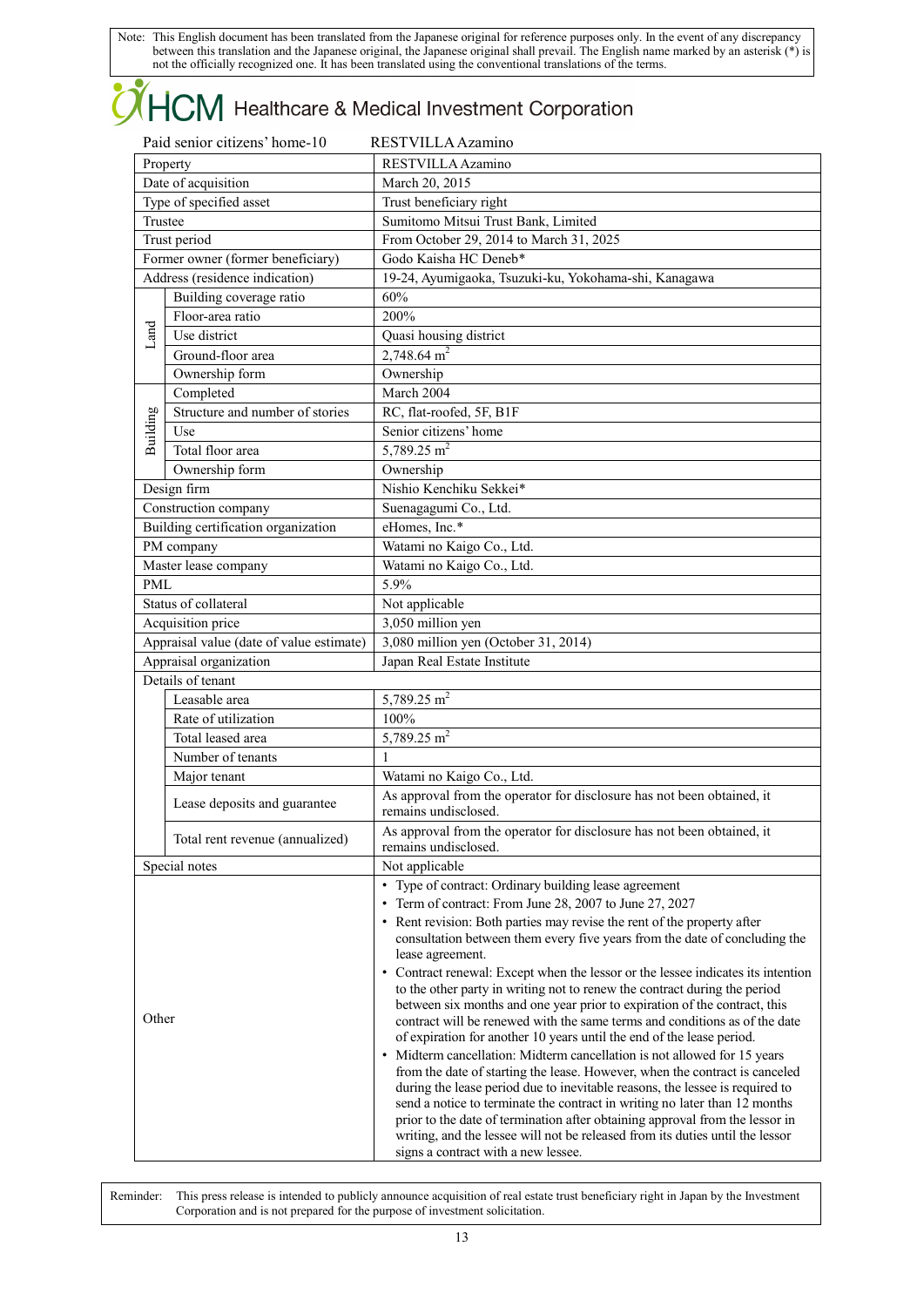|  |  | <b>OHCM</b> Healthcare & Medical Investment Corporation |  |
|--|--|---------------------------------------------------------|--|
|--|--|---------------------------------------------------------|--|

| • First refusal right: When the lessor disposes of the property, the lessee has |
|---------------------------------------------------------------------------------|
| the first refusal right with regards to purchasing the property.                |

|                                             | Status of residents and overview of facility |                                                                                         |
|---------------------------------------------|----------------------------------------------|-----------------------------------------------------------------------------------------|
|                                             |                                              | (Date of completion of Property Disclosure Statement of Important Issues: July 1, 2014) |
| Operator                                    |                                              | Watami no Kaigo Co., Ltd.                                                               |
| Type of facility                            |                                              | Paid senior citizens' home with nursing care                                            |
| Mode of right of occupancy                  |                                              | Right to use                                                                            |
| Residential area range                      |                                              | $19.5 \,\mathrm{m}^2$                                                                   |
| Requirements for occupancy                  |                                              | Assistance or nursing care required                                                     |
| Average nursing care level of<br>residents  |                                              | 2.64                                                                                    |
| Opened                                      |                                              | June 1, 2007                                                                            |
| Number of rooms                             |                                              | 145 rooms                                                                               |
| Resident capacity                           |                                              | 145 people                                                                              |
| Number of residents                         |                                              | 109 people                                                                              |
| Occupancy rate                              |                                              | 75.1%                                                                                   |
| Average age of residents                    |                                              | 88.1                                                                                    |
|                                             | Method of payment by residents               |                                                                                         |
| Lump-sum<br>payment                         | Upfront entrance<br>fees                     | 9,800,000 yen to 13,800,000 yen                                                         |
| method                                      | Monthly fee                                  | 199,000 yen                                                                             |
| Monthly<br>payment                          | Upfront entrance<br>fees                     | $\overline{\phantom{0}}$                                                                |
| method                                      | Monthly fee                                  | $\overline{\phantom{0}}$                                                                |
| Ratio of residents to nursing care<br>staff |                                              | $2.5:1$ or higher                                                                       |
| Night nursing care staff                    |                                              | Six nursing care staff or more                                                          |
| (minimum)                                   |                                              | One nursing staff or more                                                               |
|                                             |                                              | Medical Corporation Refine Net Yokohamakita Clinic*                                     |
|                                             |                                              | Kouhoku-Newtown Clinic*                                                                 |
|                                             | Cooperative medical institution              | Fukasawa Ritsu Clinic*                                                                  |
|                                             |                                              | Medical Corporation Kowa-kai Aozora Clinic*                                             |
| Cooperative dental clinic                   |                                              | Medical Corporation Takanawa-kai Shinyokohama Dental Clinic*                            |

#### Characteristics of the Property

#### **L** Location features

The property is located 12 minutes' walk from Nakagawa Station on the Yokohama Municipal Subway Blue Line. Furthermore, the property is 19 minutes' walk from the closest station (Azamino Station) on the Tokyu Den-en-toshi Line, the main line in the area. In the vicinity there is a residential area, mainly comprising detached houses.

**Property features** 

The property is laid out so as to surround a central courtyard. On the first floor there are functional spaces such as an entrance hall, WATAMI Cafe, a multipurpose room, and residents' rooms, in addition to an office, a reception room, a health care room, and a rest room. On the second to fourth floors there are rooms and dining rooms. On the fifth floor there are rooms and a dining room, in addition to bathing facilities. On the roof there are the outdoor units of air conditioners, etc., in addition to a rooftop garden and the WATAMI Farm. Underground, there are facilities such as a kitchen, bathing facilities (large bathing facilities and individual bathing rooms), and a functional training room. Near the entrance on the first floor, the outer wall and the floor are both made out of granite, creating an elegant tone. There is also a central courtyard with a pond facing the entrance lobby that leads to the entrance, providing a relaxing space.

On floors with rooms on, rooms are about  $19.5 \text{ m}^2$  in size, and there are dining rooms and lounges on each floor. The property is built around a central courtyard, and thought has been given to lighting and ventilation, creating a high-grade facility that takes into consideration a superior living environment.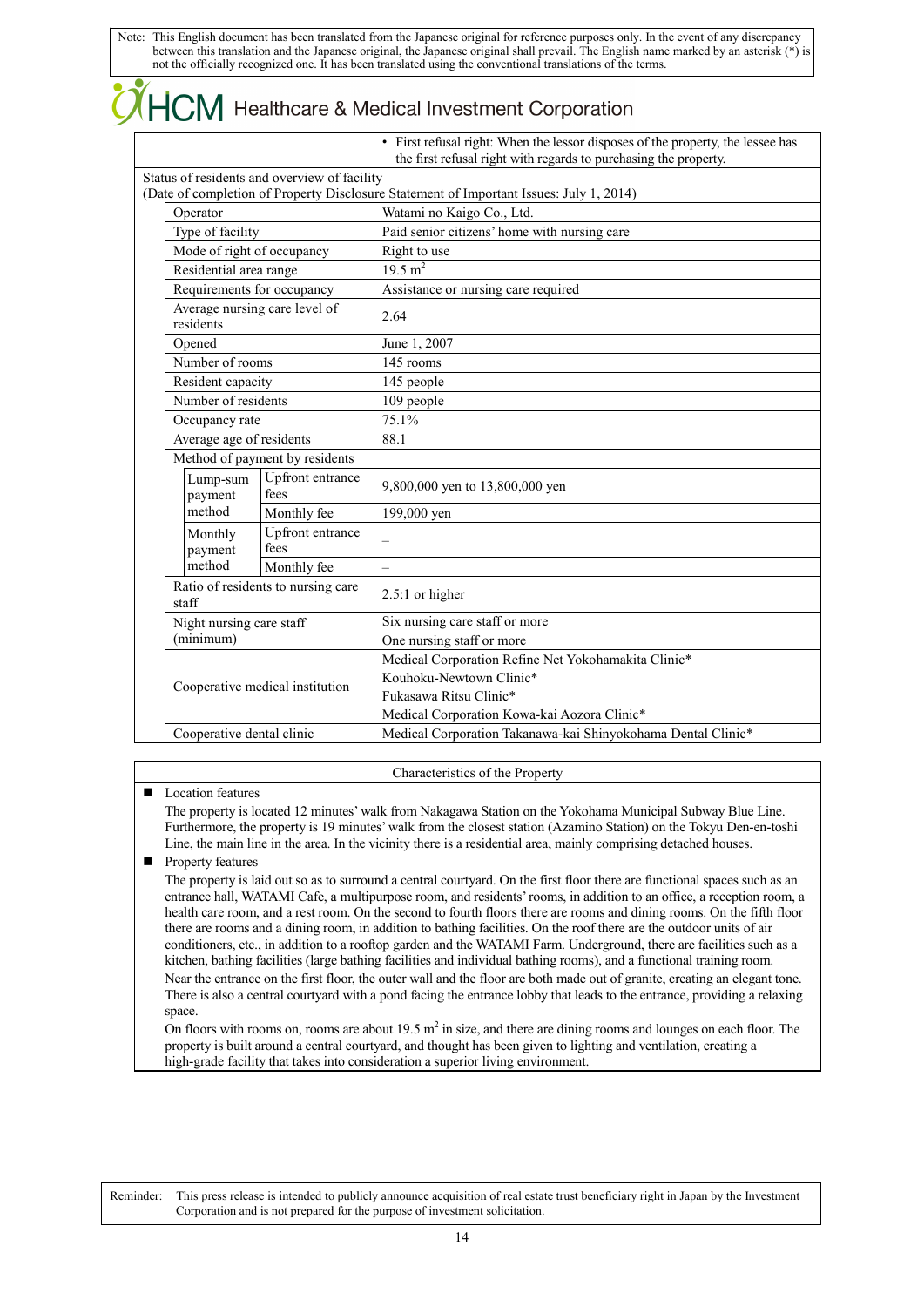# **OHCM** Healthcare & Medical Investment Corporation

| Property<br>Date of acquisition<br>Type of specified asset<br>Trustee<br>Trust period<br>Former owner (former beneficiary)<br>Address (residence indication)<br>Building coverage ratio<br>Floor-area ratio<br>Use district<br>Ground-floor area<br>Ownership form<br>Completed<br>Structure and number of stories<br>Use<br>Total floor area<br>Ownership form<br>Design firm | SAWAYAKA Tachibanakan<br>March 20, 2015<br>Trust beneficiary right<br>Sumitomo Mitsui Trust Bank, Limited<br>From October 29, 2014 to March 31, 2025<br>Godo Kaisha HC Vega*<br>173-15, Ryugeji, Oaza, Hakata-ku, Fukuoka-shi, Fukuoka<br>60%<br>200%<br>City planning area with no specific use district<br>3,359.66 $m2$<br>Ownership<br>October 2005<br>RC, flat-roofed, 6F, B1F<br>Senior citizens' home                                                                                                                                                                                                                                                                                     |
|--------------------------------------------------------------------------------------------------------------------------------------------------------------------------------------------------------------------------------------------------------------------------------------------------------------------------------------------------------------------------------|--------------------------------------------------------------------------------------------------------------------------------------------------------------------------------------------------------------------------------------------------------------------------------------------------------------------------------------------------------------------------------------------------------------------------------------------------------------------------------------------------------------------------------------------------------------------------------------------------------------------------------------------------------------------------------------------------|
|                                                                                                                                                                                                                                                                                                                                                                                |                                                                                                                                                                                                                                                                                                                                                                                                                                                                                                                                                                                                                                                                                                  |
|                                                                                                                                                                                                                                                                                                                                                                                |                                                                                                                                                                                                                                                                                                                                                                                                                                                                                                                                                                                                                                                                                                  |
|                                                                                                                                                                                                                                                                                                                                                                                |                                                                                                                                                                                                                                                                                                                                                                                                                                                                                                                                                                                                                                                                                                  |
|                                                                                                                                                                                                                                                                                                                                                                                |                                                                                                                                                                                                                                                                                                                                                                                                                                                                                                                                                                                                                                                                                                  |
|                                                                                                                                                                                                                                                                                                                                                                                |                                                                                                                                                                                                                                                                                                                                                                                                                                                                                                                                                                                                                                                                                                  |
|                                                                                                                                                                                                                                                                                                                                                                                |                                                                                                                                                                                                                                                                                                                                                                                                                                                                                                                                                                                                                                                                                                  |
|                                                                                                                                                                                                                                                                                                                                                                                |                                                                                                                                                                                                                                                                                                                                                                                                                                                                                                                                                                                                                                                                                                  |
|                                                                                                                                                                                                                                                                                                                                                                                |                                                                                                                                                                                                                                                                                                                                                                                                                                                                                                                                                                                                                                                                                                  |
|                                                                                                                                                                                                                                                                                                                                                                                |                                                                                                                                                                                                                                                                                                                                                                                                                                                                                                                                                                                                                                                                                                  |
|                                                                                                                                                                                                                                                                                                                                                                                |                                                                                                                                                                                                                                                                                                                                                                                                                                                                                                                                                                                                                                                                                                  |
|                                                                                                                                                                                                                                                                                                                                                                                |                                                                                                                                                                                                                                                                                                                                                                                                                                                                                                                                                                                                                                                                                                  |
|                                                                                                                                                                                                                                                                                                                                                                                |                                                                                                                                                                                                                                                                                                                                                                                                                                                                                                                                                                                                                                                                                                  |
|                                                                                                                                                                                                                                                                                                                                                                                |                                                                                                                                                                                                                                                                                                                                                                                                                                                                                                                                                                                                                                                                                                  |
|                                                                                                                                                                                                                                                                                                                                                                                |                                                                                                                                                                                                                                                                                                                                                                                                                                                                                                                                                                                                                                                                                                  |
|                                                                                                                                                                                                                                                                                                                                                                                |                                                                                                                                                                                                                                                                                                                                                                                                                                                                                                                                                                                                                                                                                                  |
|                                                                                                                                                                                                                                                                                                                                                                                | 5,652.94 $m2$                                                                                                                                                                                                                                                                                                                                                                                                                                                                                                                                                                                                                                                                                    |
|                                                                                                                                                                                                                                                                                                                                                                                | Ownership                                                                                                                                                                                                                                                                                                                                                                                                                                                                                                                                                                                                                                                                                        |
|                                                                                                                                                                                                                                                                                                                                                                                | Asakuma Chinori Kenchiku Kobo*                                                                                                                                                                                                                                                                                                                                                                                                                                                                                                                                                                                                                                                                   |
| Construction company                                                                                                                                                                                                                                                                                                                                                           | Fukuoka branch of UMEBAYASHI Corporation                                                                                                                                                                                                                                                                                                                                                                                                                                                                                                                                                                                                                                                         |
| Building certification organization                                                                                                                                                                                                                                                                                                                                            | JAPAN ERI CO., LTD.                                                                                                                                                                                                                                                                                                                                                                                                                                                                                                                                                                                                                                                                              |
| PM company                                                                                                                                                                                                                                                                                                                                                                     | Sawayaka Club Co., Ltd.                                                                                                                                                                                                                                                                                                                                                                                                                                                                                                                                                                                                                                                                          |
|                                                                                                                                                                                                                                                                                                                                                                                | Sawayaka Club Co., Ltd.                                                                                                                                                                                                                                                                                                                                                                                                                                                                                                                                                                                                                                                                          |
| <b>PML</b>                                                                                                                                                                                                                                                                                                                                                                     | 3.7%                                                                                                                                                                                                                                                                                                                                                                                                                                                                                                                                                                                                                                                                                             |
| Status of collateral                                                                                                                                                                                                                                                                                                                                                           | Not applicable                                                                                                                                                                                                                                                                                                                                                                                                                                                                                                                                                                                                                                                                                   |
|                                                                                                                                                                                                                                                                                                                                                                                | 1,520 million yen                                                                                                                                                                                                                                                                                                                                                                                                                                                                                                                                                                                                                                                                                |
| Appraisal value                                                                                                                                                                                                                                                                                                                                                                | 1,550 million yen (October 31, 2014)                                                                                                                                                                                                                                                                                                                                                                                                                                                                                                                                                                                                                                                             |
|                                                                                                                                                                                                                                                                                                                                                                                | Japan Real Estate Institute                                                                                                                                                                                                                                                                                                                                                                                                                                                                                                                                                                                                                                                                      |
| Details of tenant                                                                                                                                                                                                                                                                                                                                                              |                                                                                                                                                                                                                                                                                                                                                                                                                                                                                                                                                                                                                                                                                                  |
| Leasable area                                                                                                                                                                                                                                                                                                                                                                  | 5,652.94 $m2$                                                                                                                                                                                                                                                                                                                                                                                                                                                                                                                                                                                                                                                                                    |
| Rate of utilization                                                                                                                                                                                                                                                                                                                                                            | 100%                                                                                                                                                                                                                                                                                                                                                                                                                                                                                                                                                                                                                                                                                             |
| Total leased area                                                                                                                                                                                                                                                                                                                                                              | 5,652.94 $m2$                                                                                                                                                                                                                                                                                                                                                                                                                                                                                                                                                                                                                                                                                    |
| Number of tenants                                                                                                                                                                                                                                                                                                                                                              | 1                                                                                                                                                                                                                                                                                                                                                                                                                                                                                                                                                                                                                                                                                                |
| Major tenant                                                                                                                                                                                                                                                                                                                                                                   | Sawayaka Club Co., Ltd.                                                                                                                                                                                                                                                                                                                                                                                                                                                                                                                                                                                                                                                                          |
| Lease deposits and guarantee                                                                                                                                                                                                                                                                                                                                                   | As approval from the operator for disclosure has not been obtained, it remains<br>undisclosed.                                                                                                                                                                                                                                                                                                                                                                                                                                                                                                                                                                                                   |
| Total rent revenue (annualized)                                                                                                                                                                                                                                                                                                                                                | As approval from the operator for disclosure has not been obtained, it remains<br>undisclosed.                                                                                                                                                                                                                                                                                                                                                                                                                                                                                                                                                                                                   |
| Special notes                                                                                                                                                                                                                                                                                                                                                                  | • There is land owned by the operator between the land of the property and<br>the city road on the north. In acquiring the property, the Investment<br>Corporation signed a memo with the operator to secure a right to pass<br>through, which is required for operation even if the operator of the facility is<br>replaced with a new one.                                                                                                                                                                                                                                                                                                                                                     |
| Other                                                                                                                                                                                                                                                                                                                                                                          | • Type of contract: Ordinary building lease agreement<br>• Term of contract: From January 30, 2008 to January 29, 2028<br>• Rent revision: The lessor or the lessee may revise the rent of the property<br>after consultation between both parties every five years from the date of<br>concluding the lease agreement. Even when consultation does not work out,<br>the lessee will not be relieved from its duties to pay the rent. The rent of the<br>property will remain unchanged except when the rent is revised as a result<br>of the consultation. Even when a portion of the property becomes unusable<br>due to repair, force majeure or other reasons, the rent of the property will |
|                                                                                                                                                                                                                                                                                                                                                                                | Master lease company<br>Acquisition price<br>(date of value estimate)<br>Appraisal organization                                                                                                                                                                                                                                                                                                                                                                                                                                                                                                                                                                                                  |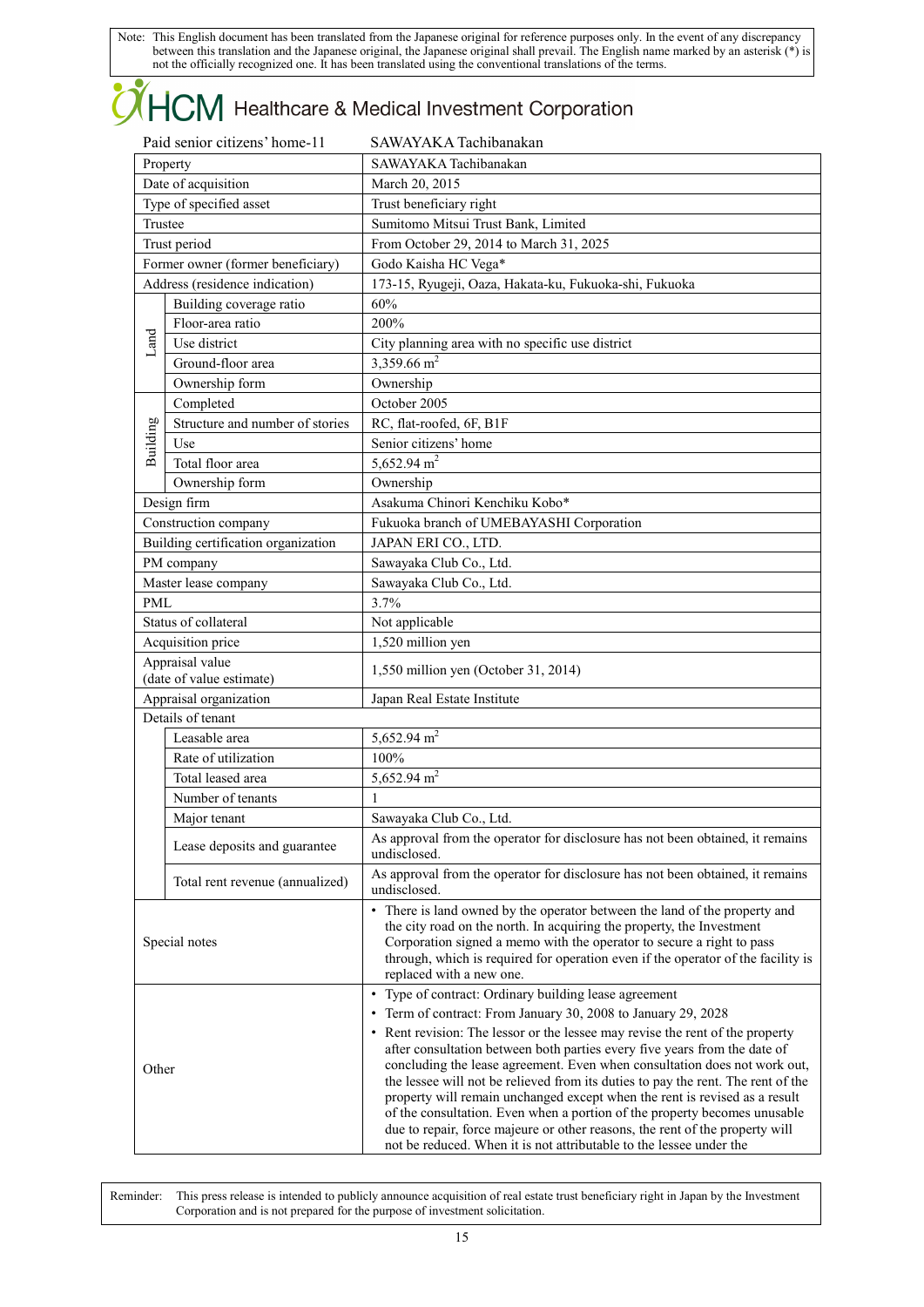|  |                                                                                                                                                                                                                    |                                    | <b>OHCM</b> Healthcare & Medical Investment Corporation                                                                                                                                                                                                                                                                                                                                                                                                                                                                                                                                                                                                                                                                                                                                                                                                                                                                                                                                                                                                                                                                                                                                                                                                                                                                                                                                                                                                                                                                                                                                         |
|--|--------------------------------------------------------------------------------------------------------------------------------------------------------------------------------------------------------------------|------------------------------------|-------------------------------------------------------------------------------------------------------------------------------------------------------------------------------------------------------------------------------------------------------------------------------------------------------------------------------------------------------------------------------------------------------------------------------------------------------------------------------------------------------------------------------------------------------------------------------------------------------------------------------------------------------------------------------------------------------------------------------------------------------------------------------------------------------------------------------------------------------------------------------------------------------------------------------------------------------------------------------------------------------------------------------------------------------------------------------------------------------------------------------------------------------------------------------------------------------------------------------------------------------------------------------------------------------------------------------------------------------------------------------------------------------------------------------------------------------------------------------------------------------------------------------------------------------------------------------------------------|
|  |                                                                                                                                                                                                                    |                                    | above-mentioned circumstances, the lessor and the lessee shall faithfully<br>discuss rent reduction.<br>• Contract renewal: Except when the lessor or the lessee indicates its<br>intention to the other party in writing not to renew the contract during the<br>period between six months and one year prior to the above-mentioned<br>expiration date of the lease agreement (renewal refusal period), this contract<br>will be renewed with the same terms and conditions as of the expiration<br>date for another 10 years until the end of the lease period. The lessor and the<br>lessee shall faithfully discuss renewal of the contract as necessary during<br>the renewal refusal period.<br>• Midterm cancellation: The lessee cannot cancel the contract until January<br>29, 2023. When the lessee cancels the contract after obtaining approval<br>from the lessor in writing due to inevitable reasons during a period until<br>January 29, 2023, the lessee shall notify the lessor in writing no later than<br>12 months prior to cancellation. However, when the lessee refers the lessor<br>to a new lessee candidate that the lessor would approve, the lessee shall be<br>responsible for paying an amount equivalent to the rent of the property and<br>for continuing the project until the lessor signs a new lease agreement with<br>the new lessee with the same terms and conditions as the current contract.<br>• First refusal right: When the lessor disposes of the property, the lessee has<br>the first refusal right with regards to purchasing the property. |
|  | Status of residents and overview of facility                                                                                                                                                                       |                                    |                                                                                                                                                                                                                                                                                                                                                                                                                                                                                                                                                                                                                                                                                                                                                                                                                                                                                                                                                                                                                                                                                                                                                                                                                                                                                                                                                                                                                                                                                                                                                                                                 |
|  |                                                                                                                                                                                                                    |                                    | (Date of completion of Property Disclosure Statement of Important Issues: July 1, 2014)                                                                                                                                                                                                                                                                                                                                                                                                                                                                                                                                                                                                                                                                                                                                                                                                                                                                                                                                                                                                                                                                                                                                                                                                                                                                                                                                                                                                                                                                                                         |
|  | Operator<br>Type of facility<br>Mode of right of occupancy<br>Residential area range<br>Requirements for occupancy<br>Average nursing care level of<br>residents<br>Opened<br>Number of rooms<br>Resident capacity |                                    | Sawayaka Club Co., Ltd.                                                                                                                                                                                                                                                                                                                                                                                                                                                                                                                                                                                                                                                                                                                                                                                                                                                                                                                                                                                                                                                                                                                                                                                                                                                                                                                                                                                                                                                                                                                                                                         |
|  |                                                                                                                                                                                                                    |                                    | Paid senior citizens' home with nursing care                                                                                                                                                                                                                                                                                                                                                                                                                                                                                                                                                                                                                                                                                                                                                                                                                                                                                                                                                                                                                                                                                                                                                                                                                                                                                                                                                                                                                                                                                                                                                    |
|  |                                                                                                                                                                                                                    |                                    | Right to use                                                                                                                                                                                                                                                                                                                                                                                                                                                                                                                                                                                                                                                                                                                                                                                                                                                                                                                                                                                                                                                                                                                                                                                                                                                                                                                                                                                                                                                                                                                                                                                    |
|  |                                                                                                                                                                                                                    |                                    | 14.0 $m^2$                                                                                                                                                                                                                                                                                                                                                                                                                                                                                                                                                                                                                                                                                                                                                                                                                                                                                                                                                                                                                                                                                                                                                                                                                                                                                                                                                                                                                                                                                                                                                                                      |
|  |                                                                                                                                                                                                                    |                                    | Assistance or nursing care required                                                                                                                                                                                                                                                                                                                                                                                                                                                                                                                                                                                                                                                                                                                                                                                                                                                                                                                                                                                                                                                                                                                                                                                                                                                                                                                                                                                                                                                                                                                                                             |
|  |                                                                                                                                                                                                                    |                                    | 2.14                                                                                                                                                                                                                                                                                                                                                                                                                                                                                                                                                                                                                                                                                                                                                                                                                                                                                                                                                                                                                                                                                                                                                                                                                                                                                                                                                                                                                                                                                                                                                                                            |
|  |                                                                                                                                                                                                                    |                                    | November 1, 2005                                                                                                                                                                                                                                                                                                                                                                                                                                                                                                                                                                                                                                                                                                                                                                                                                                                                                                                                                                                                                                                                                                                                                                                                                                                                                                                                                                                                                                                                                                                                                                                |
|  |                                                                                                                                                                                                                    |                                    | 104 rooms                                                                                                                                                                                                                                                                                                                                                                                                                                                                                                                                                                                                                                                                                                                                                                                                                                                                                                                                                                                                                                                                                                                                                                                                                                                                                                                                                                                                                                                                                                                                                                                       |
|  |                                                                                                                                                                                                                    |                                    | 104 people                                                                                                                                                                                                                                                                                                                                                                                                                                                                                                                                                                                                                                                                                                                                                                                                                                                                                                                                                                                                                                                                                                                                                                                                                                                                                                                                                                                                                                                                                                                                                                                      |
|  | Number of residents                                                                                                                                                                                                |                                    | 97 people                                                                                                                                                                                                                                                                                                                                                                                                                                                                                                                                                                                                                                                                                                                                                                                                                                                                                                                                                                                                                                                                                                                                                                                                                                                                                                                                                                                                                                                                                                                                                                                       |
|  | Occupancy rate                                                                                                                                                                                                     |                                    | 93.2%                                                                                                                                                                                                                                                                                                                                                                                                                                                                                                                                                                                                                                                                                                                                                                                                                                                                                                                                                                                                                                                                                                                                                                                                                                                                                                                                                                                                                                                                                                                                                                                           |
|  | Average age of residents                                                                                                                                                                                           |                                    | 79.8                                                                                                                                                                                                                                                                                                                                                                                                                                                                                                                                                                                                                                                                                                                                                                                                                                                                                                                                                                                                                                                                                                                                                                                                                                                                                                                                                                                                                                                                                                                                                                                            |
|  |                                                                                                                                                                                                                    | Method of payment by residents     |                                                                                                                                                                                                                                                                                                                                                                                                                                                                                                                                                                                                                                                                                                                                                                                                                                                                                                                                                                                                                                                                                                                                                                                                                                                                                                                                                                                                                                                                                                                                                                                                 |
|  | Lump-sum<br>payment                                                                                                                                                                                                | Upfront entrance<br>fees           |                                                                                                                                                                                                                                                                                                                                                                                                                                                                                                                                                                                                                                                                                                                                                                                                                                                                                                                                                                                                                                                                                                                                                                                                                                                                                                                                                                                                                                                                                                                                                                                                 |
|  | method                                                                                                                                                                                                             | Monthly fee                        | $\equiv$                                                                                                                                                                                                                                                                                                                                                                                                                                                                                                                                                                                                                                                                                                                                                                                                                                                                                                                                                                                                                                                                                                                                                                                                                                                                                                                                                                                                                                                                                                                                                                                        |
|  | Monthly<br>payment                                                                                                                                                                                                 | Upfront entrance<br>fees           | None                                                                                                                                                                                                                                                                                                                                                                                                                                                                                                                                                                                                                                                                                                                                                                                                                                                                                                                                                                                                                                                                                                                                                                                                                                                                                                                                                                                                                                                                                                                                                                                            |
|  | method                                                                                                                                                                                                             | Monthly fee                        | 152,000 yen to 159,000 yen                                                                                                                                                                                                                                                                                                                                                                                                                                                                                                                                                                                                                                                                                                                                                                                                                                                                                                                                                                                                                                                                                                                                                                                                                                                                                                                                                                                                                                                                                                                                                                      |
|  | staff                                                                                                                                                                                                              | Ratio of residents to nursing care | 3:1 or higher                                                                                                                                                                                                                                                                                                                                                                                                                                                                                                                                                                                                                                                                                                                                                                                                                                                                                                                                                                                                                                                                                                                                                                                                                                                                                                                                                                                                                                                                                                                                                                                   |
|  | Night nursing care staff<br>(minimum)<br>Cooperative medical institution                                                                                                                                           |                                    | Four nursing care staff or more                                                                                                                                                                                                                                                                                                                                                                                                                                                                                                                                                                                                                                                                                                                                                                                                                                                                                                                                                                                                                                                                                                                                                                                                                                                                                                                                                                                                                                                                                                                                                                 |
|  |                                                                                                                                                                                                                    |                                    | Sugawara Clinic*, Muromi Clinic*, Yoshida Clinic*, Koshukai Okabe<br>Hospital*, Fukuoka Tokushukai Medical Center, Fukuoka Iryodan<br>Chidoribashi Hospital*, Fukuoka Kieikai Hospital*, Ryokufukai Mito<br>Hospital*, Fuyoukai Hata Hospital*, Yamamoto Hospital*                                                                                                                                                                                                                                                                                                                                                                                                                                                                                                                                                                                                                                                                                                                                                                                                                                                                                                                                                                                                                                                                                                                                                                                                                                                                                                                              |
|  | Cooperative dental clinic                                                                                                                                                                                          |                                    | ACT Dental Clinic Hakata/Beppu Dental Clinic*                                                                                                                                                                                                                                                                                                                                                                                                                                                                                                                                                                                                                                                                                                                                                                                                                                                                                                                                                                                                                                                                                                                                                                                                                                                                                                                                                                                                                                                                                                                                                   |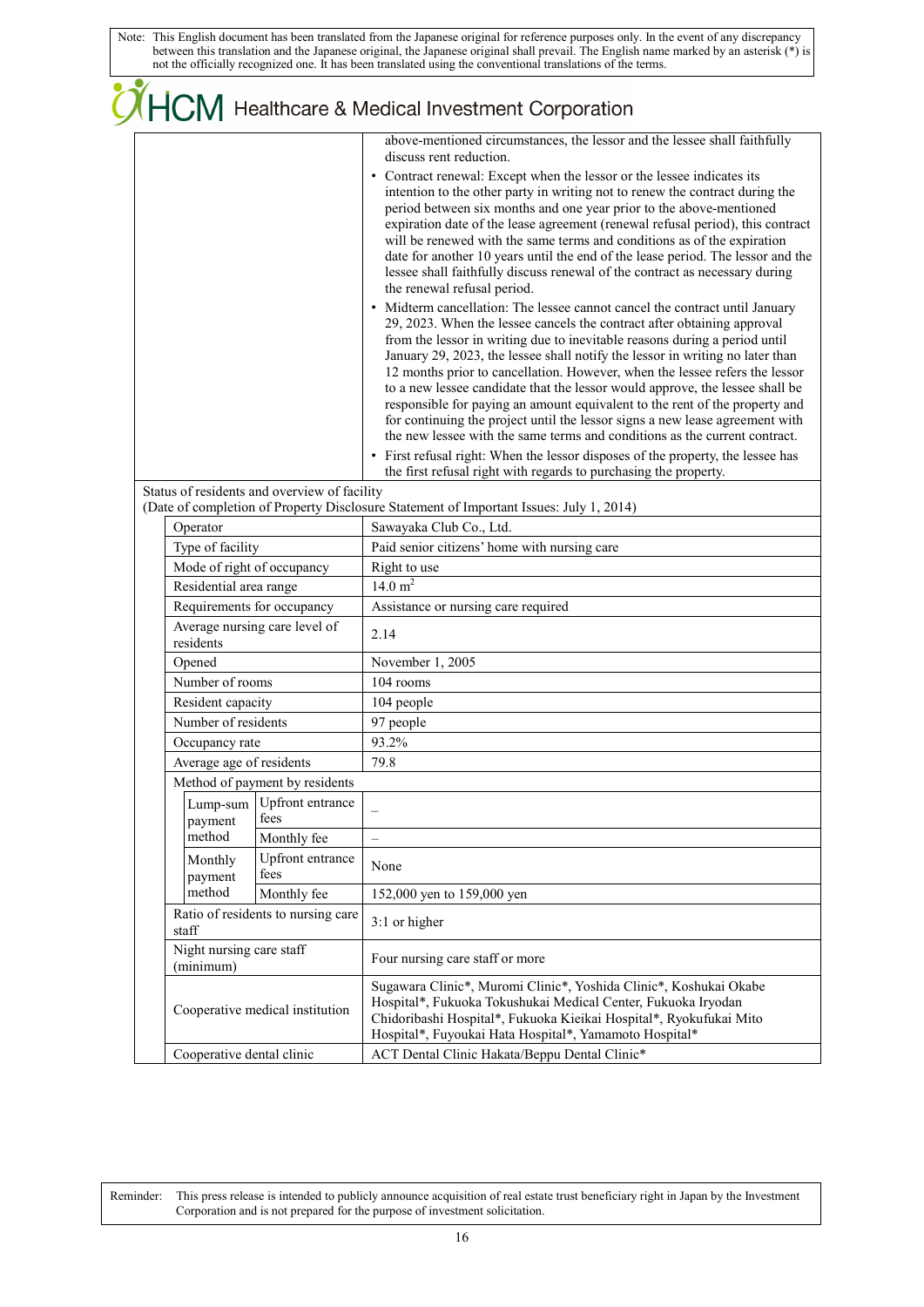## ICM Healthcare & Medical Investment Corporation

#### Characteristics of the Property

#### **Location features**

The property is located on the Ryugeji plateau to the southeast of Hakata-ku, Fukuoka-shi. In the vicinity, there are scattered parks and vegetation, such as Higashi Hirao Park.

The commercial area to the west of Fukuoka Airport, such as Hakata Station, is also located 5-6 km from the facility.

**Property features** 

The property is a long, narrow rectangular building running from east to west that uses the shape of the land it is built on. Underground, there is a parking lot and machine room; on the first floor there is a parking lot and sub-entrance hall; on the second floor there is an entrance hall, a lobby, a functional recovery training corner, day service facilities, a dining room, and a kitchen, in addition to functional spaces such as an office, meeting room, health care-cum-medical room, and consultation room; on the third to sixth floors there are rooms, dining rooms, bathing facilities, etc. There are 104 rooms of about  $14 \text{ m}^2$  in size, and all rooms are designed to be barrier free. In addition, on the third to fifth floors there are dining rooms and bathing facilities, and on the sixth floor there is a dining room. Each floor has an open spatial composition, with ample corridor space, in addition to consideration given to sunlight, ventilation, lighting, and views.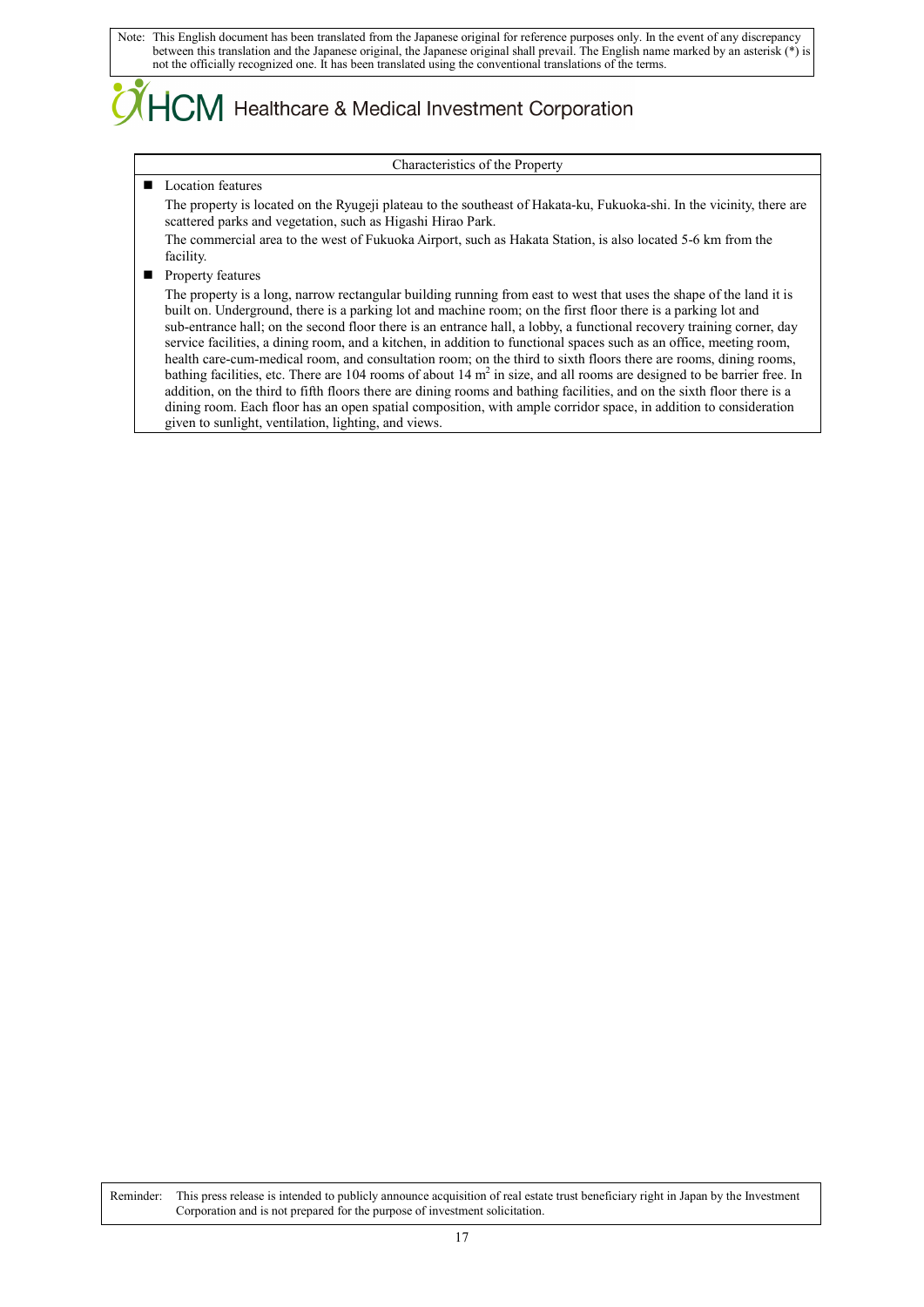# **OHCM** Healthcare & Medical Investment Corporation

| Paid senior citizens' home-12 |                                             | SAWAYAKA Mekarikan                                                                                                                                                                                                                                                                                                                                                                                                                                                                                                                                                                                                                         |  |  |
|-------------------------------|---------------------------------------------|--------------------------------------------------------------------------------------------------------------------------------------------------------------------------------------------------------------------------------------------------------------------------------------------------------------------------------------------------------------------------------------------------------------------------------------------------------------------------------------------------------------------------------------------------------------------------------------------------------------------------------------------|--|--|
| Property                      |                                             | SAWAYAKA Mekarikan                                                                                                                                                                                                                                                                                                                                                                                                                                                                                                                                                                                                                         |  |  |
|                               | Date of acquisition                         | March 20, 2015                                                                                                                                                                                                                                                                                                                                                                                                                                                                                                                                                                                                                             |  |  |
|                               | Type of specified asset                     | Trust beneficiary right                                                                                                                                                                                                                                                                                                                                                                                                                                                                                                                                                                                                                    |  |  |
| Trustee                       |                                             | Sumitomo Mitsui Trust Bank, Limited                                                                                                                                                                                                                                                                                                                                                                                                                                                                                                                                                                                                        |  |  |
|                               | Trust period                                | From October 29, 2014 to March 31, 2025                                                                                                                                                                                                                                                                                                                                                                                                                                                                                                                                                                                                    |  |  |
|                               | Former owner (former beneficiary)           | Godo Kaisha HC Vega*                                                                                                                                                                                                                                                                                                                                                                                                                                                                                                                                                                                                                       |  |  |
|                               | Address (residence indication)              | 1-9-15, Okubo, Moji-ku, Kitakyushu-shi, Fukuoka                                                                                                                                                                                                                                                                                                                                                                                                                                                                                                                                                                                            |  |  |
|                               | Building coverage ratio                     | 60%                                                                                                                                                                                                                                                                                                                                                                                                                                                                                                                                                                                                                                        |  |  |
|                               | Floor-area ratio                            | 200%                                                                                                                                                                                                                                                                                                                                                                                                                                                                                                                                                                                                                                       |  |  |
| Land                          | Use district                                | Category I housing district                                                                                                                                                                                                                                                                                                                                                                                                                                                                                                                                                                                                                |  |  |
|                               | Ground-floor area                           | 3,758.26 $m2$                                                                                                                                                                                                                                                                                                                                                                                                                                                                                                                                                                                                                              |  |  |
|                               | Ownership form                              | Ownership                                                                                                                                                                                                                                                                                                                                                                                                                                                                                                                                                                                                                                  |  |  |
|                               | Completed                                   | November 2005                                                                                                                                                                                                                                                                                                                                                                                                                                                                                                                                                                                                                              |  |  |
| Building                      | Structure and number of stories             | RC, flat-roofed, 4F                                                                                                                                                                                                                                                                                                                                                                                                                                                                                                                                                                                                                        |  |  |
|                               | Use                                         | Senior citizens' home                                                                                                                                                                                                                                                                                                                                                                                                                                                                                                                                                                                                                      |  |  |
|                               | Total floor area                            | 4,720.46 $m2$                                                                                                                                                                                                                                                                                                                                                                                                                                                                                                                                                                                                                              |  |  |
|                               | Ownership form                              | Ownership                                                                                                                                                                                                                                                                                                                                                                                                                                                                                                                                                                                                                                  |  |  |
|                               | Design firm                                 | Fukuoka office of DAIKEN SEKKEI, INC.                                                                                                                                                                                                                                                                                                                                                                                                                                                                                                                                                                                                      |  |  |
|                               | Construction company                        | Fukuoka branch of UMEBAYASHI Corporation                                                                                                                                                                                                                                                                                                                                                                                                                                                                                                                                                                                                   |  |  |
|                               | Building certification organization         | JAPAN ERI CO., LTD.                                                                                                                                                                                                                                                                                                                                                                                                                                                                                                                                                                                                                        |  |  |
|                               | PM company                                  | Sawayaka Club Co., Ltd.                                                                                                                                                                                                                                                                                                                                                                                                                                                                                                                                                                                                                    |  |  |
|                               | Master lease company                        | Sawayaka Club Co., Ltd.                                                                                                                                                                                                                                                                                                                                                                                                                                                                                                                                                                                                                    |  |  |
| <b>PML</b>                    |                                             | 2.7%                                                                                                                                                                                                                                                                                                                                                                                                                                                                                                                                                                                                                                       |  |  |
|                               | Status of collateral                        | Not applicable                                                                                                                                                                                                                                                                                                                                                                                                                                                                                                                                                                                                                             |  |  |
|                               | Acquisition price                           | 1,380 million yen                                                                                                                                                                                                                                                                                                                                                                                                                                                                                                                                                                                                                          |  |  |
|                               | Appraisal value<br>(date of value estimate) | 1,430 million yen (October 31, 2014)                                                                                                                                                                                                                                                                                                                                                                                                                                                                                                                                                                                                       |  |  |
| Appraisal organization        |                                             | Japan Real Estate Institute                                                                                                                                                                                                                                                                                                                                                                                                                                                                                                                                                                                                                |  |  |
|                               | Details of tenant                           |                                                                                                                                                                                                                                                                                                                                                                                                                                                                                                                                                                                                                                            |  |  |
|                               | Leasable area                               | 4,720.46 $m2$                                                                                                                                                                                                                                                                                                                                                                                                                                                                                                                                                                                                                              |  |  |
|                               | Rate of utilization                         | 100%                                                                                                                                                                                                                                                                                                                                                                                                                                                                                                                                                                                                                                       |  |  |
|                               | Total leased area                           | 4,720.46 $m2$                                                                                                                                                                                                                                                                                                                                                                                                                                                                                                                                                                                                                              |  |  |
|                               | Number of tenants                           | $\mathbf{1}$                                                                                                                                                                                                                                                                                                                                                                                                                                                                                                                                                                                                                               |  |  |
|                               | Major tenant                                | Sawayaka Club Co., Ltd.                                                                                                                                                                                                                                                                                                                                                                                                                                                                                                                                                                                                                    |  |  |
|                               | Lease deposits and guarantee                | As approval from the operator for disclosure has not been obtained, it remains<br>undisclosed.                                                                                                                                                                                                                                                                                                                                                                                                                                                                                                                                             |  |  |
|                               | Total rent revenue (annualized)             | As approval from the operator for disclosure has not been obtained, it remains<br>undisclosed.                                                                                                                                                                                                                                                                                                                                                                                                                                                                                                                                             |  |  |
|                               | Special notes                               | • An urban planning decision was made with regards to the road adjacent to the<br>northeast side of the land in 1967, and building restrictions based on the City<br>Planning Act are imposed on a portion of the land subject to this decision.<br>When business decisions will be made is not yet determined as of the date of<br>this notice.<br>• A portion of the gas tank installed by the operator and used for the property<br>crosses over the southeastern adjacent land. In acquiring the property, the<br>Investment Corporation signed a memo for this matter with the owner of the<br>adjacent land as well as the operator. |  |  |
| Other                         |                                             | • Type of contract: Ordinary building lease agreement<br>• Term of contract: From January 30, 2008 to January 29, 2028<br>• Rent revision: The lessor or the lessee may revise the rent of the property after<br>consultation between both parties every five years from the date of concluding<br>the lease agreement. Even when consultation does not work out, the lessee<br>will not be relieved from its duties to pay the rent. The rent of the property                                                                                                                                                                             |  |  |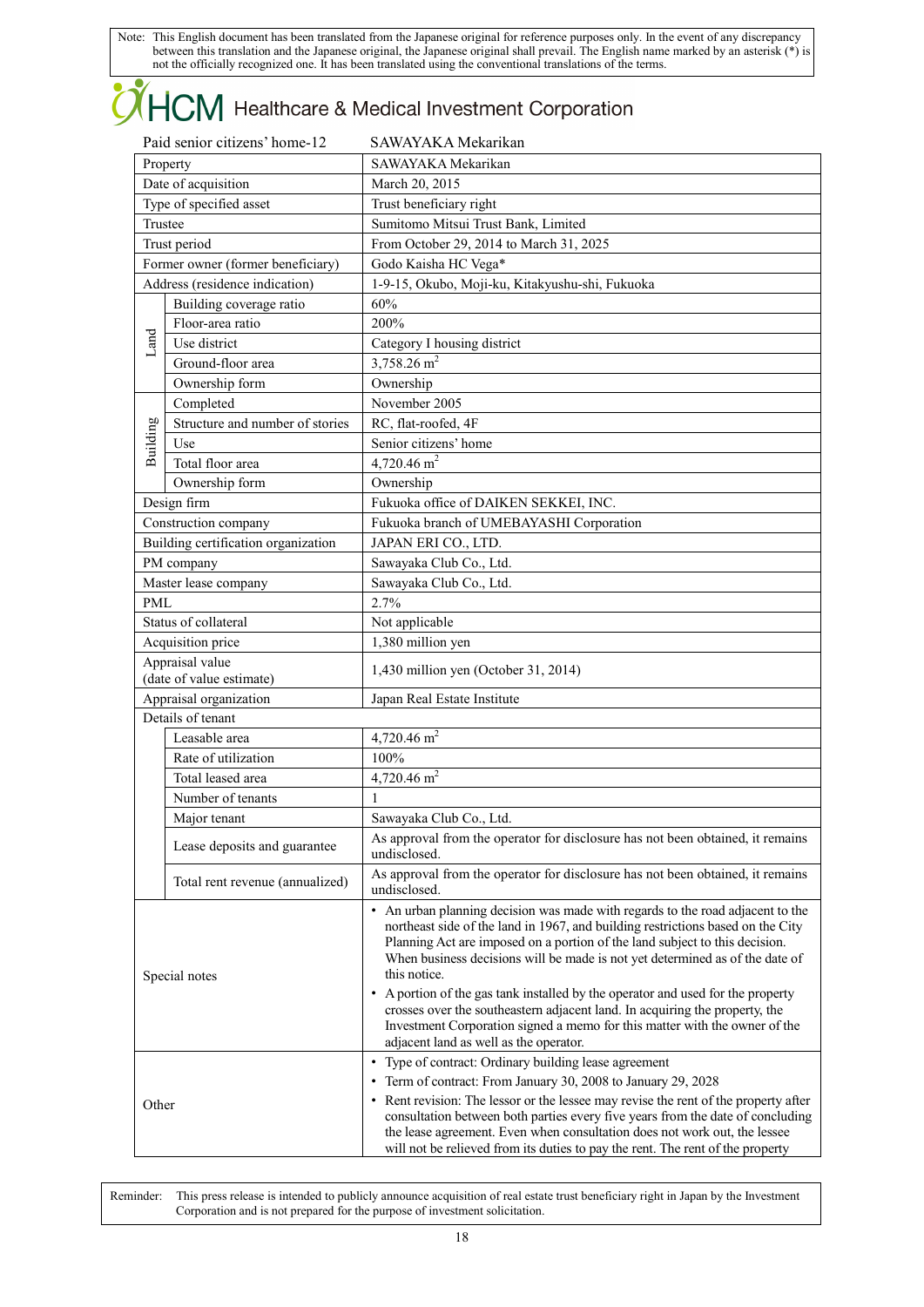|  |                                                                                                                                                      |                                              | <b>OHCM</b> Healthcare & Medical Investment Corporation                                                                                                                                                                                                                                                                                                                                                                                                                                                                                                                                                                                                                                                                                                                                                                                                                                                                                                                                                                                                                                                                                                                                                                                                                                                                                                                                                                                                                                                                                                                                                                                                                                                                                                                                                                                                                                          |  |
|--|------------------------------------------------------------------------------------------------------------------------------------------------------|----------------------------------------------|--------------------------------------------------------------------------------------------------------------------------------------------------------------------------------------------------------------------------------------------------------------------------------------------------------------------------------------------------------------------------------------------------------------------------------------------------------------------------------------------------------------------------------------------------------------------------------------------------------------------------------------------------------------------------------------------------------------------------------------------------------------------------------------------------------------------------------------------------------------------------------------------------------------------------------------------------------------------------------------------------------------------------------------------------------------------------------------------------------------------------------------------------------------------------------------------------------------------------------------------------------------------------------------------------------------------------------------------------------------------------------------------------------------------------------------------------------------------------------------------------------------------------------------------------------------------------------------------------------------------------------------------------------------------------------------------------------------------------------------------------------------------------------------------------------------------------------------------------------------------------------------------------|--|
|  |                                                                                                                                                      |                                              | will remain unchanged except when the rent is revised as a result of the<br>consultation. Even when a portion of the property becomes unusable due to<br>repair, force majeure or other reasons, the rent of the property will not be<br>reduced. When it is not attributable to the lessee under the above-mentioned<br>circumstances, the lessee and the lessor shall faithfully discuss rent reduction.<br>Contract renewal: Except when the lessor or the lessee indicates its intention<br>to the other party in writing not to renew the contract during the period<br>between six months and one year prior to the above-mentioned expiration date<br>of the lease agreement (renewal refusal period), this contract will be renewed<br>with the same terms and conditions as of the expiration date for another 10<br>years until the end of the lease period. The lessor and the lessee shall faithfully<br>discuss renewal of the contract as necessary during the renewal refusal period.<br>• Midterm cancellation: The lessee cannot cancel the contract until January 29,<br>2023. When the lessee cancels the contract after obtaining approval from the<br>lessor in writing due to inevitable reasons during a period until January 29,<br>2023, the lessee shall notify the lessor in writing no later than 12 months prior<br>to cancellation. However, when the lessee refers the lessor to a new lessee<br>candidate that the lessor would approve, the lessee shall be responsible for<br>paying an amount equivalent to the rent of the property and for continuing the<br>project until the lessor signs a new lease agreement with the new lessee with<br>the same terms and conditions as the current contract.<br>• First refusal right: When the lessor disposes of the property, the lessee has the<br>first refusal right with regards to purchasing the property. |  |
|  |                                                                                                                                                      | Status of residents and overview of facility | (Date of completion of Property Disclosure Statement of Important Issues: April 1, 2014)                                                                                                                                                                                                                                                                                                                                                                                                                                                                                                                                                                                                                                                                                                                                                                                                                                                                                                                                                                                                                                                                                                                                                                                                                                                                                                                                                                                                                                                                                                                                                                                                                                                                                                                                                                                                         |  |
|  | Operator                                                                                                                                             |                                              | Sawayaka Club Co., Ltd.                                                                                                                                                                                                                                                                                                                                                                                                                                                                                                                                                                                                                                                                                                                                                                                                                                                                                                                                                                                                                                                                                                                                                                                                                                                                                                                                                                                                                                                                                                                                                                                                                                                                                                                                                                                                                                                                          |  |
|  | Type of facility<br>Mode of right of occupancy<br>Residential area range<br>Requirements for occupancy<br>Average nursing care level of<br>residents |                                              | Paid senior citizens' home with nursing care                                                                                                                                                                                                                                                                                                                                                                                                                                                                                                                                                                                                                                                                                                                                                                                                                                                                                                                                                                                                                                                                                                                                                                                                                                                                                                                                                                                                                                                                                                                                                                                                                                                                                                                                                                                                                                                     |  |
|  |                                                                                                                                                      |                                              | Right to use                                                                                                                                                                                                                                                                                                                                                                                                                                                                                                                                                                                                                                                                                                                                                                                                                                                                                                                                                                                                                                                                                                                                                                                                                                                                                                                                                                                                                                                                                                                                                                                                                                                                                                                                                                                                                                                                                     |  |
|  |                                                                                                                                                      |                                              | 14.4 to 17.0 m <sup>2</sup>                                                                                                                                                                                                                                                                                                                                                                                                                                                                                                                                                                                                                                                                                                                                                                                                                                                                                                                                                                                                                                                                                                                                                                                                                                                                                                                                                                                                                                                                                                                                                                                                                                                                                                                                                                                                                                                                      |  |
|  |                                                                                                                                                      |                                              | Assistance or nursing care required                                                                                                                                                                                                                                                                                                                                                                                                                                                                                                                                                                                                                                                                                                                                                                                                                                                                                                                                                                                                                                                                                                                                                                                                                                                                                                                                                                                                                                                                                                                                                                                                                                                                                                                                                                                                                                                              |  |
|  |                                                                                                                                                      |                                              | 2.27                                                                                                                                                                                                                                                                                                                                                                                                                                                                                                                                                                                                                                                                                                                                                                                                                                                                                                                                                                                                                                                                                                                                                                                                                                                                                                                                                                                                                                                                                                                                                                                                                                                                                                                                                                                                                                                                                             |  |
|  | Opened                                                                                                                                               |                                              | December 1, 2005                                                                                                                                                                                                                                                                                                                                                                                                                                                                                                                                                                                                                                                                                                                                                                                                                                                                                                                                                                                                                                                                                                                                                                                                                                                                                                                                                                                                                                                                                                                                                                                                                                                                                                                                                                                                                                                                                 |  |
|  | Number of rooms                                                                                                                                      |                                              | 95 rooms                                                                                                                                                                                                                                                                                                                                                                                                                                                                                                                                                                                                                                                                                                                                                                                                                                                                                                                                                                                                                                                                                                                                                                                                                                                                                                                                                                                                                                                                                                                                                                                                                                                                                                                                                                                                                                                                                         |  |
|  | Resident capacity                                                                                                                                    |                                              | 95 people                                                                                                                                                                                                                                                                                                                                                                                                                                                                                                                                                                                                                                                                                                                                                                                                                                                                                                                                                                                                                                                                                                                                                                                                                                                                                                                                                                                                                                                                                                                                                                                                                                                                                                                                                                                                                                                                                        |  |
|  | Number of residents                                                                                                                                  |                                              | 91 people                                                                                                                                                                                                                                                                                                                                                                                                                                                                                                                                                                                                                                                                                                                                                                                                                                                                                                                                                                                                                                                                                                                                                                                                                                                                                                                                                                                                                                                                                                                                                                                                                                                                                                                                                                                                                                                                                        |  |
|  | Occupancy rate                                                                                                                                       |                                              | 95.7%                                                                                                                                                                                                                                                                                                                                                                                                                                                                                                                                                                                                                                                                                                                                                                                                                                                                                                                                                                                                                                                                                                                                                                                                                                                                                                                                                                                                                                                                                                                                                                                                                                                                                                                                                                                                                                                                                            |  |
|  | Average age of residents<br>Method of payment by residents<br>Upfront<br>Lump-sum<br>entrance fees                                                   |                                              | 86                                                                                                                                                                                                                                                                                                                                                                                                                                                                                                                                                                                                                                                                                                                                                                                                                                                                                                                                                                                                                                                                                                                                                                                                                                                                                                                                                                                                                                                                                                                                                                                                                                                                                                                                                                                                                                                                                               |  |
|  |                                                                                                                                                      |                                              |                                                                                                                                                                                                                                                                                                                                                                                                                                                                                                                                                                                                                                                                                                                                                                                                                                                                                                                                                                                                                                                                                                                                                                                                                                                                                                                                                                                                                                                                                                                                                                                                                                                                                                                                                                                                                                                                                                  |  |
|  |                                                                                                                                                      |                                              | $\qquad \qquad -$                                                                                                                                                                                                                                                                                                                                                                                                                                                                                                                                                                                                                                                                                                                                                                                                                                                                                                                                                                                                                                                                                                                                                                                                                                                                                                                                                                                                                                                                                                                                                                                                                                                                                                                                                                                                                                                                                |  |
|  | payment<br>method                                                                                                                                    | Monthly fee                                  | $\overline{\phantom{0}}$                                                                                                                                                                                                                                                                                                                                                                                                                                                                                                                                                                                                                                                                                                                                                                                                                                                                                                                                                                                                                                                                                                                                                                                                                                                                                                                                                                                                                                                                                                                                                                                                                                                                                                                                                                                                                                                                         |  |
|  | Monthly                                                                                                                                              | Upfront                                      |                                                                                                                                                                                                                                                                                                                                                                                                                                                                                                                                                                                                                                                                                                                                                                                                                                                                                                                                                                                                                                                                                                                                                                                                                                                                                                                                                                                                                                                                                                                                                                                                                                                                                                                                                                                                                                                                                                  |  |
|  | payment                                                                                                                                              | entrance fees                                | None                                                                                                                                                                                                                                                                                                                                                                                                                                                                                                                                                                                                                                                                                                                                                                                                                                                                                                                                                                                                                                                                                                                                                                                                                                                                                                                                                                                                                                                                                                                                                                                                                                                                                                                                                                                                                                                                                             |  |
|  | method                                                                                                                                               | Monthly fee                                  | 120,000 yen to 129,000 yen                                                                                                                                                                                                                                                                                                                                                                                                                                                                                                                                                                                                                                                                                                                                                                                                                                                                                                                                                                                                                                                                                                                                                                                                                                                                                                                                                                                                                                                                                                                                                                                                                                                                                                                                                                                                                                                                       |  |
|  | Ratio of residents to nursing care<br>staff                                                                                                          |                                              | 3:1 or higher                                                                                                                                                                                                                                                                                                                                                                                                                                                                                                                                                                                                                                                                                                                                                                                                                                                                                                                                                                                                                                                                                                                                                                                                                                                                                                                                                                                                                                                                                                                                                                                                                                                                                                                                                                                                                                                                                    |  |
|  | Night nursing care staff<br>(minimum)                                                                                                                |                                              | Three nursing care staff or more                                                                                                                                                                                                                                                                                                                                                                                                                                                                                                                                                                                                                                                                                                                                                                                                                                                                                                                                                                                                                                                                                                                                                                                                                                                                                                                                                                                                                                                                                                                                                                                                                                                                                                                                                                                                                                                                 |  |
|  |                                                                                                                                                      | Cooperative medical institution              | Shin Komonji Hospital*<br>Morita Clinic*                                                                                                                                                                                                                                                                                                                                                                                                                                                                                                                                                                                                                                                                                                                                                                                                                                                                                                                                                                                                                                                                                                                                                                                                                                                                                                                                                                                                                                                                                                                                                                                                                                                                                                                                                                                                                                                         |  |
|  | Cooperative dental clinic                                                                                                                            |                                              | Kuroda Dental Clinic*                                                                                                                                                                                                                                                                                                                                                                                                                                                                                                                                                                                                                                                                                                                                                                                                                                                                                                                                                                                                                                                                                                                                                                                                                                                                                                                                                                                                                                                                                                                                                                                                                                                                                                                                                                                                                                                                            |  |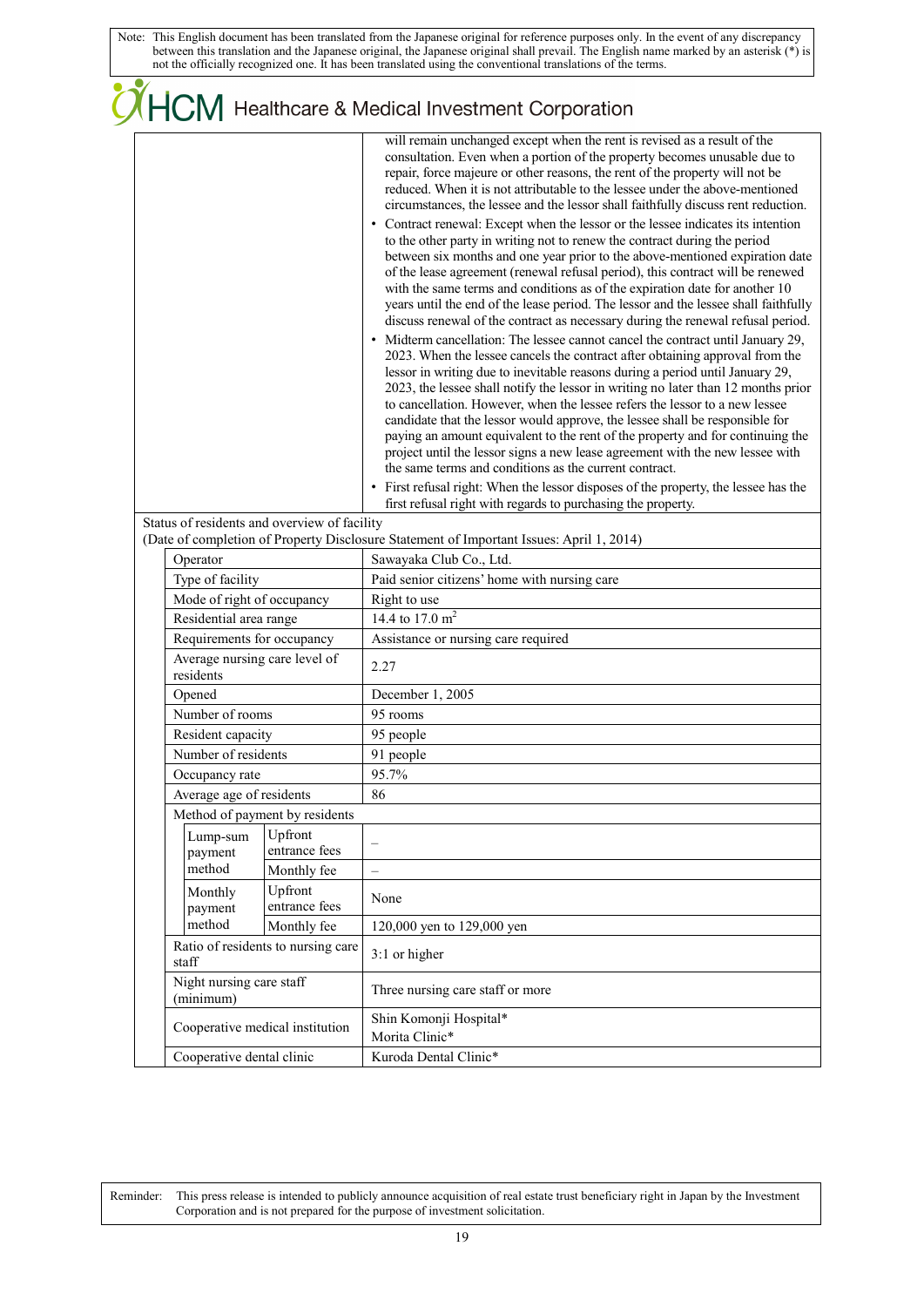## $\mathsf{ICM}\xspace$  Healthcare & Medical Investment Corporation

#### Characteristics of the Property

### Location features

The property is located on the northern edge of Moji-ku in Kitakyushu-shi, facing the Kanmon Kaikyo Channel. The property is surrounded by the sea and mountains, with mountains to the southeast of the property. Although about half of the 5km radius surrounding the property is covered by Moji-ku, the remaining half is on the Shimonoseki side of Yamaguchi Prefecture, surrounding the channel.

### **Property features**

The first to third floors of the property follow the same format, and from above the property is shaped like a windmill, with space for residents' rooms protruding in three directions, the north, west, and east, from the center of the building. The composition of the facilities on each floor is as follows. On the first floor, there is a recreation room in the center, and an entrance hall, a functional training room corner, residents' rooms, a dining room, special bathing facilities, and other bathing facilities (radium hot spring bathing), in addition to functional spaces, such as an office, reception room, medical room, and rest room; on the second and third floor there are recreation rooms in the center, and residents' rooms, dining rooms, and bathing facilities, in addition to rooms for nurses and employees, and other facilities. There are a total of 95 rooms, about 14-17 m<sup>2</sup> in size, and all rooms are designed to be barrier free. In one place in the north, west, and east of the property, there are atriums for catching light, and overall the property provides a clean, bright space.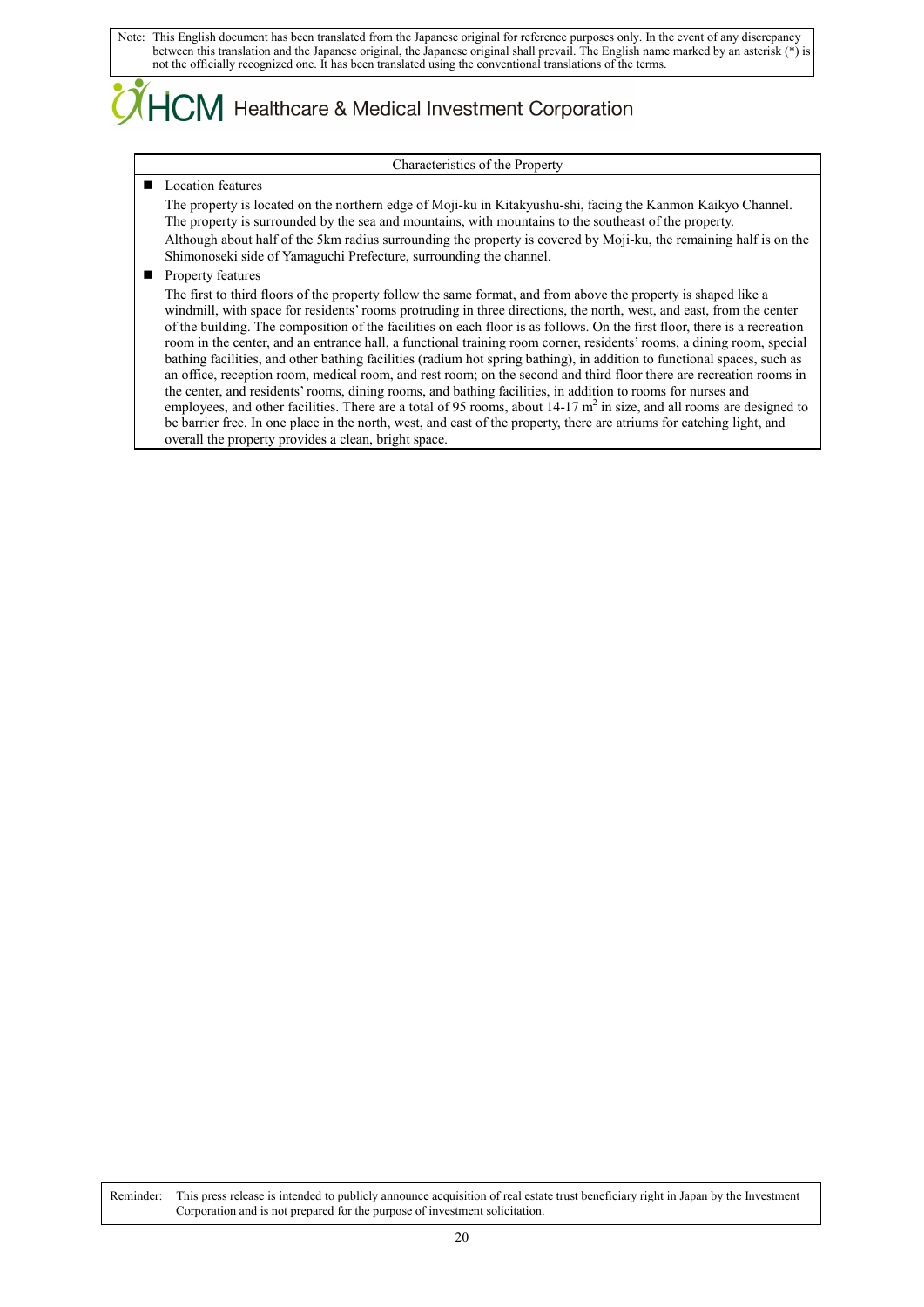# **OHCM** Healthcare & Medical Investment Corporation

| Paid senior citizens' home-13 |                                     | SAWAYAKA Tagawakan                                                                                                                                         |  |  |
|-------------------------------|-------------------------------------|------------------------------------------------------------------------------------------------------------------------------------------------------------|--|--|
| Property                      |                                     | SAWAYAKA Tagawakan                                                                                                                                         |  |  |
|                               | Date of acquisition                 | March 20, 2015                                                                                                                                             |  |  |
|                               | Type of specified asset             | Trust beneficiary right                                                                                                                                    |  |  |
|                               | Trustee                             | Sumitomo Mitsui Trust Bank, Limited                                                                                                                        |  |  |
|                               | Trust period                        | From October 29, 2014 to March 31, 2025                                                                                                                    |  |  |
|                               | Former owner (former beneficiary)   | Godo Kaisha HC Vega*                                                                                                                                       |  |  |
|                               | Address (residence indication)      | 393-1, Ita Oaza, Tagawa-shi, Fukuoka                                                                                                                       |  |  |
|                               | Building coverage ratio             | 70%                                                                                                                                                        |  |  |
|                               | Floor-area ratio                    | 200%                                                                                                                                                       |  |  |
| Land                          | Use district                        | City planning area with no specific use district                                                                                                           |  |  |
|                               | Ground-floor area                   | 4,300.90 $m2$                                                                                                                                              |  |  |
|                               | Ownership form                      | Ownership                                                                                                                                                  |  |  |
|                               | Completed                           | January 2006                                                                                                                                               |  |  |
| Building                      | Structure and number of stories     | RC, flat-roofed, 3F                                                                                                                                        |  |  |
|                               | Use                                 | Senior citizens' home                                                                                                                                      |  |  |
|                               | Total floor area                    | 2,366.20 $m2$                                                                                                                                              |  |  |
|                               | Ownership form                      | Ownership                                                                                                                                                  |  |  |
|                               | Design firm                         | Architect Environment Planning, Co., Ltd.                                                                                                                  |  |  |
|                               | Construction company                | TASHIRO Construction Co., Ltd.                                                                                                                             |  |  |
|                               | Building certification organization | Building Official of Tagawa Civil Engineering Office of Fukuoka Prefecture                                                                                 |  |  |
|                               | PM company                          | Sawayaka Club Co., Ltd.                                                                                                                                    |  |  |
|                               | Master lease company                | Sawayaka Club Co., Ltd.                                                                                                                                    |  |  |
| <b>PML</b>                    |                                     | 1.2%                                                                                                                                                       |  |  |
|                               | Status of collateral                | Not applicable                                                                                                                                             |  |  |
|                               | Acquisition price                   | 390 million yen                                                                                                                                            |  |  |
|                               | Appraisal value                     | 403 million yen (October 31, 2014)                                                                                                                         |  |  |
|                               | (date of value estimate)            |                                                                                                                                                            |  |  |
|                               | Appraisal organization              | Japan Real Estate Institute                                                                                                                                |  |  |
|                               | Details of tenant                   |                                                                                                                                                            |  |  |
|                               | Leasable area                       | 2,366.20 $m2$                                                                                                                                              |  |  |
|                               | Rate of utilization                 | 100%                                                                                                                                                       |  |  |
|                               | Total leased area                   | $2,366.20 \text{ m}^2$                                                                                                                                     |  |  |
|                               | Number of tenants                   | 1                                                                                                                                                          |  |  |
|                               | Major tenant                        | Sawayaka Club Co., Ltd.                                                                                                                                    |  |  |
|                               | Lease deposits and guarantee        | As approval from the operator for disclosure has not been obtained, it remains<br>undisclosed.                                                             |  |  |
|                               | Total rent revenue (annualized)     | As approval from the operator for disclosure has not been obtained, it remains<br>undisclosed.                                                             |  |  |
|                               | Special notes                       | Not applicable                                                                                                                                             |  |  |
|                               |                                     | • Type of contract: Ordinary building lease agreement                                                                                                      |  |  |
|                               |                                     | • Term of contract: From January 30, 2008 to January 29, 2028                                                                                              |  |  |
|                               |                                     | • Rent revision: The lessor or the lessee may revise the rent of the property after                                                                        |  |  |
|                               |                                     | consultation between both parties every five years from the date of concluding                                                                             |  |  |
|                               |                                     | the lease agreement. Even when consultation does not work out, the lessee                                                                                  |  |  |
|                               |                                     | will not be relieved from its duties to pay the rent. The rent of the property<br>will remain unchanged except when the rent is revised as a result of the |  |  |
|                               |                                     | consultation. Even when a portion of the property becomes unusable due to                                                                                  |  |  |
| Other                         |                                     | repair, force majeure or other reasons, the rent of the property will not be                                                                               |  |  |
|                               |                                     | reduced. When it is not attributable to the lessee under the above-mentioned                                                                               |  |  |
|                               |                                     | circumstances, the lessee and the lessor shall faithfully discuss rent reduction.                                                                          |  |  |
|                               |                                     | • Contract renewal: Except when the lessor or the lessee indicates its intention                                                                           |  |  |
|                               |                                     | to the other party in writing not to renew the contract during the period<br>between six months and one year prior to the above-mentioned expiration date  |  |  |
|                               |                                     | of the lease agreement (renewal refusal period), this contract will be renewed                                                                             |  |  |
|                               |                                     | with the same terms and conditions as of the expiration date for another 10                                                                                |  |  |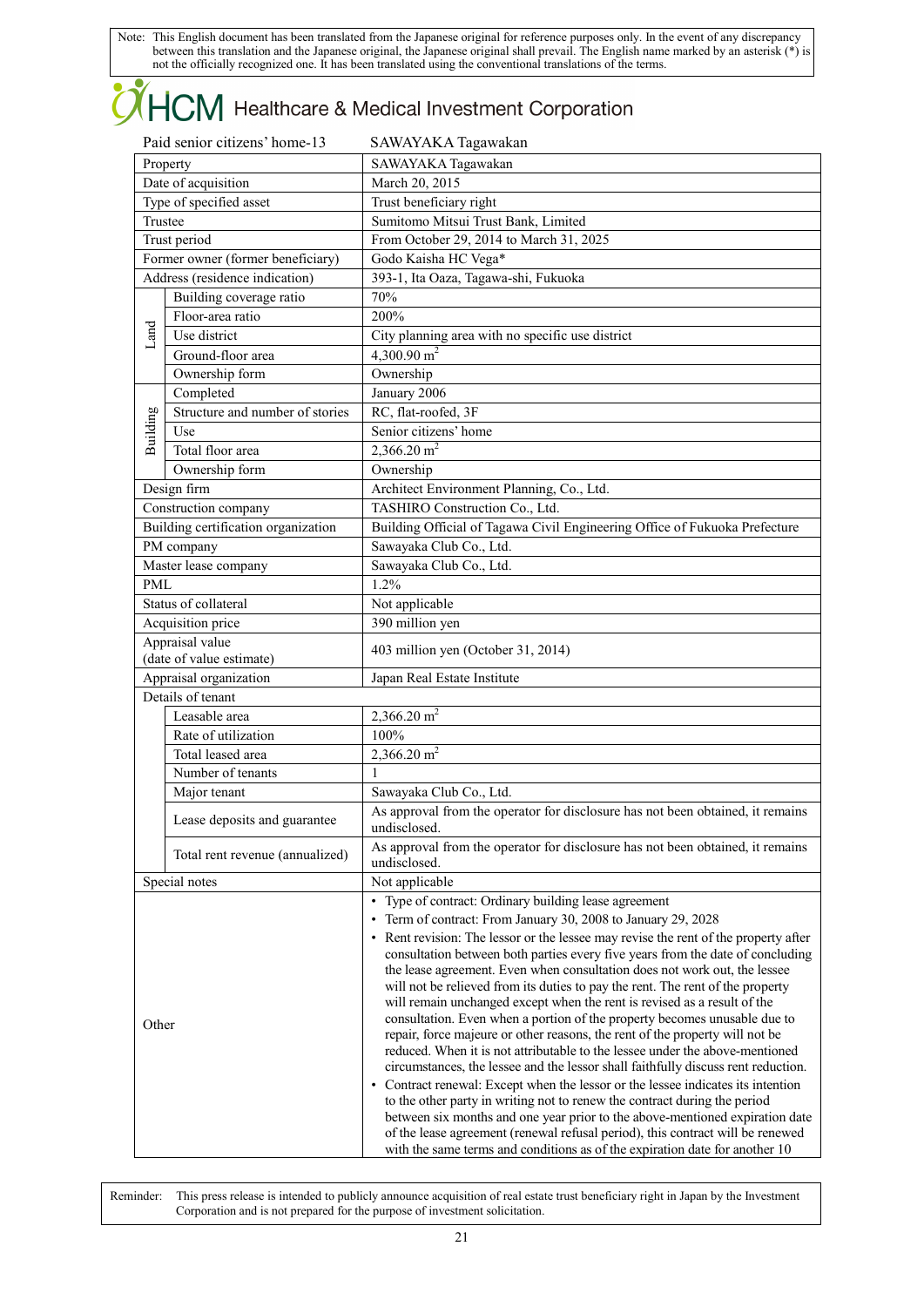|                                              |                          | COM Healthcare & Medical Investment Corporation                                                                                                                                                                                                                                                                                                                                                                                                                                                                                                                                                                                                                                                                                                                                                                                                                                                                                                                                                                                                                         |
|----------------------------------------------|--------------------------|-------------------------------------------------------------------------------------------------------------------------------------------------------------------------------------------------------------------------------------------------------------------------------------------------------------------------------------------------------------------------------------------------------------------------------------------------------------------------------------------------------------------------------------------------------------------------------------------------------------------------------------------------------------------------------------------------------------------------------------------------------------------------------------------------------------------------------------------------------------------------------------------------------------------------------------------------------------------------------------------------------------------------------------------------------------------------|
|                                              |                          | years until the end of the lease period. The lessor and the lessee shall faithfully<br>discuss renewal of the contract as necessary during the renewal refusal period.<br>• Midterm cancellation: The lessee cannot cancel the contract until January 29,<br>2023.<br>• When the lessee cancels the contract after obtaining approval from the lessor<br>in writing due to inevitable reasons during a period until January 29, 2023, the<br>lessee shall notify the lessor in writing no later than 12 months prior to<br>cancellation. However, when the lessee refers the lessor to a new lessee<br>candidate that the lessor would approve, the lessee shall be responsible for<br>paying an amount equivalent to the rent of the property and for continuing the<br>project until the lessor signs a new lease agreement with the new lessee with<br>the same terms and conditions as the current contract.<br>• First refusal right: When the lessor disposes of the property, the lessee has the<br>first refusal right with regards to purchasing the property. |
| Status of residents and overview of facility |                          | (Date of completion of Property Disclosure Statement of Important Issues: October 1, 2014)                                                                                                                                                                                                                                                                                                                                                                                                                                                                                                                                                                                                                                                                                                                                                                                                                                                                                                                                                                              |
| Operator                                     |                          | Sawayaka Club Co., Ltd.                                                                                                                                                                                                                                                                                                                                                                                                                                                                                                                                                                                                                                                                                                                                                                                                                                                                                                                                                                                                                                                 |
| Type of facility                             |                          | Paid senior citizens' home with nursing care                                                                                                                                                                                                                                                                                                                                                                                                                                                                                                                                                                                                                                                                                                                                                                                                                                                                                                                                                                                                                            |
| Mode of right of occupancy                   |                          | Right to use                                                                                                                                                                                                                                                                                                                                                                                                                                                                                                                                                                                                                                                                                                                                                                                                                                                                                                                                                                                                                                                            |
| Residential area range                       |                          | 13.9 to $23.0 \text{ m}^2$                                                                                                                                                                                                                                                                                                                                                                                                                                                                                                                                                                                                                                                                                                                                                                                                                                                                                                                                                                                                                                              |
| Requirements for occupancy                   |                          | Assistance or nursing care required                                                                                                                                                                                                                                                                                                                                                                                                                                                                                                                                                                                                                                                                                                                                                                                                                                                                                                                                                                                                                                     |
| Average nursing care level of<br>residents   |                          | 1.83                                                                                                                                                                                                                                                                                                                                                                                                                                                                                                                                                                                                                                                                                                                                                                                                                                                                                                                                                                                                                                                                    |
| Opened                                       |                          | February 1, 2006                                                                                                                                                                                                                                                                                                                                                                                                                                                                                                                                                                                                                                                                                                                                                                                                                                                                                                                                                                                                                                                        |
| Number of rooms                              |                          | 60 rooms                                                                                                                                                                                                                                                                                                                                                                                                                                                                                                                                                                                                                                                                                                                                                                                                                                                                                                                                                                                                                                                                |
| Resident capacity                            |                          | 60 people                                                                                                                                                                                                                                                                                                                                                                                                                                                                                                                                                                                                                                                                                                                                                                                                                                                                                                                                                                                                                                                               |
| Number of residents                          |                          | 56 people                                                                                                                                                                                                                                                                                                                                                                                                                                                                                                                                                                                                                                                                                                                                                                                                                                                                                                                                                                                                                                                               |
| Occupancy rate                               |                          | 93.3%                                                                                                                                                                                                                                                                                                                                                                                                                                                                                                                                                                                                                                                                                                                                                                                                                                                                                                                                                                                                                                                                   |
| Average age of residents                     |                          | 85.9                                                                                                                                                                                                                                                                                                                                                                                                                                                                                                                                                                                                                                                                                                                                                                                                                                                                                                                                                                                                                                                                    |
| Method of payment by residents               |                          |                                                                                                                                                                                                                                                                                                                                                                                                                                                                                                                                                                                                                                                                                                                                                                                                                                                                                                                                                                                                                                                                         |
| Lump-sum<br>payment                          | Upfront<br>entrance fees | $\overline{\phantom{0}}$                                                                                                                                                                                                                                                                                                                                                                                                                                                                                                                                                                                                                                                                                                                                                                                                                                                                                                                                                                                                                                                |
| method                                       | Monthly fee              | $\overline{\phantom{0}}$                                                                                                                                                                                                                                                                                                                                                                                                                                                                                                                                                                                                                                                                                                                                                                                                                                                                                                                                                                                                                                                |
| Monthly<br>payment                           | Upfront<br>entrance fees | None                                                                                                                                                                                                                                                                                                                                                                                                                                                                                                                                                                                                                                                                                                                                                                                                                                                                                                                                                                                                                                                                    |
| method                                       | Monthly fee              | 88,000 yen to 108,000 yen                                                                                                                                                                                                                                                                                                                                                                                                                                                                                                                                                                                                                                                                                                                                                                                                                                                                                                                                                                                                                                               |
| Ratio of residents to nursing care<br>staff  |                          | 3:1 or higher                                                                                                                                                                                                                                                                                                                                                                                                                                                                                                                                                                                                                                                                                                                                                                                                                                                                                                                                                                                                                                                           |
| Night nursing care staff<br>(minimum)        |                          | Two nursing care staff or more                                                                                                                                                                                                                                                                                                                                                                                                                                                                                                                                                                                                                                                                                                                                                                                                                                                                                                                                                                                                                                          |
| Cooperative medical institution              |                          | Tagawa Municipal Hospital, Tagawa Hospital, Murakami Hospital*, Tagawa<br>Clinic*, Mukaino Hospital*, Ikejiri Clinic*, Akiyoshi Hospital*, Emoto<br>Hospital*                                                                                                                                                                                                                                                                                                                                                                                                                                                                                                                                                                                                                                                                                                                                                                                                                                                                                                           |
| Cooperative dental clinic                    |                          | Marunouchi Dental Clinic*, Sakura Dental Clinic*                                                                                                                                                                                                                                                                                                                                                                                                                                                                                                                                                                                                                                                                                                                                                                                                                                                                                                                                                                                                                        |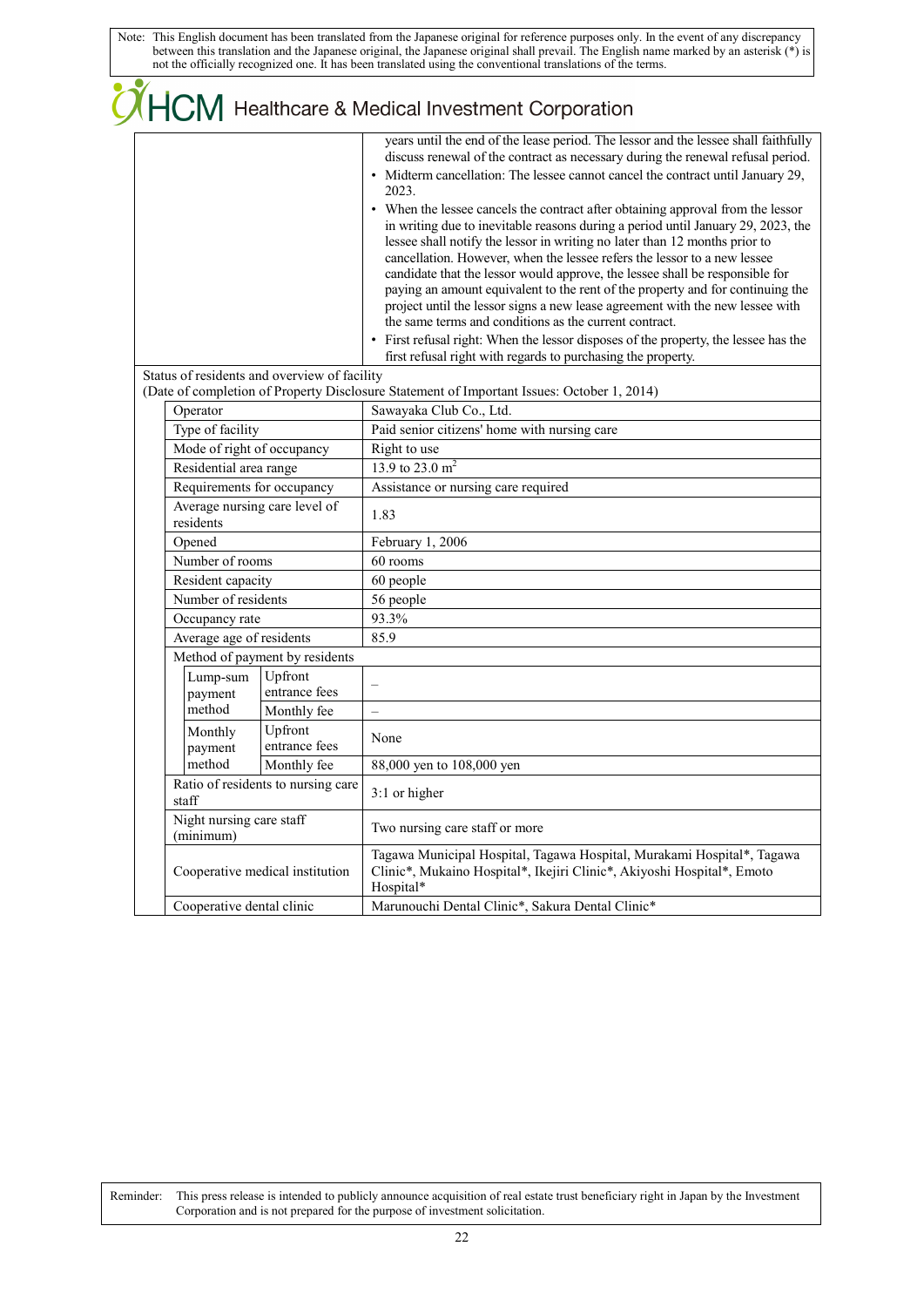## ICM Healthcare & Medical Investment Corporation

#### Characteristics of the Property

#### **Location features**

The property is located in central Fukuoka Prefecture, between Fukuoka-shi and Kitakyushu-shi, along Prefectural Road 52. The property is about 15 minutes' walk from Magarikane Station on the Heisei Chikuho Railway Tagawa Line.

In the vicinity of the property there is an area of rich vegetation surrounded by mountains, that was formerly the largest coal-mining town in Chikuho.

**Property features** 

Regarding the composition of facilities by floor, on the first floor there is an entrance hall, an office, a kitchen, a dining room, residents' rooms, bathing facilities, a medical care room-cum-health care room, a machine room, etc.; on the second floor there is a dining room, residents' rooms, a nurses and care workers' room, etc.; and on the third floor there is a dining room, residents' rooms, a nurses and care workers' room, etc. Each floor has an open spatial composition, with ample corridor space, in addition to consideration given to residents, including barrier-free designs in all rooms.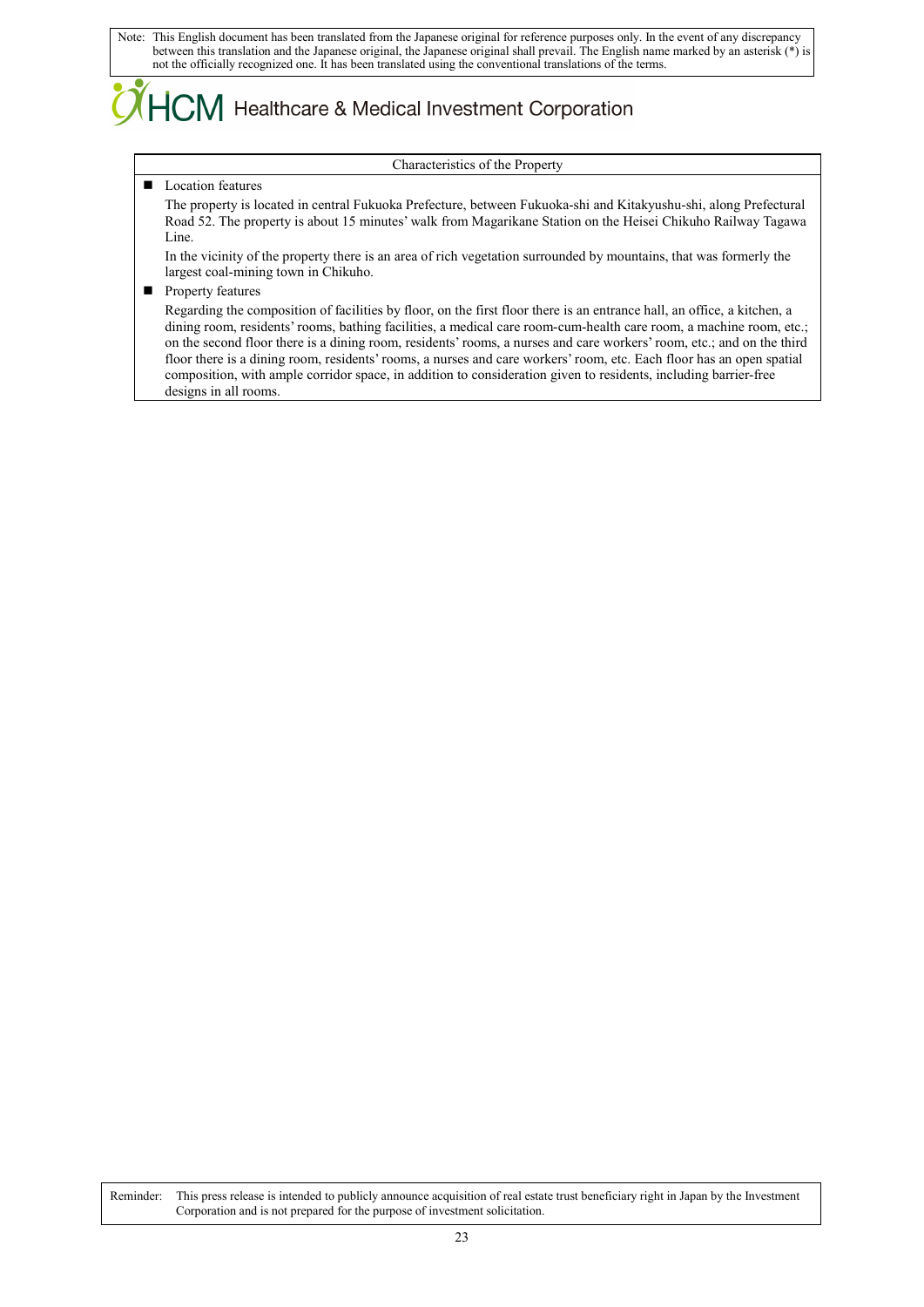## **OHCM** Healthcare & Medical Investment Corporation

| Paid senior citizens' home-14 |                                     | GOOD TIME HOME Fudo-mae                                                                                                                                                                                                                                                                                                                                                                           |  |  |
|-------------------------------|-------------------------------------|---------------------------------------------------------------------------------------------------------------------------------------------------------------------------------------------------------------------------------------------------------------------------------------------------------------------------------------------------------------------------------------------------|--|--|
| Property                      |                                     | GOOD TIME HOME Fudo-mae                                                                                                                                                                                                                                                                                                                                                                           |  |  |
| Date of acquisition           |                                     | March 20, 2015                                                                                                                                                                                                                                                                                                                                                                                    |  |  |
| Type of specified asset       |                                     | Trust beneficiary right                                                                                                                                                                                                                                                                                                                                                                           |  |  |
| Trustee                       |                                     | Sumitomo Mitsui Trust Bank, Limited                                                                                                                                                                                                                                                                                                                                                               |  |  |
|                               | Trust period                        | From October 29, 2014 to March 31, 2025                                                                                                                                                                                                                                                                                                                                                           |  |  |
|                               | Former owner (former beneficiary)   | Godo Kaisha HC Deneb*                                                                                                                                                                                                                                                                                                                                                                             |  |  |
|                               | Address (residence indication)      | 5-25-13, Nishigotanda, Shinagawa-ku, Tokyo                                                                                                                                                                                                                                                                                                                                                        |  |  |
|                               | Building coverage ratio             | 60%                                                                                                                                                                                                                                                                                                                                                                                               |  |  |
|                               | Floor-area ratio                    | 300%                                                                                                                                                                                                                                                                                                                                                                                              |  |  |
| Land                          | Use district                        | Light-industrial district                                                                                                                                                                                                                                                                                                                                                                         |  |  |
|                               | Ground-floor area                   | $1,206.60$ m <sup>2</sup>                                                                                                                                                                                                                                                                                                                                                                         |  |  |
|                               | Ownership form                      | Ownership                                                                                                                                                                                                                                                                                                                                                                                         |  |  |
|                               | Completed                           | March 1992                                                                                                                                                                                                                                                                                                                                                                                        |  |  |
|                               | Structure and number of stories     | RC, flat-roofed, 5F, B1F                                                                                                                                                                                                                                                                                                                                                                          |  |  |
| Building                      | Use                                 | Senior citizens' home                                                                                                                                                                                                                                                                                                                                                                             |  |  |
|                               | Total floor area                    | 3,400.20 $m2$                                                                                                                                                                                                                                                                                                                                                                                     |  |  |
|                               | Ownership form                      | Ownership                                                                                                                                                                                                                                                                                                                                                                                         |  |  |
|                               | Design firm                         | Nikken Sekkei Ltd. (new construction and extension)                                                                                                                                                                                                                                                                                                                                               |  |  |
|                               |                                     | Fujiki Komuten Co., Ltd. (new construction)                                                                                                                                                                                                                                                                                                                                                       |  |  |
|                               | Construction company                | ICHIKEN Co., Ltd. (extension)                                                                                                                                                                                                                                                                                                                                                                     |  |  |
|                               |                                     | Building Official of Shinagawa-ku (new construction)                                                                                                                                                                                                                                                                                                                                              |  |  |
|                               | Building certification organization | Center of International Architectural Standard (extension)                                                                                                                                                                                                                                                                                                                                        |  |  |
|                               | PM company                          | ITOCHU Urban Community Ltd.                                                                                                                                                                                                                                                                                                                                                                       |  |  |
|                               | Master lease company                | JAPAN LIFEDESIGN Inc.                                                                                                                                                                                                                                                                                                                                                                             |  |  |
| <b>PML</b>                    |                                     | 11.1%                                                                                                                                                                                                                                                                                                                                                                                             |  |  |
|                               | Status of collateral                | Not applicable                                                                                                                                                                                                                                                                                                                                                                                    |  |  |
|                               | Acquisition price                   | 1,740 million yen                                                                                                                                                                                                                                                                                                                                                                                 |  |  |
| Appraisal value               |                                     |                                                                                                                                                                                                                                                                                                                                                                                                   |  |  |
| (date of value estimate)      |                                     | 1,780 million yen (October 31, 2014)                                                                                                                                                                                                                                                                                                                                                              |  |  |
|                               | Appraisal organization              | Japan Real Estate Institute                                                                                                                                                                                                                                                                                                                                                                       |  |  |
|                               | Details of tenant                   |                                                                                                                                                                                                                                                                                                                                                                                                   |  |  |
|                               | Leasable area                       | 3,400.20 $m2$                                                                                                                                                                                                                                                                                                                                                                                     |  |  |
|                               | Rate of utilization                 | 100%                                                                                                                                                                                                                                                                                                                                                                                              |  |  |
|                               | Total leased area                   | 3,400.20 $m2$                                                                                                                                                                                                                                                                                                                                                                                     |  |  |
|                               | Number of tenants                   | 1                                                                                                                                                                                                                                                                                                                                                                                                 |  |  |
|                               | Major tenant                        | JAPAN LIFEDESIGN Inc.                                                                                                                                                                                                                                                                                                                                                                             |  |  |
|                               |                                     | As approval from the operator for disclosure has not been obtained, it remains                                                                                                                                                                                                                                                                                                                    |  |  |
|                               | Lease deposits and guarantee        | undisclosed.                                                                                                                                                                                                                                                                                                                                                                                      |  |  |
|                               | Total rent revenue (annualized)     | As approval from the operator for disclosure has not been obtained, it remains<br>undisclosed.                                                                                                                                                                                                                                                                                                    |  |  |
|                               | Special notes                       | Not applicable                                                                                                                                                                                                                                                                                                                                                                                    |  |  |
|                               |                                     | • Type of contract: Ordinary building lease agreement                                                                                                                                                                                                                                                                                                                                             |  |  |
|                               |                                     | • Term of contract: From November 30, 2006 (date of delivery) to November                                                                                                                                                                                                                                                                                                                         |  |  |
|                               |                                     | 29, 2026                                                                                                                                                                                                                                                                                                                                                                                          |  |  |
| Other                         |                                     | • Rent revision: Both parties may revise the rent of the property after<br>consultation from six months or more prior to the date five years from the date<br>of delivery (The same applies to the date 10 years from the date of delivery)<br>and based on an agreement between both parties every five years from<br>November 30, 2006.                                                         |  |  |
|                               |                                     | • Contract renewal: Except when the lessor or the lessee indicates its intention<br>to the other party in writing not to renew the contract during the period<br>between six months and one year prior to expiration of the contract, this<br>contract will be renewed with the same terms and conditions as of the date of<br>expiration for another 10 years until the end of the lease period. |  |  |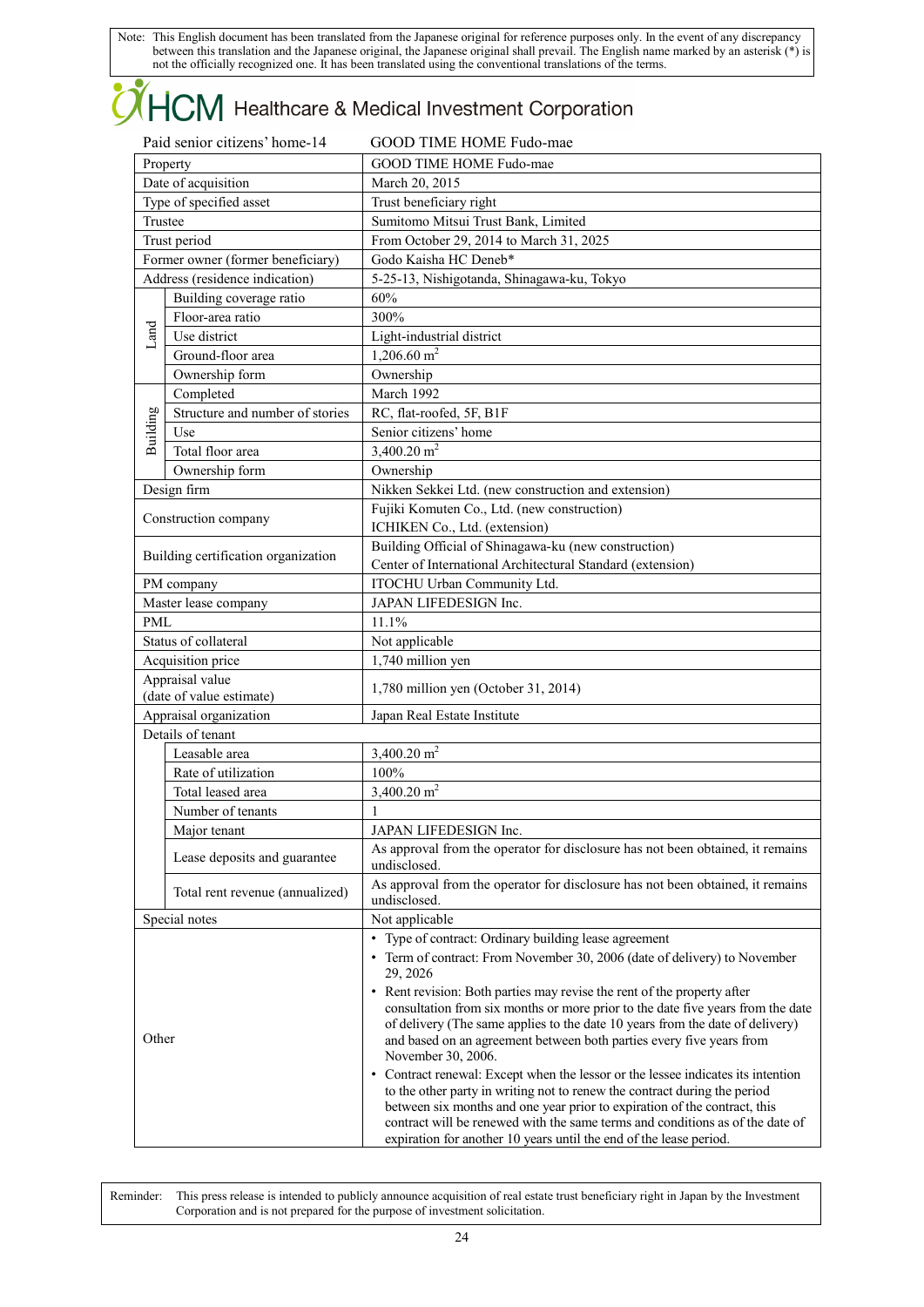|  |                                            |                                              | $\mathcal{\widetilde{I}}$ $\mathsf{HCM}$ Healthcare & Medical Investment Corporation                                                                                                                                                                                                                                                                                                                                                                                                                                                                                                                                                                                                                                                                                                                                                                                                                                                                                                                                                                                                                                             |
|--|--------------------------------------------|----------------------------------------------|----------------------------------------------------------------------------------------------------------------------------------------------------------------------------------------------------------------------------------------------------------------------------------------------------------------------------------------------------------------------------------------------------------------------------------------------------------------------------------------------------------------------------------------------------------------------------------------------------------------------------------------------------------------------------------------------------------------------------------------------------------------------------------------------------------------------------------------------------------------------------------------------------------------------------------------------------------------------------------------------------------------------------------------------------------------------------------------------------------------------------------|
|  |                                            |                                              | • Midterm cancellation: Midterm cancellation is not allowed for 15 years from<br>the date of delivery except for a case where there are inevitable reasons. After<br>the date of removing the ban on midterm cancellation, the contract may be<br>canceled by notifying in writing with the notice period of six months or more.<br>Even before the date of removing the ban on midterm cancellation, the<br>contract may be canceled by notifying in writing by certified mail 90 days or<br>more prior to cancellation if there are inevitable reasons. However, when the<br>period between the date of concluding the contract and the date of removing<br>the ban on midterm cancellation violates Article 136-3, paragraphs 1 and 3 of<br>the Order for Enforcement of the Corporation Tax Act and when the lease<br>based on the contract is considered to be a lease transaction, the lessor or the<br>lessee may change the period based on a separate agreement.<br>• First refusal right: When the lessor disposes of the property, the lessee has the<br>first refusal right with regards to purchasing the property. |
|  |                                            | Status of residents and overview of facility |                                                                                                                                                                                                                                                                                                                                                                                                                                                                                                                                                                                                                                                                                                                                                                                                                                                                                                                                                                                                                                                                                                                                  |
|  | Operator                                   |                                              | (Date of completion of Property Disclosure Statement of Important Issues: August 1, 2014)<br>JAPAN LIFEDESIGN Inc.                                                                                                                                                                                                                                                                                                                                                                                                                                                                                                                                                                                                                                                                                                                                                                                                                                                                                                                                                                                                               |
|  | Type of facility                           |                                              | Paid senior citizens' home with nursing care                                                                                                                                                                                                                                                                                                                                                                                                                                                                                                                                                                                                                                                                                                                                                                                                                                                                                                                                                                                                                                                                                     |
|  | Mode of right of occupancy                 |                                              | Right to use                                                                                                                                                                                                                                                                                                                                                                                                                                                                                                                                                                                                                                                                                                                                                                                                                                                                                                                                                                                                                                                                                                                     |
|  | Residential area range                     |                                              | 18.0 to 47.3 $m2$                                                                                                                                                                                                                                                                                                                                                                                                                                                                                                                                                                                                                                                                                                                                                                                                                                                                                                                                                                                                                                                                                                                |
|  | Requirements for occupancy                 |                                              | Self-sustained, and nursing care or assistance required                                                                                                                                                                                                                                                                                                                                                                                                                                                                                                                                                                                                                                                                                                                                                                                                                                                                                                                                                                                                                                                                          |
|  | Average nursing care level of<br>residents |                                              | 2.78                                                                                                                                                                                                                                                                                                                                                                                                                                                                                                                                                                                                                                                                                                                                                                                                                                                                                                                                                                                                                                                                                                                             |
|  | Opened                                     |                                              | December 1, 2006                                                                                                                                                                                                                                                                                                                                                                                                                                                                                                                                                                                                                                                                                                                                                                                                                                                                                                                                                                                                                                                                                                                 |
|  | Number of rooms                            |                                              | 61 rooms                                                                                                                                                                                                                                                                                                                                                                                                                                                                                                                                                                                                                                                                                                                                                                                                                                                                                                                                                                                                                                                                                                                         |
|  | Resident capacity                          |                                              | 67 people                                                                                                                                                                                                                                                                                                                                                                                                                                                                                                                                                                                                                                                                                                                                                                                                                                                                                                                                                                                                                                                                                                                        |
|  | Number of residents                        |                                              | 62 people                                                                                                                                                                                                                                                                                                                                                                                                                                                                                                                                                                                                                                                                                                                                                                                                                                                                                                                                                                                                                                                                                                                        |
|  | Occupancy rate                             |                                              | 92.5%                                                                                                                                                                                                                                                                                                                                                                                                                                                                                                                                                                                                                                                                                                                                                                                                                                                                                                                                                                                                                                                                                                                            |
|  | Average age of residents                   |                                              | 88                                                                                                                                                                                                                                                                                                                                                                                                                                                                                                                                                                                                                                                                                                                                                                                                                                                                                                                                                                                                                                                                                                                               |
|  | Method of payment by residents             |                                              |                                                                                                                                                                                                                                                                                                                                                                                                                                                                                                                                                                                                                                                                                                                                                                                                                                                                                                                                                                                                                                                                                                                                  |
|  | Lump-sum<br>payment                        | Upfront<br>entrance fees                     | 3,600,000 yen to 52,000,000 yen                                                                                                                                                                                                                                                                                                                                                                                                                                                                                                                                                                                                                                                                                                                                                                                                                                                                                                                                                                                                                                                                                                  |
|  | method                                     | Monthly fee                                  | 255,000 yen to 433,000 yen                                                                                                                                                                                                                                                                                                                                                                                                                                                                                                                                                                                                                                                                                                                                                                                                                                                                                                                                                                                                                                                                                                       |
|  | Monthly                                    | Upfront                                      |                                                                                                                                                                                                                                                                                                                                                                                                                                                                                                                                                                                                                                                                                                                                                                                                                                                                                                                                                                                                                                                                                                                                  |
|  | payment                                    | entrance fees                                |                                                                                                                                                                                                                                                                                                                                                                                                                                                                                                                                                                                                                                                                                                                                                                                                                                                                                                                                                                                                                                                                                                                                  |
|  | method                                     | Monthly fee                                  | $\overline{\phantom{0}}$                                                                                                                                                                                                                                                                                                                                                                                                                                                                                                                                                                                                                                                                                                                                                                                                                                                                                                                                                                                                                                                                                                         |
|  | staff                                      | Ratio of residents to nursing care           | $2:1$ or higher                                                                                                                                                                                                                                                                                                                                                                                                                                                                                                                                                                                                                                                                                                                                                                                                                                                                                                                                                                                                                                                                                                                  |
|  | Night nursing care staff<br>(minimum)      |                                              | Three nursing care staff or more                                                                                                                                                                                                                                                                                                                                                                                                                                                                                                                                                                                                                                                                                                                                                                                                                                                                                                                                                                                                                                                                                                 |
|  |                                            |                                              | Showa University Hospital                                                                                                                                                                                                                                                                                                                                                                                                                                                                                                                                                                                                                                                                                                                                                                                                                                                                                                                                                                                                                                                                                                        |
|  | Cooperative medical institution            |                                              | Medical Corporation Koan-kai Igusa Clinic*                                                                                                                                                                                                                                                                                                                                                                                                                                                                                                                                                                                                                                                                                                                                                                                                                                                                                                                                                                                                                                                                                       |
|  |                                            |                                              | Medical Corporation Jonanhajime-kai Futakotamagawa Rise Hiro Clinic*                                                                                                                                                                                                                                                                                                                                                                                                                                                                                                                                                                                                                                                                                                                                                                                                                                                                                                                                                                                                                                                             |
|  | Cooperative dental clinic                  |                                              | Okamura Dental Clinic*                                                                                                                                                                                                                                                                                                                                                                                                                                                                                                                                                                                                                                                                                                                                                                                                                                                                                                                                                                                                                                                                                                           |
|  |                                            |                                              |                                                                                                                                                                                                                                                                                                                                                                                                                                                                                                                                                                                                                                                                                                                                                                                                                                                                                                                                                                                                                                                                                                                                  |

Characteristics of the Property

### **Location features**

The property is located in the northeast of Shinagawa-ku. The property is about five minutes' walk from Fudo-mae Station on the Tokyu Meguro Line. In the vicinity of the property, there are scattered schools, commercial areas, supermarkets, etc.

### **Property features**

The property has 55 single rooms and six double rooms on the second to fifth floors, with a resident capacity of 67 people. Single rooms are about 20  $m^2$  in size, and double rooms are about 40  $m^2$  in size. Consideration has been given to ensuring residents can live on the same floor as their rooms, with dining rooms, bathing facilities, etc. on the third to fifth floors, and overall the property is a standard design for a home with nursing care facilities for the elderly.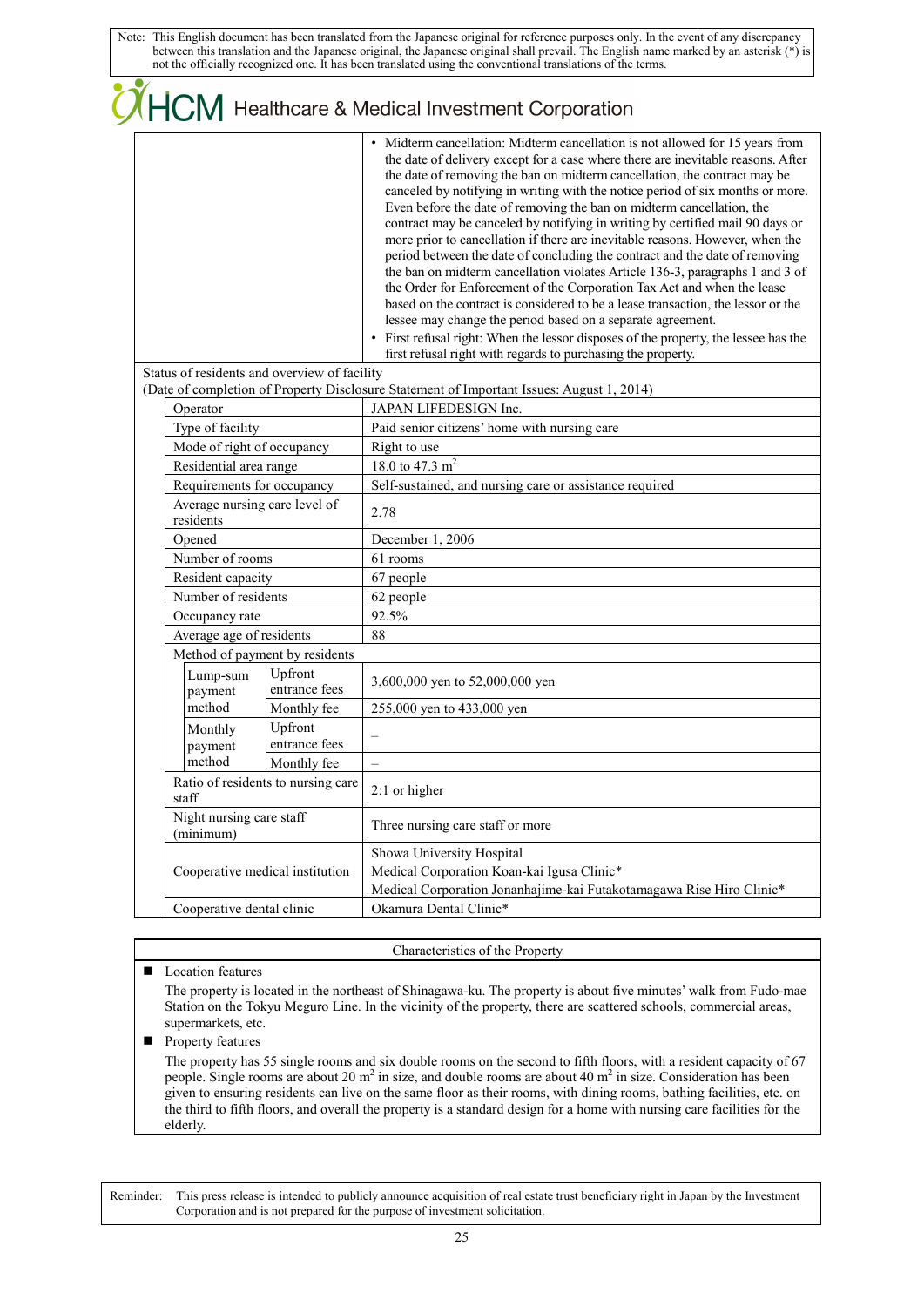# **OHCM** Healthcare & Medical Investment Corporation

| Service-outfitted housing for the elderly-1 | C AMILLE Awajiekimae |
|---------------------------------------------|----------------------|
|---------------------------------------------|----------------------|

| Property                |                                                   | C AMILLE Awajiekimae                                                                                                                                              |  |  |
|-------------------------|---------------------------------------------------|-------------------------------------------------------------------------------------------------------------------------------------------------------------------|--|--|
| Date of acquisition     |                                                   | March 20, 2015                                                                                                                                                    |  |  |
| Type of specified asset |                                                   | Trust beneficiary right                                                                                                                                           |  |  |
| Trustee                 |                                                   | Sumitomo Mitsui Trust Bank, Limited                                                                                                                               |  |  |
| Trust period            |                                                   | From March 20, 2015 to March 31, 2025                                                                                                                             |  |  |
|                         | Former owner (former beneficiary)                 | Osaka Gas Urban Development Co., Ltd.                                                                                                                             |  |  |
|                         | Address (residence indication)                    | 3-20-26, Awaji Higashiyodogawa-ku, Osaka-shi, Osaka                                                                                                               |  |  |
|                         | Building coverage ratio                           | 80%                                                                                                                                                               |  |  |
|                         | Floor-area ratio                                  | 400%/200%                                                                                                                                                         |  |  |
| Land                    | Use district                                      | Commercial district, Category I housing district                                                                                                                  |  |  |
|                         | Ground-floor area                                 | $1,251.26$ m <sup>2</sup>                                                                                                                                         |  |  |
|                         | Ownership form                                    | Ownership                                                                                                                                                         |  |  |
|                         | Completed                                         | June 2009                                                                                                                                                         |  |  |
|                         | Structure and number of stories                   | RC, flat-roofed, 12F                                                                                                                                              |  |  |
| Building                | Use                                               | Apartment house                                                                                                                                                   |  |  |
|                         | Total floor area                                  | 5,658.53 $m2$                                                                                                                                                     |  |  |
|                         | Ownership form                                    | Ownership                                                                                                                                                         |  |  |
|                         | Design firm                                       | Sekisui House, Ltd.                                                                                                                                               |  |  |
|                         |                                                   | Sekisui House, Ltd.                                                                                                                                               |  |  |
|                         | Construction company                              | Nihon Kakunin Kensa Center*                                                                                                                                       |  |  |
|                         | Building certification organization<br>PM company | ITOCHU Urban Community Ltd.                                                                                                                                       |  |  |
|                         |                                                   |                                                                                                                                                                   |  |  |
|                         | Master lease company                              | Message Co., Ltd.                                                                                                                                                 |  |  |
| <b>PML</b>              |                                                   | 6.8%                                                                                                                                                              |  |  |
|                         | Status of collateral                              | Not applicable                                                                                                                                                    |  |  |
|                         | Acquisition price                                 | 1,930 million yen                                                                                                                                                 |  |  |
|                         | Appraisal value<br>(date of value estimate)       | 2,010 million yen (October 31, 2014)                                                                                                                              |  |  |
|                         |                                                   |                                                                                                                                                                   |  |  |
|                         | Appraisal organization<br>Details of tenant       | Japan Real Estate Institute                                                                                                                                       |  |  |
|                         | Leasable area                                     | 5,658.53 $m2$                                                                                                                                                     |  |  |
|                         | Rate of utilization                               | 100%                                                                                                                                                              |  |  |
|                         | Total leased area                                 | 5,658.53 $m2$                                                                                                                                                     |  |  |
|                         | Number of tenants                                 | $\mathbf{1}$                                                                                                                                                      |  |  |
|                         |                                                   |                                                                                                                                                                   |  |  |
|                         | Major tenant                                      | Message Co., Ltd.                                                                                                                                                 |  |  |
|                         | Lease deposits and guarantee                      | As approval from the operator for disclosure has not been obtained, it remains<br>undisclosed.                                                                    |  |  |
|                         | Total rent revenue (annualized)                   | As approval from the operator for disclosure has not been obtained, it remains                                                                                    |  |  |
|                         |                                                   | undisclosed.                                                                                                                                                      |  |  |
|                         | Special notes                                     | Not applicable                                                                                                                                                    |  |  |
|                         |                                                   | • Type of contract: Ordinary building lease agreement                                                                                                             |  |  |
| Other                   |                                                   | • Term of contract: From August 1, 2009 to July 31, 2034                                                                                                          |  |  |
|                         |                                                   | • Rent revision: Right to demand rent reduction shall not be exercised for 20<br>years from the date of starting the lease. After that, rent can be revised after |  |  |
|                         |                                                   | consultation every five years.                                                                                                                                    |  |  |
|                         |                                                   | • Contract renewal: Except when the lessor or the lessee indicates its                                                                                            |  |  |
|                         |                                                   | intention to the other party not to renew the contract no later than six                                                                                          |  |  |
|                         |                                                   | months prior to the above-mentioned expiration date of the lease agreement,                                                                                       |  |  |
|                         |                                                   | this contract may be renewed for three more years. The lessor and the lessee                                                                                      |  |  |
|                         |                                                   | may decide new lease terms after consultation at that point and renew the<br>contract thereafter with the new terms.                                              |  |  |
|                         |                                                   | • Midterm cancellation: When the lessor or the lessee cancels the contract                                                                                        |  |  |
|                         |                                                   | during the lease period, the canceling party shall notify the other party in                                                                                      |  |  |
|                         |                                                   | writing no later than one year prior to cancellation.                                                                                                             |  |  |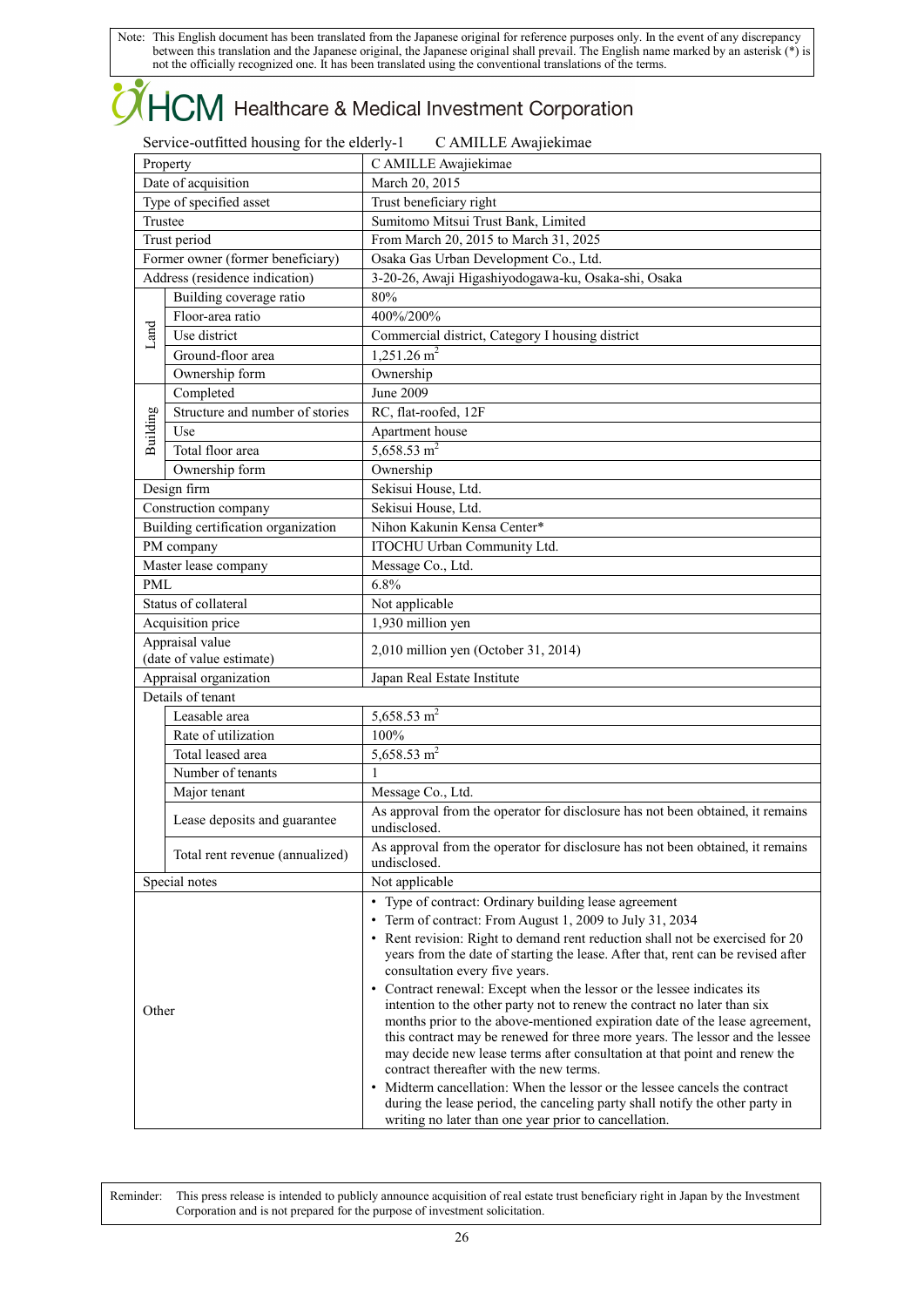### Healthcare & Medical Investment Corporation

Status of residents and overview of facility

|  | status of residents and overview of facility                                                                                                                    |                                 |                                                         |  |
|--|-----------------------------------------------------------------------------------------------------------------------------------------------------------------|---------------------------------|---------------------------------------------------------|--|
|  | Operator                                                                                                                                                        |                                 | Message Co., Ltd.                                       |  |
|  | Type of facility                                                                                                                                                |                                 | Service-outfitted housing for the elderly               |  |
|  | Mode of right of occupancy                                                                                                                                      |                                 | Lease                                                   |  |
|  | Residential area range                                                                                                                                          |                                 | 25.2 to 25.3 $m2$                                       |  |
|  | Requirements for occupancy                                                                                                                                      |                                 | Self-sustained, and assistance or nursing care required |  |
|  | Average nursing care level of<br>residents                                                                                                                      |                                 | $\overline{\phantom{0}}$                                |  |
|  | Opened                                                                                                                                                          |                                 | August 1, 2009                                          |  |
|  | Number of rooms                                                                                                                                                 |                                 | 137 rooms                                               |  |
|  | Resident capacity                                                                                                                                               |                                 | 137 people                                              |  |
|  | Number of residents                                                                                                                                             |                                 |                                                         |  |
|  | Occupancy rate                                                                                                                                                  |                                 | $\overline{\phantom{0}}$                                |  |
|  | Average age of residents                                                                                                                                        |                                 |                                                         |  |
|  |                                                                                                                                                                 | Method of payment by residents  |                                                         |  |
|  | Upfront<br>Lump-sum<br>entrance fees<br>payment                                                                                                                 |                                 |                                                         |  |
|  | method                                                                                                                                                          | Monthly fee                     | $\overline{\phantom{0}}$                                |  |
|  | Upfront<br>Monthly<br>entrance fees<br>payment<br>method<br>Monthly fee<br>Ratio of residents to nursing<br>care staff<br>Night nursing care staff<br>(minimum) |                                 | None                                                    |  |
|  |                                                                                                                                                                 |                                 | 120,000 yen to 155,000 yen                              |  |
|  |                                                                                                                                                                 |                                 | $\overline{\phantom{0}}$                                |  |
|  |                                                                                                                                                                 |                                 | One staff or more                                       |  |
|  |                                                                                                                                                                 | Cooperative medical institution |                                                         |  |
|  | Cooperative dental clinic                                                                                                                                       |                                 | $\overline{\phantom{0}}$                                |  |
|  |                                                                                                                                                                 |                                 |                                                         |  |

#### Characteristics of the Property

### **Location features**

The property is located about four minutes' walk from Awaji Station, the closest station on the Hankyu Railway Kyoto Line. In the vicinity there is a shopping arcade that continues from Awaji Station to the property. There are many commercial facilities such as supermarkets and convenience stores.

 $\blacksquare$  Property features

There are a total of 137 rooms on the second to twelfth floors. Rooms are about  $25.2 \text{ m}^2\text{-}25.3 \text{ m}^2$  in size. Overall, the property is a standard design, with dining rooms on the first and seventh floors, and large bathing facilities, special bathing facilities, etc. on the second floor.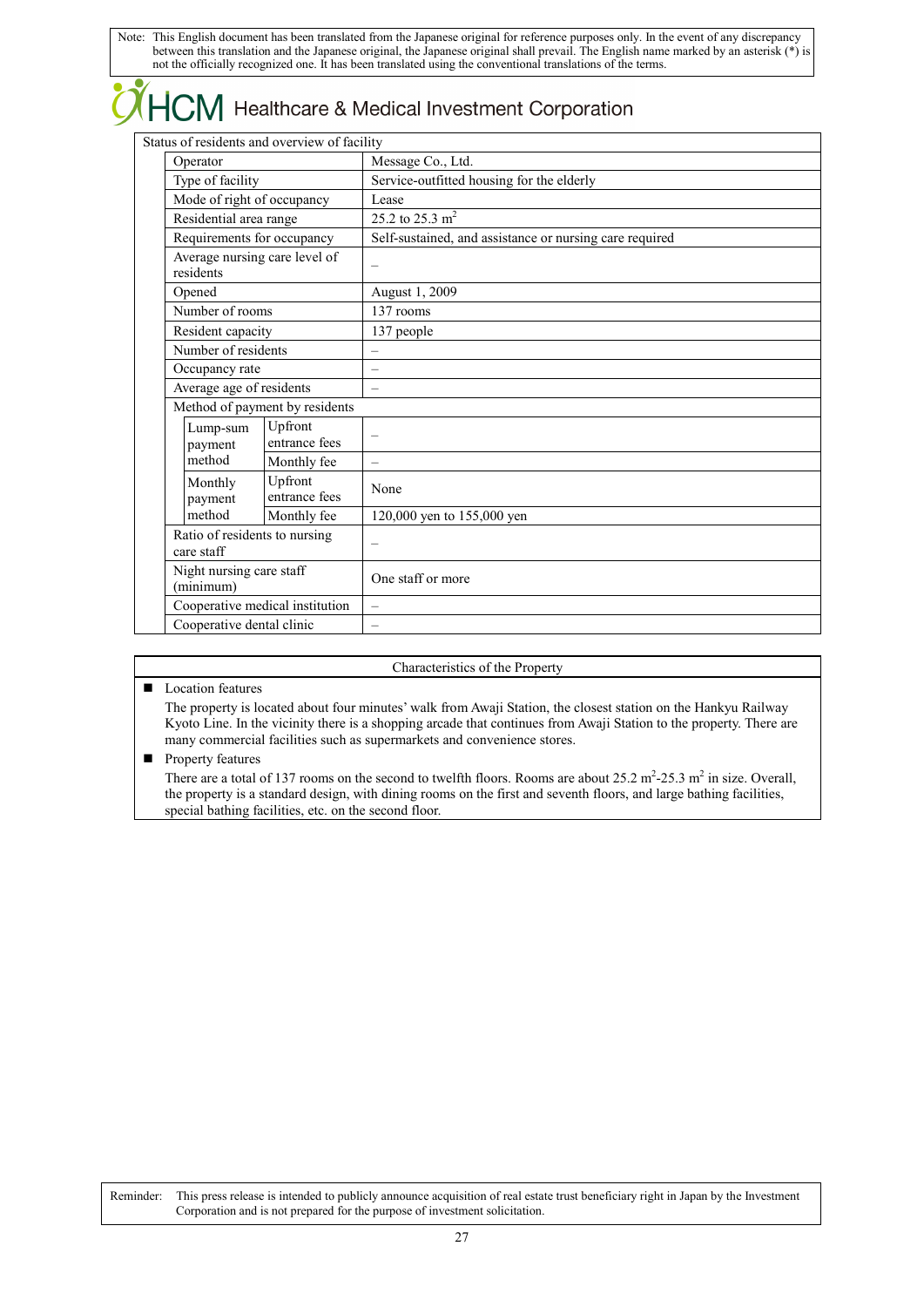# **OHCM** Healthcare & Medical Investment Corporation

| Service-outfitted housing for the elderly-2 | C AMILLE Kobekamisawa |
|---------------------------------------------|-----------------------|
|---------------------------------------------|-----------------------|

| Property                          |                                             | C AMILLE Kobekamisawa                                                                                                                                                                                                                                                                                           |  |  |
|-----------------------------------|---------------------------------------------|-----------------------------------------------------------------------------------------------------------------------------------------------------------------------------------------------------------------------------------------------------------------------------------------------------------------|--|--|
| Date of acquisition               |                                             | March 20, 2015                                                                                                                                                                                                                                                                                                  |  |  |
| Type of specified asset           |                                             | Trust beneficiary right                                                                                                                                                                                                                                                                                         |  |  |
| Trustee                           |                                             | Sumitomo Mitsui Trust Bank, Limited                                                                                                                                                                                                                                                                             |  |  |
| Trust period                      |                                             | From March 20, 2015 to March 31, 2025                                                                                                                                                                                                                                                                           |  |  |
| Former owner (former beneficiary) |                                             | Osaka Gas Urban Development Co., Ltd.                                                                                                                                                                                                                                                                           |  |  |
|                                   | Address (residence indication)              | 8-2-5, Kamisawadori, Hyogo-ku, Kobe-shi, Hyogo                                                                                                                                                                                                                                                                  |  |  |
|                                   | Building coverage ratio                     | 80%                                                                                                                                                                                                                                                                                                             |  |  |
|                                   | Floor-area ratio                            | 400%                                                                                                                                                                                                                                                                                                            |  |  |
| Land                              | Use district                                | Neighborhood commercial district                                                                                                                                                                                                                                                                                |  |  |
|                                   | Ground-floor area                           | 743.22 $m^2$                                                                                                                                                                                                                                                                                                    |  |  |
|                                   | Ownership form                              | Ownership                                                                                                                                                                                                                                                                                                       |  |  |
|                                   | Completed                                   | June 2009                                                                                                                                                                                                                                                                                                       |  |  |
|                                   | Structure and number of stories             | S, flat-roofed, 9F                                                                                                                                                                                                                                                                                              |  |  |
| Building                          | Use                                         | Apartment house                                                                                                                                                                                                                                                                                                 |  |  |
|                                   | Total floor area                            | 3,626.25 $m2$                                                                                                                                                                                                                                                                                                   |  |  |
|                                   | Ownership form                              | Ownership                                                                                                                                                                                                                                                                                                       |  |  |
|                                   | Design firm                                 | Daiwa System Co., Ltd.*                                                                                                                                                                                                                                                                                         |  |  |
|                                   | Construction company                        | Daiwa System Co., Ltd.*                                                                                                                                                                                                                                                                                         |  |  |
|                                   | Building certification organization         | Nihon Kakunin Kensa Center*                                                                                                                                                                                                                                                                                     |  |  |
|                                   | PM company                                  | ITOCHU Urban Community Ltd.                                                                                                                                                                                                                                                                                     |  |  |
|                                   | Master lease company                        | Message Co., Ltd.                                                                                                                                                                                                                                                                                               |  |  |
| PML                               |                                             | 4.4%                                                                                                                                                                                                                                                                                                            |  |  |
|                                   | Status of collateral                        | Not applicable                                                                                                                                                                                                                                                                                                  |  |  |
|                                   | Acquisition price                           | 1,200 million yen                                                                                                                                                                                                                                                                                               |  |  |
|                                   | Appraisal value<br>(date of value estimate) | 1,240 million yen (October 31, 2014)                                                                                                                                                                                                                                                                            |  |  |
|                                   | Appraisal organization                      | Japan Real Estate Institute                                                                                                                                                                                                                                                                                     |  |  |
|                                   | Details of tenant                           |                                                                                                                                                                                                                                                                                                                 |  |  |
|                                   | Leasable area                               | $3,626.25$ m <sup>2</sup>                                                                                                                                                                                                                                                                                       |  |  |
|                                   | Rate of utilization                         | 100%                                                                                                                                                                                                                                                                                                            |  |  |
|                                   | Total leased area                           | 3,626.25 $m2$                                                                                                                                                                                                                                                                                                   |  |  |
|                                   | Number of tenants                           | $\mathbf{1}$                                                                                                                                                                                                                                                                                                    |  |  |
|                                   | Major tenant                                | Message Co., Ltd.                                                                                                                                                                                                                                                                                               |  |  |
|                                   | Lease deposits and guarantee                | As approval from the operator for disclosure has not been obtained, it remains<br>undisclosed.                                                                                                                                                                                                                  |  |  |
| Total rent revenue (annualized)   |                                             | As approval from the operator for disclosure has not been obtained, it remains<br>undisclosed.                                                                                                                                                                                                                  |  |  |
|                                   | Special notes                               | Not applicable                                                                                                                                                                                                                                                                                                  |  |  |
|                                   |                                             | • Type of contract: Ordinary building lease agreement                                                                                                                                                                                                                                                           |  |  |
| Other                             |                                             | • Term of contract: From August 1, 2009 to July 31, 2034                                                                                                                                                                                                                                                        |  |  |
|                                   |                                             | • Rent revision: Right to demand rent reduction shall not be exercised for 20<br>years from the date of starting the lease. After that, rent can be revised after                                                                                                                                               |  |  |
|                                   |                                             | consultation every five years.                                                                                                                                                                                                                                                                                  |  |  |
|                                   |                                             | • Contract renewal: Except when the lessor or the lessee indicates its<br>intention to the other party not to renew the contract no later than six<br>months prior to the above-mentioned expiration date of the lease agreement,<br>this contract will be renewed with the same terms and conditions as of the |  |  |
|                                   |                                             | expiration date for another three years until the end of the lease period.                                                                                                                                                                                                                                      |  |  |
|                                   |                                             | • Midterm cancellation: When the lessor or the lessee cancels the contract<br>during the lease period, the canceling party shall notify the other party in<br>writing no later than one year prior to cancellation.                                                                                             |  |  |
|                                   |                                             |                                                                                                                                                                                                                                                                                                                 |  |  |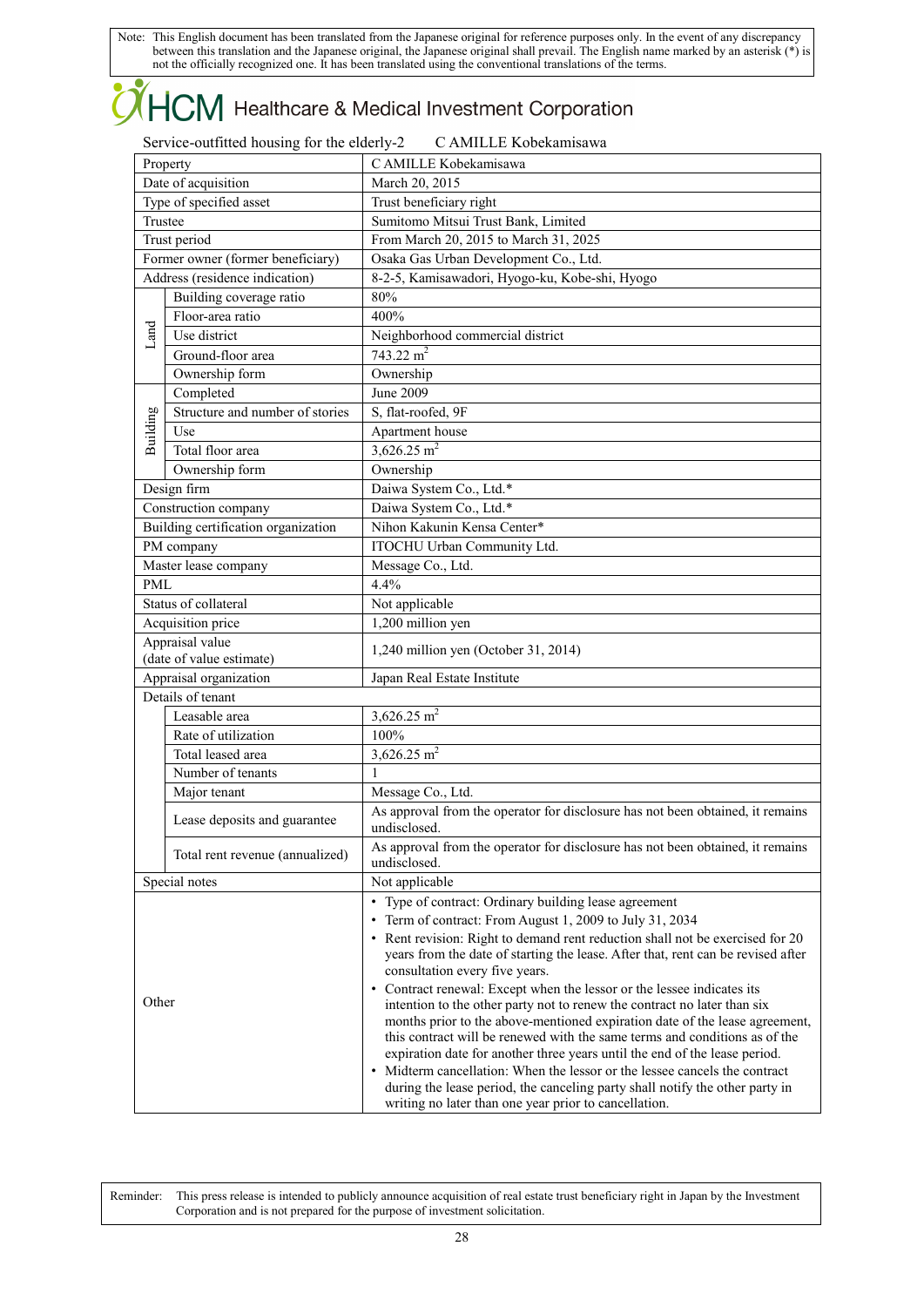### Healthcare & Medical Investment Corporation

Status of residents and overview of facility

| Status of residents and overview of facility |                                                                                                                                                                 |                                 |                                                         |  |
|----------------------------------------------|-----------------------------------------------------------------------------------------------------------------------------------------------------------------|---------------------------------|---------------------------------------------------------|--|
|                                              | Operator                                                                                                                                                        |                                 | Message Co., Ltd.                                       |  |
|                                              | Type of facility                                                                                                                                                |                                 | Service-outfitted housing for the elderly               |  |
|                                              | Mode of right of occupancy                                                                                                                                      |                                 | Lease                                                   |  |
|                                              | Residential area range                                                                                                                                          |                                 | 25.0 to 25.3 $m2$                                       |  |
|                                              |                                                                                                                                                                 | Requirements for occupancy      | Self-sustained, and assistance or nursing care required |  |
|                                              | Average nursing care level of<br>residents                                                                                                                      |                                 | -                                                       |  |
|                                              | Opened                                                                                                                                                          |                                 | August 1, 2009                                          |  |
|                                              | Number of rooms                                                                                                                                                 |                                 | 85 rooms                                                |  |
|                                              | Resident capacity                                                                                                                                               |                                 | 85 people                                               |  |
|                                              | Number of residents                                                                                                                                             |                                 | $\overline{\phantom{0}}$                                |  |
|                                              | Occupancy rate                                                                                                                                                  |                                 | $\overline{\phantom{0}}$                                |  |
|                                              | Average age of residents                                                                                                                                        |                                 | $\overline{\phantom{0}}$                                |  |
|                                              |                                                                                                                                                                 | Method of payment by residents  |                                                         |  |
|                                              | Upfront entrance<br>Lump-sum<br>fees<br>payment                                                                                                                 |                                 | $\overline{\phantom{0}}$                                |  |
|                                              | method                                                                                                                                                          | Monthly fee                     | $\overline{\phantom{0}}$                                |  |
|                                              | Upfront entrance<br>Monthly<br>fees<br>payment<br>method<br>Monthly fee<br>Ratio of residents to nursing care<br>staff<br>Night nursing care staff<br>(minimum) |                                 | None                                                    |  |
|                                              |                                                                                                                                                                 |                                 | 134,000 yen to 167,000 yen                              |  |
|                                              |                                                                                                                                                                 |                                 |                                                         |  |
|                                              |                                                                                                                                                                 |                                 | One staff or more                                       |  |
|                                              |                                                                                                                                                                 | Cooperative medical institution | $\equiv$                                                |  |
|                                              | Cooperative dental clinic                                                                                                                                       |                                 |                                                         |  |
|                                              |                                                                                                                                                                 |                                 |                                                         |  |

### Characteristics of the Property

**Location features** 

The property is located about two minutes' walk from Kamisawa Station, the closest station on the Kobe Municipal Subway Seishin-Yamate Line. In the vicinity there are residential properties, and in particularly there are condominiums and other buildings to the north side of the facility.

 $\blacksquare$  Property features

There are a total of 85 rooms on the second to ninth floors, and the rooms are all  $25.0 \text{ m}^2$ - $25.3 \text{ m}^2$  in size. Overall, the property is a standard design for service-outfitted housing for the elderly.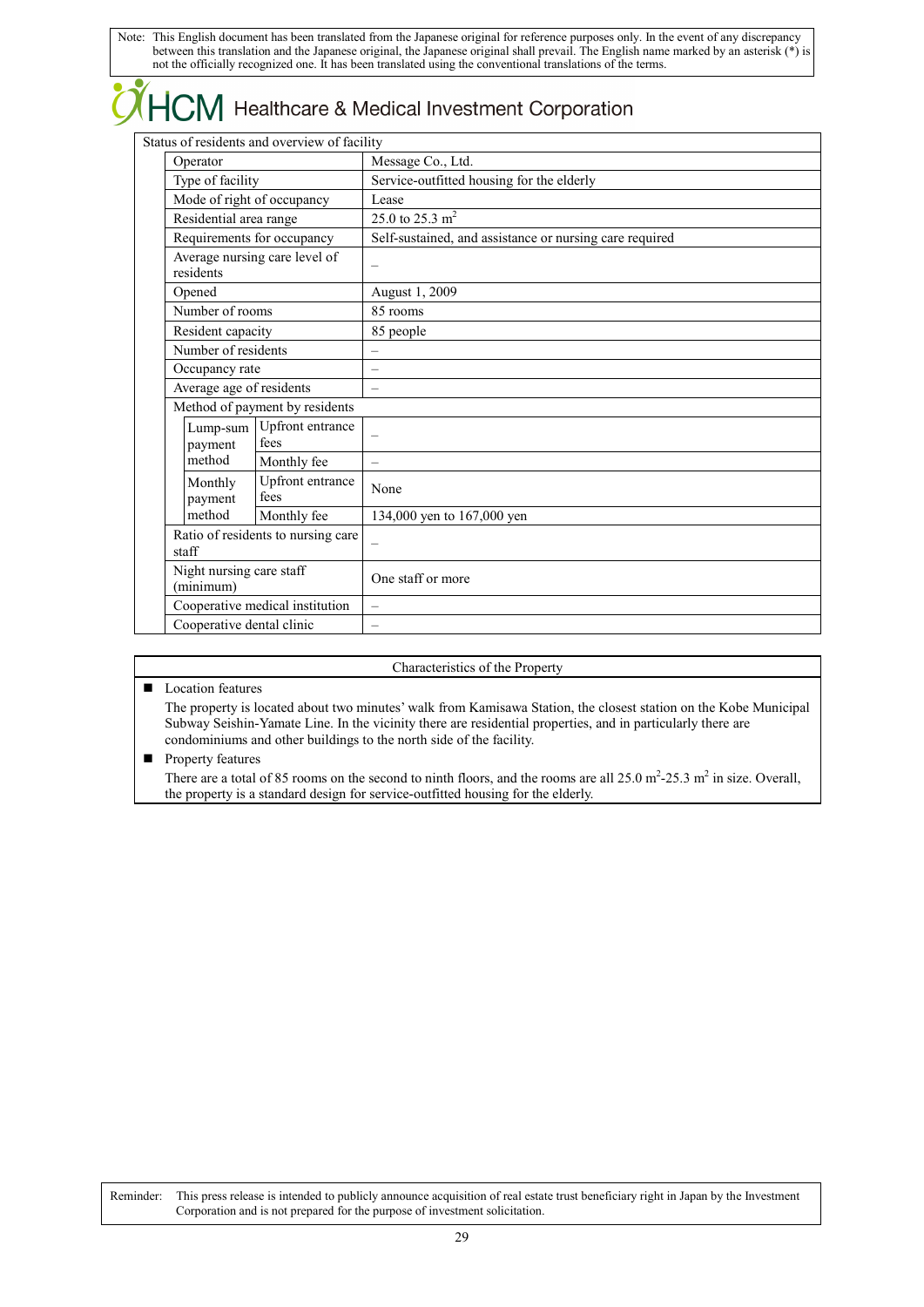### $\mathsf{ICM}\xspace$  Healthcare & Medical Investment Corporation

### 3. Overview of seller

| Paid senior citizens' home-1        |                            | AQUAMARINE Nishinomiyahama                                                                                                                                    |  |
|-------------------------------------|----------------------------|---------------------------------------------------------------------------------------------------------------------------------------------------------------|--|
| Name                                |                            | Ever Green Co., Ltd.*                                                                                                                                         |  |
| Address                             |                            | Central Comfort 102, 11-3, Chuo-cho, Kawanishi-shi, Hyogo                                                                                                     |  |
| Name and position of representative |                            | Hirohisa Kawaguchi*, Representative Director                                                                                                                  |  |
|                                     |                            | Dealings, lease and brokerage of real estate<br>$\mathbf{1}$ .                                                                                                |  |
|                                     |                            | $\overline{2}$ .<br>Dealings, owning and management of and investment in securities                                                                           |  |
|                                     | Details of businesses      | 3.<br>Management consulting                                                                                                                                   |  |
|                                     |                            | Financial service<br>$\overline{4}$ .                                                                                                                         |  |
|                                     |                            | General lease<br>5 <sub>1</sub>                                                                                                                               |  |
|                                     |                            | 6.<br>All other businesses incidental and related to any of the businesses above                                                                              |  |
|                                     | Capital stock              | 20,000,000 yen                                                                                                                                                |  |
|                                     | Founded                    | September 7, 2005                                                                                                                                             |  |
|                                     | Net assets                 | As the seller's consent has not been obtained for disclosing net assets, they are                                                                             |  |
|                                     |                            | not disclosed.                                                                                                                                                |  |
|                                     | Total assets               | As the seller's consent has not been obtained for disclosing total assets, they                                                                               |  |
|                                     |                            | are not disclosed.                                                                                                                                            |  |
|                                     | Major shareholder          | As the seller's consent has not been obtained for disclosing the major                                                                                        |  |
|                                     | (shareholding ratio)       | shareholder and the shareholding ratio, they are not disclosed.                                                                                               |  |
|                                     |                            | Relations between the Investment Corporation, the Asset Management Company and seller                                                                         |  |
|                                     |                            |                                                                                                                                                               |  |
|                                     |                            | There are no capital relations that should be noted between the Investment                                                                                    |  |
|                                     |                            | Corporation or the Asset Management Company on the one hand and the<br>seller on the other. There are no notable capital relations between the parties        |  |
|                                     | Capital relations          | concerned and affiliates of the Investment Corporation or the Asset                                                                                           |  |
|                                     |                            | Management Company on the one hand and the parties concerned and                                                                                              |  |
|                                     |                            | affiliates of the seller on the other.                                                                                                                        |  |
|                                     |                            | There are no personal affairs relations that should be noted between the                                                                                      |  |
|                                     |                            | Investment Corporation or the Asset Management Company on the one hand                                                                                        |  |
|                                     | Personal affairs relations | and the seller on the other. There are no notable personal affairs relations<br>between the parties concerned and affiliates of the Investment Corporation or |  |
|                                     |                            | the Asset Management Company on the one hand and the parties concerned                                                                                        |  |
|                                     |                            | and affiliates of the seller on the other.                                                                                                                    |  |
|                                     |                            | There are no business relations that should be noted between the Investment                                                                                   |  |
|                                     |                            | Corporation or the Asset Management Company on the one hand and the                                                                                           |  |
|                                     | <b>Business relations</b>  | seller on the other. There are no notable business relations between the parties                                                                              |  |
|                                     |                            | concerned and affiliates of the Investment Corporation or the Asset<br>Management Company on the one hand and the parties concerned and                       |  |
|                                     |                            | affiliates of the seller on the other.                                                                                                                        |  |
|                                     |                            | The seller is not a related party of the Investment Corporation or the Asset                                                                                  |  |
|                                     |                            | Management Company. Parties concerned and affiliates of the seller are not                                                                                    |  |
|                                     | Status of related party    | related parties of the Investment Corporation or the Asset Management<br>Company.                                                                             |  |

| Paid senior citizens' home-7                                                                                              | ASHEIM Hikarigaoka                                                                                                                                          |  |
|---------------------------------------------------------------------------------------------------------------------------|-------------------------------------------------------------------------------------------------------------------------------------------------------------|--|
| SMBC Healthcare Holder Godo Kaisha*<br>Name                                                                               |                                                                                                                                                             |  |
| Address                                                                                                                   | c/o Tokyo Kyodo Accounting Office, 3-1-1, Marunouchi, Chiyoda-ku, Tokyo                                                                                     |  |
| Masakazu Hongo*, Function Manager*, Executive Member*, Support<br>Name and position of representative<br>Holdings No. 11* |                                                                                                                                                             |  |
| Details of businesses                                                                                                     | Acquisition, owning, disposal, rental and management of real estate<br>1.<br>Acquisition, owning and disposal of real estate trust beneficiary rights<br>2. |  |
|                                                                                                                           | Business incidental or related to any of the businesses above<br>3.                                                                                         |  |
| Capital stock<br>$1,000$ yen                                                                                              |                                                                                                                                                             |  |
| Founded                                                                                                                   | September 26, 2013                                                                                                                                          |  |
| Net assets                                                                                                                | As the seller's consent has not been obtained for disclosing net assets, they are<br>not disclosed.                                                         |  |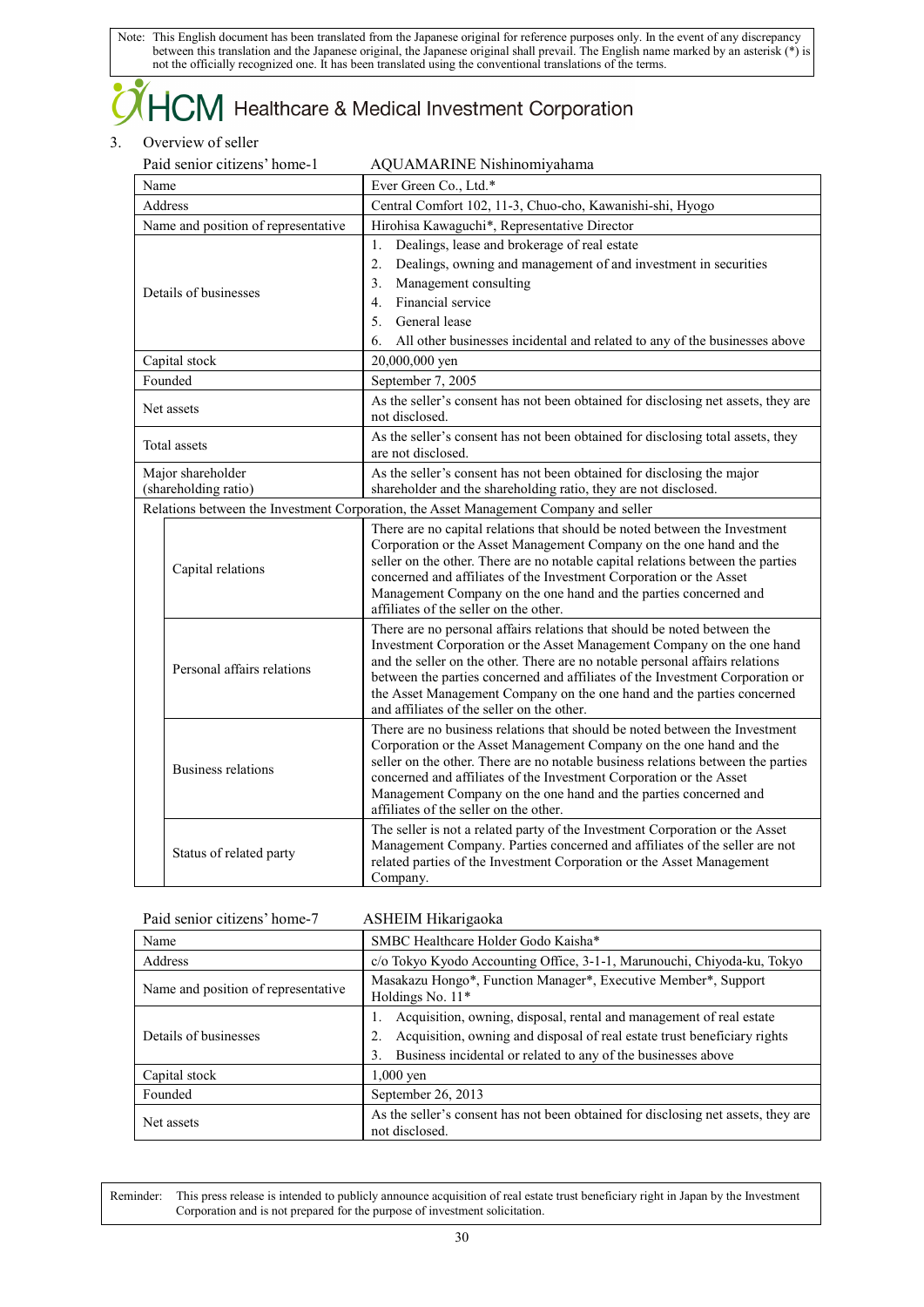#### $J$  $\mathsf{W}$  Healthcare & Medical Investment Corporation Total assets As the seller's consent has not been obtained for disclosing total assets, they are not disclosed. Relations between the Investment Corporation, the Asset Management Company and seller There are no capital relations that should be noted between the Investment Corporation or the Asset Management Company on the one hand and the seller on the other. There are no notable capital relations between the parties concerned and affiliates of the Investment Corporation or the Asset Management Company on the one hand and the parties concerned and affiliates of the seller on the other. The seller is a limited liability company in Capital relations which the limited partnership for investment (with NEC Capital Solutions Limited, the major sponsor of the Asset Management Company, as an unlimited liability partner and Sumitomo Mitsui Banking Corporation as a limited liability partner) invests through investment in an anonymous association. There are no personal affairs relations that should be noted between the Investment Corporation or the Asset Management Company on the one hand and the seller on the other. There are no notable personal affairs relations Personal affairs relations between the parties concerned and affiliates of the Investment Corporation or the Asset Management Company on the one hand and the parties concerned and affiliates of the seller on the other. There are no business relations that should be noted between the Investment Corporation or the Asset Management Company on the one hand and the seller on the other. There are no notable business relations between the parties Business relations concerned and affiliates of the Investment Corporation or the Asset Management Company on the one hand and the parties concerned and affiliates of the seller on the other. Status of related party Not applicable

| Paid senior citizens' home-8        | <b>ASHEIM Bunkyohakusan</b>                                                                                                                                                                                                                                                                                                                                                                                                                                                                                                                                                                                                                                                                                                                                                                  |  |
|-------------------------------------|----------------------------------------------------------------------------------------------------------------------------------------------------------------------------------------------------------------------------------------------------------------------------------------------------------------------------------------------------------------------------------------------------------------------------------------------------------------------------------------------------------------------------------------------------------------------------------------------------------------------------------------------------------------------------------------------------------------------------------------------------------------------------------------------|--|
| Paid senior citizens' home-9        | RESTVILLA Machidaonoji                                                                                                                                                                                                                                                                                                                                                                                                                                                                                                                                                                                                                                                                                                                                                                       |  |
| Paid senior citizens' home-10       | RESTVILLA Azamino                                                                                                                                                                                                                                                                                                                                                                                                                                                                                                                                                                                                                                                                                                                                                                            |  |
| Paid senior citizens' home-14       | GOOD TIME HOME Fudo-mae                                                                                                                                                                                                                                                                                                                                                                                                                                                                                                                                                                                                                                                                                                                                                                      |  |
| Name                                | Godo Kaisha HC Deneb*                                                                                                                                                                                                                                                                                                                                                                                                                                                                                                                                                                                                                                                                                                                                                                        |  |
| <b>Address</b>                      | c/o Tokyo Kyodo Accounting Office, 3-1-1, Marunouchi, Chiyoda-ku, Tokyo                                                                                                                                                                                                                                                                                                                                                                                                                                                                                                                                                                                                                                                                                                                      |  |
| Name and position of representative | Masakazu Hongo*, Function Manager*, Executive Member*, Support<br>Holdings No. 11*                                                                                                                                                                                                                                                                                                                                                                                                                                                                                                                                                                                                                                                                                                           |  |
| Details of businesses               | Acquisition, owning, disposal, rental and management of real estate<br>1.<br>Acquisition, owning and disposal of real estate trust beneficiary rights<br>2.<br>Business incidental or related to any of the businesses above<br>3.                                                                                                                                                                                                                                                                                                                                                                                                                                                                                                                                                           |  |
| Capital stock                       | $2,000$ yen                                                                                                                                                                                                                                                                                                                                                                                                                                                                                                                                                                                                                                                                                                                                                                                  |  |
| Founded                             | March 31, 2014                                                                                                                                                                                                                                                                                                                                                                                                                                                                                                                                                                                                                                                                                                                                                                               |  |
| Net assets                          | As the seller's consent has not been obtained for disclosing net assets, they are<br>not disclosed.                                                                                                                                                                                                                                                                                                                                                                                                                                                                                                                                                                                                                                                                                          |  |
| <b>Total</b> assets                 | As the seller's consent has not been obtained for disclosing total assets, they<br>are not disclosed.                                                                                                                                                                                                                                                                                                                                                                                                                                                                                                                                                                                                                                                                                        |  |
|                                     | Relations between the Investment Corporation, the Asset Management Company and seller                                                                                                                                                                                                                                                                                                                                                                                                                                                                                                                                                                                                                                                                                                        |  |
| Capital relations                   | There are no capital relations that should be noted between the Investment<br>Corporation or the Asset Management Company on the one hand and the<br>seller on the other. There are no notable capital relations between the parties<br>concerned and affiliates of the Investment Corporation or the Asset<br>Management Company on the one hand and the parties concerned and<br>affiliates of the seller on the other. The seller is a limited liability company in<br>which the limited partnership for investment (with NEC Capital Solutions<br>Limited, the major sponsor of the Asset Management Company, as an<br>unlimited liability partner and Sumitomo Mitsui Banking Corporation as a<br>limited liability partner) invests through investment in an anonymous<br>association. |  |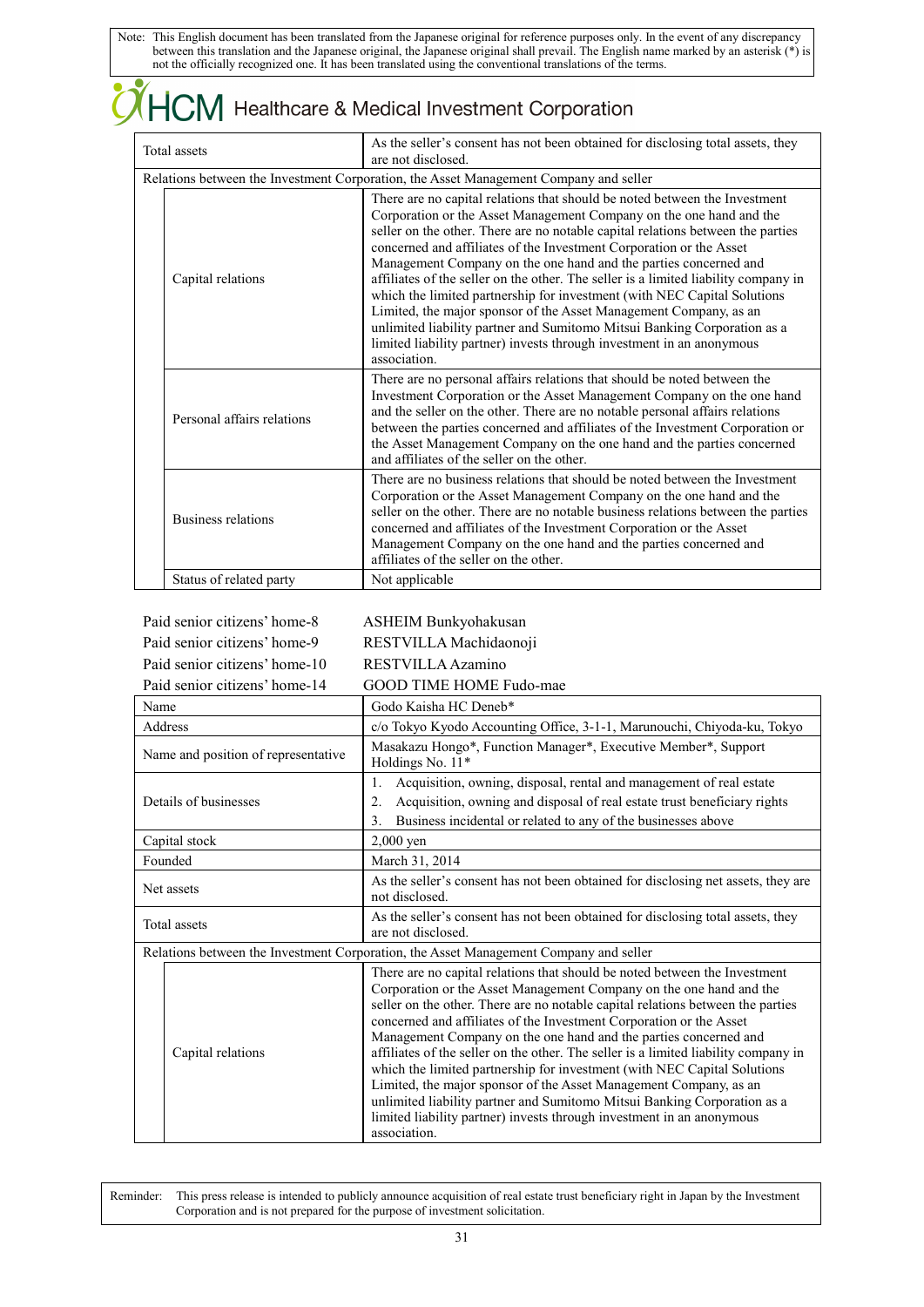|                            | $\bigwedge$ HCM Healthcare & Medical Investment Corporation                                                                                                                                                                                                                                                                                                                                                                                 |
|----------------------------|---------------------------------------------------------------------------------------------------------------------------------------------------------------------------------------------------------------------------------------------------------------------------------------------------------------------------------------------------------------------------------------------------------------------------------------------|
| Personal affairs relations | There are no personal affairs relations that should be noted between the<br>Investment Corporation or the Asset Management Company on the one hand<br>and the seller on the other. There are no notable personal affairs relations<br>between the parties concerned and affiliates of the Investment Corporation or<br>the Asset Management Company on the one hand and the parties concerned<br>and affiliates of the seller on the other. |
| Business relations         | There are no business relations that should be noted between the Investment<br>Corporation or the Asset Management Company on the one hand and the<br>seller on the other. There are no notable business relations between the parties<br>concerned and affiliates of the Investment Corporation or the Asset<br>Management Company on the one hand and the parties concerned and<br>affiliates of the seller on the other.                 |
| Status of related party    | Not applicable                                                                                                                                                                                                                                                                                                                                                                                                                              |

| Paid senior citizens' home-11       |                            | SAWAYAKA Tachibanakan                                                                                                                                                                                                                                                                                                                                                                                                                                                                                                                                                                                                                                                                                                                                                                        |  |
|-------------------------------------|----------------------------|----------------------------------------------------------------------------------------------------------------------------------------------------------------------------------------------------------------------------------------------------------------------------------------------------------------------------------------------------------------------------------------------------------------------------------------------------------------------------------------------------------------------------------------------------------------------------------------------------------------------------------------------------------------------------------------------------------------------------------------------------------------------------------------------|--|
| Paid senior citizens' home-12       |                            | SAWAYAK A Mekarikan                                                                                                                                                                                                                                                                                                                                                                                                                                                                                                                                                                                                                                                                                                                                                                          |  |
| Paid senior citizens' home-13       |                            | SAWAYAKA Tagawakan                                                                                                                                                                                                                                                                                                                                                                                                                                                                                                                                                                                                                                                                                                                                                                           |  |
| Name                                |                            | Godo Kaisha HC Vega*                                                                                                                                                                                                                                                                                                                                                                                                                                                                                                                                                                                                                                                                                                                                                                         |  |
|                                     | Address                    | c/o Tokyo Kyodo Accounting Office, 3-1-1, Marunouchi, Chiyoda-ku, Tokyo                                                                                                                                                                                                                                                                                                                                                                                                                                                                                                                                                                                                                                                                                                                      |  |
| Name and position of representative |                            | Masakazu Hongo*, Function Manager*, Executive Member*, Support<br>Holdings No. 11*                                                                                                                                                                                                                                                                                                                                                                                                                                                                                                                                                                                                                                                                                                           |  |
|                                     |                            | Acquisition, owning, disposal, rental and management of real estate<br>1.                                                                                                                                                                                                                                                                                                                                                                                                                                                                                                                                                                                                                                                                                                                    |  |
|                                     | Details of businesses      | Acquisition, owning and disposal of real estate trust beneficiary rights<br>2.                                                                                                                                                                                                                                                                                                                                                                                                                                                                                                                                                                                                                                                                                                               |  |
|                                     |                            | Business incidental or related to any of the businesses above<br>3.                                                                                                                                                                                                                                                                                                                                                                                                                                                                                                                                                                                                                                                                                                                          |  |
|                                     | Capital stock              | 100,000 yen                                                                                                                                                                                                                                                                                                                                                                                                                                                                                                                                                                                                                                                                                                                                                                                  |  |
|                                     | Founded                    | August 28, 2014                                                                                                                                                                                                                                                                                                                                                                                                                                                                                                                                                                                                                                                                                                                                                                              |  |
|                                     | Net assets                 | As the seller's consent has not been obtained for disclosing net assets, they are<br>not disclosed.                                                                                                                                                                                                                                                                                                                                                                                                                                                                                                                                                                                                                                                                                          |  |
|                                     | Total assets               | As the seller's consent has not been obtained for disclosing total assets, they<br>are not disclosed.                                                                                                                                                                                                                                                                                                                                                                                                                                                                                                                                                                                                                                                                                        |  |
|                                     |                            | Relations between the Investment Corporation, the Asset Management Company and seller                                                                                                                                                                                                                                                                                                                                                                                                                                                                                                                                                                                                                                                                                                        |  |
| Capital relations                   |                            | There are no capital relations that should be noted between the Investment<br>Corporation or the Asset Management Company on the one hand and the<br>seller on the other. There are no notable capital relations between the parties<br>concerned and affiliates of the Investment Corporation or the Asset<br>Management Company on the one hand and the parties concerned and<br>affiliates of the seller on the other. The seller is a limited liability company in<br>which the limited partnership for investment (with NEC Capital Solutions<br>Limited, the major sponsor of the Asset Management Company, as an<br>unlimited liability partner and Sumitomo Mitsui Banking Corporation as a<br>limited liability partner) invests through investment in an anonymous<br>association. |  |
|                                     | Personal affairs relations | There are no personal affairs relations that should be noted between the<br>Investment Corporation or the Asset Management Company on the one hand<br>and the seller on the other. There are no notable personal affairs relations<br>between the parties concerned and affiliates of the Investment Corporation or<br>the Asset Management Company on the one hand and the parties concerned<br>and affiliates of the seller on the other.                                                                                                                                                                                                                                                                                                                                                  |  |
|                                     | Business relations         | There are no business relations that should be noted between the Investment<br>Corporation or the Asset Management Company on the one hand and the<br>seller on the other. There are no notable business relations between the parties<br>concerned and affiliates of the Investment Corporation or the Asset<br>Management Company on the one hand and the parties concerned and<br>affiliates of the seller on the other.                                                                                                                                                                                                                                                                                                                                                                  |  |
|                                     | Status of related party    | Not applicable                                                                                                                                                                                                                                                                                                                                                                                                                                                                                                                                                                                                                                                                                                                                                                               |  |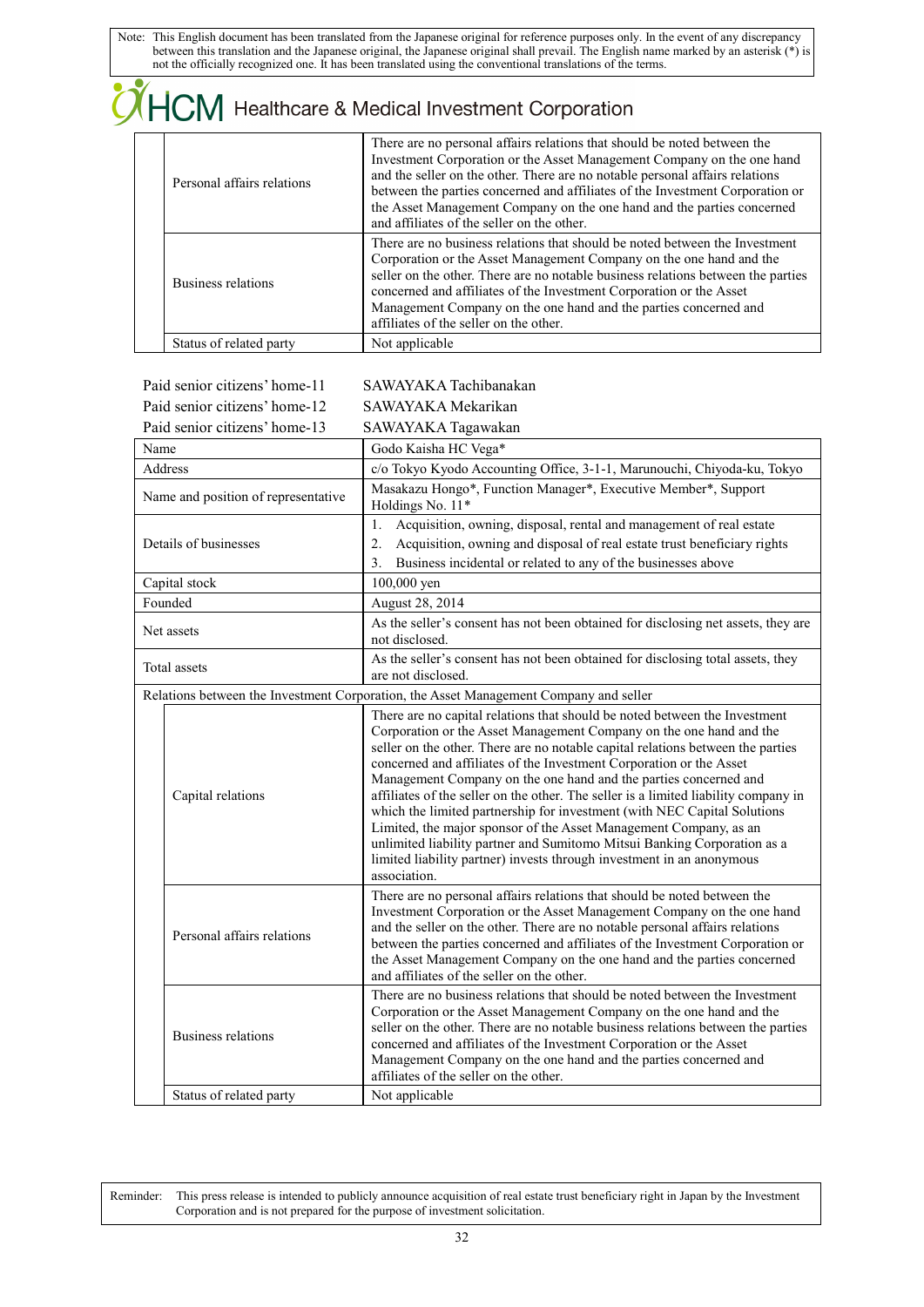### ICM Healthcare & Medical Investment Corporation

Service-outfitted housing for the elderly-1 C AMILLE Awajiekimae Service-outfitted housing for the elderly-2 C AMILLE Kobekamisawa

| $\frac{1}{2}$ of the building to the call $\frac{1}{2}$<br>$C_{I}$ members inducidently way<br>Osaka Gas Urban Development Co., Ltd.<br>Name |                                                  |                                                                                                                                                                                                                                                                                                                                                                                                                                             |  |
|----------------------------------------------------------------------------------------------------------------------------------------------|--------------------------------------------------|---------------------------------------------------------------------------------------------------------------------------------------------------------------------------------------------------------------------------------------------------------------------------------------------------------------------------------------------------------------------------------------------------------------------------------------------|--|
|                                                                                                                                              | Address<br>4-1-2, Hirano-cho, Chuo-ku, Osaka-shi |                                                                                                                                                                                                                                                                                                                                                                                                                                             |  |
| Name and position of representative                                                                                                          |                                                  | Yukio Takahashi*, Representative Director                                                                                                                                                                                                                                                                                                                                                                                                   |  |
|                                                                                                                                              |                                                  | Real estate management<br>1.                                                                                                                                                                                                                                                                                                                                                                                                                |  |
|                                                                                                                                              |                                                  | Lease, brokerage, dealings and appraisal of real estate<br>2.                                                                                                                                                                                                                                                                                                                                                                               |  |
|                                                                                                                                              |                                                  | Undertaking of survey, research and planning for urban improvement and<br>3.<br>development                                                                                                                                                                                                                                                                                                                                                 |  |
|                                                                                                                                              |                                                  | 4. Construction, civil engineering and design, construction and surveillance<br>of machinery and equipment attached to buildings                                                                                                                                                                                                                                                                                                            |  |
|                                                                                                                                              |                                                  | Maintenance and operational management of machinery and equipment<br>5.<br>attached to buildings                                                                                                                                                                                                                                                                                                                                            |  |
|                                                                                                                                              |                                                  | Maintenance and operational management of heat supply facilities and<br>6.<br>power-generating facilities                                                                                                                                                                                                                                                                                                                                   |  |
|                                                                                                                                              |                                                  | Cleaning of buildings<br>7.                                                                                                                                                                                                                                                                                                                                                                                                                 |  |
|                                                                                                                                              | Details of businesses                            | Security and disaster prevention of buildings<br>8.                                                                                                                                                                                                                                                                                                                                                                                         |  |
|                                                                                                                                              |                                                  | 9. Planning and management of hotels, amusement parks, sport facilities,<br>restaurants, showrooms, assembly halls, theaters and movie theaters                                                                                                                                                                                                                                                                                             |  |
|                                                                                                                                              |                                                  | 10. Heat supply business based on the Heat Supply Business Act                                                                                                                                                                                                                                                                                                                                                                              |  |
|                                                                                                                                              |                                                  | 11. Telecommunications business based on the Telecommunications Business Act                                                                                                                                                                                                                                                                                                                                                                |  |
|                                                                                                                                              |                                                  | 12. Travel agency                                                                                                                                                                                                                                                                                                                                                                                                                           |  |
|                                                                                                                                              |                                                  | 13. Information processing and provision and development, sale and lease of<br>computers and computer software                                                                                                                                                                                                                                                                                                                              |  |
|                                                                                                                                              |                                                  | 14. Worker dispatch business based on the Worker Dispatching Act                                                                                                                                                                                                                                                                                                                                                                            |  |
|                                                                                                                                              |                                                  | 15. Management consulting related to any of the businesses above                                                                                                                                                                                                                                                                                                                                                                            |  |
|                                                                                                                                              |                                                  | 16. All other businesses incidental and related to any of the businesses above                                                                                                                                                                                                                                                                                                                                                              |  |
|                                                                                                                                              | Capital stock                                    | 1,570,000,000 yen                                                                                                                                                                                                                                                                                                                                                                                                                           |  |
| Founded                                                                                                                                      |                                                  | March 10, 1965                                                                                                                                                                                                                                                                                                                                                                                                                              |  |
| Net assets                                                                                                                                   |                                                  | As the seller's consent has not been obtained for disclosing net assets, they are<br>not disclosed.                                                                                                                                                                                                                                                                                                                                         |  |
|                                                                                                                                              | Total assets                                     | As the seller's consent has not been obtained for disclosing total assets, they<br>are not disclosed.                                                                                                                                                                                                                                                                                                                                       |  |
|                                                                                                                                              | Major shareholder<br>(shareholding ratio)        | Osaka Gas Co., Ltd. 100%                                                                                                                                                                                                                                                                                                                                                                                                                    |  |
|                                                                                                                                              |                                                  | Relations between the Investment Corporation, the Asset Management Company and seller                                                                                                                                                                                                                                                                                                                                                       |  |
|                                                                                                                                              |                                                  | There are no capital relations that should be noted between the Investment<br>Corporation or the Asset Management Company on the one hand and the<br>seller on the other. There are no notable capital relations between the parties                                                                                                                                                                                                        |  |
|                                                                                                                                              | Capital relations                                | concerned and affiliates of the Investment Corporation or the Asset                                                                                                                                                                                                                                                                                                                                                                         |  |
|                                                                                                                                              |                                                  | Management Company on the one hand and the parties concerned and<br>affiliates of the seller on the other.                                                                                                                                                                                                                                                                                                                                  |  |
|                                                                                                                                              | Personal affairs relations                       | There are no personal affairs relations that should be noted between the<br>Investment Corporation or the Asset Management Company on the one hand<br>and the seller on the other. There are no notable personal affairs relations<br>between the parties concerned and affiliates of the Investment Corporation or<br>the Asset Management Company on the one hand and the parties concerned<br>and affiliates of the seller on the other. |  |
|                                                                                                                                              |                                                  | There are no business relations that should be noted between the Investment                                                                                                                                                                                                                                                                                                                                                                 |  |
|                                                                                                                                              | Business relations                               | Corporation or the Asset Management Company on the one hand and the<br>seller on the other. There are no notable business relations between the parties<br>concerned and affiliates of the Investment Corporation or the Asset<br>Management Company on the one hand and the parties concerned and                                                                                                                                          |  |
|                                                                                                                                              |                                                  | affiliates of the seller on the other.                                                                                                                                                                                                                                                                                                                                                                                                      |  |
| Status of related party                                                                                                                      |                                                  | The seller is not a related party of the Investment Corporation or the Asset<br>Management Company. Parties concerned and affiliates of the seller are not related<br>parties of the Investment Corporation or the Asset Management Company.                                                                                                                                                                                                |  |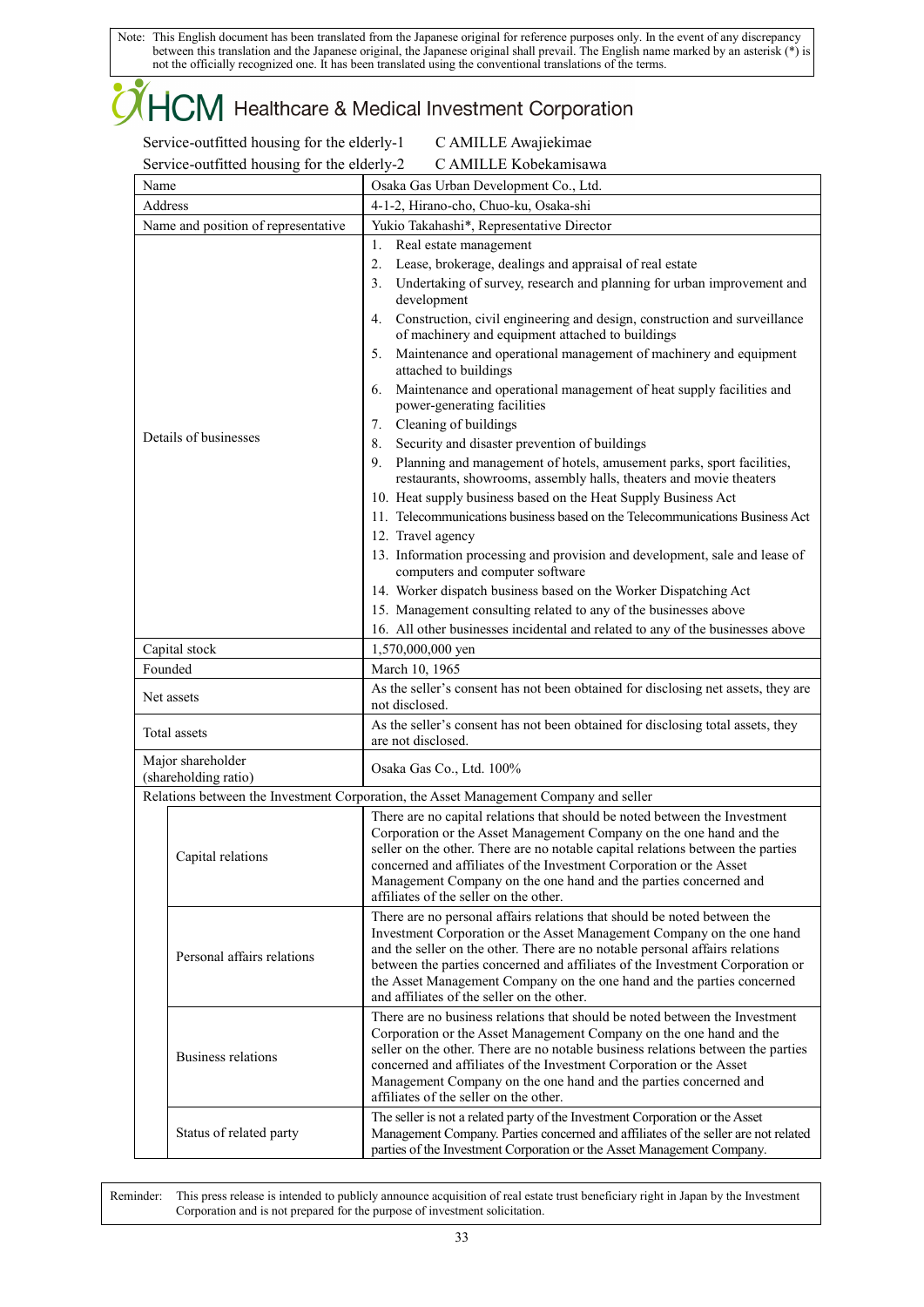### $+C\!M$  Healthcare & Medical Investment Corporation

- 4. Status of property acquisition, etc.
	- \* 1) Company name or individual name, 2) Relations with a company which has a special interest, 3) Background to and reason for acquisition, etc.

| Property         | Investment corporation                                     | Former owner or former trust<br>beneficiary                           | Owner before last or trust<br>beneficiary before last |
|------------------|------------------------------------------------------------|-----------------------------------------------------------------------|-------------------------------------------------------|
|                  | 3)                                                         | 1), 2), 3)                                                            | 1, 2, 3)                                              |
| $\ast$           | Acquisition (transfer) price                               | Acquisition (transfer) price                                          | Acquisition (transfer) price                          |
|                  | Acquisition (transfer) time                                | Acquisition (transfer) time                                           | Acquisition (transfer) time                           |
| <b>ASHEIM</b>    | 3) As it is a target asset for                             | SMBC Healthcare Holder Godo<br>1)                                     | Those other than a                                    |
| Hikarigaoka      | management as stipulated                                   | Kaisha*                                                               | company which has a                                   |
|                  | by the bylaw of the                                        | 2) Limited liability company in                                       | special interest                                      |
|                  | Investment Corporation and                                 | which the limited partnership for                                     |                                                       |
|                  | conforms to the investment                                 | investment (with NEC Capital                                          |                                                       |
|                  | standards of the Investment<br>Corporation, the Investment | Solutions Limited, the major                                          |                                                       |
|                  | Corporation acquired it                                    | sponsor of the Asset Management<br>Company, as an unlimited           |                                                       |
|                  | based on the judgment that                                 | liability partner and Sumitomo                                        |                                                       |
|                  | it is appropriate for the                                  | Mitsui Banking Corporation as a                                       |                                                       |
|                  | portfolio at the time of                                   | limited liability partner) invests                                    |                                                       |
|                  | listing. The appraisal value<br>by Japan Real Estate       | through investment in an                                              |                                                       |
|                  | Institute is 1,440 million                                 | anonymous association.                                                |                                                       |
|                  | yen.                                                       | 3) Acquisition for the purpose of<br>warehousing as part of relations |                                                       |
|                  |                                                            | with the Investment Corporation                                       |                                                       |
|                  | 1,385 million yen                                          | 1,420 million yen                                                     |                                                       |
|                  | March 2015                                                 | March 2014                                                            |                                                       |
| <b>ASHEIM</b>    | 3) As it is a target asset for                             | Godo Kaisha HC Deneb*<br>1)                                           | Those other than a                                    |
| Bunkyohakusan    | management as stipulated                                   | Limited liability company in<br>2)                                    | company which has a                                   |
|                  | by the bylaw of the                                        | which the limited partnership for                                     | special interest                                      |
|                  | Investment Corporation and<br>conforms to the investment   | investment (with NEC Capital                                          |                                                       |
|                  | standards of the Investment                                | Solutions Limited, the major<br>sponsor of the Asset Management       |                                                       |
|                  | Corporation, the Investment                                | Company, as an unlimited                                              |                                                       |
|                  | Corporation acquired it                                    | liability partner and Sumitomo                                        |                                                       |
|                  | based on the judgment that                                 | Mitsui Banking Corporation as a                                       |                                                       |
|                  | it is appropriate for the<br>portfolio at the time of      | limited liability partner) invests                                    |                                                       |
|                  | listing. The appraisal value                               | through investment in an<br>anonymous association.                    |                                                       |
|                  | by Japan Real Estate                                       | 3) Acquisition for the purpose of                                     |                                                       |
|                  | Institute is 1,490 million                                 | warehousing as part of relations                                      |                                                       |
|                  | yen.                                                       | with the Investment Corporation                                       |                                                       |
|                  | 1,430 million yen                                          | 1,427 million yen                                                     |                                                       |
|                  | March 2015                                                 | October 2014                                                          |                                                       |
| <b>RESTVILLA</b> | As it is a target asset for<br>3)                          | 1) Godo Kaisha HC Deneb*                                              | Those other than a                                    |
| Machidaonoji     | management as stipulated                                   | 2) Limited liability company in                                       | company which has a                                   |
|                  | by the bylaw of the<br>Investment Corporation and          | which the limited partnership for                                     | special interest                                      |
|                  | conforms to the investment                                 | investment (with NEC Capital<br>Solutions Limited, the major          |                                                       |
|                  | standards of the Investment                                | sponsor of the Asset Management                                       |                                                       |
|                  | Corporation, the Investment                                | Company, as an unlimited                                              |                                                       |
|                  | Corporation acquired it                                    | liability partner and Sumitomo                                        |                                                       |
|                  | based on the judgment that<br>it is appropriate for the    | Mitsui Banking Corporation as a                                       |                                                       |
|                  | portfolio at the time of                                   | limited liability partner) invests<br>through investment in an        |                                                       |
|                  | listing. The appraisal value                               | anonymous association.                                                |                                                       |
|                  | by Japan Real Estate                                       | 3) Acquisition for the purpose of                                     |                                                       |
|                  | Institute is 3,670 million                                 | warehousing as part of relations                                      |                                                       |
|                  | yen.                                                       | with the Investment Corporation                                       |                                                       |
|                  | 3,580 million yen                                          | 3,611 million yen                                                     |                                                       |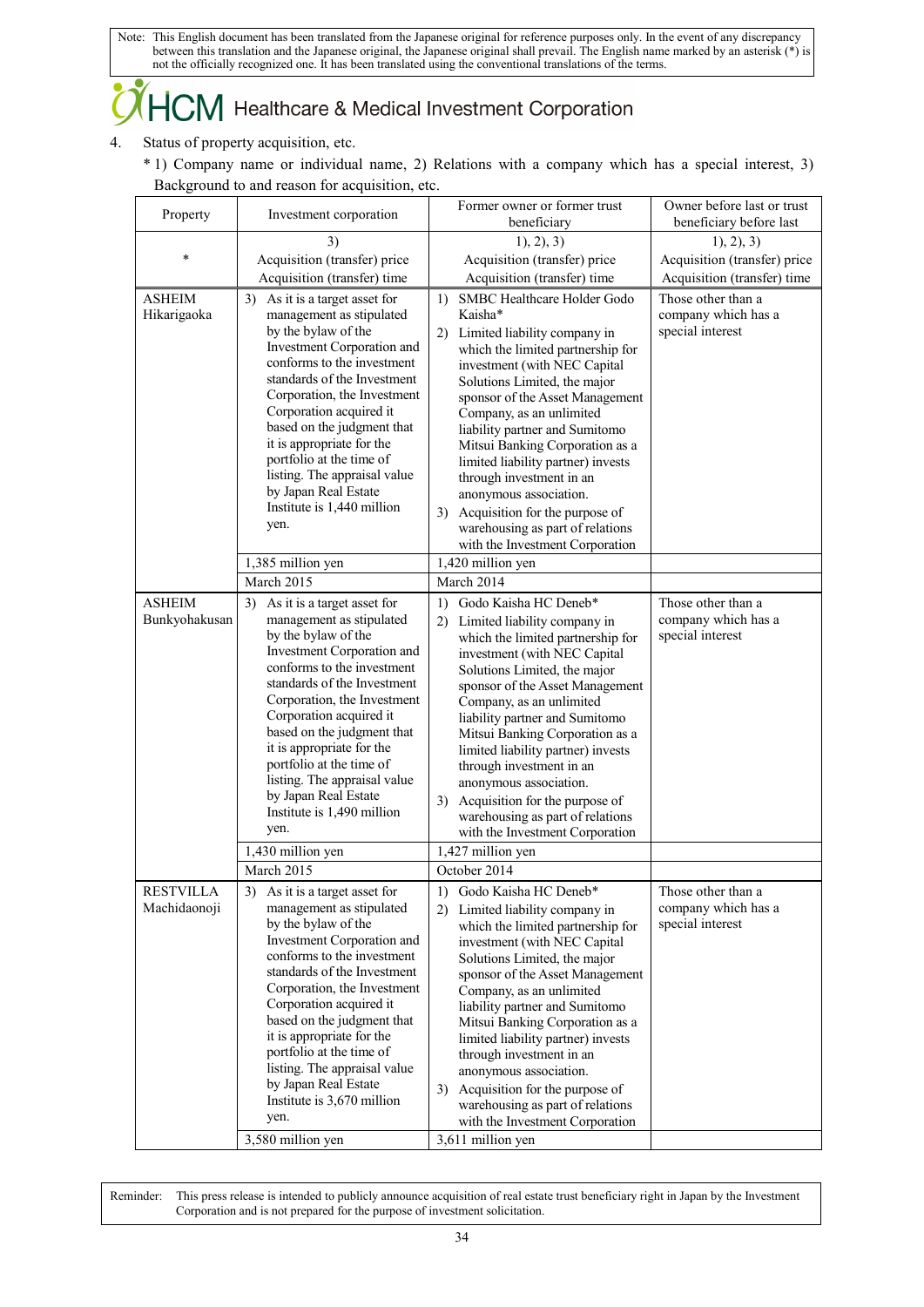# CHCM Healthcare & Medical Investment Corporation

| Property                        | Investment corporation                                                                                                                                                                                                                                                                                                                                                                                                                              | Former owner or former trust<br>beneficiary                                                                                                                                                                                                                                                                                                                                                                                                                                                                                             | Owner before last or trust<br>beneficiary before last         |
|---------------------------------|-----------------------------------------------------------------------------------------------------------------------------------------------------------------------------------------------------------------------------------------------------------------------------------------------------------------------------------------------------------------------------------------------------------------------------------------------------|-----------------------------------------------------------------------------------------------------------------------------------------------------------------------------------------------------------------------------------------------------------------------------------------------------------------------------------------------------------------------------------------------------------------------------------------------------------------------------------------------------------------------------------------|---------------------------------------------------------------|
|                                 | March 2015                                                                                                                                                                                                                                                                                                                                                                                                                                          | October 2014                                                                                                                                                                                                                                                                                                                                                                                                                                                                                                                            |                                                               |
| <b>RESTVILLA</b><br>Azamino     | As it is a target asset for<br>3)<br>management as stipulated<br>by the bylaw of the<br>Investment Corporation and<br>conforms to the investment<br>standards of the Investment<br>Corporation, the Investment<br>Corporation acquired it<br>based on the judgment that<br>it is appropriate for the<br>portfolio at the time of<br>listing. The appraisal value<br>by Japan Real Estate<br>Institute is 3,080 million<br>yen.<br>3,050 million yen | Godo Kaisha HC Deneb*<br>1)<br>Limited liability company in<br>2)<br>which the limited partnership for<br>investment (with NEC Capital<br>Solutions Limited, the major<br>sponsor of the Asset Management<br>Company, as an unlimited<br>liability partner and Sumitomo<br>Mitsui Banking Corporation as a<br>limited liability partner) invests<br>through investment in an<br>anonymous association.<br>3) Acquisition for the purpose of<br>warehousing as part of relations<br>with the Investment Corporation<br>3,074 million yen | Those other than a<br>company which has a<br>special interest |
|                                 | March 2015                                                                                                                                                                                                                                                                                                                                                                                                                                          | October 2014                                                                                                                                                                                                                                                                                                                                                                                                                                                                                                                            |                                                               |
| <b>SAWAYAKA</b><br>Tachibanakan | As it is a target asset for<br>3)<br>management as stipulated<br>by the bylaw of the<br>Investment Corporation and<br>conforms to the investment<br>standards of the Investment<br>Corporation, the Investment<br>Corporation acquired it<br>based on the judgment that<br>it is appropriate for the<br>portfolio at the time of<br>listing. The appraisal value<br>by Japan Real Estate<br>Institute is 1,550 million<br>yen.                      | Godo Kaisha HC Vega*<br>1)<br>2) Limited liability company in<br>which the limited partnership for<br>investment (with NEC Capital<br>Solutions Limited, the major<br>sponsor of the Asset Management<br>Company, as an unlimited<br>liability partner and Sumitomo<br>Mitsui Banking Corporation as a<br>limited liability partner) invests<br>through investment in an<br>anonymous association.<br>3) Acquisition for the purpose of<br>warehousing as part of relations<br>with the Investment Corporation                          | Those other than a<br>company which has a<br>special interest |
|                                 | 1,520 million yen                                                                                                                                                                                                                                                                                                                                                                                                                                   | 1,536 million yen                                                                                                                                                                                                                                                                                                                                                                                                                                                                                                                       |                                                               |
|                                 | March 2015                                                                                                                                                                                                                                                                                                                                                                                                                                          | October 2014                                                                                                                                                                                                                                                                                                                                                                                                                                                                                                                            |                                                               |
| SAWAYAKA<br>Mekarikan           | 3) As it is a target asset for<br>management as stipulated<br>by the bylaw of the<br>Investment Corporation and<br>conforms to the investment<br>standards of the Investment<br>Corporation, the Investment<br>Corporation acquired it<br>based on the judgment that<br>it is appropriate for the<br>portfolio at the time of<br>listing. The appraisal value<br>by Japan Real Estate<br>Institute is 1,430 million<br>yen.<br>1,380 million yen    | 1) Godo Kaisha HC Vega*<br>2) Limited liability company in<br>which the limited partnership for<br>investment (with NEC Capital<br>Solutions Limited, the major<br>sponsor of the Asset Management<br>Company, as an unlimited<br>liability partner and Sumitomo<br>Mitsui Banking Corporation as a<br>limited liability partner) invests<br>through investment in an<br>anonymous association.<br>3) Acquisition for the purpose of<br>warehousing as part of relations<br>with the Investment Corporation<br>1,395 million yen        | Those other than a<br>company which has a<br>special interest |
|                                 | March 2015                                                                                                                                                                                                                                                                                                                                                                                                                                          | October 2014                                                                                                                                                                                                                                                                                                                                                                                                                                                                                                                            |                                                               |
| <b>SAWAYAKA</b><br>Tagawakan    | 3) As it is a target asset for<br>management as stipulated<br>by the bylaw of the<br>Investment Corporation and<br>conforms to the investment<br>standards of the Investment                                                                                                                                                                                                                                                                        | Godo Kaisha HC Vega*<br>1)<br>2) Limited liability company in<br>which the limited partnership for<br>investment (with NEC Capital<br>Solutions Limited, the major<br>sponsor of the Asset Management                                                                                                                                                                                                                                                                                                                                   | Those other than a<br>company which has a<br>special interest |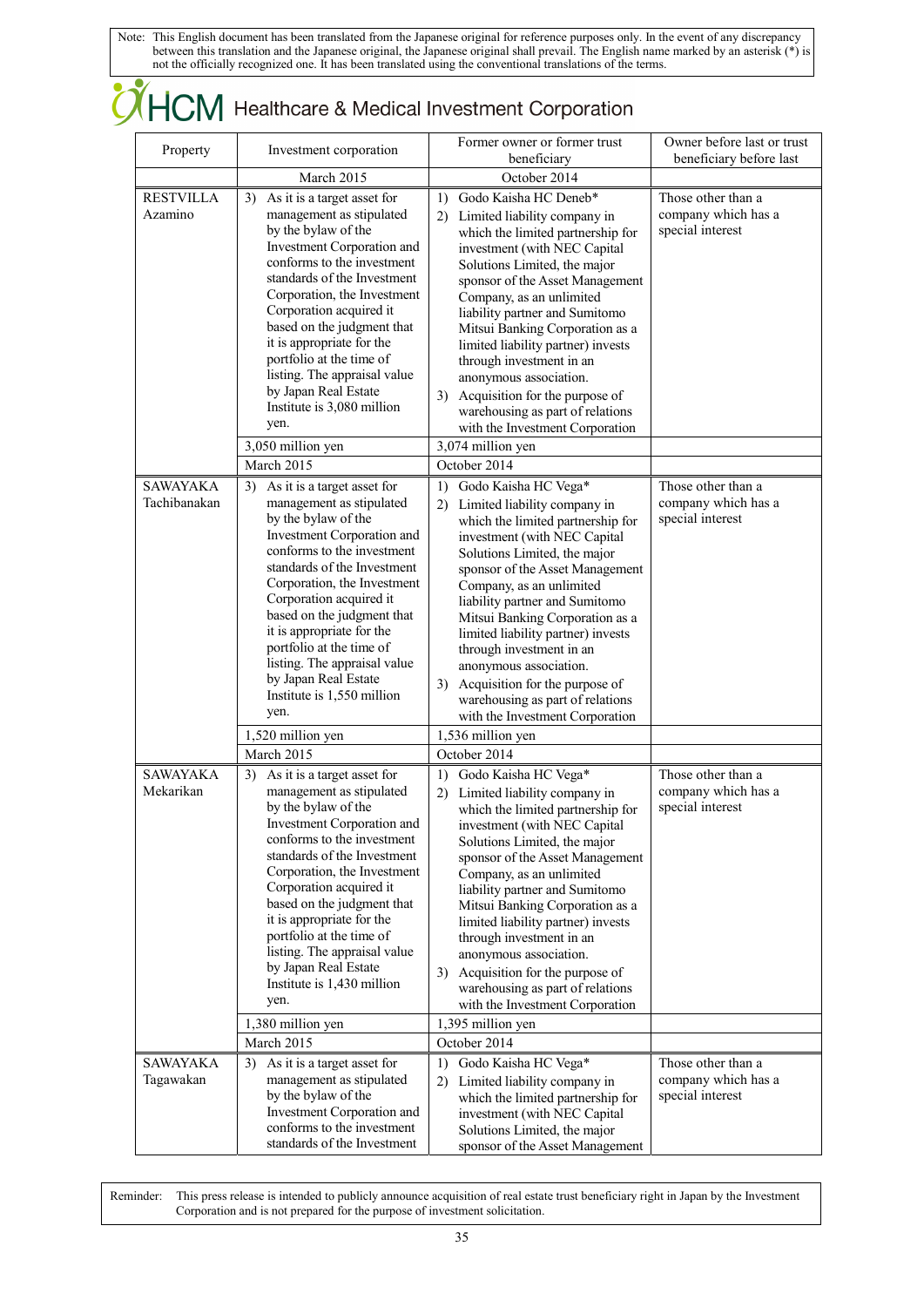| Property                                    | Investment corporation                                                                                                                                                                                                                                                                                                                                                                                                         | Former owner or former trust<br>beneficiary                                                                                                                                                                                                                                                                                                                                                                                                                                                                                         | Owner before last or trust<br>beneficiary before last         |
|---------------------------------------------|--------------------------------------------------------------------------------------------------------------------------------------------------------------------------------------------------------------------------------------------------------------------------------------------------------------------------------------------------------------------------------------------------------------------------------|-------------------------------------------------------------------------------------------------------------------------------------------------------------------------------------------------------------------------------------------------------------------------------------------------------------------------------------------------------------------------------------------------------------------------------------------------------------------------------------------------------------------------------------|---------------------------------------------------------------|
|                                             | Corporation, the Investment<br>Corporation acquired it<br>based on the judgment that<br>it is appropriate for the<br>portfolio at the time of<br>listing. The appraisal value<br>by Japan Real Estate<br>Institute is 403 million yen.                                                                                                                                                                                         | Company, as an unlimited<br>liability partner and Sumitomo<br>Mitsui Banking Corporation as a<br>limited liability partner) invests<br>through investment in an<br>anonymous association.<br>Acquisition for the purpose of<br>3)<br>warehousing as part of relations<br>with the Investment Corporation                                                                                                                                                                                                                            |                                                               |
|                                             | 390 million yen                                                                                                                                                                                                                                                                                                                                                                                                                | 384 million yen                                                                                                                                                                                                                                                                                                                                                                                                                                                                                                                     |                                                               |
|                                             | March 2015                                                                                                                                                                                                                                                                                                                                                                                                                     | October 2014                                                                                                                                                                                                                                                                                                                                                                                                                                                                                                                        |                                                               |
| <b>GOOD TIME</b><br><b>HOME</b><br>Fudo-mae | As it is a target asset for<br>3)<br>management as stipulated<br>by the bylaw of the<br>Investment Corporation and<br>conforms to the investment<br>standards of the Investment<br>Corporation, the Investment<br>Corporation acquired it<br>based on the judgment that<br>it is appropriate for the<br>portfolio at the time of<br>listing. The appraisal value<br>by Japan Real Estate<br>Institute is 1,780 million<br>yen. | Godo Kaisha HC Deneb*<br>$\left( \right)$<br>Limited liability company in<br>2)<br>which the limited partnership for<br>investment (with NEC Capital<br>Solutions Limited, the major<br>sponsor of the Asset Management<br>Company, as an unlimited<br>liability partner and Sumitomo<br>Mitsui Banking Corporation as a<br>limited liability partner) invests<br>through investment in an<br>anonymous association.<br>Acquisition for the purpose of<br>3)<br>warehousing as part of relations<br>with the Investment Corporation | Those other than a<br>company which has a<br>special interest |
|                                             | 1,740 million yen                                                                                                                                                                                                                                                                                                                                                                                                              | 1,742 million yen                                                                                                                                                                                                                                                                                                                                                                                                                                                                                                                   |                                                               |
|                                             | March 2015                                                                                                                                                                                                                                                                                                                                                                                                                     | October 2014                                                                                                                                                                                                                                                                                                                                                                                                                                                                                                                        |                                                               |

5. Overview of intermediary

Not applicable

### 6. Future outlook

For the outlook for the status of management for the period ending July 2015 (from December 9, 2014 to July 31, 2015) and the period ending January 2016 (from August 1, 2015 to January 31, 2016), please see the "Notice Concerning the Forecast of the Status of Management for the Period Ending July 2015 and the Period Ending January 2016" announced on March 19, 2015.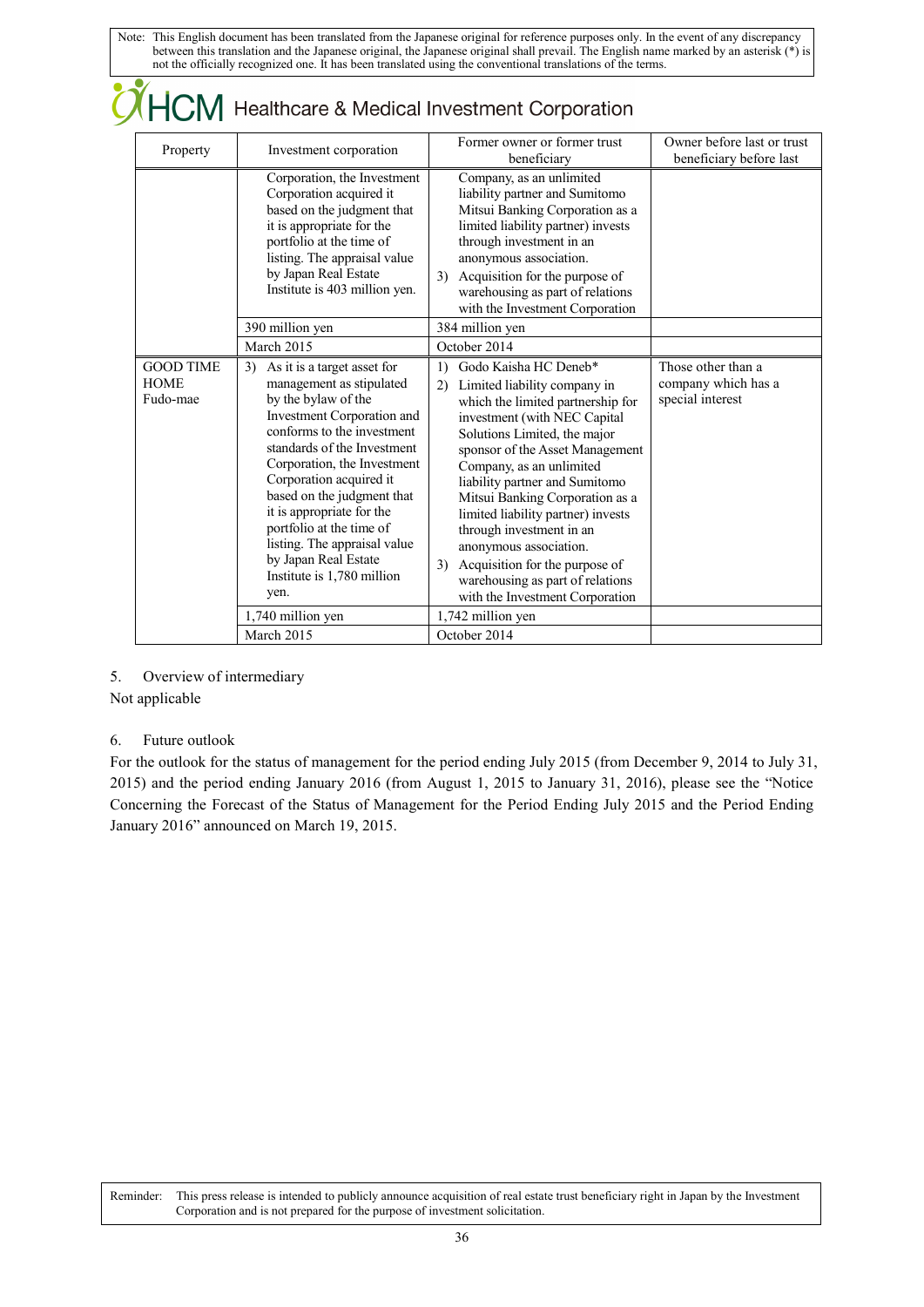### $+C\!M$  Healthcare & Medical Investment Corporation

### 7. Overview of appraisal report

### Paid senior citizens' home-1 AQUAMARINE Nishinomiyahama

| Appraisal summary      |                                    |  |  |
|------------------------|------------------------------------|--|--|
| Appraisal value        | 2,030 million yen                  |  |  |
| Appraisal organization | Rich Appraisal Institute Co., Ltd. |  |  |
| Date of value estimate | October 31, 2014                   |  |  |

| Item                    |                                                             |                                                   | Content            | Overview, etc.                                                                                                                                                                                                                                                                                                               |
|-------------------------|-------------------------------------------------------------|---------------------------------------------------|--------------------|------------------------------------------------------------------------------------------------------------------------------------------------------------------------------------------------------------------------------------------------------------------------------------------------------------------------------|
| Indicated value         |                                                             |                                                   | 2,030 million yen  | Appraised indicated value of the target property based on the<br>said value, recognizing the validity of indicated value by the<br>DCF method                                                                                                                                                                                |
|                         | Value obtained by using the<br>direct capitalization method |                                                   | 2,040 million yen  | Appraised by capitalizing standardized net cash flow which is<br>deemed stable over a medium term with the capitalization rate                                                                                                                                                                                               |
|                         |                                                             | (1) Operating income<br>$(i) - ii)$               | Undisclosed (Note) | Not applicable                                                                                                                                                                                                                                                                                                               |
|                         |                                                             | i) Gross possible<br>income                       | Undisclosed (Note) | Appraised based on an adequate rent level which is deemed<br>stable over a medium term                                                                                                                                                                                                                                       |
|                         |                                                             | ii) Vacancy loss                                  | Undisclosed (Note) | For rooms for rent, the amount equivalent to vacancy loss is<br>not recorded given the status of current use and details of the<br>contract. For parking revenue, appraised based on a rate of<br>utilization which is deemed stable over a medium term<br>considering the status of current use and details of the contract |
|                         |                                                             | (2) Operating expenses                            | 17 million yen     | Not applicable                                                                                                                                                                                                                                                                                                               |
|                         |                                                             | Maintenance and<br>management fee                 | 1 million yen      | Appraised elevator maintenance and statutory inspection<br>expenses based on the building management outsourcing<br>agreement                                                                                                                                                                                                |
|                         |                                                             | Utility expenses                                  | 0 million yen      | As expenses are paid by the tenant, they are appraised as a<br>non-recording item considering the actual expenses of the<br>target property and similar properties.                                                                                                                                                          |
|                         |                                                             | Repair expenses                                   | 2 million yen      | The amount equivalent to 30% of the annual average of repair<br>and renewal expenses in the engineering report is recorded.                                                                                                                                                                                                  |
|                         |                                                             | PM fee                                            | 3 million yen      | Appraised after verifying the PM fee of similar properties<br>based on the planned PM operation cost                                                                                                                                                                                                                         |
|                         |                                                             | Leasing cost                                      | 0 million yen      | Leasing cost is not recorded based on the current mode of use<br>and contract.                                                                                                                                                                                                                                               |
|                         |                                                             | Property tax                                      | 10 million yen     | Appraised based on the taxation statement for FY2014                                                                                                                                                                                                                                                                         |
|                         |                                                             | Non-life insurance<br>premium                     | 1 million yen      | Appraised based on non-life insurance premium of similar<br>properties and the replacement value of the building used                                                                                                                                                                                                        |
|                         |                                                             | Other expenses                                    | 0 million yen      | Appraised based on an interview with the seller concerning<br>expenses for applying for outdoor advertising permit                                                                                                                                                                                                           |
|                         |                                                             | (3) Net operating income<br>$(NOI=(1)-(2))$       | 120 million yen    | Not applicable                                                                                                                                                                                                                                                                                                               |
|                         |                                                             | (4) Financial interests on<br>refundable deposits | 1 million yen      | Appraised with 2% management yield                                                                                                                                                                                                                                                                                           |
|                         | (5) Capital expenditures                                    |                                                   | 5 million yen      | The amount equivalent to 70% of the annual average of repair<br>and renewal expenses in the engineering report is recorded.                                                                                                                                                                                                  |
|                         | (6) Net cash flow<br>$(NCF=(3)+(4)-(5))$                    |                                                   | 116 million yen    | Not applicable                                                                                                                                                                                                                                                                                                               |
| (7) Capitalization rate |                                                             |                                                   | 5.7%               | Appraised considering the conditions of location, building and<br>contract of the target property in a comprehensive manner                                                                                                                                                                                                  |
|                         | Value obtained by the<br>DCF method                         |                                                   | 2,030 million yen  | Not applicable                                                                                                                                                                                                                                                                                                               |
|                         |                                                             | Discount rate                                     | 5.4%               | Appraised by comparing with cases of similar real estate<br>transactions and adding individuality of real estate to yield of<br>financial assets                                                                                                                                                                             |
|                         |                                                             | Terminal capitalization<br>rate                   | 5.9%               | Appraised considering the features of the net cash flow, future<br>uncertainties, liquidity and marketability, in addition to the<br>capitalization rate                                                                                                                                                                     |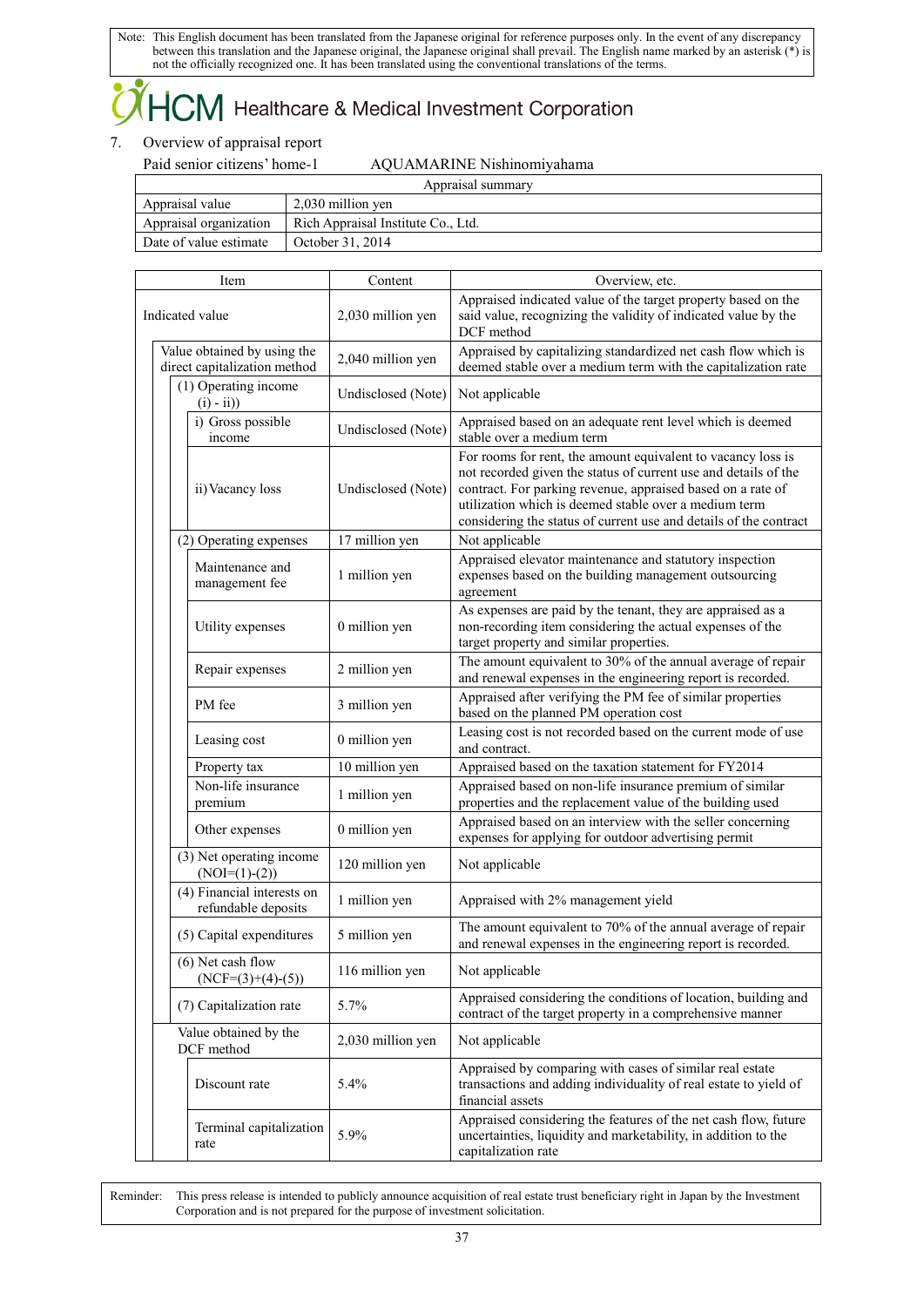## HCM Healthcare & Medical Investment Corporation

| Integrated value |                | 1.930 million ven | Not applicable |
|------------------|----------------|-------------------|----------------|
|                  | Land ratio     | 44.6%             | Not applicable |
|                  | Building ratio | 55.4%             | Not applicable |

|                       | The target property is a 15-minute bus ride from Nishinomiya Station on the Hanshin             |
|-----------------------|-------------------------------------------------------------------------------------------------|
|                       | Honsen Line. It is a sufficiently competitive assisted-living paid senior citizens' home given  |
| Matters considered in | the level of the hardware side (rooms for living and common area) as well as the software       |
| adjusting estimated   | side (nursing care service). The rent based on the current building lease agreement is set at a |
| value and determining | level which will generate sufficient operating income before expenses related to real estate,   |
| appraisal value       | and stable rent revenue can be expected given the operational capabilities of the lessee and    |
|                       | the details of the building lease agreement. The appraisal value was determined based on        |
|                       | these matters.                                                                                  |
|                       |                                                                                                 |

(Note) As the data contains information the disclosure of which is not approved by the lessee and information that makes it possible to calculate the information in question, it would create disadvantages (such as difficulty in maintaining a long-term lease agreement due to undermining of the relations with the lessee) and may eventually undermine unitholder interests if such data is disclosed. Accordingly, the data remains undisclosed.

### Paid senior citizens' home-7 ASHEIM Hikarigaoka

| Appraisal summary      |                             |  |
|------------------------|-----------------------------|--|
| Appraisal value        | 1,440 million yen           |  |
| Appraisal organization | Japan Real Estate Institute |  |
| Date of value estimate | October 31, 2014            |  |

| Item                                                        | Content            | Overview, etc.                                                                                                      |
|-------------------------------------------------------------|--------------------|---------------------------------------------------------------------------------------------------------------------|
| Indicated value                                             | 1,440 million yen  | Estimated in association with the indicated value by the direct<br>capitalization method and the DCF method         |
| Value obtained by using the<br>direct capitalization method | 1,440 million yen  | Appraised by capitalizing net cash flow which is deemed stable<br>over a medium term with the capitalization rate   |
| (1) Operating income<br>$(i) - ii)$                         | Undisclosed (Note) | Not applicable                                                                                                      |
| i) Gross possible<br>income                                 | Undisclosed (Note) | Appraised based on a rent level which is deemed stable over a<br>medium term                                        |
| ii) Vacancy loss                                            | Undisclosed (Note) | Appraised based on a level of rate of utilization which is<br>deemed stable over a medium term                      |
| (2) Operating expenses                                      | 11 million yen     | Not applicable                                                                                                      |
| Maintenance and<br>management fee                           | 0 million yen      | Paid by the tenant based on the lease terms and conditions                                                          |
| Utility expenses                                            | 0 million yen      | Paid by the tenant based on the lease terms and conditions                                                          |
| Repair expenses                                             | 2 million yen      | Appraised based on annual average repair and renewal<br>expenses in the engineering report and other matters        |
| PM fee                                                      | 1 million yen      | Appraised considering the PM fee rate of similar properties<br>and individuality of the target property             |
| Leasing cost                                                | 0 million yen      | Appraised considering a level of leasing cost of similar<br>properties and the individuality of the target property |
| Property tax                                                | 7 million yen      | Appraised based on the standard taxable value for FY2014                                                            |
| Non-life insurance<br>premium                               | 0 million yen      | Appraised based on estimated insurance premium and a rate of<br>insurance premium of similar properties             |
| Other expenses                                              | 0 million yen      | Appraised based on the historic data                                                                                |
| (3) Net operating income<br>$(NOI=(1)-(2))$                 | 76 million yen     | Not applicable                                                                                                      |
| (4) Financial interests on<br>refundable deposits           | 0 million yen      | Appraised with 2% management yield                                                                                  |
| (5) Capital expenditures                                    | 1 million yen      | Appraised based on annual average repair and renewal<br>expenses in the engineering report and other matters        |
| $(6)$ Net cash flow<br>$(NCF=(3)+(4)-(5))$                  | 76 million yen     | Not applicable                                                                                                      |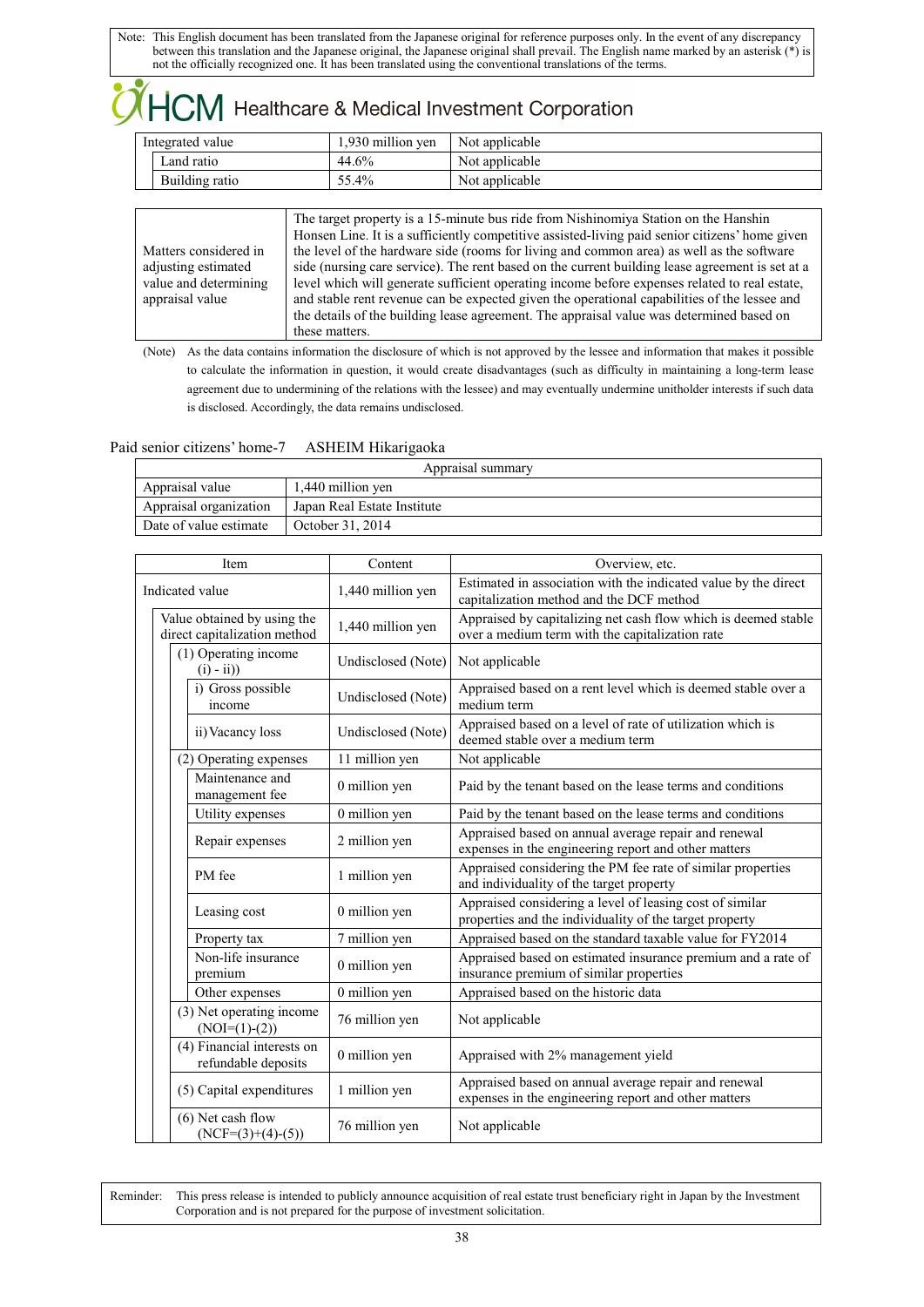| $\sqrt{\text{HCM}}$ Healthcare & Medical Investment Corporation |                                 |                   |                                                                                                                                                                                            |  |
|-----------------------------------------------------------------|---------------------------------|-------------------|--------------------------------------------------------------------------------------------------------------------------------------------------------------------------------------------|--|
|                                                                 | (7) Capitalization rate         | 5.3%              | Appraised considering the conditions of location, building and<br>contract of the target property in a comprehensive manner                                                                |  |
| Value obtained by the<br>DCF method                             |                                 | 1,440 million yen | Not applicable                                                                                                                                                                             |  |
|                                                                 | Discount rate                   | $5.0\%$           | Appraised considering the individuality of the target property<br>and other matters in a comprehensive manner in reference to<br>an investment yield of transactions of similar properties |  |
|                                                                 | Terminal capitalization<br>rate | 5.4%              | Appraised considering the features of the net cash flow of the<br>target property, future uncertainties, liquidity and<br>marketability, in addition to the capitalization rate            |  |
| Integrated value                                                |                                 | 1,600 million yen | Not applicable                                                                                                                                                                             |  |
| Land ratio                                                      |                                 | 65.8%             | Not applicable                                                                                                                                                                             |  |
| Building ratio                                                  |                                 | 34.2%             | Not applicable                                                                                                                                                                             |  |

|                       | The target property is a 19-minute walk from Shakujii Koen Station on the Seibu Ikebukuro       |
|-----------------------|-------------------------------------------------------------------------------------------------|
|                       | Line. There is no notable problem in terms of its operation. It is a sufficiently competitive   |
| Matters considered in | paid senior citizens' home with nursing care given the level of the hardware side (rooms for    |
| adjusting estimated   | living and common area) as well as the software side (nursing care service). The rent based     |
| value and determining | on the current building lease agreement is set at a level which will generate sufficient        |
| appraisal value       | operating income before expenses related to real estate, and stable rent revenue can be         |
|                       | expected given the operational capabilities of the lessee and the details of the building lease |
|                       | agreement. The appraisal value was determined based on these matters.                           |

(Note) As the data contains information the disclosure of which is not approved by the lessee and information that makes it possible to calculate the information in question, it would create disadvantages (such as difficulty in maintaining a long-term lease agreement due to undermining of the relations with the lessee) and may eventually undermine unitholder interests if such data is disclosed. Accordingly, the data remains undisclosed.

### Paid senior citizens' home-8 ASHEIM Bunkyohakusan

| Appraisal summary      |                             |  |  |
|------------------------|-----------------------------|--|--|
| Appraisal value        | 1,490 million yen           |  |  |
| Appraisal organization | Japan Real Estate Institute |  |  |
| Date of value estimate | October 31, 2014            |  |  |

| Item                                                        | Content            | Overview, etc.                                                                                                      |
|-------------------------------------------------------------|--------------------|---------------------------------------------------------------------------------------------------------------------|
| Indicated value                                             | 1,490 million yen  | Estimated in association with the indicated value by the direct<br>capitalization method and the DCF method         |
| Value obtained by using the<br>direct capitalization method | 1,510 million yen  | Appraised by capitalizing net cash flow which is deemed stable<br>over a medium term with the capitalization rate   |
| (1) Operating income<br>$(i) - ii)$                         | Undisclosed (Note) | Not applicable                                                                                                      |
| i) Gross possible<br>income                                 | Undisclosed (Note) | Appraised based on a rent level which is deemed stable over a<br>medium term                                        |
| ii) Vacancy loss                                            | Undisclosed (Note) | Appraised based on a level of rate of utilization which is<br>deemed stable over a medium term                      |
| (2) Operating expenses                                      | 7 million yen      | Not applicable                                                                                                      |
| Maintenance and<br>management fee                           | 0 million yen      | Paid by the tenant based on the lease terms and conditions                                                          |
| Utility expenses                                            | 0 million yen      | Paid by the tenant based on the lease terms and conditions                                                          |
| Repair expenses                                             | 1 million yen      | Appraised based on annual average repair and renewal<br>expenses in the engineering report and other matters        |
| PM fee                                                      | 1 million yen      | Appraised considering the PM fee rate of similar properties<br>and individuality of the target property             |
| Leasing cost                                                | 0 million yen      | Appraised considering a level of leasing cost of similar<br>properties and the individuality of the target property |
| Property tax                                                | 5 million yen      | Appraised based on the standard taxable value for FY2014                                                            |

Reminder: This press release is intended to publicly announce acquisition of real estate trust beneficiary right in Japan by the Investment Corporation and is not prepared for the purpose of investment solicitation.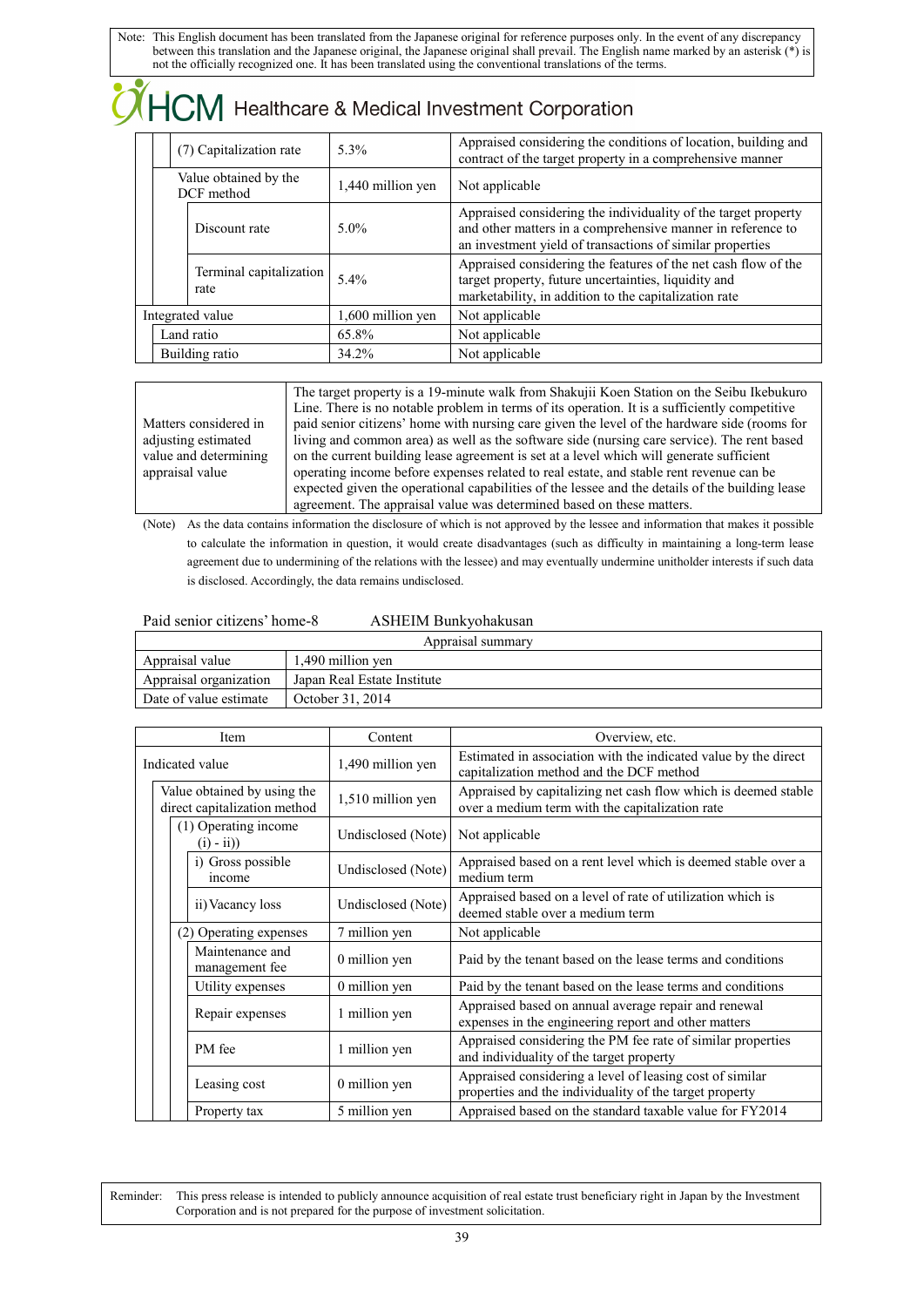| Healthcare & Medical Investment Corporation |                                                   |                   |                                                                                                                                                                                            |
|---------------------------------------------|---------------------------------------------------|-------------------|--------------------------------------------------------------------------------------------------------------------------------------------------------------------------------------------|
|                                             | Non-life insurance<br>premium                     | 0 million yen     | Appraised based on estimated insurance premium and a rate of<br>insurance premium of similar properties                                                                                    |
|                                             | Other expenses                                    | 0 million yen     | Appraised based on the historic data                                                                                                                                                       |
|                                             | (3) Net operating income<br>$(NOI=(1)-(2))$       | 72 million yen    | Not applicable                                                                                                                                                                             |
|                                             | (4) Financial interests on<br>refundable deposits | 1 million yen     | Appraised with 2% management yield                                                                                                                                                         |
|                                             | (5) Capital expenditures                          | 1 million yen     | Appraised based on annual average repair and renewal<br>expenses in the engineering report and other matters                                                                               |
|                                             | $(6)$ Net cash flow<br>$(NCF=(3)+(4)-(5))$        | 72 million yen    | Not applicable                                                                                                                                                                             |
|                                             | (7) Capitalization rate                           | 4.8%              | Appraised considering the conditions of location, building and<br>contract of the target property in a comprehensive manner                                                                |
|                                             | Value obtained by the<br>DCF method               | 1,470 million yen | Not applicable                                                                                                                                                                             |
|                                             | Discount rate                                     | 4.6%              | Appraised considering the individuality of the target property<br>and other matters in a comprehensive manner in reference to<br>an investment yield of transactions of similar properties |
|                                             | Terminal capitalization<br>rate                   | 5.0%              | Appraised considering the features of the net cash flow of the<br>target property, future uncertainties, liquidity and<br>marketability, in addition to the capitalization rate            |
|                                             | Integrated value                                  | 1,320 million yen | Not applicable                                                                                                                                                                             |
|                                             | Land ratio                                        | 69.0%             | Not applicable                                                                                                                                                                             |
| Building ratio                              |                                                   | 31.0%             | Not applicable                                                                                                                                                                             |

| Matters considered in |
|-----------------------|
| adjusting estimated   |
| value and determining |
| appraisal value       |
|                       |

The target property is an 8-minute walk from Hakusan Station on the Toei Mita Line. It is a sufficiently competitive paid senior citizens' home with nursing care given the level of the hardware side (rooms for living and common area) as well as the software side (nursing care service). The rent based on the current building lease agreement is set at a level which will generate sufficient operating income before expenses related to real estate, and stable rent revenue can be expected given the operational capabilities of the lessee and the details of the building lease agreement. The appraisal value was determined based on these matters.

(Note) As the data contains information the disclosure of which is not approved by the lessee and information that makes it possible to calculate the information in question, it would create disadvantages (such as difficulty in maintaining a long-term lease agreement due to undermining of the relations with the lessee) and may eventually undermine unitholder interests if such data is disclosed. Accordingly, the data remains undisclosed.

| Paid senior citizens' home-9 | RESTVILLA Machidaonoji |
|------------------------------|------------------------|
|------------------------------|------------------------|

| Appraisal summary                          |                             |  |
|--------------------------------------------|-----------------------------|--|
| Appraisal value<br>3,670 million yen       |                             |  |
| Appraisal organization                     | Japan Real Estate Institute |  |
| Date of value estimate<br>October 31, 2014 |                             |  |

| <b>Item</b>                                                 |  |                                     | Content            | Overview, etc.                                                                                                    |
|-------------------------------------------------------------|--|-------------------------------------|--------------------|-------------------------------------------------------------------------------------------------------------------|
| Indicated value                                             |  |                                     | 3,670 million yen  | Estimated in association with the indicated value by the direct<br>capitalization method and the DCF method       |
| Value obtained by using the<br>direct capitalization method |  |                                     | 3,710 million yen  | Appraised by capitalizing net cash flow which is deemed stable<br>over a medium term with the capitalization rate |
|                                                             |  | (1) Operating income<br>$(i) - ii)$ | Undisclosed (Note) | Not applicable                                                                                                    |
|                                                             |  | i) Gross possible<br>income         | Undisclosed (Note) | Appraised based on a rent level which is deemed stable over a<br>medium term                                      |
|                                                             |  | ii) Vacancy loss                    | Undisclosed (Note) | Appraised based on a level of rate of utilization which is<br>deemed stable over a medium term                    |
|                                                             |  | (2) Operating expenses              | 18 million yen     | Not applicable                                                                                                    |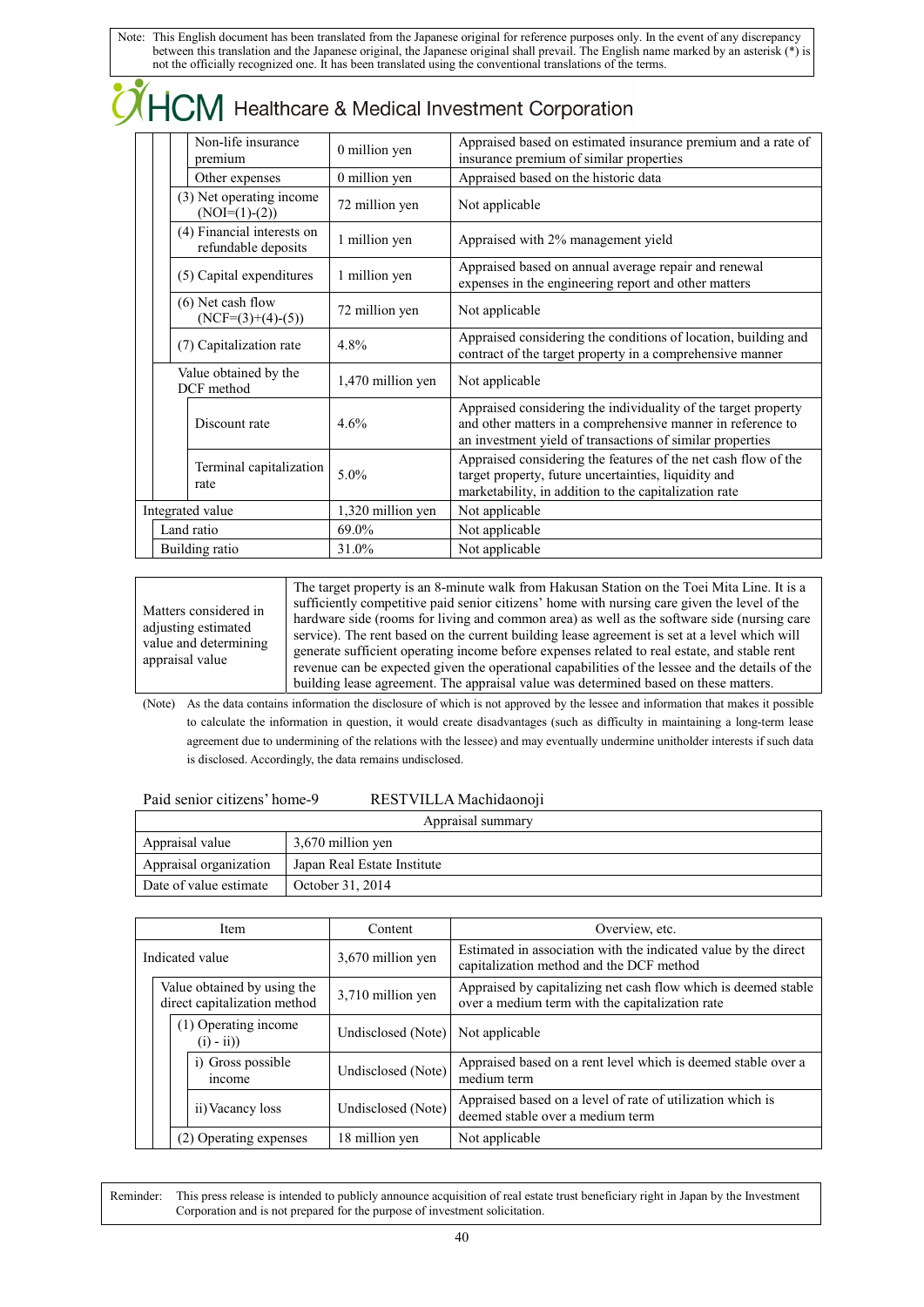| Maintenance and<br>management fee                 | 0 million yen     | Paid by the tenant based on the lease terms and conditions                                                                                                                                                  |
|---------------------------------------------------|-------------------|-------------------------------------------------------------------------------------------------------------------------------------------------------------------------------------------------------------|
| Utility expenses                                  | 0 million yen     | Paid by the tenant based on the lease terms and conditions                                                                                                                                                  |
| Repair expenses                                   | 4 million yen     | Appraised based on annual average repair and renewal<br>expenses in the engineering report and other matters                                                                                                |
| PM fee                                            | 2 million yen     | Appraised considering the PM fee rate of similar properties<br>and individuality of the target property                                                                                                     |
| Leasing cost                                      | 0 million yen     | Appraised considering a level of leasing cost of similar<br>properties and the individuality of the target property                                                                                         |
| Property tax                                      | 12 million yen    | Appraised based on the standard taxable value for FY2014                                                                                                                                                    |
| Non-life insurance<br>premium                     | 1 million yen     | Appraised based on estimated insurance premium and a rate of<br>insurance premium of similar properties                                                                                                     |
| Other expenses                                    | 0 million yen     | Appraised based on the historic data                                                                                                                                                                        |
| (3) Net operating income<br>$(NOI=(1)-(2))$       | 191 million yen   | Not applicable                                                                                                                                                                                              |
| (4) Financial interests on<br>refundable deposits | 2 million yen     | Appraised with 2% management yield                                                                                                                                                                          |
| (5) Capital expenditures                          | 4 million yen     | Appraised based on annual average repair and renewal<br>expenses in the engineering report and other matters                                                                                                |
| $(6)$ Net cash flow<br>$(NCF=(3)+(4)-(5))$        | 189 million yen   | Not applicable                                                                                                                                                                                              |
| (7) Capitalization rate                           | 5.1%              | Appraised considering the conditions of location, building and<br>contract of the target property in a comprehensive manner                                                                                 |
| Value obtained by the<br>DCF method               | 3,630 million yen | Not applicable                                                                                                                                                                                              |
| Discount rate                                     | 4.9%              | Appraised considering the individuality of the target property<br>and other matters in a comprehensive manner in reference to<br>an investment yield of transactions of similar properties                  |
| Terminal capitalization<br>rate                   | 5.3%              | Appraised considering the features of the net cash flow of the<br>target property, future uncertainties, liquidity and<br>وليمس ويماثلهما فالمتقاومة والمنافر والمتابية فالتلق والمنافذ والتقاول والمعاونات |

| Matters considered in<br>adjusting estimated<br>value and determining<br>appraisal value | The target property is 4.2 kilometers away from Keio Nagayama Station on the Keio<br>Sagamihara Line as well as Odakyu Nagayama Station on the Odakyu Tama Line, its closest<br>stations. However, there is no notable problem in terms of its operation. It is a sufficiently<br>competitive paid senior citizens' home with nursing care given the level of the hardware side<br>(rooms for living and common area) as well as the software side (nursing care service). The<br>rent based on the current building lease agreement is set at a level which will generate<br>sufficient operating income before expenses related to real estate, and stable rent revenue<br>can be expected given the operational capabilities of the lessee and the details of the building<br>lease agreement. The appraisal value was determined based on these matters. |
|------------------------------------------------------------------------------------------|--------------------------------------------------------------------------------------------------------------------------------------------------------------------------------------------------------------------------------------------------------------------------------------------------------------------------------------------------------------------------------------------------------------------------------------------------------------------------------------------------------------------------------------------------------------------------------------------------------------------------------------------------------------------------------------------------------------------------------------------------------------------------------------------------------------------------------------------------------------|

Integrated value 3,050 million yen Not applicable Land ratio 33.2% Not applicable Building ratio 66.8% Not applicable

marketability, in addition to the capitalization rate

(Note) As the data contains information the disclosure of which is not approved by the lessee and information that makes it possible to calculate the information in question, it would create disadvantages (such as difficulty in maintaining a long-term lease agreement due to undermining of the relations with the lessee) and may eventually undermine unitholder interests if such data is disclosed. Accordingly, the data remains undisclosed.

| Paid senior citizens' home-10 |  |  |
|-------------------------------|--|--|
|-------------------------------|--|--|

 $\bullet$ 

0 RESTVILLA Azamino

| Appraisal summary                          |                             |  |
|--------------------------------------------|-----------------------------|--|
| 3,080 million yen<br>Appraisal value       |                             |  |
| Appraisal organization                     | Japan Real Estate Institute |  |
| Date of value estimate<br>October 31, 2014 |                             |  |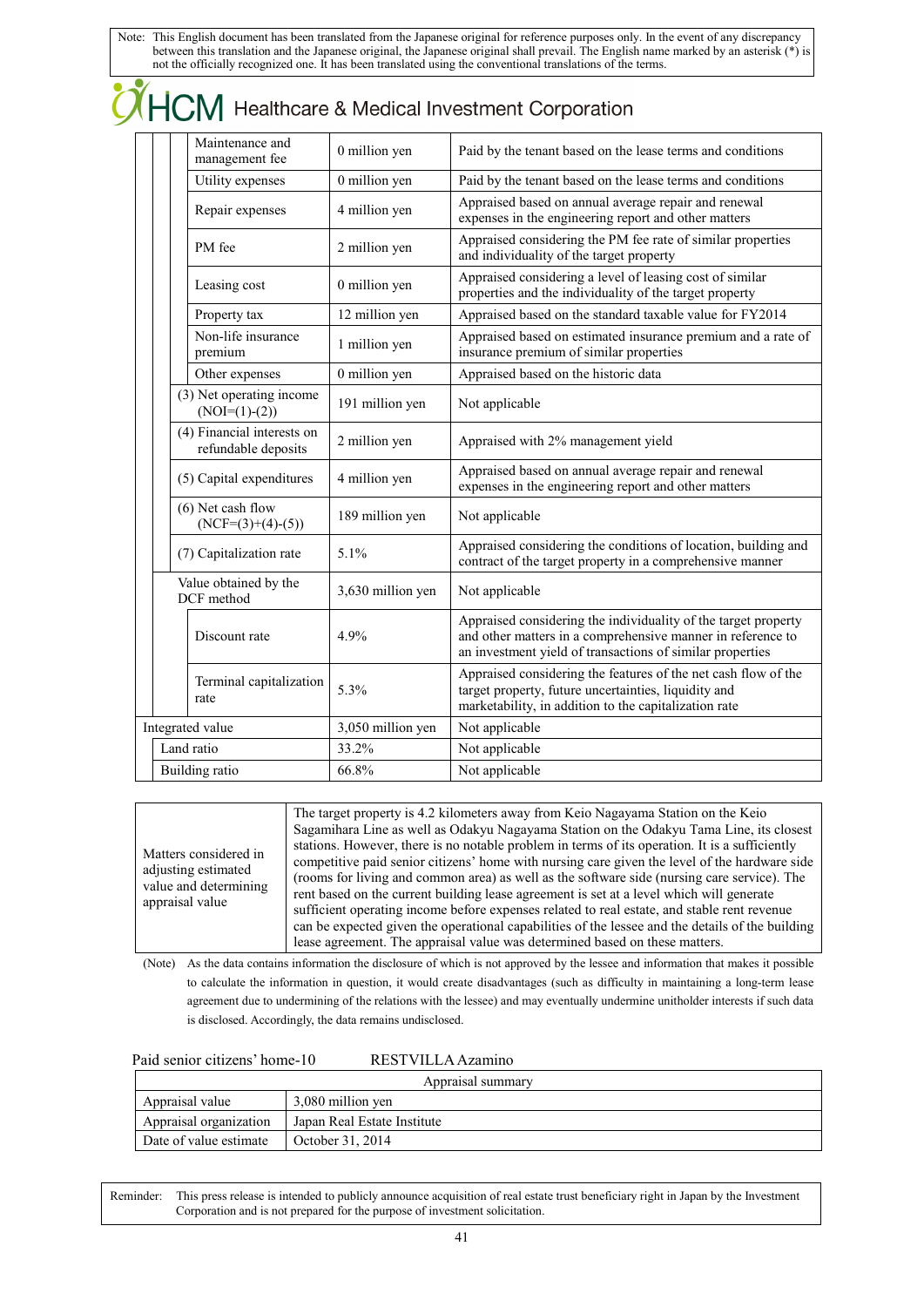## $HCM$  Healthcare & Medical Investment Corporation

| Item                                                        | Content            | Overview, etc.                                                                                                                                                                             |  |
|-------------------------------------------------------------|--------------------|--------------------------------------------------------------------------------------------------------------------------------------------------------------------------------------------|--|
| Indicated value                                             | 3,080 million yen  | Estimated in association with the indicated value by the direct<br>capitalization method and the DCF method                                                                                |  |
| Value obtained by using the<br>direct capitalization method | 3,110 million yen  | Appraised by capitalizing net cash flow which is deemed stable<br>over a medium term with the capitalization rate                                                                          |  |
| (1) Operating income<br>$(i) - ii)$                         | Undisclosed (Note) | Not applicable                                                                                                                                                                             |  |
| i) Gross possible<br>income                                 | Undisclosed (Note) | Appraised based on a rent level which is deemed stable over a<br>medium term                                                                                                               |  |
| ii) Vacancy loss                                            | Undisclosed (Note) | Appraised based on a level of rate of utilization which is<br>deemed stable over a medium term                                                                                             |  |
| (2) Operating expenses                                      | 12 million yen     | Not applicable                                                                                                                                                                             |  |
| Maintenance and<br>management fee                           | 0 million yen      | Paid by the tenant based on the lease terms and conditions                                                                                                                                 |  |
| Utility expenses                                            | 0 million yen      | Paid by the tenant based on the lease terms and conditions                                                                                                                                 |  |
| Repair expenses                                             | 0 million yen      | Appraised based on annual average repair and renewal<br>expenses in the engineering report and other matters                                                                               |  |
| PM fee                                                      | 2 million yen      | Appraised considering the PM fee rate of similar properties<br>and individuality of the target property                                                                                    |  |
| Leasing cost                                                | 0 million yen      | Appraised considering a level of leasing cost of similar<br>properties and the individuality of the target property                                                                        |  |
| Property tax                                                | 9 million yen      | Appraised based on the standard taxable value for FY2014                                                                                                                                   |  |
| Non-life insurance<br>premium                               | 1 million yen      | Appraised based on estimated insurance premium and a rate of<br>insurance premium of similar properties                                                                                    |  |
| Other expenses                                              | 0 million yen      | Appraised based on the historic data                                                                                                                                                       |  |
| (3) Net operating income<br>$(NOI=(1)-(2))$                 | 158 million yen    | Not applicable                                                                                                                                                                             |  |
| (4) Financial interests on<br>refundable deposits           | 1 million yen      | Appraised with 2% management yield                                                                                                                                                         |  |
| (5) Capital expenditures                                    | 8 million yen      | Appraised based on annual average repair and renewal<br>expenses in the engineering report and other matters                                                                               |  |
| $(6)$ Net cash flow<br>$(NCF=(3)+(4)-(5))$                  | 152 million yen    | Not applicable                                                                                                                                                                             |  |
| (7) Capitalization rate                                     | 4.9%               | Appraised considering the conditions of location, building and<br>contract of the target property in a comprehensive manner                                                                |  |
| Value obtained by the<br>DCF method                         | 3,040 million yen  | Not applicable                                                                                                                                                                             |  |
| Discount rate                                               | 4.7%               | Appraised considering the individuality of the target property<br>and other matters in a comprehensive manner in reference to<br>an investment yield of transactions of similar properties |  |
| Terminal capitalization<br>rate                             | 5.1%               | Appraised considering the features of the net cash flow of the<br>target property, future uncertainties, liquidity and<br>marketability, in addition to the capitalization rate            |  |
| Integrated value                                            | 1,840 million yen  | Not applicable                                                                                                                                                                             |  |
| Land ratio                                                  | 51.9%              | Not applicable                                                                                                                                                                             |  |
| <b>Building</b> ratio<br>48.1%                              |                    | Not applicable                                                                                                                                                                             |  |

Matters considered in adjusting estimated value and determining appraisal value

The target property is a 12-minute walk from Nakagawa Station on the Yokohama City Subway Blue Line and also within walking distance of Azamino Station on the Tokyu Denen Toshi Line. It is a sufficiently competitive paid senior citizens' home with nursing care given the level of the hardware side (rooms for living and common area) as well as the software side (nursing care service). The rent based on the current building lease agreement is set at a level which will generate sufficient operating income before expenses related to real estate, and stable rent revenue can be expected given the operational capabilities of the lessee and the details of the building lease agreement. The appraisal value was determined based on these matters.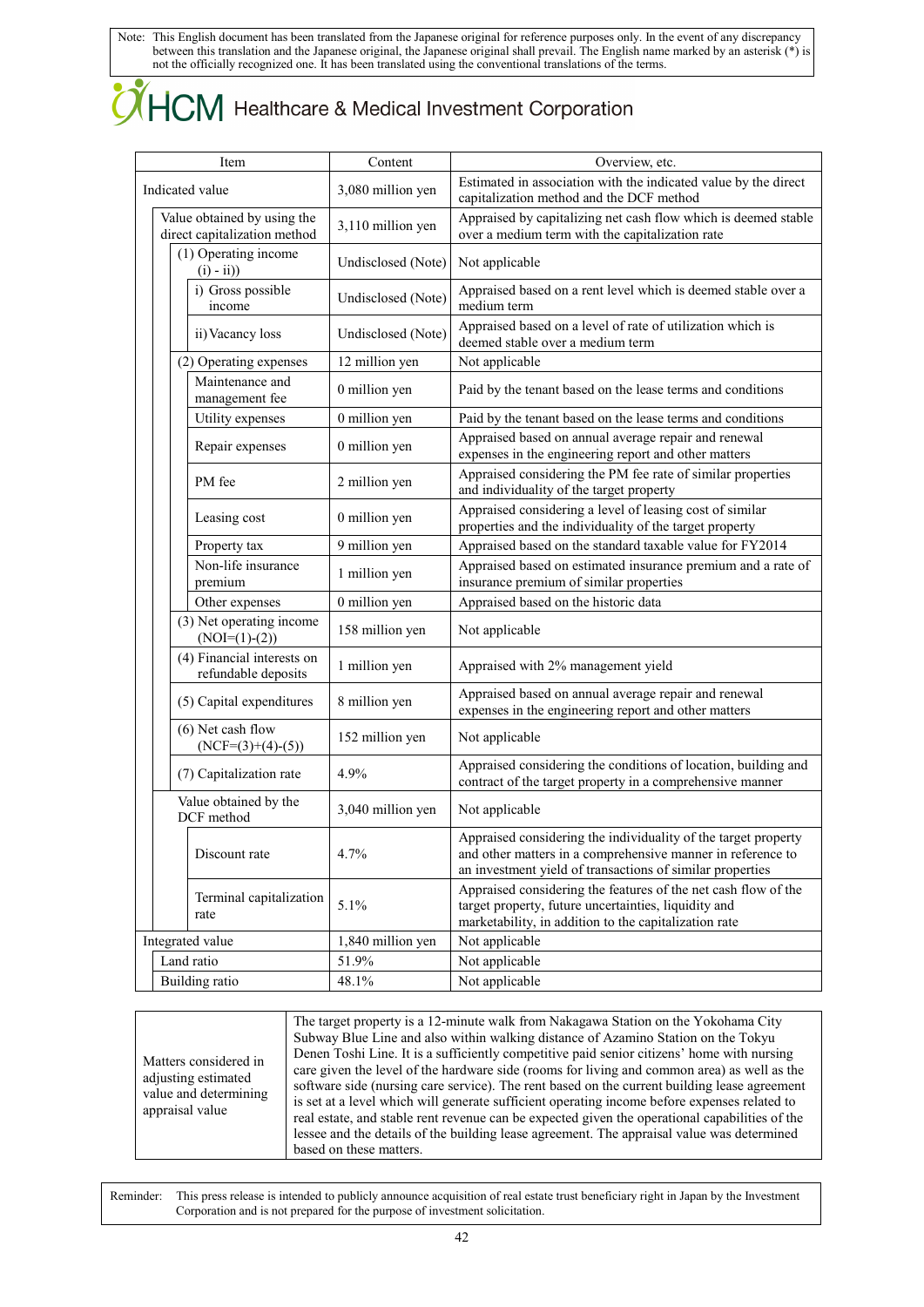### $\mathsf{CM}\,$  Healthcare & Medical Investment Corporation

(Note) As the data contains information the disclosure of which is not approved by the lessee and information that makes it possible to calculate the information in question, it would create disadvantages (such as difficulty in maintaining a long-term lease agreement due to undermining of the relations with the lessee) and may eventually undermine unitholder interests if such data is disclosed. Accordingly, the data remains undisclosed.

| Paid senior citizens' home-11 |  |
|-------------------------------|--|
|                               |  |

SAWAYAKA Tachibanakan

| Appraisal summary                    |                             |  |
|--------------------------------------|-----------------------------|--|
| Appraisal value<br>1,550 million yen |                             |  |
| Appraisal organization               | Japan Real Estate Institute |  |
| Date of value estimate               | October 31, 2014            |  |

| Item                                                        | Content            | Overview, etc.                                                                                                                                                                             |
|-------------------------------------------------------------|--------------------|--------------------------------------------------------------------------------------------------------------------------------------------------------------------------------------------|
| Indicated value                                             | 1,550 million yen  | Estimated in association with the indicated value by the direct<br>capitalization method and the DCF method                                                                                |
| Value obtained by using the<br>direct capitalization method | 1,560 million yen  | Appraised by capitalizing net cash flow which is deemed stable<br>over a medium term with the capitalization rate                                                                          |
| (1) Operating income<br>$(i) - ii)$                         | Undisclosed (Note) | Not applicable                                                                                                                                                                             |
| i) Gross possible<br>income                                 | Undisclosed (Note) | Appraised based on a rent level which is deemed stable over a<br>medium term                                                                                                               |
| ii) Vacancy loss                                            | Undisclosed (Note) | Appraised based on a level of rate of utilization which is<br>deemed stable over a medium term                                                                                             |
| (2) Operating expenses                                      | 10 million yen     | Not applicable                                                                                                                                                                             |
| Maintenance and<br>management fee                           | 0 million yen      | Paid by the tenant based on the lease terms and conditions                                                                                                                                 |
| Utility expenses                                            | 0 million yen      | Paid by the tenant based on the lease terms and conditions                                                                                                                                 |
| Repair expenses                                             | 1 million yen      | Appraised based on annual average repair and renewal<br>expenses in the engineering report and other matters                                                                               |
| PM fee                                                      | 2 million yen      | Appraised considering the PM fee rate of similar properties<br>and individuality of the target property                                                                                    |
| Leasing cost                                                | 0 million yen      | Appraised considering a level of leasing cost of similar<br>properties and the individuality of the target property                                                                        |
| Property tax                                                | 5 million yen      | Appraised based on the standard taxable value for FY2014                                                                                                                                   |
| Non-life insurance<br>premium                               | 1 million yen      | Appraised based on estimated insurance premium and a rate of<br>insurance premium of similar properties                                                                                    |
| Other expenses                                              | 0 million yen      | Appraised based on the historic data                                                                                                                                                       |
| (3) Net operating income<br>$(NOI=(1)-(2))$                 | 95 million yen     | Not applicable                                                                                                                                                                             |
| (4) Financial interests on<br>refundable deposits           | 1 million yen      | Appraised with 2% management yield                                                                                                                                                         |
| (5) Capital expenditures                                    | 7 million yen      | Appraised based on annual average repair and renewal<br>expenses in the engineering report and other matters                                                                               |
| $(6)$ Net cash flow<br>$(NCF=(3)+(4)-(5))$                  | 88 million yen     | Not applicable                                                                                                                                                                             |
| (7) Capitalization rate                                     | 5.7%               | Appraised considering the conditions of location, building and<br>contract of the target property in a comprehensive manner                                                                |
| Value obtained by the<br>DCF method                         | 1,530 million yen  | Not applicable                                                                                                                                                                             |
| Discount rate                                               | 5.5%               | Appraised considering the individuality of the target property<br>and other matters in a comprehensive manner in reference to<br>an investment yield of transactions of similar properties |

Reminder: This press release is intended to publicly announce acquisition of real estate trust beneficiary right in Japan by the Investment Corporation and is not prepared for the purpose of investment solicitation.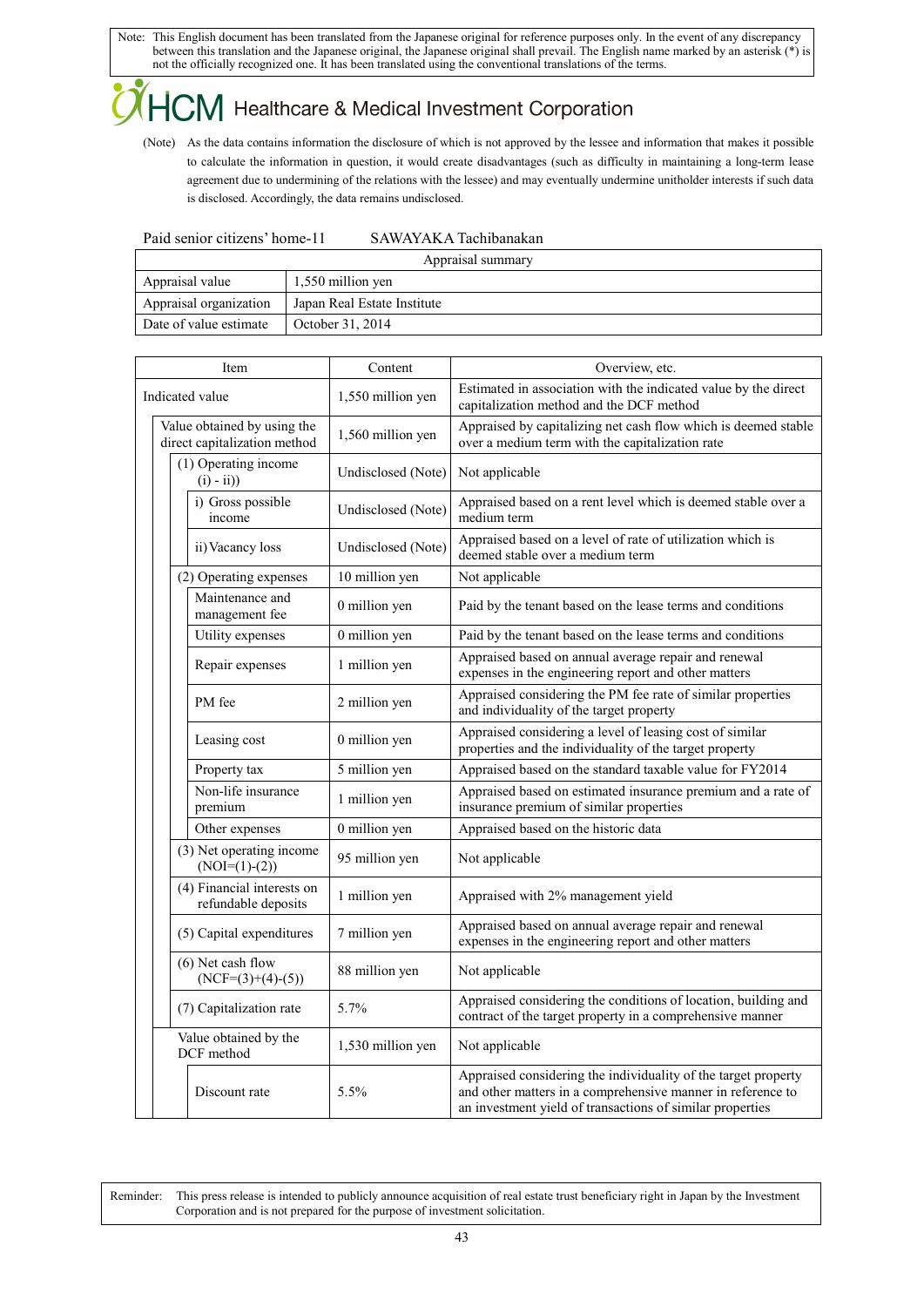## $\mathsf{ICM}\xspace$  Healthcare & Medical Investment Corporation

|                  | Terminal capitalization<br>rate | $5.9\%$           |                |
|------------------|---------------------------------|-------------------|----------------|
| Integrated value |                                 | 1,220 million yen | Not applicable |
| Land ratio       |                                 | $10.2\%$          | Not applicable |
| Building ratio   |                                 | 89.8%             | Not applicable |

Matters considered in adjusting estimated value and determining appraisal value The target property is within walking distance of Sasahara Station on the JR Kagoshima Honsen Line. There is no notable problem in terms of its operation. It is a sufficiently competitive paid senior citizens' home with nursing care given the level of the hardware side (rooms for living and common area) as well as the software side (nursing care service). The rent based on the current building lease agreement is set at a level which will generate sufficient operating income before expenses related to real estate, and stable rent revenue can be expected given the operational capabilities of the lessee and the details of the building lease agreement. The appraisal value was determined based on these matters.

(Note) As the data contains information the disclosure of which is not approved by the lessee and information that makes it possible to calculate the information in question, it would create disadvantages (such as difficulty in maintaining a long-term lease agreement due to undermining of the relations with the lessee) and may eventually undermine unitholder interests if such data is disclosed. Accordingly, the data remains undisclosed.

SAWAYAKA Mekarikan

| Appraisal summary      |                             |  |  |
|------------------------|-----------------------------|--|--|
| Appraisal value        | 1,430 million yen           |  |  |
| Appraisal organization | Japan Real Estate Institute |  |  |
| Date of value estimate | October 31, 2014            |  |  |

| Item                                                        | Content            | Overview, etc.                                                                                                      |
|-------------------------------------------------------------|--------------------|---------------------------------------------------------------------------------------------------------------------|
| Indicated value                                             | 1,430 million yen  | Estimated in association with the indicated value by the direct<br>capitalization method and the DCF method         |
| Value obtained by using the<br>direct capitalization method | 1,440 million yen  | Appraised by capitalizing net cash flow which is deemed stable<br>over a medium term with the capitalization rate   |
| (1) Operating income<br>$(i) - ii)$                         | Undisclosed (Note) | Not applicable                                                                                                      |
| i) Gross possible<br>income                                 | Undisclosed (Note) | Appraised based on a rent level which is deemed stable over a<br>medium term                                        |
| ii) Vacancy loss                                            | Undisclosed (Note) | Appraised based on a level of rate of utilization which is<br>deemed stable over a medium term                      |
| (2) Operating expenses                                      | 10 million yen     | Not applicable                                                                                                      |
| Maintenance and<br>management fee                           | 0 million yen      | Paid by the tenant based on the lease terms and conditions                                                          |
| Utility expenses                                            | 0 million yen      | Paid by the tenant based on the lease terms and conditions                                                          |
| Repair expenses                                             | 1 million yen      | Appraised based on annual average repair and renewal<br>expenses in the engineering report and other matters        |
| PM fee                                                      | 2 million yen      | Appraised considering the PM fee rate of similar properties<br>and individuality of the target property             |
| Leasing cost                                                | 0 million yen      | Appraised considering a level of leasing cost of similar<br>properties and the individuality of the target property |
| Property tax                                                | 6 million yen      | Appraised based on the standard taxable value for FY2014                                                            |
| Non-life insurance<br>premium                               | 0 million yen      | Appraised based on estimated insurance premium and a rate of<br>insurance premium of similar properties             |
| Other expenses                                              | 0 million yen      | Appraised based on the historic data                                                                                |
| (3) Net operating income<br>$(NOI=(1)-(2))$                 | 87 million yen     | Not applicable                                                                                                      |
| (4) Financial interests on<br>refundable deposits           | 1 million yen      | Appraised with 2% management yield                                                                                  |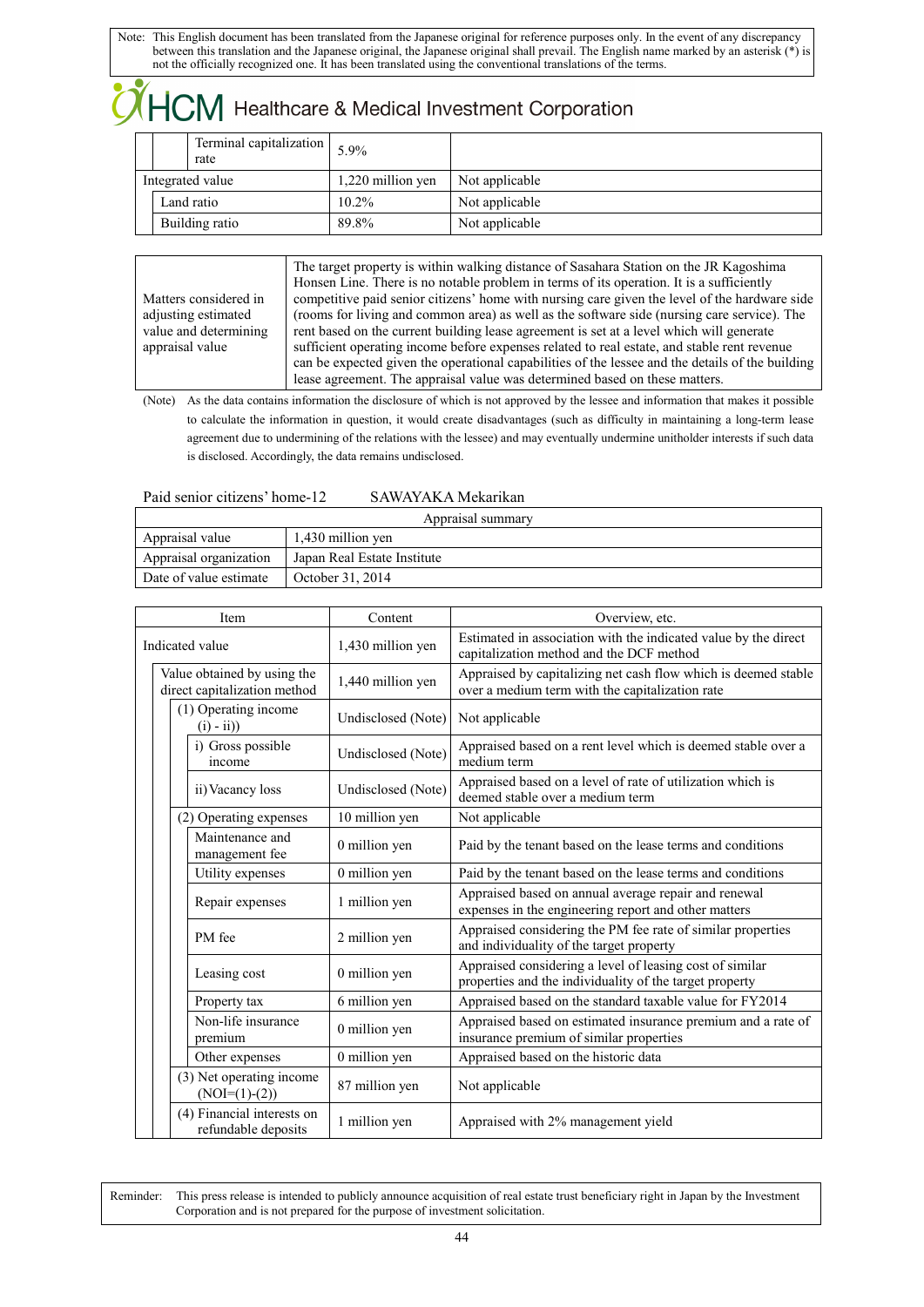| $\sqrt{H}$ HCM Healthcare & Medical Investment Corporation |                   |                                                                                                                                                                                            |  |  |
|------------------------------------------------------------|-------------------|--------------------------------------------------------------------------------------------------------------------------------------------------------------------------------------------|--|--|
| (5) Capital expenditures                                   | 5 million yen     | Appraised based on annual average repair and renewal<br>expenses in the engineering report and other matters                                                                               |  |  |
| $(6)$ Net cash flow<br>$(NCF=(3)+(4)-(5))$                 | 83 million yen    | Not applicable                                                                                                                                                                             |  |  |
| (7) Capitalization rate                                    | 5.8%              | Appraised considering the conditions of location, building and<br>contract of the target property in a comprehensive manner                                                                |  |  |
| Value obtained by the<br>DCF method                        | 1,420 million yen |                                                                                                                                                                                            |  |  |
| Discount rate                                              | $5.6\%$           | Appraised considering the individuality of the target property<br>and other matters in a comprehensive manner in reference to<br>an investment yield of transactions of similar properties |  |  |
| Terminal capitalization<br>rate                            | $6.0\%$           | Appraised considering the features of the net cash flow of the<br>target property, future uncertainties, liquidity and marketability,<br>in addition to the capitalization rate            |  |  |
| Integrated value                                           | 773 million yen   | Not applicable                                                                                                                                                                             |  |  |
| Land ratio                                                 | 10.6%             | Not applicable                                                                                                                                                                             |  |  |
| Building ratio                                             | 89.4%             | Not applicable                                                                                                                                                                             |  |  |

Matters considered in adjusting estimated value and determining appraisal value

The target property is within walking distance of Mojiko Station on the JR Kagoshima Honsen Line. There is no notable problem in terms of its operation. It is a sufficiently competitive paid senior citizens' home with nursing care given the level of the hardware side (rooms for living and common area) as well as the software side (nursing care service). The rent based on the current building lease agreement is set at a level which will generate sufficient operating income before expenses related to real estate, and stable rent revenue can be expected given the operational capabilities of the lessee and the details of the building lease agreement. The appraisal value was determined based on these matters.

(Note) As the data contains information the disclosure of which is not approved by the lessee and information that makes it possible to calculate the information in question, it would create disadvantages (such as difficulty in maintaining a long-term lease agreement due to undermining of the relations with the lessee) and may eventually undermine unitholder interests if such data is disclosed. Accordingly, the data remains undisclosed.

### Paid senior citizens' home-13 SAWAYAKA Tagawakan

| Appraisal summary      |                             |  |  |
|------------------------|-----------------------------|--|--|
| Appraisal value        | 403 million yen             |  |  |
| Appraisal organization | Japan Real Estate Institute |  |  |
| Date of value estimate | October 31, 2014            |  |  |

|                 |                                                             | Item                                | Content            | Overview, etc.                                                                                                    |
|-----------------|-------------------------------------------------------------|-------------------------------------|--------------------|-------------------------------------------------------------------------------------------------------------------|
| Indicated value |                                                             |                                     | 403 million yen    | Estimated in association with the indicated value by the direct<br>capitalization method and the DCF method       |
|                 | Value obtained by using the<br>direct capitalization method |                                     | 406 million yen    | Appraised by capitalizing net cash flow which is deemed stable<br>over a medium term with the capitalization rate |
|                 |                                                             | (1) Operating income<br>$(i) - ii)$ | Undisclosed (Note) | Not applicable                                                                                                    |
|                 |                                                             | i) Gross possible<br>income         | Undisclosed (Note) | Appraised based on a rent level which is deemed stable over a<br>medium term                                      |
|                 |                                                             | ii) Vacancy loss                    | Undisclosed (Note) | Appraised based on a level of rate of utilization which is<br>deemed stable over a medium term                    |
|                 |                                                             | (2) Operating expenses              | 6 million yen      | Not applicable                                                                                                    |
|                 |                                                             | Maintenance and<br>management fee   | 0 million yen      | Paid by the tenant based on the lease terms and conditions                                                        |
|                 |                                                             | Utility expenses                    | 0 million yen      | Paid by the tenant based on the lease terms and conditions                                                        |
|                 |                                                             | Repair expenses                     | 1 million yen      | Appraised based on annual average repair and renewal<br>expenses in the engineering report and other matters      |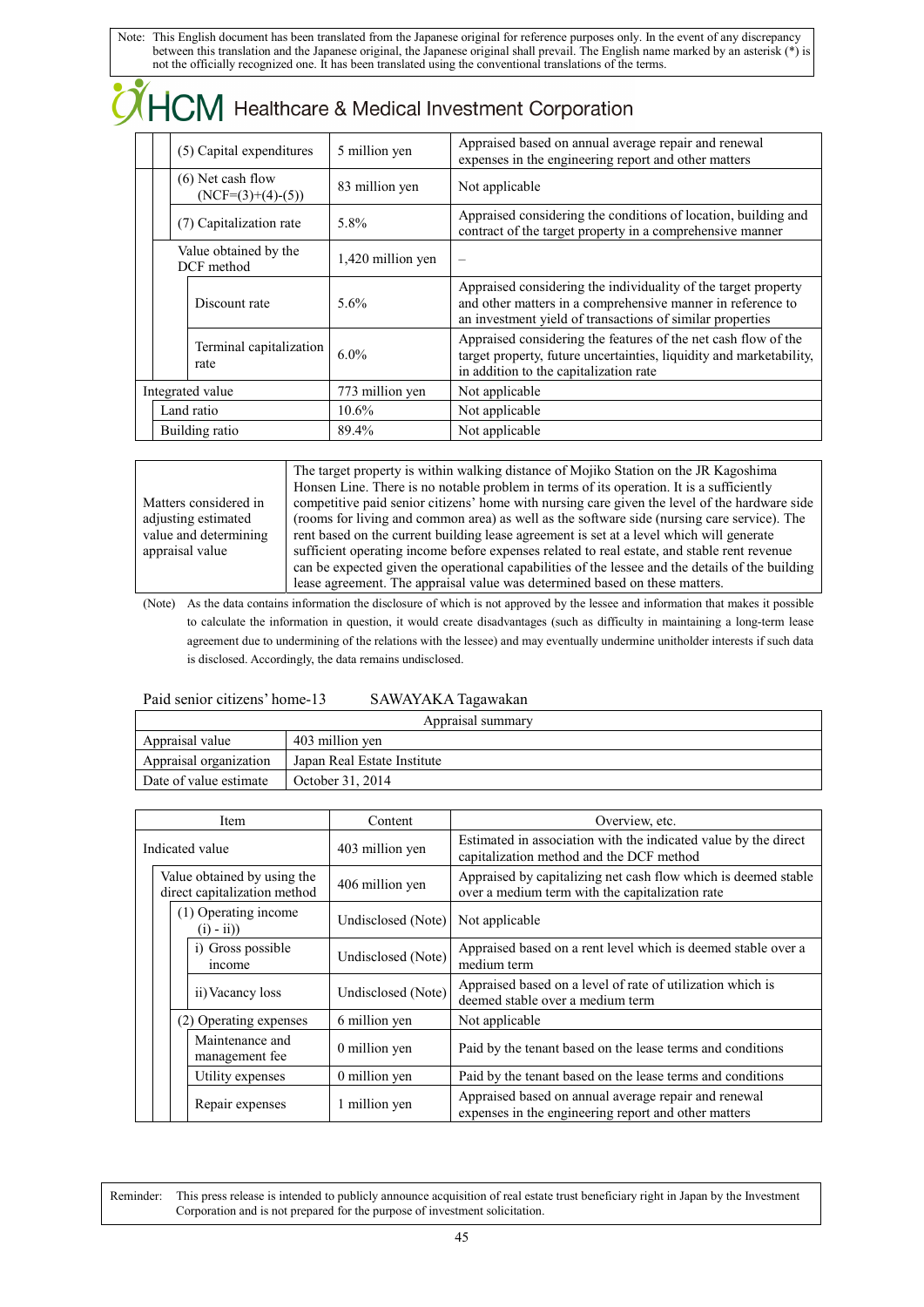|  |  | $\mathcal{O}\sqrt{H}$ Healthcare & Medical Investment Corporation |  |
|--|--|-------------------------------------------------------------------|--|
|--|--|-------------------------------------------------------------------|--|

|                  | PM fee                                            | 2 million yen   | Appraised considering the PM fee rate of similar properties<br>and individuality of the target property                                                                                    |
|------------------|---------------------------------------------------|-----------------|--------------------------------------------------------------------------------------------------------------------------------------------------------------------------------------------|
|                  | Leasing cost                                      | 0 million yen   | Appraised considering a level of leasing cost of similar<br>properties and the individuality of the target property                                                                        |
|                  | Property tax                                      | 2 million yen   | Appraised based on the standard taxable value for FY2014                                                                                                                                   |
|                  | Non-life insurance<br>premium                     | 0 million yen   | Appraised based on estimated insurance premium and a rate of<br>insurance premium of similar properties                                                                                    |
|                  | Other expenses                                    | 0 million yen   | Appraised based on the historic data                                                                                                                                                       |
|                  | (3) Net operating income<br>$(NOI=(1)-(2))$       | 25 million yen  | Not applicable                                                                                                                                                                             |
|                  | (4) Financial interests on<br>refundable deposits | 0 million yen   | Appraised with 2% management yield                                                                                                                                                         |
|                  | (5) Capital expenditures                          | 2 million yen   | Appraised based on annual average repair and renewal<br>expenses in the engineering report and other matters                                                                               |
|                  | $(6)$ Net cash flow<br>$(NCF=(3)+(4)-(5))$        | 23 million yen  | Not applicable                                                                                                                                                                             |
|                  | (7) Capitalization rate                           | 5.9%            | Appraised considering the conditions of location, building and<br>contract of the target property in a comprehensive manner                                                                |
|                  | Value obtained by the<br>DCF method               | 400 million yen | Not applicable                                                                                                                                                                             |
|                  | Discount rate                                     | 5.7%            | Appraised considering the individuality of the target property<br>and other matters in a comprehensive manner in reference to<br>an investment yield of transactions of similar properties |
|                  | Terminal capitalization<br>rate                   | 6.1%            | Appraised considering the features of the net cash flow of the<br>target property, future uncertainties, liquidity and marketability,<br>in addition to the capitalization rate            |
| Integrated value |                                                   | 375 million yen | Not applicable                                                                                                                                                                             |
|                  | Land ratio                                        | 18.6%           | Not applicable                                                                                                                                                                             |
| Building ratio   |                                                   | 81.4%           | Not applicable                                                                                                                                                                             |

Matters considered in adjusting estimated value and determining appraisal value

 $\bullet$ 

The target property is within walking distance of Tagawa Ita Station on the JR Hita Hikosan Line. There is no notable problem in terms of its operation. It is a sufficiently competitive paid senior citizens' home with nursing care given the level of the hardware side (rooms for living and common area) as well as the software side (nursing care service). The rent based on the current building lease agreement is set at a level which will generate sufficient operating income before expenses related to real estate, and stable rent revenue can be expected given the operational capabilities of the lessee and the details of the building lease agreement. The appraisal value was determined based on these matters.

(Note) As the data contains information the disclosure of which is not approved by the lessee and information that makes it possible to calculate the information in question, it would create disadvantages (such as difficulty in maintaining a long-term lease agreement due to undermining of the relations with the lessee) and may eventually undermine unitholder interests if such data is disclosed. Accordingly, the data remains undisclosed.

| Paid senior citizens' home-1 |  |  |  |  |  |
|------------------------------|--|--|--|--|--|
|------------------------------|--|--|--|--|--|

### 4 GOOD TIME HOME Fudo-mae

| Appraisal summary      |                             |  |  |
|------------------------|-----------------------------|--|--|
| Appraisal value        | 1,780 million yen           |  |  |
| Appraisal organization | Japan Real Estate Institute |  |  |
| Date of value estimate | October 31, 2014            |  |  |

| Item            |                                                             | Content           | Overview, etc.                                                                                                    |
|-----------------|-------------------------------------------------------------|-------------------|-------------------------------------------------------------------------------------------------------------------|
| Indicated value |                                                             | 1,780 million yen | Estimated in association with the indicated value by the direct<br>capitalization method and the DCF method       |
|                 | Value obtained by using the<br>direct capitalization method | 1,800 million yen | Appraised by capitalizing net cash flow which is deemed stable<br>over a medium term with the capitalization rate |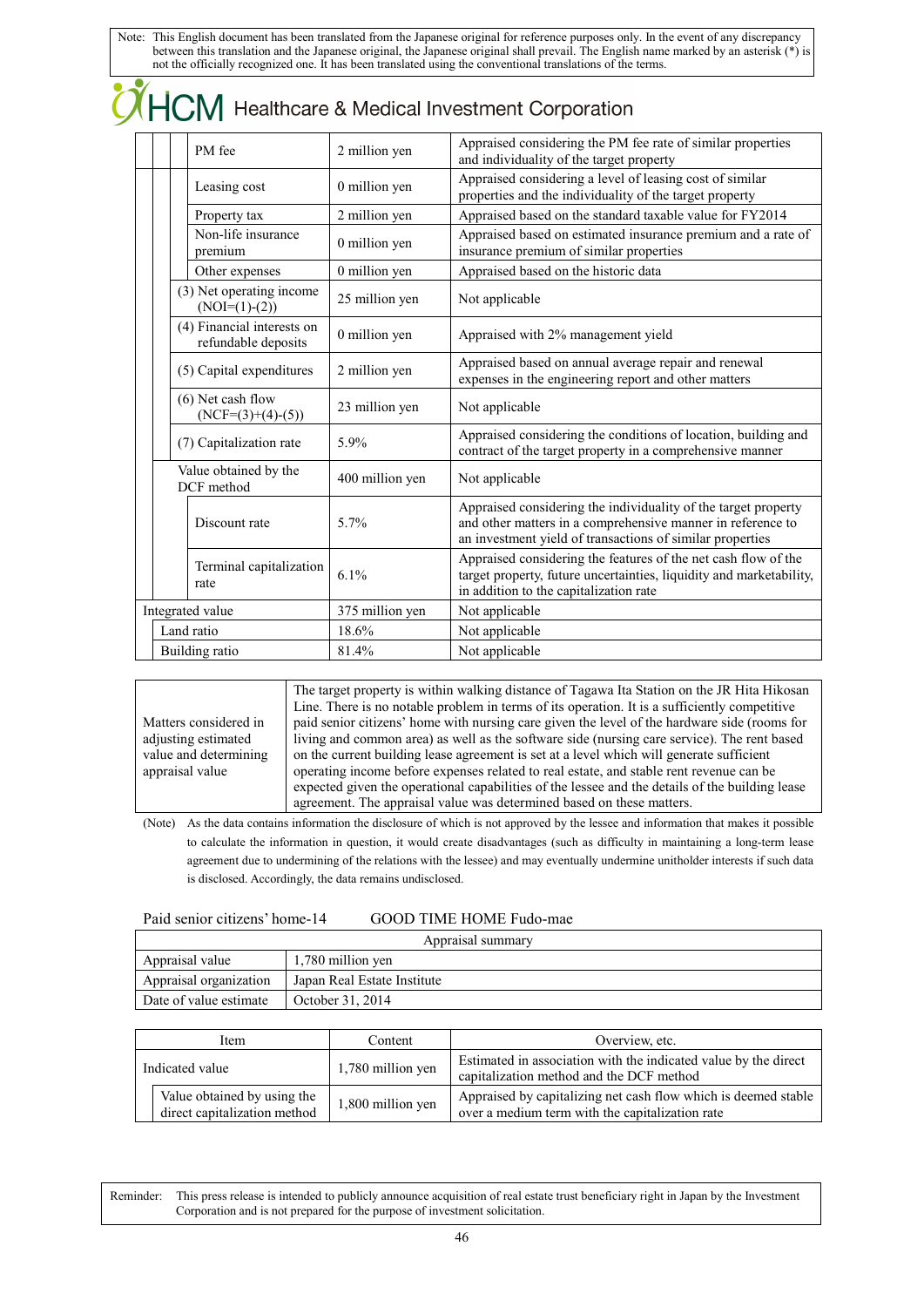| (1) Operating income<br>$(i) - ii)$ |                                                   | Undisclosed<br>(Note) | Not applicable                                                                                                                                                                             |
|-------------------------------------|---------------------------------------------------|-----------------------|--------------------------------------------------------------------------------------------------------------------------------------------------------------------------------------------|
|                                     | i) Gross possible<br>income                       | Undisclosed<br>(Note) | Appraised based on a rent level which is deemed stable over a<br>medium term                                                                                                               |
|                                     | ii) Vacancy loss                                  | Undisclosed<br>(Note) | Appraised based on a level of rate of utilization which is<br>deemed stable over a medium term                                                                                             |
|                                     | (2) Operating expenses                            | 10 million yen        | Not applicable                                                                                                                                                                             |
|                                     | Maintenance and<br>management fee                 | 0 million yen         | Paid by the tenant based on the lease terms and conditions                                                                                                                                 |
|                                     | Utility expenses                                  | 0 million yen         | Paid by the tenant based on the lease terms and conditions                                                                                                                                 |
|                                     | Repair expenses                                   | 2 million yen         | Appraised based on annual average repair and renewal<br>expenses in the engineering report and other matters                                                                               |
|                                     | PM fee                                            | 1 million yen         | Appraised considering the PM fee rate of similar properties<br>and individuality of the target property                                                                                    |
|                                     | Leasing cost                                      | 0 million yen         | Appraised considering a level of leasing cost of similar<br>properties and the individuality of the target property                                                                        |
|                                     | Property tax                                      | 6 million yen         | Appraised based on the standard taxable value for FY2014                                                                                                                                   |
|                                     | Non-life insurance<br>premium                     | 0 million yen         | Appraised based on estimated insurance premium and a rate of<br>insurance premium of similar properties                                                                                    |
|                                     | Other expenses                                    | 0 million yen         | Appraised based on the historic data                                                                                                                                                       |
|                                     | (3) Net operating income<br>$(NOI=(1)-(2))$       | 92 million yen        | Not applicable                                                                                                                                                                             |
|                                     | (4) Financial interests on<br>refundable deposits | 1 million yen         | Appraised with 2% management yield                                                                                                                                                         |
|                                     | (5) Capital expenditures                          | 6 million yen         | Appraised based on annual average repair and renewal<br>expenses in the engineering report and other matters                                                                               |
|                                     | $(6)$ Net cash flow<br>$(NCF=(3)+(4)-(5))$        | 86 million yen        | Not applicable                                                                                                                                                                             |
|                                     | (7) Capitalization rate                           | 4.8%                  | Appraised considering the conditions of location, building and<br>contract of the target property in a comprehensive manner                                                                |
|                                     | Value obtained by the<br>DCF method               | 1,760 million yen     | Not applicable                                                                                                                                                                             |
| Discount rate                       |                                                   | 4.6%                  | Appraised considering the individuality of the target property<br>and other matters in a comprehensive manner in reference to<br>an investment yield of transactions of similar properties |
|                                     | Terminal<br>capitalization rate                   | 5.0%                  | Appraised considering the features of the net cash flow of the<br>target property, future uncertainties, liquidity and marketability,<br>in addition to the capitalization rate            |
|                                     | Integrated value                                  | 1,650 million yen     | Not applicable                                                                                                                                                                             |
|                                     | Land ratio                                        | 82.2%                 | Not applicable                                                                                                                                                                             |
| <b>Building</b> ratio               |                                                   | 17.8%                 | Not applicable                                                                                                                                                                             |

Matters considered in adjusting estimated value and determining appraisal value

The target property is a 5-minute walk from Fudomae Station on the Tokyu Meguro Line. It is a sufficiently competitive paid senior citizens' home with nursing care given the level of the hardware side (rooms for living and common area) as well as the software side (nursing care service). The rent based on the current building lease agreement is set at a level which will generate sufficient operating income before expenses related to real estate, and stable rent revenue can be expected given the operational capabilities of the lessee and the details of the building lease agreement. The appraisal value was determined based on these matters.

(Note) As the data contains information the disclosure of which is not approved by the lessee and information that makes it possible to calculate the information in question, it would create disadvantages (such as difficulty in maintaining a long-term lease agreement due to undermining of the relations with the lessee) and may eventually undermine unitholder interests if such data is disclosed. Accordingly, the data remains undisclosed.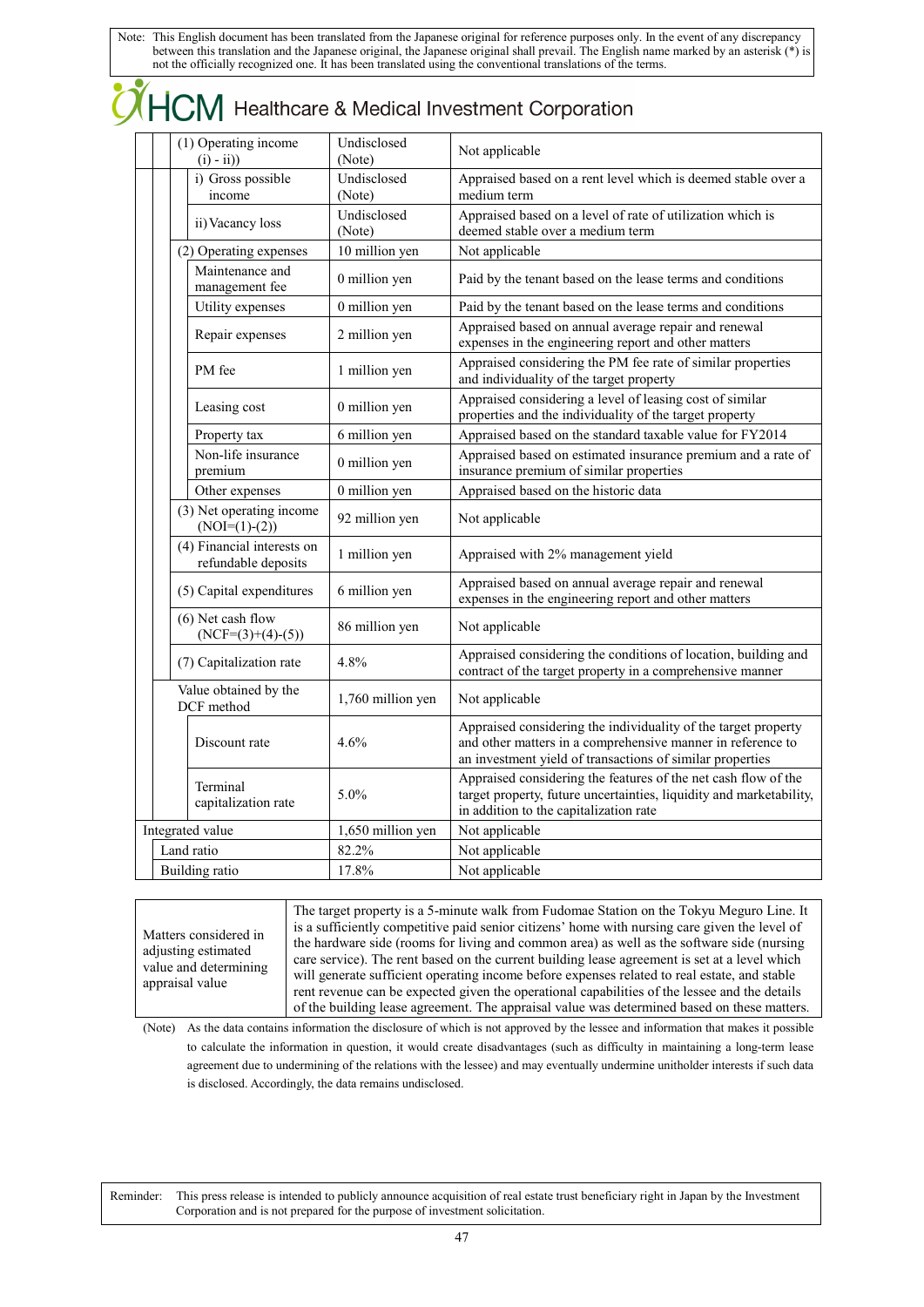## $\mathsf{ICM}\xspace$  Healthcare & Medical Investment Corporation

Service-outfitted housing for the elderly-1 C AMILLE Awajiekimae

 $\overline{1}$ 

| Appraisal summary                    |                             |  |  |  |
|--------------------------------------|-----------------------------|--|--|--|
| 2,010 million yen<br>Appraisal value |                             |  |  |  |
| Appraisal organization               | Japan Real Estate Institute |  |  |  |
| Date of value estimate               | October 31, 2014            |  |  |  |

| Item            |                                                                                                                              |                                            | Content            | Overview, etc.                                                                                                                                                                             |
|-----------------|------------------------------------------------------------------------------------------------------------------------------|--------------------------------------------|--------------------|--------------------------------------------------------------------------------------------------------------------------------------------------------------------------------------------|
| Indicated value |                                                                                                                              |                                            | 2,010 million yen  | Estimated in association with the indicated value by the direct<br>capitalization method and the DCF method                                                                                |
|                 | Value obtained by using the<br>direct capitalization method                                                                  |                                            | 2,020 million yen  | Appraised by capitalizing net cash flow which is deemed stable<br>over a medium term with the capitalization rate                                                                          |
|                 | (1) Operating income<br>$(i) - ii)$                                                                                          |                                            | Undisclosed (Note) | Not applicable                                                                                                                                                                             |
|                 |                                                                                                                              | i) Gross possible<br>income                | Undisclosed (Note) | Appraised based on a rent level which is deemed stable over a<br>medium term                                                                                                               |
|                 |                                                                                                                              | ii) Vacancy loss                           | Undisclosed (Note) | Appraised based on a level of rate of utilization which is<br>deemed stable over a medium term                                                                                             |
|                 |                                                                                                                              | (2) Operating expenses                     | 14 million yen     | Not applicable                                                                                                                                                                             |
|                 |                                                                                                                              | Maintenance and<br>management fee          | 0 million yen      | Paid by the tenant based on the lease terms and conditions                                                                                                                                 |
|                 |                                                                                                                              | Utility expenses                           | 0 million yen      | Paid by the tenant based on the lease terms and conditions                                                                                                                                 |
|                 |                                                                                                                              | Repair expenses                            | 1 million yen      | Appraised based on a level of expenses of similar properties<br>and annual average repair and renewal expenses in the<br>engineering report and other matters                              |
|                 |                                                                                                                              | PM fee                                     | 1 million yen      | Appraised considering the PM fee rate of similar properties<br>and individuality of the target property                                                                                    |
|                 |                                                                                                                              | Leasing cost                               | 0 million yen      | As it is leased in block, leasing cost is not recorded.                                                                                                                                    |
| Property tax    |                                                                                                                              |                                            | 10 million yen     | Appraised based on the standard taxable value for FY2014                                                                                                                                   |
|                 | Non-life insurance<br>premium                                                                                                |                                            | 1 million yen      | Appraised based on a rate of insurance premium of similar<br>properties                                                                                                                    |
|                 |                                                                                                                              | Other expenses                             | 0 million yen      | There is no item which should be recorded as other expenses.                                                                                                                               |
|                 | (3) Net operating income<br>$(NOI=(1)-(2))$<br>(4) Financial interests on<br>refundable deposits<br>(5) Capital expenditures |                                            | 115 million yen    | Not applicable                                                                                                                                                                             |
|                 |                                                                                                                              |                                            | 1 million yen      | Appraised with 2% management yield based on the guarantee<br>money as stipulated by the current lease agreement                                                                            |
|                 |                                                                                                                              |                                            | 3 million yen      | Appraised based on a level of capital expenditure and age of<br>similar properties and annual average repair and renewal<br>expenses in the engineering report and other matters           |
|                 |                                                                                                                              | $(6)$ Net cash flow<br>$(NCF=(3)+(4)-(5))$ | 113 million yen    | Not applicable                                                                                                                                                                             |
|                 | (7) Capitalization rate<br>Value obtained by the<br>DCF method                                                               |                                            | 5.6%               | Appraised considering the conditions of location, building and<br>contract of the target property in a comprehensive manner                                                                |
|                 |                                                                                                                              |                                            | 1,990 million yen  | Not applicable                                                                                                                                                                             |
|                 |                                                                                                                              | Discount rate                              | 5.4%               | Appraised considering the individuality of the target property<br>and other matters in a comprehensive manner in reference to<br>an investment yield of transactions of similar properties |
|                 |                                                                                                                              | Terminal<br>capitalization rate            | 5.8%               | Appraised considering the features of the net cash flow of the<br>target property, future uncertainties, liquidity and marketability,<br>in addition to the capitalization rate            |
|                 |                                                                                                                              | Integrated value                           | 1,780 million yen  | Not applicable                                                                                                                                                                             |
|                 |                                                                                                                              | Land ratio                                 | 26.4%              | Not applicable                                                                                                                                                                             |
|                 | <b>Building</b> ratio                                                                                                        |                                            | 73.6%              | Not applicable                                                                                                                                                                             |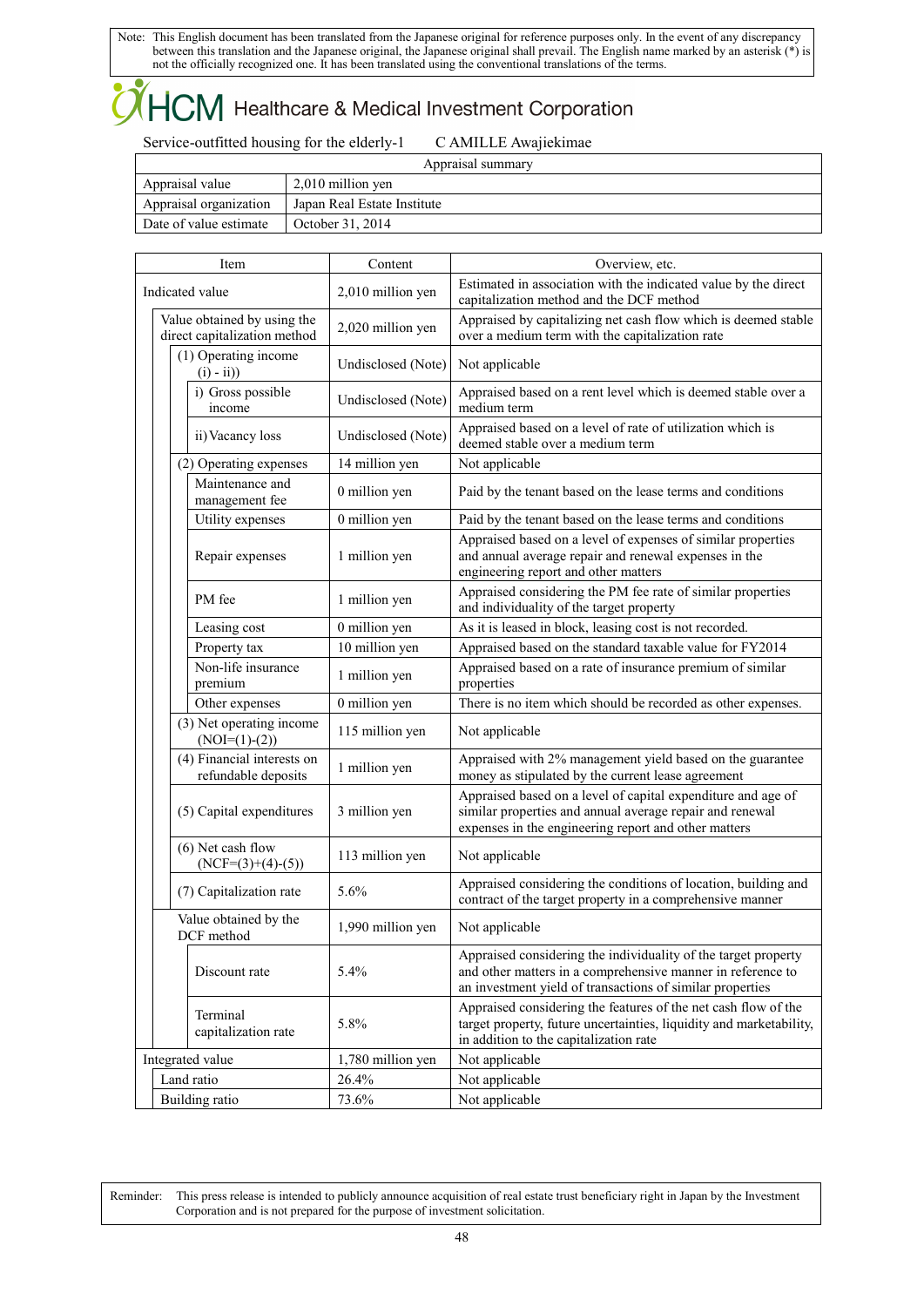### 

Matters considered in adjusting estimated value and determining appraisal value

The target property is a 4-minute walk from Awaji Station on the Hankyu Kyoto Line. It is sufficiently competitive service-outfitted housing for the elderly given the level of the hardware side (rooms for living and common area) as well as the software side (nursing care service). The rent based on the current building lease agreement is set at a level which will generate sufficient operating income before expenses related to real estate, and stable rent revenue can be expected given the operational capabilities of the lessee and the details of the building lease agreement. The appraisal value was determined based on these matters.

(Note) As the data contains information the disclosure of which is not approved by the lessee and information that makes it possible to calculate the information in question, it would create disadvantages (such as difficulty in maintaining a long-term lease agreement due to undermining of the relations with the lessee) and may eventually undermine unitholder interests if such data is disclosed. Accordingly, the data remains undisclosed.

### Service-outfitted housing for the elderly-2 C AMILLE Kobekamisawa

| Appraisal summary                    |                             |  |  |  |  |
|--------------------------------------|-----------------------------|--|--|--|--|
| 1,240 million yen<br>Appraisal value |                             |  |  |  |  |
| Appraisal organization               | Japan Real Estate Institute |  |  |  |  |
| Date of value estimate               | October 31, 2014            |  |  |  |  |

| Item            |                                                                        |                                     | Content            | Overview, etc.                                                                                                              |
|-----------------|------------------------------------------------------------------------|-------------------------------------|--------------------|-----------------------------------------------------------------------------------------------------------------------------|
| Indicated value |                                                                        |                                     | 1,240 million yen  | Estimated in association with the indicated value by the direct<br>capitalization method and the DCF method                 |
|                 | Value obtained by using the<br>direct capitalization method            |                                     | 1,250 million yen  | Appraised by capitalizing net cash flow which is deemed stable<br>over a medium term with the capitalization rate           |
|                 |                                                                        | (1) Operating income<br>$(i) - ii)$ | Undisclosed (Note) | Not applicable                                                                                                              |
|                 |                                                                        | i) Gross possible<br>income         | Undisclosed (Note) | Appraised based on a rent level which is deemed stable over a<br>medium term                                                |
|                 |                                                                        | ii) Vacancy loss                    | Undisclosed (Note) | Appraised based on a level of rate of utilization which is<br>deemed stable over a medium term                              |
|                 |                                                                        | (2) Operating expenses              | 9 million yen      | Not applicable                                                                                                              |
|                 |                                                                        | Maintenance and<br>management fee   | 0 million yen      | Paid by the tenant based on the lease terms and conditions                                                                  |
|                 |                                                                        | Utility expenses                    | 0 million yen      | Paid by the tenant based on the lease terms and conditions                                                                  |
|                 | Repair expenses<br>PM fee<br>Leasing cost<br>Property tax              |                                     | 1 million yen      | Appraised based on annual average repair and renewal<br>expenses in the engineering report and other matters                |
|                 |                                                                        |                                     | 1 million yen      | Appraised considering the PM fee rate of similar properties<br>and individuality of the target property                     |
|                 |                                                                        |                                     | 0 million yen      | Appraised considering a level of leasing cost of similar<br>properties and the individuality of the target property         |
|                 |                                                                        |                                     | 6 million yen      | Appraised based on the standard taxable value for FY2014                                                                    |
|                 |                                                                        | Non-life insurance<br>premium       | 0 million yen      | Appraised based on estimated insurance premium and a rate of<br>insurance premium of similar properties                     |
|                 |                                                                        | Other expenses                      | 0 million yen      | Appraised based on the historic data                                                                                        |
|                 | (3) Net operating income<br>$(NOI=(1)-(2))$                            |                                     | 71 million yen     | Not applicable                                                                                                              |
|                 | (4) Financial interests on<br>refundable deposits                      |                                     | 0 million yen      | Appraised with 2% management yield                                                                                          |
|                 | (5) Capital expenditures<br>$(6)$ Net cash flow<br>$(NCF=(3)+(4)-(5))$ |                                     | 2 million yen      | Appraised based on annual average repair and renewal<br>expenses in the engineering report and other matters                |
|                 |                                                                        |                                     | 69 million yen     | Not applicable                                                                                                              |
|                 | (7) Capitalization rate                                                |                                     | 5.6%               | Appraised considering the conditions of location, building and<br>contract of the target property in a comprehensive manner |
|                 | Value obtained by the<br>DCF method                                    |                                     | 1,230 million yen  | Not applicable                                                                                                              |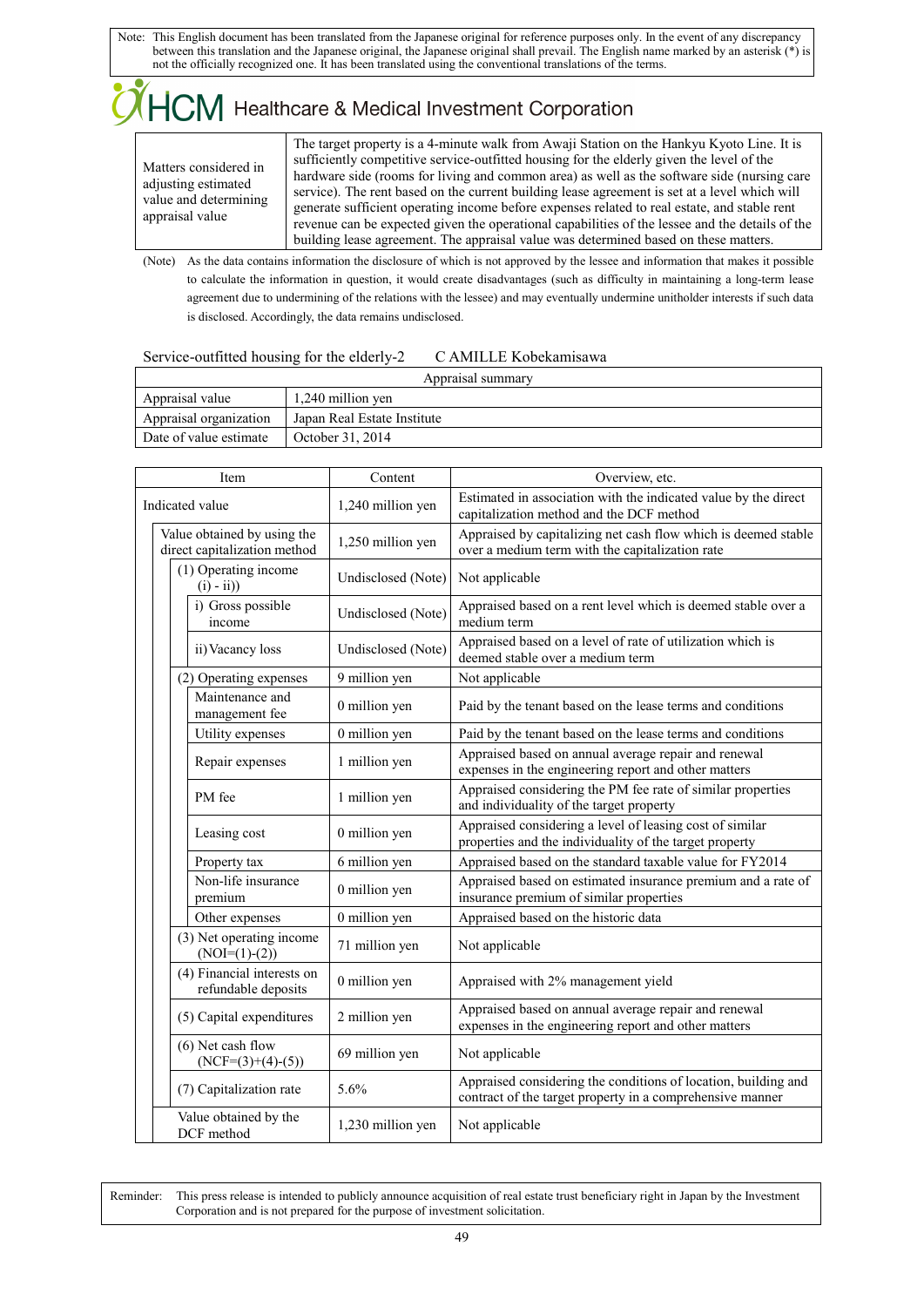|  | <b>HCM</b> Healthcare & Medical Investment Corporation |                                 |                     |                                                                                                                                                                                            |  |
|--|--------------------------------------------------------|---------------------------------|---------------------|--------------------------------------------------------------------------------------------------------------------------------------------------------------------------------------------|--|
|  | Discount rate                                          |                                 | 5.4%                | Appraised considering the individuality of the target property<br>and other matters in a comprehensive manner in reference to<br>an investment yield of transactions of similar properties |  |
|  |                                                        | Terminal capitalization<br>rate | 5.8%                | Appraised considering the features of the net cash flow of the<br>target property, future uncertainties, liquidity and marketability,<br>in addition to the capitalization rate            |  |
|  | Integrated value                                       |                                 | $1,070$ million yen | Not applicable                                                                                                                                                                             |  |
|  | Land ratio<br>Building ratio                           |                                 | $29.2\%$            | Not applicable                                                                                                                                                                             |  |
|  |                                                        |                                 | 70.8%               | Not applicable                                                                                                                                                                             |  |

|                       | The target property is close to Kamisawa Station on the Kobe City Subway's Seishin               |
|-----------------------|--------------------------------------------------------------------------------------------------|
|                       | Yamate Line. It is sufficiently competitive service-outfitted housing for the elderly given the  |
| Matters considered in | level of the hardware side (rooms for living and common area) as well as the software side       |
| adjusting estimated   | (nursing care service). The rent based on the current building lease agreement is set at a level |
| value and determining | which will generate sufficient operating income before expenses related to real estate, and      |
| appraisal value       | stable rent revenue can be expected given the operational capabilities of the lessee and the     |
|                       | details of the building lease agreement. The appraisal value was determined based on these       |
|                       | matters.                                                                                         |

(Note) As the data contains information the disclosure of which is not approved by the lessee and information that makes it possible to calculate the information in question, it would create disadvantages (such as difficulty in maintaining a long-term lease agreement due to undermining of the relations with the lessee) and may eventually undermine unitholder interests if such data is disclosed. Accordingly, the data remains undisclosed.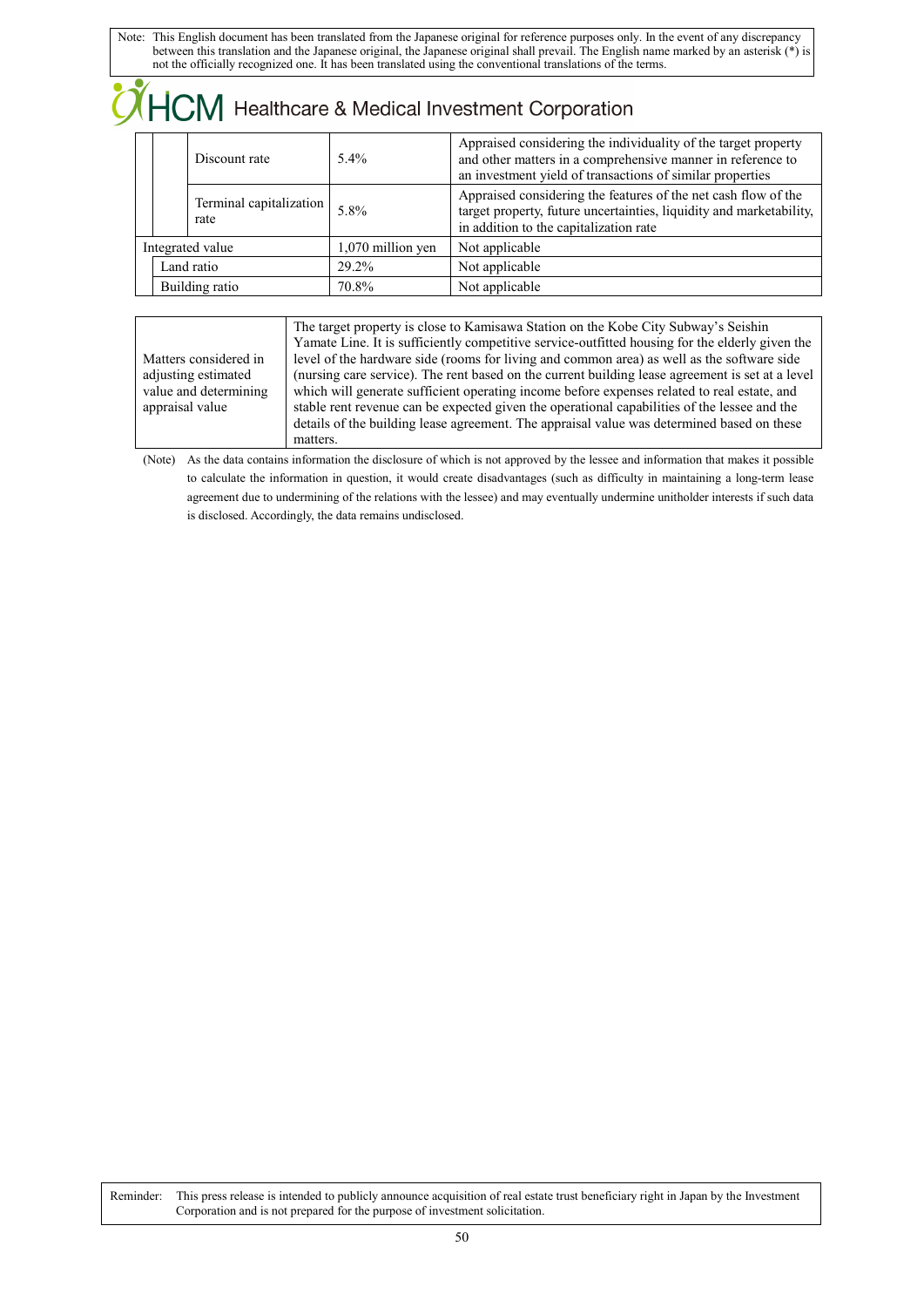### $+C\mathsf{M}$  Healthcare & Medical Investment Corporation

### 8. Overview of operator

### AS PARTNERS Co., Ltd.

| Name                                   | AS PARTNERS Co., Ltd.                                                                                                                                                                                                                                                                                                                                                                                                                                                                                  |  |
|----------------------------------------|--------------------------------------------------------------------------------------------------------------------------------------------------------------------------------------------------------------------------------------------------------------------------------------------------------------------------------------------------------------------------------------------------------------------------------------------------------------------------------------------------------|--|
| Address                                | 1-5-2, Yurakucho, Chiyoda-ku, Tokyo                                                                                                                                                                                                                                                                                                                                                                                                                                                                    |  |
| Name and position of<br>representative | Kenji Uemura*, Representative Director                                                                                                                                                                                                                                                                                                                                                                                                                                                                 |  |
|                                        | 1. Daily life long-term nursing care for those admitted to a specified facility,<br>communal daily long-term nursing care for a dementia patient, short-term<br>admission for daily life long-term nursing care, outpatient rehabilitation,<br>outpatient day long-term nursing care, guidance for management of in-home<br>medical long-term nursing care as stipulated by the Long-Term Care<br><b>Insurance Act</b><br>2. Daily preventive long-term nursing care for those admitted to a specified |  |
|                                        | facility, short-term admission for daily preventive long-term nursing care,<br>daily life long-term nursing care, outpatient rehabilitation for preventive<br>long-term nursing care, outpatient preventive long-term nursing care and<br>management and guidance for in-home medical service for preventive<br>long-term nursing care as stipulated by the Long-Term Care Insurance Act                                                                                                               |  |
|                                        | 3. In-home visiting service, home-visit long-term nursing care, home-visit<br>nursing and rental service of equipment for long-term nursing care covered<br>by public aid as stipulated by the Long-Term Care Insurance Act                                                                                                                                                                                                                                                                            |  |
|                                        | 4. Home-visit service for preventive long-term nursing care, home-visit nursing<br>service for preventive long-term nursing care and rental of equipment for<br>preventive long-term nursing care covered by public aid as stipulated by the<br>Long-Term Care Insurance Act                                                                                                                                                                                                                           |  |
|                                        | 5. In-home long-term nursing care support as stipulated by the Long-Term Care<br><b>Insurance Act</b>                                                                                                                                                                                                                                                                                                                                                                                                  |  |
|                                        | 6. Operation and management of establishments for businesses in 1 through 5<br>above                                                                                                                                                                                                                                                                                                                                                                                                                   |  |
| Details of businesses                  | 7. Consulting and mediation of operation, facilities and improvement for<br>businesses in 1 through 6 above                                                                                                                                                                                                                                                                                                                                                                                            |  |
|                                        | 8. Development, training and dispatch of nursing care experts                                                                                                                                                                                                                                                                                                                                                                                                                                          |  |
|                                        | 9. Dispatch of medical staff and nursing care staff                                                                                                                                                                                                                                                                                                                                                                                                                                                    |  |
|                                        | 10. Outsourcing of businesses related to facility management, provision of<br>service and sale such as barber and hair salon, daily necessities and<br>miscellaneous goods and nursing care and hygiene products                                                                                                                                                                                                                                                                                       |  |
|                                        | 11. Planning and development of events                                                                                                                                                                                                                                                                                                                                                                                                                                                                 |  |
|                                        | 12. General travel agency                                                                                                                                                                                                                                                                                                                                                                                                                                                                              |  |
|                                        | 13. Food service, food service management and meal delivery service                                                                                                                                                                                                                                                                                                                                                                                                                                    |  |
|                                        | 14. Execution and surveillance of architectural design, civil engineering work<br>and utility work                                                                                                                                                                                                                                                                                                                                                                                                     |  |
|                                        | 15. Consulting and mediation of architectural design and civil engineering work                                                                                                                                                                                                                                                                                                                                                                                                                        |  |
|                                        | 16. Manufacturing, sale, import and export and lease of medical equipment and<br>nursing care equipment                                                                                                                                                                                                                                                                                                                                                                                                |  |
|                                        | 17. Nursing care service and consulting thereof                                                                                                                                                                                                                                                                                                                                                                                                                                                        |  |
|                                        | 18. Sale, brokerage, lease and management of and consulting for real estate                                                                                                                                                                                                                                                                                                                                                                                                                            |  |
|                                        | 19. Operation of and consulting for paid senior citizens' homes and rented<br>housing for the elderly                                                                                                                                                                                                                                                                                                                                                                                                  |  |
|                                        | 20. Home-visit long-term nursing care and homemaker service not covered by<br>long-term nursing care insurance and hotel stay                                                                                                                                                                                                                                                                                                                                                                          |  |
|                                        | 21. All other businesses incidental and related to any of the businesses above                                                                                                                                                                                                                                                                                                                                                                                                                         |  |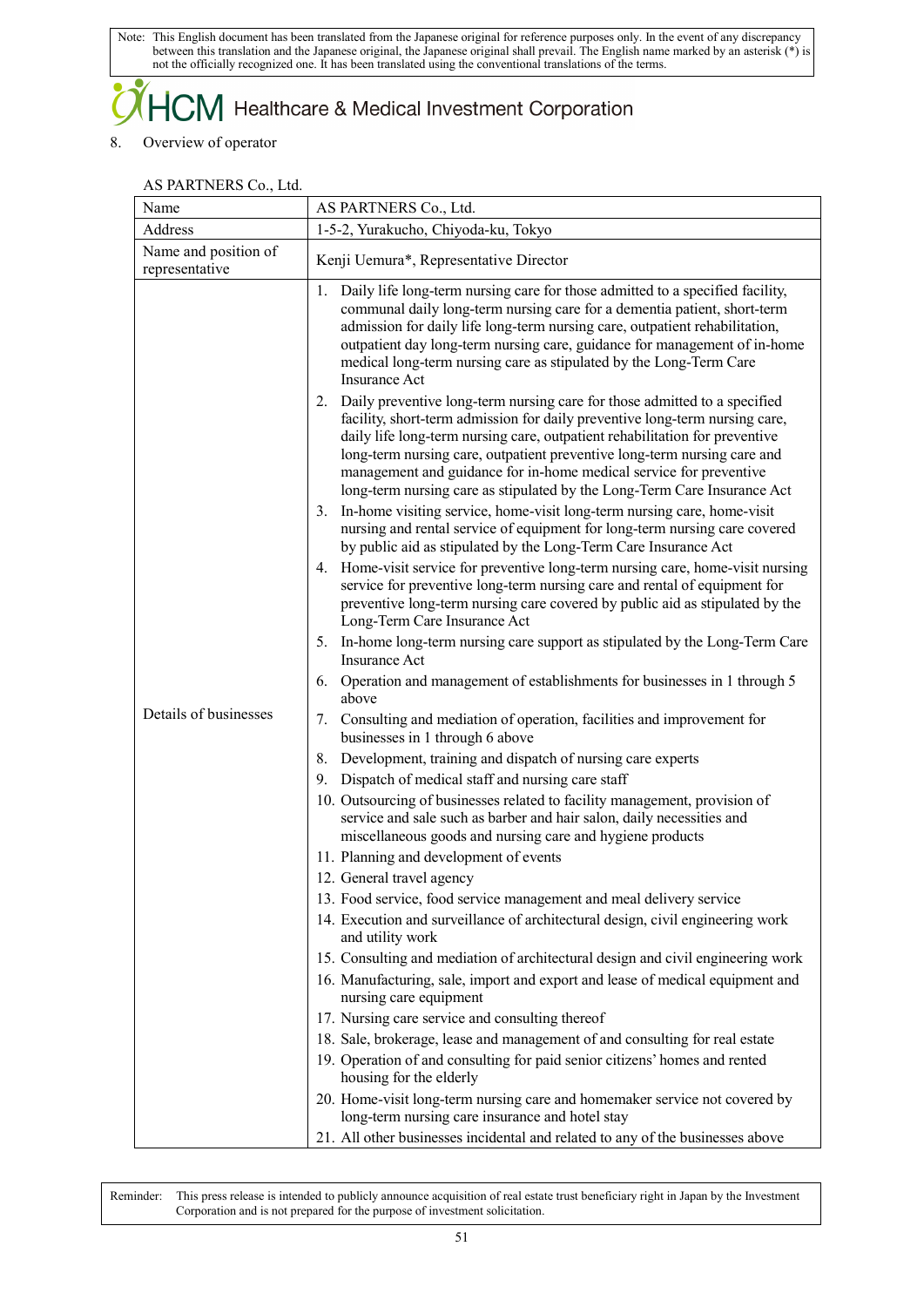| $\sqrt{M}$ Healthcare & Medical Investment Corporation        |                                                                                                                                                                                                  |                                                                                                                                                          |  |  |  |
|---------------------------------------------------------------|--------------------------------------------------------------------------------------------------------------------------------------------------------------------------------------------------|----------------------------------------------------------------------------------------------------------------------------------------------------------|--|--|--|
| Capital stock                                                 |                                                                                                                                                                                                  | 40 million yen (as of October 31, 2014)                                                                                                                  |  |  |  |
| Founded                                                       |                                                                                                                                                                                                  | November 2, 2004                                                                                                                                         |  |  |  |
|                                                               |                                                                                                                                                                                                  | Relations between the Investment Corporation, the Asset Management Company and seller                                                                    |  |  |  |
| Capital relations<br>on the other.                            |                                                                                                                                                                                                  | There are no capital relations that should be noted between the Investment<br>Corporation or the Asset Management Company on the one hand and the seller |  |  |  |
| Personal affairs<br>relations<br>and the seller on the other. |                                                                                                                                                                                                  | There are no personal affairs relations that should be noted between the<br>Investment Corporation or the Asset Management Company on the one hand       |  |  |  |
|                                                               | There are no business relations that should be noted between the Investment<br>Business relations<br>Corporation or the Asset Management Company on the one hand and the seller<br>on the other. |                                                                                                                                                          |  |  |  |
|                                                               | Status of related party                                                                                                                                                                          | The seller is not a related party of the Investment Corporation or the Asset<br>Management Company.                                                      |  |  |  |

### Message Co., Ltd.

| Name                                   | Message Co., Ltd.                                 |                                                                                                    |  |
|----------------------------------------|---------------------------------------------------|----------------------------------------------------------------------------------------------------|--|
| Address                                | 522-1, Nishiichi, Minami-ku, Okayama-shi, Okayama |                                                                                                    |  |
| Name and position of<br>representative | Hiroshi Furue*, Representative Director           |                                                                                                    |  |
|                                        | 1.                                                | In-home service based on the Long-Term Care Insurance Act                                          |  |
|                                        | 1)                                                | Home-visit long-term nursing care                                                                  |  |
|                                        | 2)                                                | Home-visit bathing long-term nursing care                                                          |  |
|                                        | 3)                                                | Home-visit nursing                                                                                 |  |
|                                        | 4)                                                | Home-visit rehabilitation                                                                          |  |
|                                        | 5)                                                | Outpatient day long-term nursing care                                                              |  |
|                                        | 6)                                                | Short-term admission for daily life long-term nursing care                                         |  |
|                                        | 7)                                                | Daily life long-term nursing care for those admitted to a specified<br>facility                    |  |
|                                        | 8)                                                | Rental service of equipment for long-term care covered by public aid                               |  |
|                                        | 9)                                                | Sale of specified equipment covered by public aid                                                  |  |
|                                        | 2.                                                | Community-based service based on the Long-Term Care Insurance Act                                  |  |
|                                        | 1)                                                | Periodic visits and home-visit long-term nursing care and nursing on an<br>as-needed basis         |  |
| Details of businesses                  | 2)                                                | Home-visit at night for long-term nursing care                                                     |  |
|                                        | 3)                                                | Outpatient long-term nursing care for a dementia patient                                           |  |
|                                        | 4)                                                | Multifunctional long-term nursing care in a small group home                                       |  |
|                                        | 5)                                                | Communal daily long-term nursing care for a dementia patient                                       |  |
|                                        | 6)                                                | Daily life long-term nursing care for a person admitted to a<br>community-based specified facility |  |
|                                        | 7)                                                | Combined service                                                                                   |  |
|                                        | 3.                                                | In-home long-term nursing care support based on the Long-Term Care<br><b>Insurance Act</b>         |  |
|                                        |                                                   | 4. Preventive long-term nursing care service based on the Long-Term Care                           |  |
|                                        |                                                   | Insurance Act                                                                                      |  |
|                                        | 1)                                                | Home-visit service for preventive long-term nursing care                                           |  |
|                                        | 2)                                                | Home-visit bathing service for preventive long-term nursing care                                   |  |
|                                        | 3)                                                | Home-visit nursing service for preventive long-term nursing care                                   |  |
|                                        | 4)                                                | Home-visit rehabilitation service for preventive long-term nursing care                            |  |
|                                        | 5)                                                | Outpatient preventive long-term nursing care                                                       |  |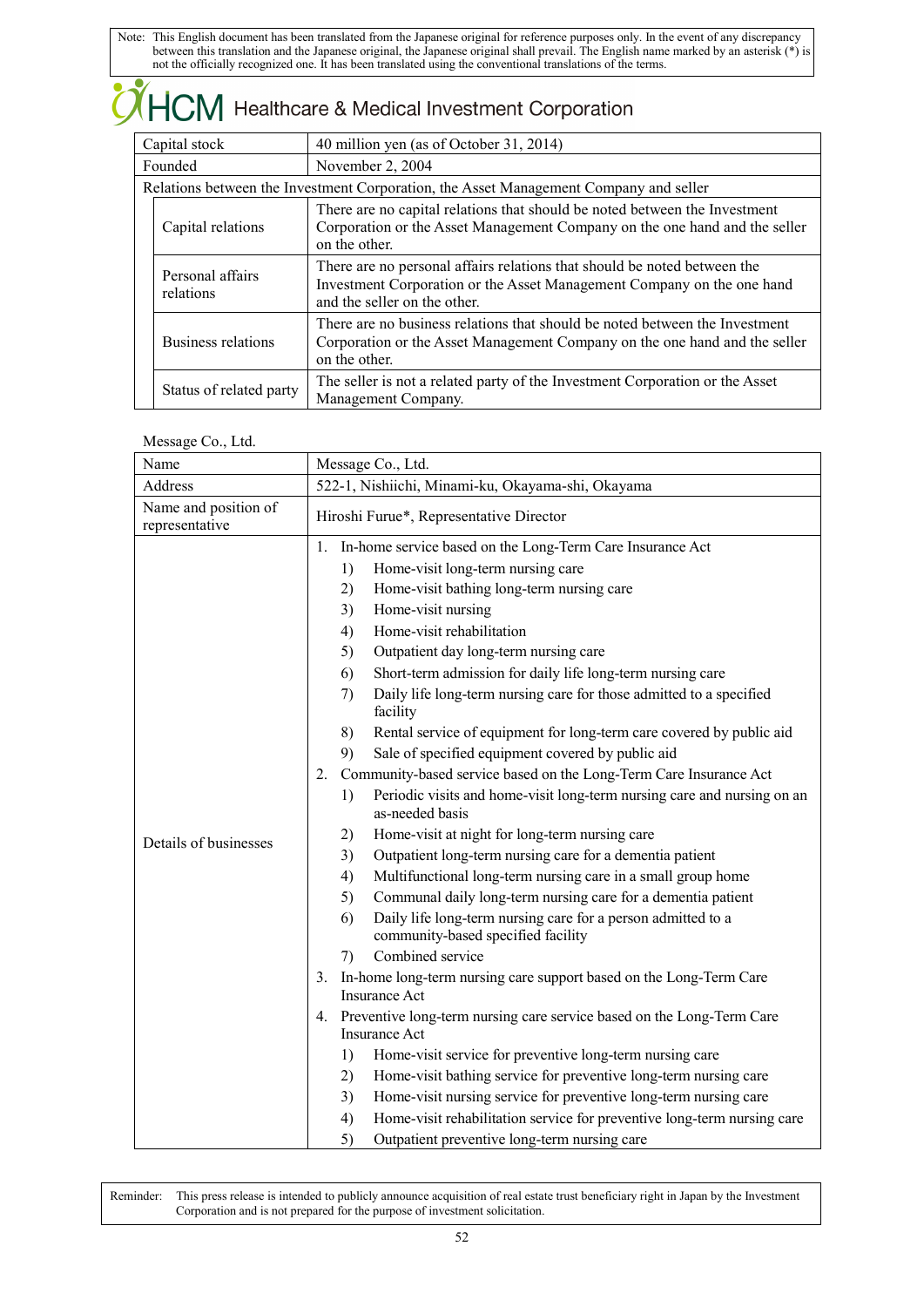# OHCM Healthcare & Medical Investment Corporation

|                               | Short-term admission for daily preventive long-term nursing care<br>6)                                                                                                             |
|-------------------------------|------------------------------------------------------------------------------------------------------------------------------------------------------------------------------------|
|                               | Daily preventive long-term nursing care for those admitted to a<br>7)<br>specified facility                                                                                        |
|                               | Rental of equipment for preventive long-term care covered by public<br>8)<br>aid                                                                                                   |
|                               | Sale of specified equipment for preventive long-term nursing care<br>9)<br>covered by public aid                                                                                   |
|                               | 5. Community-based preventive long-term nursing care service based on the                                                                                                          |
|                               | Long-Term Care Insurance Act                                                                                                                                                       |
|                               | Preventive long-term nursing care for a dementia outpatient<br>1)                                                                                                                  |
|                               | Multifunctional preventive long-term nursing care in a small group<br>2)<br>home                                                                                                   |
|                               | Preventive long-term nursing care for a dementia patient in communal<br>3)<br>living                                                                                               |
|                               | 6. Preventive long-term nursing care support based on the Long-Term Care<br><b>Insurance Act</b>                                                                                   |
|                               | 7. Home-visit nursing based on the Health Insurance Act                                                                                                                            |
|                               | 8. Home-visit nursing based on the Act on Assurance of Medical Care for<br><b>Elderly People</b>                                                                                   |
|                               | 9. Lease and management of housing for the elderly                                                                                                                                 |
|                               | 10. Management of paid senior citizens' homes                                                                                                                                      |
|                               | 11. Meal delivery and homemaker service                                                                                                                                            |
|                               | 12. Recruitment and training of franchisees based on a franchise system for<br>services and businesses above                                                                       |
|                               | 13. Sale, brokerage, lease and management of and consulting for real estate                                                                                                        |
|                               | 14. Sale of and maintenance support service for computer device and software                                                                                                       |
|                               | 15. Worker dispatch business                                                                                                                                                       |
|                               | 16. Food service and food service management                                                                                                                                       |
|                               | 17. Research, development, publication, training and mediation of training of<br>nursing, nursing care and management techniques for the elderly and<br>facilities for the elderly |
|                               | 18 Sale, repair and rental of medical equipment, welfare equipment covered by<br>public aid, nursing care products and equipment                                                   |
|                               | 19. All other businesses incidental to any of the businesses above                                                                                                                 |
| Capital stock                 | 3,925 million yen (as of October 31, 2014)                                                                                                                                         |
| Founded                       | May 26, 1997                                                                                                                                                                       |
|                               | Relations between the Investment Corporation, the Asset Management Company and seller                                                                                              |
|                               | There are no capital relations that should be noted between the Investment                                                                                                         |
| Capital relations             | Corporation or the Asset Management Company on the one hand and the seller<br>on the other.                                                                                        |
| Personal affairs<br>relations | There are no personal affairs relations that should be noted between the<br>Investment Corporation or the Asset Management Company on the one hand<br>and the seller on the other. |
| <b>Business relations</b>     | There are no business relations that should be noted between the Investment<br>Corporation or the Asset Management Company on the one hand and the seller<br>on the other.         |
| Status of related party       | The seller is not a related party of the Investment Corporation or the Asset<br>Management Company.                                                                                |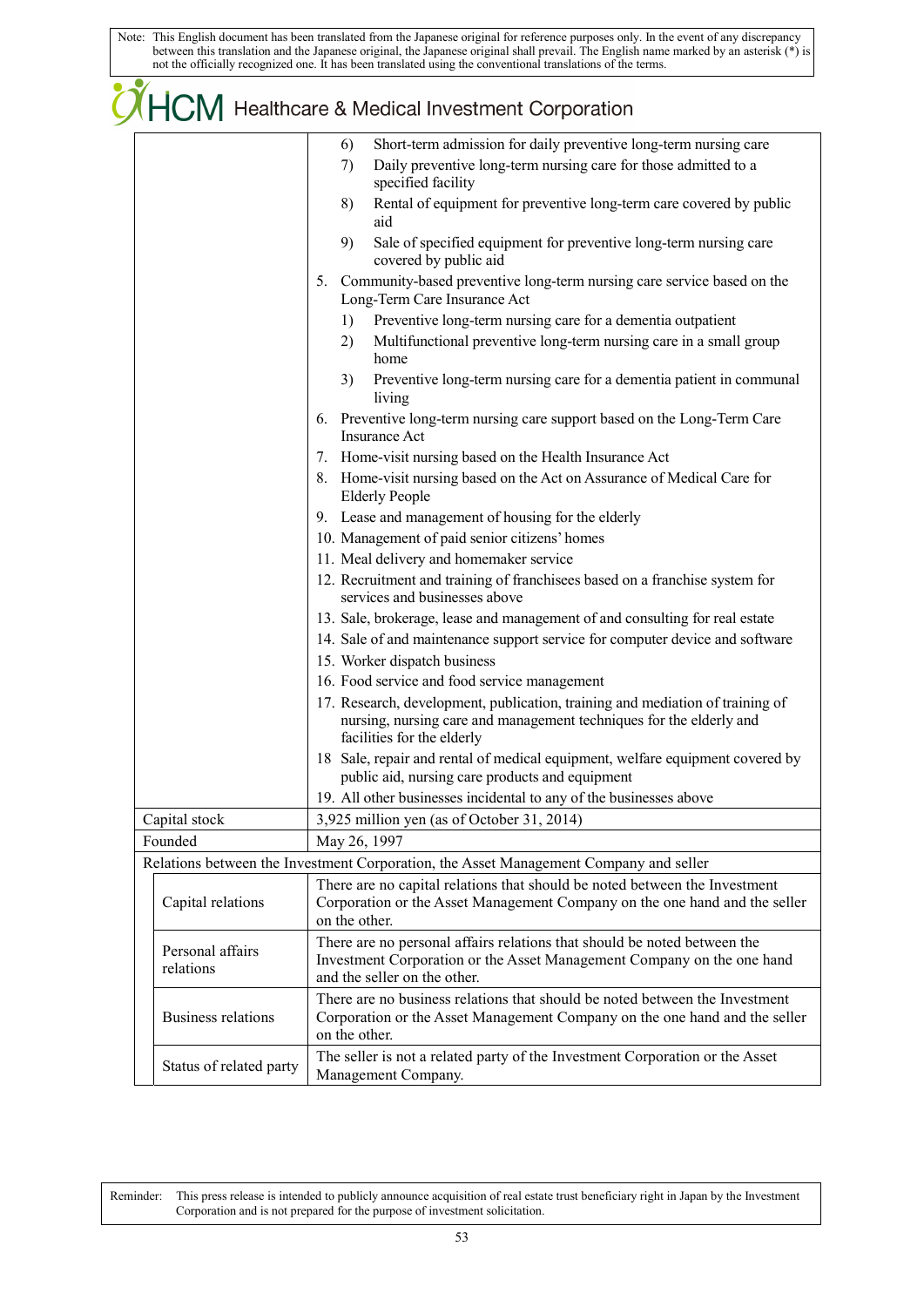### $\dag$  Healthcare & Medical Investment Corporation

### GREEN LIFE Co., Ltd.

| Name                                   | GREEN LIFE Co., Ltd.                                                                                                                                                                                                                                                                                                                                                                                 |
|----------------------------------------|------------------------------------------------------------------------------------------------------------------------------------------------------------------------------------------------------------------------------------------------------------------------------------------------------------------------------------------------------------------------------------------------------|
| Address                                | 3-20-8, Kasuga, Suita-shi, Osaka                                                                                                                                                                                                                                                                                                                                                                     |
| Name and position of<br>representative | Norio Yamabayashi*, Representative Director                                                                                                                                                                                                                                                                                                                                                          |
|                                        | The company runs the following businesses or owns shares and equity of a<br>business corporation which runs the following businesses and aims to control<br>and manage business activities of such corporation.<br>1. In-home service such as home-visit long-term nursing care and home-visit<br>service for preventive long-term nursing care as stipulated by the<br>Long-Term Care Insurance Act |
|                                        | 2. In-home service such as home-visit bathing long-term nursing care and<br>home-visit bathing service for preventive long-term nursing care as<br>stipulated by the Long-Term Care Insurance Act                                                                                                                                                                                                    |
|                                        | 3. In-home service such as home-visit nursing and home-visit nursing service<br>for preventive long-term nursing care as stipulated by the Long-Term Care<br><b>Insurance Act</b>                                                                                                                                                                                                                    |
|                                        | 4. In-home service such as home-visit rehabilitation and home-visit<br>rehabilitation service for preventive long-term nursing care as stipulated by<br>the Long-Term Care Insurance Act                                                                                                                                                                                                             |
|                                        | 5. In-home service such as guidance for management of in-home medical<br>long-term nursing care and management and guidance for in-home medical<br>service for preventive long-term nursing care as stipulated by the<br>Long-Term Care Insurance Act                                                                                                                                                |
|                                        | 6. In-home service such as outpatient day long-term nursing care and<br>outpatient preventive long-term nursing care as stipulated by the<br>Long-Term Care Insurance Act                                                                                                                                                                                                                            |
| Details of businesses                  | 7. In-home service such as short-term admission for daily life long-term<br>nursing care and short-term admission for daily preventive long-term<br>nursing care as stipulated by the Long-Term Care Insurance Act                                                                                                                                                                                   |
|                                        | 8. In-home service such as daily life long-term nursing care for those admitted<br>to a specified facility and daily preventive long-term nursing care for those<br>admitted to a specified facility as stipulated by the Long-Term Care<br><b>Insurance Act</b>                                                                                                                                     |
|                                        | In-home service such as rental service of equipment for long-term nursing<br>9.<br>care covered by public aid and rental service of equipment for preventive<br>long-term nursing care covered by public aid as stipulated by the<br>Long-Term Care Insurance Act                                                                                                                                    |
|                                        | 10. In-home service such as sale of specified equipment covered by public aid<br>and sale of specified equipment for preventive long-term nursing care<br>covered by public aid as stipulated by the Long-Term Care Insurance Act                                                                                                                                                                    |
|                                        | 11. Community-based service such as outpatient long-term nursing care for a<br>dementia patient and preventive long-term nursing care for a dementia<br>outpatient as stipulated by the Long-Term Care Insurance Act                                                                                                                                                                                 |
|                                        | 12. Community-based service such communal daily long-term nursing care for<br>a dementia patient and preventive long-term nursing care for a dementia<br>patient in communal living as stipulated by the Long-Term Care Insurance<br>Act                                                                                                                                                             |
|                                        | 13. In-home long-term nursing care support and preventive long-term nursing<br>care support as stipulated by the Long-Term Care Insurance Act                                                                                                                                                                                                                                                        |
|                                        | 14. Welfare service for persons with disabilities as stipulated by the<br>Comprehensive Supports for Persons with Disabilities Act<br>15. Management of paid senior citizens' homes                                                                                                                                                                                                                  |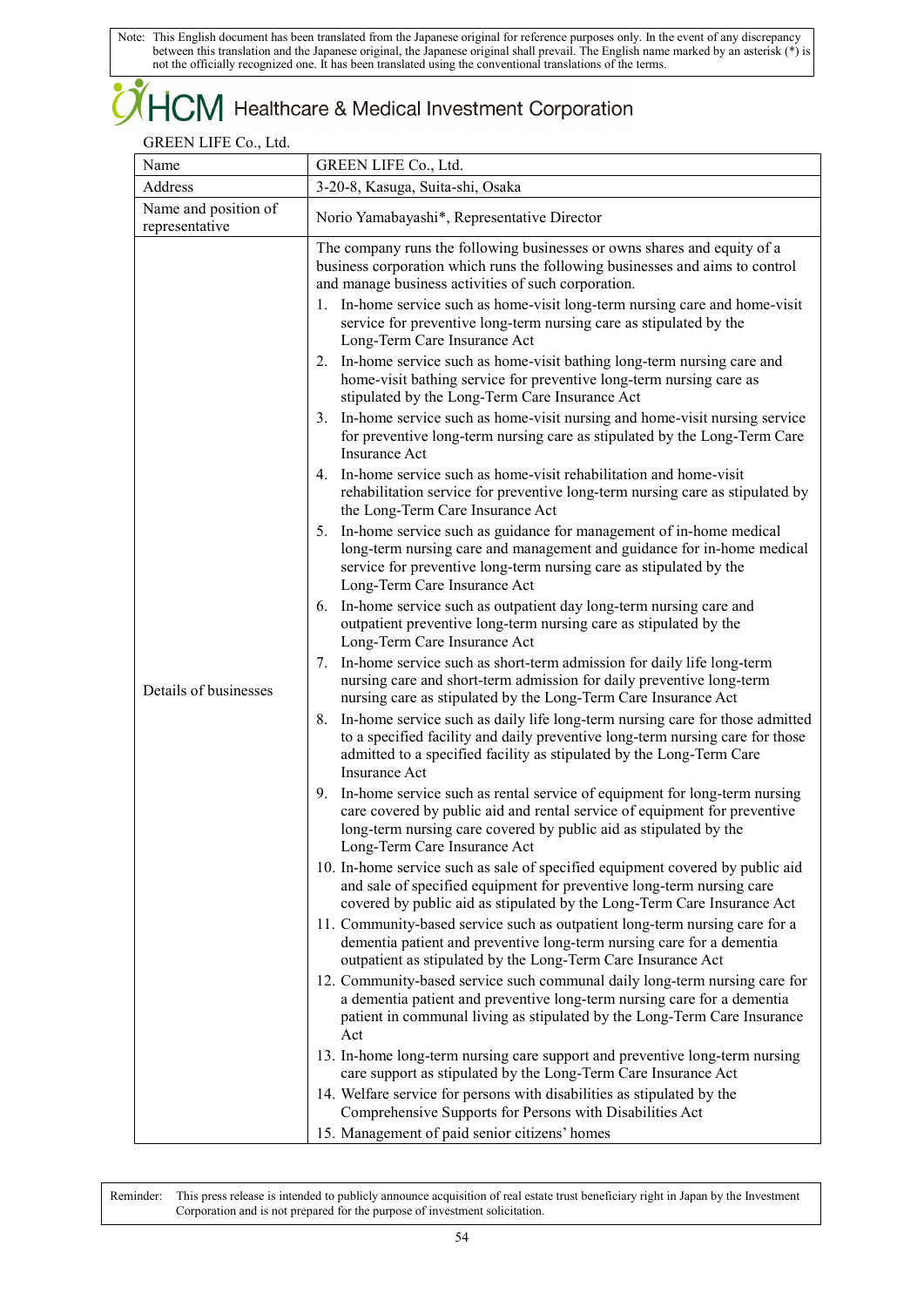|                                                          | COHCM Healthcare & Medical Investment Corporation                                                                                                                                  |  |  |  |  |  |  |
|----------------------------------------------------------|------------------------------------------------------------------------------------------------------------------------------------------------------------------------------------|--|--|--|--|--|--|
|                                                          | 16. Management of service-outfitted housing for the elderly                                                                                                                        |  |  |  |  |  |  |
|                                                          | 17. Management of low-cost senior citizens' homes                                                                                                                                  |  |  |  |  |  |  |
|                                                          | 18. Food service and meal delivery service                                                                                                                                         |  |  |  |  |  |  |
|                                                          | 19. Management of restaurants                                                                                                                                                      |  |  |  |  |  |  |
|                                                          | 20. Management of nurseries and day-care centers                                                                                                                                   |  |  |  |  |  |  |
|                                                          | 21. Sale of pharmaceuticals and lease and sale of medical equipment                                                                                                                |  |  |  |  |  |  |
|                                                          | 22. Sale of food, clothes, daily necessities and miscellaneous goods, household<br>goods and cosmetics                                                                             |  |  |  |  |  |  |
|                                                          | 23. Sale and lease of nursing care products and equipment                                                                                                                          |  |  |  |  |  |  |
|                                                          | 24. Sale, lease, management and brokerage of real estate                                                                                                                           |  |  |  |  |  |  |
|                                                          | 25. Non-life insurance agency                                                                                                                                                      |  |  |  |  |  |  |
|                                                          | 26. Management consulting                                                                                                                                                          |  |  |  |  |  |  |
| 27. Businesses incidental to any of the businesses above |                                                                                                                                                                                    |  |  |  |  |  |  |
| Capital stock                                            | 50 million yen (as of October 31, 2014)                                                                                                                                            |  |  |  |  |  |  |
| Founded                                                  | May 16, 1994                                                                                                                                                                       |  |  |  |  |  |  |
|                                                          | Relations between the Investment Corporation, the Asset Management Company and seller                                                                                              |  |  |  |  |  |  |
| Capital relations                                        | There are no capital relations that should be noted between the Investment<br>Corporation or the Asset Management Company on the one hand and the seller<br>on the other.          |  |  |  |  |  |  |
| Personal affairs<br>relations                            | There are no personal affairs relations that should be noted between the<br>Investment Corporation or the Asset Management Company on the one hand<br>and the seller on the other. |  |  |  |  |  |  |
| <b>Business relations</b>                                | There are no business relations that should be noted between the Investment<br>Corporation or the Asset Management Company on the one hand and the seller<br>on the other.         |  |  |  |  |  |  |
| Status of related party                                  | The seller is a subsidiary of SHIP HEALTHCARE HOLDINGS, INC. which<br>owns 33.3% of the outstanding shares of the Asset Management Company as of<br>March 20, 2015.                |  |  |  |  |  |  |

### Sawayaka Club Co., Ltd.

| Name                                   | Sawayaka Club Co., Ltd.                                                                                                                                                                                                                                                                                                                                                                                                      |  |  |  |  |  |  |  |
|----------------------------------------|------------------------------------------------------------------------------------------------------------------------------------------------------------------------------------------------------------------------------------------------------------------------------------------------------------------------------------------------------------------------------------------------------------------------------|--|--|--|--|--|--|--|
| Address                                | 2-10-10, Kumamoto, Kokurakita-ku, Kitakyushu-shi, Fukuoka                                                                                                                                                                                                                                                                                                                                                                    |  |  |  |  |  |  |  |
| Name and position of<br>representative | Fumiharu Uchiyama*, Representative Director                                                                                                                                                                                                                                                                                                                                                                                  |  |  |  |  |  |  |  |
|                                        | Management of paid senior citizens' homes and caring for meals, laundry,<br>1.<br>cleaning, communication to medical institutions, assistance for hospital<br>visit, nursing care and food service outsourced by public office<br>2. Following in-home service and preventive long-term nursing care service<br>based on the Long-Term Care Insurance Act<br>1) Home-visit long-term nursing care and home-visit service for |  |  |  |  |  |  |  |
| Details of businesses                  | preventive long-term nursing care<br>2) Home-visit bathing long-term nursing care and home-visit bathing<br>service for preventive long-term nursing care<br>3) Home-visit nursing and home-visit nursing service for preventive<br>long-term nursing care                                                                                                                                                                   |  |  |  |  |  |  |  |
|                                        | 4) Outpatient day long-term nursing care and outpatient preventive<br>long-term nursing care<br>5) Short-term admission for daily life long-term nursing care and                                                                                                                                                                                                                                                            |  |  |  |  |  |  |  |
|                                        | short-term admission for daily preventive long-term nursing care<br>6) Daily life long-term nursing care for those admitted to a specified<br>facility and daily preventive long-term nursing care for those admitted                                                                                                                                                                                                        |  |  |  |  |  |  |  |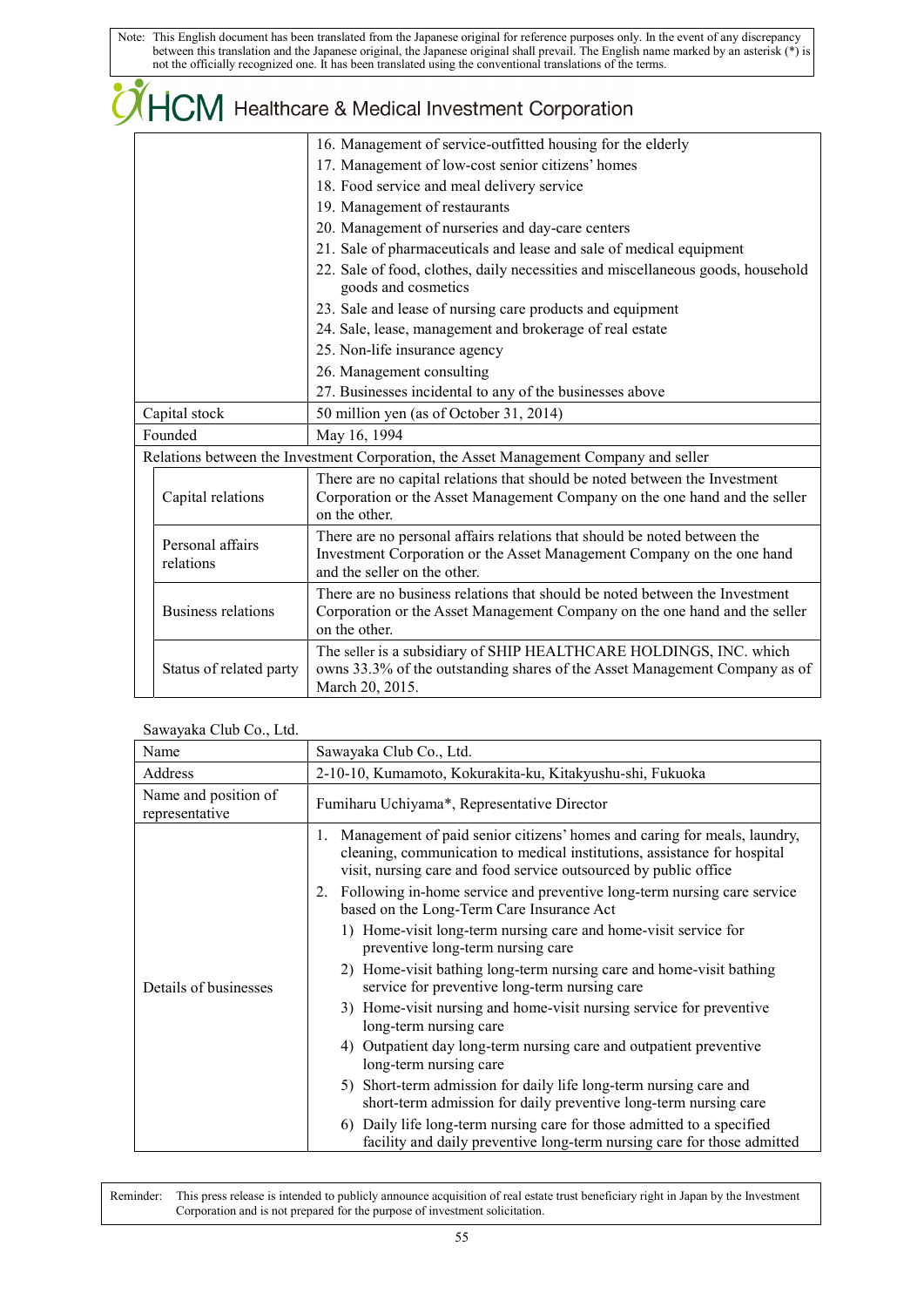|                               | $\mathcal{O}$ $\mathsf{HCM}$ Healthcare & Medical Investment Corporation                                                                                                                                                                                                                                                                                                                                                                                                                                                                                                                                                                                                                                                                                                                                                                                                                                                                                                                                                                                                                                                                                                                                                                                                                                                                                                                                                                                                                                                                                                                                                                                                          |  |  |  |  |  |
|-------------------------------|-----------------------------------------------------------------------------------------------------------------------------------------------------------------------------------------------------------------------------------------------------------------------------------------------------------------------------------------------------------------------------------------------------------------------------------------------------------------------------------------------------------------------------------------------------------------------------------------------------------------------------------------------------------------------------------------------------------------------------------------------------------------------------------------------------------------------------------------------------------------------------------------------------------------------------------------------------------------------------------------------------------------------------------------------------------------------------------------------------------------------------------------------------------------------------------------------------------------------------------------------------------------------------------------------------------------------------------------------------------------------------------------------------------------------------------------------------------------------------------------------------------------------------------------------------------------------------------------------------------------------------------------------------------------------------------|--|--|--|--|--|
|                               | to a specified facility<br>7) Rental service of equipment for long-term nursing care covered by<br>public aid and rental of equipment for preventive long-term nursing<br>care covered by public aid<br>8) Sale of specified equipment covered by public aid and sale of specified<br>equipment for preventive long-term nursing care covered by public aid<br>9) All other businesses incidental and related to any of the businesses<br>above<br>3. In-home long-term nursing care support based on the Long-Term Care<br>Insurance Act<br>Community-based service and community-based preventive long-term<br>nursing care service based on the Long-Term Care Insurance Act<br>1) Home-visit at night for long-term nursing care<br>2) Outpatient long-term nursing care for a dementia patient and preventive<br>long-term nursing care for a dementia outpatient<br>3) Multifunctional long-term nursing care in a small group home and<br>multifunctional preventive long-term nursing care in a small group<br>home<br>4) Communal daily long-term nursing care for a dementia patient and<br>preventive long-term nursing care for a dementia patient in communal<br>living<br>5) Daily life long-term nursing care for a person admitted to a<br>community-based specified facility<br>6) All other businesses incidental and related to any of the businesses<br>above<br>4. Welfare service for persons with disabilities based on the Comprehensive<br>Supports for Persons with Disabilities Act<br>5. Development and training of nursing care staff<br>6. Sale, lease, brokerage and management of real estate and all other<br>businesses related to real estate |  |  |  |  |  |
|                               | 7. Operation of hotels                                                                                                                                                                                                                                                                                                                                                                                                                                                                                                                                                                                                                                                                                                                                                                                                                                                                                                                                                                                                                                                                                                                                                                                                                                                                                                                                                                                                                                                                                                                                                                                                                                                            |  |  |  |  |  |
| Capital stock<br>Founded      | 200 million yen (as of October 31, 2014)<br>December 1, 1994                                                                                                                                                                                                                                                                                                                                                                                                                                                                                                                                                                                                                                                                                                                                                                                                                                                                                                                                                                                                                                                                                                                                                                                                                                                                                                                                                                                                                                                                                                                                                                                                                      |  |  |  |  |  |
|                               | Relations between the Investment Corporation, the Asset Management Company and seller                                                                                                                                                                                                                                                                                                                                                                                                                                                                                                                                                                                                                                                                                                                                                                                                                                                                                                                                                                                                                                                                                                                                                                                                                                                                                                                                                                                                                                                                                                                                                                                             |  |  |  |  |  |
| Capital relations             | There are no capital relations that should be noted between the Investment<br>Corporation or the Asset Management Company on the one hand and the seller<br>on the other.                                                                                                                                                                                                                                                                                                                                                                                                                                                                                                                                                                                                                                                                                                                                                                                                                                                                                                                                                                                                                                                                                                                                                                                                                                                                                                                                                                                                                                                                                                         |  |  |  |  |  |
| Personal affairs<br>relations | There are no personal affairs relations that should be noted between the<br>Investment Corporation or the Asset Management Company on the one hand<br>and the seller on the other.                                                                                                                                                                                                                                                                                                                                                                                                                                                                                                                                                                                                                                                                                                                                                                                                                                                                                                                                                                                                                                                                                                                                                                                                                                                                                                                                                                                                                                                                                                |  |  |  |  |  |
| <b>Business relations</b>     | There are no business relations that should be noted between the Investment<br>Corporation or the Asset Management Company on the one hand and the seller<br>on the other.                                                                                                                                                                                                                                                                                                                                                                                                                                                                                                                                                                                                                                                                                                                                                                                                                                                                                                                                                                                                                                                                                                                                                                                                                                                                                                                                                                                                                                                                                                        |  |  |  |  |  |
| Status of related party       | The seller is not a related party of the Investment Corporation or the Asset<br>Management Company.                                                                                                                                                                                                                                                                                                                                                                                                                                                                                                                                                                                                                                                                                                                                                                                                                                                                                                                                                                                                                                                                                                                                                                                                                                                                                                                                                                                                                                                                                                                                                                               |  |  |  |  |  |

### Watami no Kaigo Co., Ltd.

| Name                                   | Watami no Kaigo Co., Ltd.                                  |
|----------------------------------------|------------------------------------------------------------|
| Address                                | 1-1-3, Haneda, Ota-ku, Tokyo                               |
| Name and position of<br>representative | Mitsuhiro Yoshida*, Representative Director                |
| Details of businesses                  | Installation and management of paid senior citizens' homes |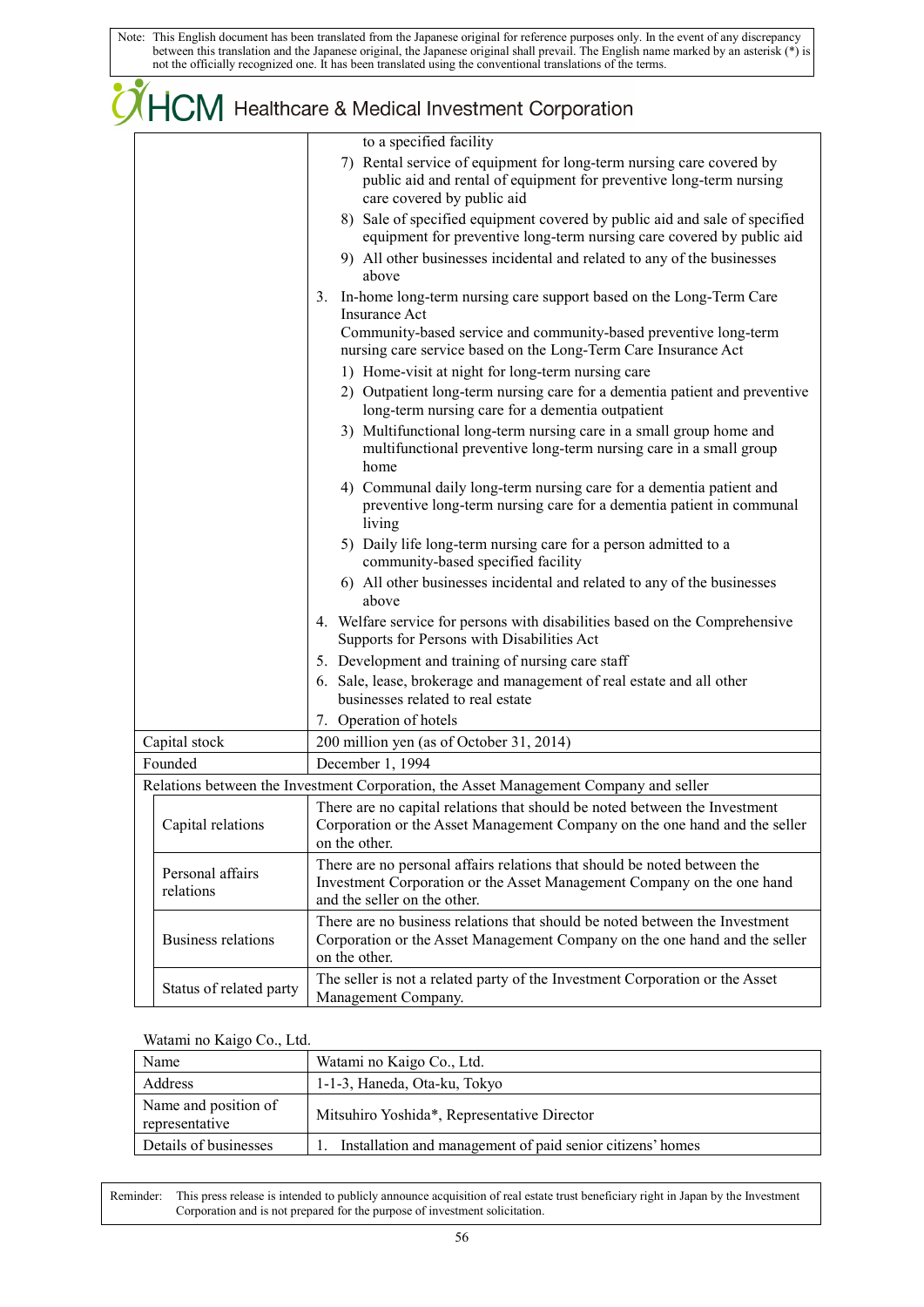# OHCM Healthcare & Medical Investment Corporation

| 2. Undertaking of mobile bathing service                                                                                                                                                                            |
|---------------------------------------------------------------------------------------------------------------------------------------------------------------------------------------------------------------------|
| 3. Undertaking of food service for the elderly                                                                                                                                                                      |
| 4. Guidance for nursing care for home caregivers                                                                                                                                                                    |
| 5. Home service for the elderly                                                                                                                                                                                     |
| Sale and lease of nursing care products and equipment and health-care<br>6.<br>equipment                                                                                                                            |
| Survey, research and provision of information of medical service and welfare<br>7.                                                                                                                                  |
| 8. Installation and management of facilities which serve food and drink                                                                                                                                             |
| 9. Food service and restaurant business                                                                                                                                                                             |
| 10. Sale, lease and mediation thereof of fixtures and fittings                                                                                                                                                      |
| 11. Management of training school for home nursing care workers                                                                                                                                                     |
| 12. Dispatch of home nursing care workers based on the Long-Term Care<br><b>Insurance Act</b>                                                                                                                       |
| 13. Advertisement for senior citizens' homes to seek residents                                                                                                                                                      |
| 14. Paid job placement service for senior citizens' homes                                                                                                                                                           |
| 15. Management consulting for senior citizens' homes                                                                                                                                                                |
| 16. Dealings, lease, brokerage and management of real estate                                                                                                                                                        |
| 17. In-home long-term nursing care support as stipulated by the regulations of<br>the Long-Term Care Insurance Act                                                                                                  |
| 18. In-home service such as home-visit long-term nursing care as stipulated by<br>the regulations of the Long-Term Care Insurance Act                                                                               |
| 19. In-home service such as home-visit bathing long-term nursing care as<br>stipulated by the regulations of the Long-Term Care Insurance Act                                                                       |
| 20. In-home service such as home-visit nursing as stipulated by the regulations of<br>the Long-Term Care Insurance Act                                                                                              |
| 21. In-home service such as home-visit rehabilitation as stipulated by the<br>regulations of the Long-Term Care Insurance Act                                                                                       |
| 22. In-home service such as guidance for management of in-home medical<br>long-term nursing care as stipulated by the regulations of the Long-Term<br>Care Insurance Act                                            |
| 23. In-home service such as outpatient day long-term nursing care as stipulated<br>by the regulations of the Long-Term Care Insurance Act                                                                           |
| 24. Community-based long-term nursing care service such as communal daily<br>long-term nursing care for a dementia patient as stipulated by the regulations<br>of the Long-Term Care Insurance Act                  |
| 25. In-home service such as daily life long-term nursing care for those admitted<br>to a specified facility as stipulated by the regulations of the Long-Term Care<br><b>Insurance Act</b>                          |
| 26. Preventive long-term nursing care service such as daily preventive long-term<br>nursing care for those admitted to a specified facility as stipulated by the<br>regulations of the Long-Term Care Insurance Act |
| 27. In-home service such as rental service of equipment for long-term nursing<br>care covered by public aid as stipulated by the regulations of the Long-Term<br>Care Insurance Act                                 |
| 28. In-home nursing care service and day service based on the Act for the<br>Welfare of Persons with Physical Disabilities                                                                                          |
| 29. In-home nursing care service and day service based on the Act for the<br>Welfare of persons with Intellectual Disabilities                                                                                      |
| 30. In-home nursing care service and day service based on the Child Welfare Act                                                                                                                                     |
| 31. General passenger vehicle transportation business                                                                                                                                                               |
| 22 Deparative long term pursing ears support as stipulated by the regulations of                                                                                                                                    |

32. Preventive long-term nursing care support as stipulated by the regulations of the Long-Term Care Insurance Act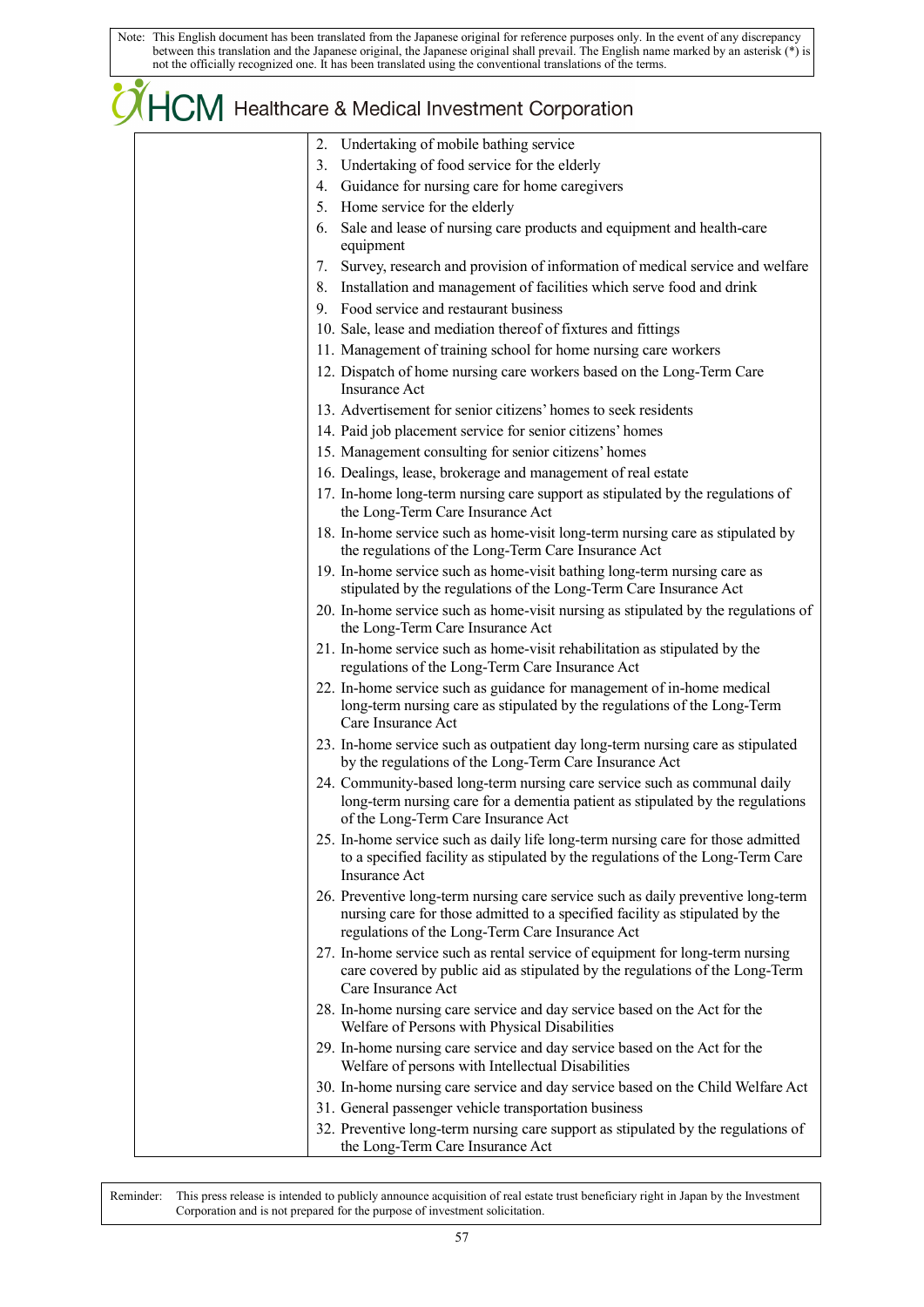|                               | COM Healthcare & Medical Investment Corporation                                                                                                                                                                          |  |  |  |  |  |  |
|-------------------------------|--------------------------------------------------------------------------------------------------------------------------------------------------------------------------------------------------------------------------|--|--|--|--|--|--|
|                               | 33. Preventive long-term nursing care service such as home-visit service for<br>preventive long-term nursing care as stipulated by the regulations of the<br>Long-Term Care Insurance Act                                |  |  |  |  |  |  |
|                               | 34. Preventive long-term nursing care service such as home-visit nursing service<br>for preventive long-term nursing care as stipulated by the regulations of the<br>Long-Term Care Insurance Act                        |  |  |  |  |  |  |
|                               | 35. Preventive long-term nursing care service such as outpatient preventive<br>long-term nursing care as stipulated by the regulations of the Long-Term<br>Care Insurance Act                                            |  |  |  |  |  |  |
|                               | 36. Preventive long-term nursing care service such as rental of equipment for<br>preventive long-term nursing care covered by public aid as stipulated by the<br>regulations of the Long-Term Care Insurance Act         |  |  |  |  |  |  |
|                               | 37. In-home service such as sale of specified equipment covered by public aid as<br>stipulated by the regulations of the Long-Term Care Insurance Act                                                                    |  |  |  |  |  |  |
|                               | 38. Preventive long-term nursing care service such as sale of specified equipment<br>for preventive long-term nursing care covered by public aid as stipulated by<br>the regulations of the Long-Term Care Insurance Act |  |  |  |  |  |  |
|                               | 39. Businesses incidental and related to any of the businesses above                                                                                                                                                     |  |  |  |  |  |  |
| Capital stock                 | 95 million yen (as of October 31, 2014)                                                                                                                                                                                  |  |  |  |  |  |  |
| Founded                       | November 11, 1992                                                                                                                                                                                                        |  |  |  |  |  |  |
|                               | Relations between the Investment Corporation, the Asset Management Company and seller                                                                                                                                    |  |  |  |  |  |  |
| Capital relations             | There are no capital relations that should be noted between the Investment<br>Corporation or the Asset Management Company on the one hand and the seller<br>on the other.                                                |  |  |  |  |  |  |
| Personal affairs<br>relations | There are no personal affairs relations that should be noted between the<br>Investment Corporation or the Asset Management Company on the one hand<br>and the seller on the other.                                       |  |  |  |  |  |  |
| <b>Business relations</b>     | There are no business relations that should be noted between the Investment<br>Corporation or the Asset Management Company on the one hand and the seller<br>on the other.                                               |  |  |  |  |  |  |
| Status of related party       | The seller is not a related party of the Investment Corporation or the Asset<br>Management Company.                                                                                                                      |  |  |  |  |  |  |

### JAPAN LIFEDESIGN Inc.

| Name                                   | <b>JAPAN LIFEDESIGN Inc.</b>                                                                                                                            |
|----------------------------------------|---------------------------------------------------------------------------------------------------------------------------------------------------------|
| Address                                | Akasaka Enoki-zaka Mori Building 6th floor, 1-7-1, Akasaka, Minato-ku,<br>Tokyo                                                                         |
| Name and position of<br>representative | Shosetsu Ito*, Representative Director                                                                                                                  |
|                                        | Management of paid senior citizens' homes                                                                                                               |
|                                        | Lease, dealings, management and owning of and investment in real estate<br>2.                                                                           |
|                                        | Management of rehabilitation centers<br>3.                                                                                                              |
|                                        | Manufacturing and delivery of cooked meals such as boxed lunches and deli<br>4.                                                                         |
|                                        | Management of restaurants, coffee shops and parking lots<br>5.                                                                                          |
| Details of businesses                  | Management consulting for hospitals, private hospitals, clinics, dental clinics<br>6.<br>and paid senior citizens' homes                                |
|                                        | Administrative work for management, labor and accounting<br>7.                                                                                          |
|                                        | 8.<br>General worker dispatch business                                                                                                                  |
|                                        | 9.<br>Transportation service for welfare caregivers                                                                                                     |
|                                        | 10. Nursing care and nursing of home care patients                                                                                                      |
|                                        | 11. Caring for meals, laundry, cleaning, communication to medical institutions,<br>assistance for hospital visit, home-visit rehabilitation, outpatient |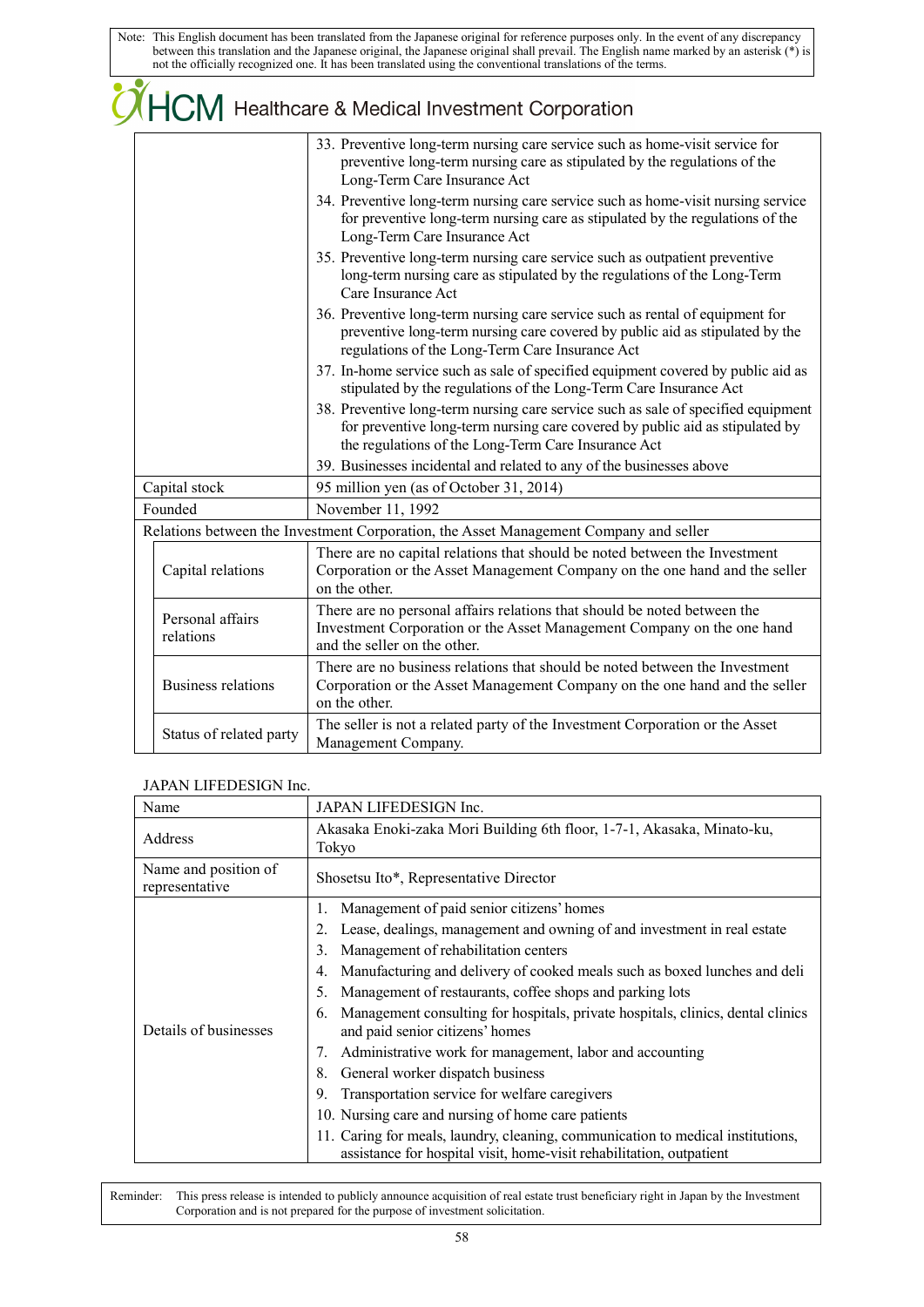# **CHCM** Healthcare & Medical Investment Corporation

| rehabilitation, and nursing care for the elderly and the physically challenged                                                                                                |
|-------------------------------------------------------------------------------------------------------------------------------------------------------------------------------|
| 12. Administrative work for property management and physical custody for<br>voluntary guardianship, adult guardianship, curatorship and assistance                            |
|                                                                                                                                                                               |
| 13. Administrative work for supervision of voluntary guardianship, adult<br>guardianship, curatorship and assistance                                                          |
| 14. Agency service and brokerage of procedures for insurance contract such as<br>life insurance and non-life insurance based on a commission from common<br>people            |
| 15. In-home long-term nursing care support and preventive long-term nursing<br>care support based on the Long-Term Care Insurance Act                                         |
| 16. Following in-home service based on the Long-Term Care Insurance Act                                                                                                       |
| 1) Home-visit long-term nursing care and home-visit service for preventive<br>long-term nursing care                                                                          |
| 2) Home-visit bathing long-term nursing care and home-visit bathing service<br>for preventive long-term nursing care                                                          |
| 3) Home-visit nursing and home-visit nursing service for preventive<br>long-term nursing care                                                                                 |
| 4) Home-visit rehabilitation and home-visit rehabilitation service for<br>preventive long-term nursing care                                                                   |
| 5) Guidance for management of in-home medical long-term nursing care<br>and management and guidance for in-home medical service for<br>preventive long-term nursing care      |
| 6) Outpatient day long-term nursing care and outpatient preventive<br>long-term nursing care                                                                                  |
| 7) Outpatient rehabilitation and outpatient rehabilitation for preventive<br>long-term nursing care                                                                           |
| 8) Short-term admission for daily life long-term nursing care and short-term<br>admission for daily preventive long-term nursing care                                         |
| 9) Short-term admission for recuperation and short-term admission for<br>recuperation for preventive long-term nursing care                                                   |
| 10) Communal daily long-term nursing care for a dementia patient                                                                                                              |
| 11) Daily life long-term nursing care for those admitted to a specified facility<br>and daily preventive long-term nursing care for those admitted to a<br>specified facility |
| 12) Rental service of equipment for long-term nursing care covered by public<br>aid and rental of equipment for preventive long-term nursing care covered<br>by public aid    |
| 17. Renovation of housing for in-home long-term nursing care                                                                                                                  |
| 18. Home meal delivery service                                                                                                                                                |
| 19. The following community-based service as stipulated by the Long-Term Care<br><b>Insurance Act</b>                                                                         |
| 1) Home-visit at night for long-term nursing care                                                                                                                             |
| 2) Outpatient long-term nursing care for a dementia patient                                                                                                                   |
| 3) Multifunctional long-term nursing care in a small group home                                                                                                               |
| 4) Communal daily long-term nursing care for a dementia patient                                                                                                               |
| 5) Daily life long-term nursing care for a person admitted to a<br>community-based specified facility                                                                         |
| 20. The following community-based preventive long-term nursing care service as<br>stipulated by the Long-Term Care Insurance Act                                              |
| 1) Preventive long-term nursing care for a dementia outpatient                                                                                                                |
| 2) Multifunctional preventive long-term nursing care in a small group home                                                                                                    |
| 3) Preventive long-term nursing care for a dementia patient in communal                                                                                                       |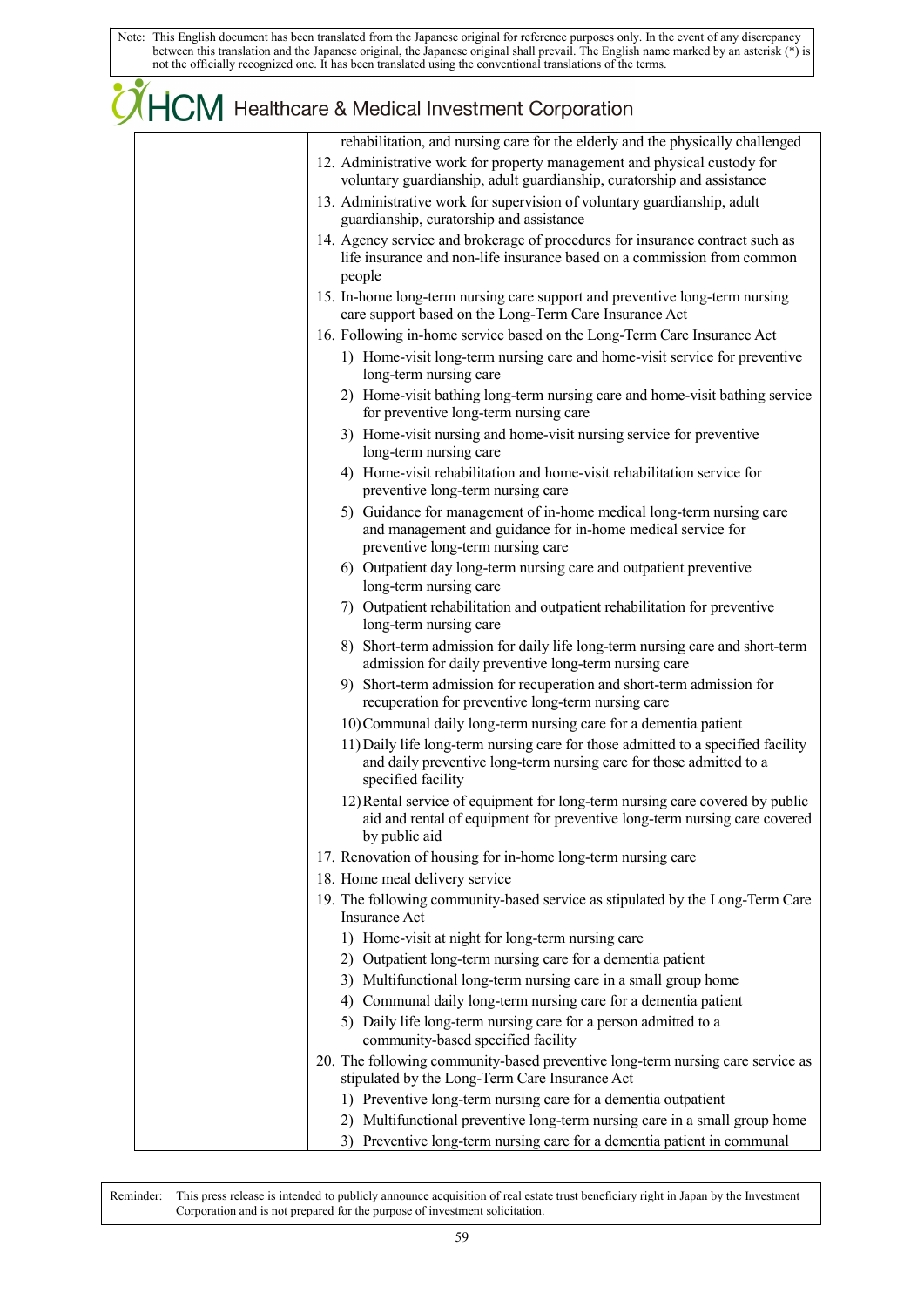|  |                               | $\mathsf H$ $\mathsf C$ , $\mathsf M$ Healthcare & Medical Investment Corporation                                                                                                  |  |  |  |  |  |  |
|--|-------------------------------|------------------------------------------------------------------------------------------------------------------------------------------------------------------------------------|--|--|--|--|--|--|
|  |                               | living                                                                                                                                                                             |  |  |  |  |  |  |
|  |                               | 21. Management of nursing care facilities for the elderly and the physically<br>challenged                                                                                         |  |  |  |  |  |  |
|  |                               | 22. Development and training of home nursing care workers                                                                                                                          |  |  |  |  |  |  |
|  |                               | 23. Management of hotels, inns and other accommodation facilities                                                                                                                  |  |  |  |  |  |  |
|  |                               | 24. All other businesses incidental and related to any of the businesses above                                                                                                     |  |  |  |  |  |  |
|  | Capital stock                 | 100 million yen (as of October 31, 2014)                                                                                                                                           |  |  |  |  |  |  |
|  | Founded                       | April 21, 2004                                                                                                                                                                     |  |  |  |  |  |  |
|  |                               | Relations between the Investment Corporation, the Asset Management Company and seller                                                                                              |  |  |  |  |  |  |
|  | Capital relations             | There are no capital relations that should be noted between the Investment<br>Corporation or the Asset Management Company on the one hand and the seller<br>on the other.          |  |  |  |  |  |  |
|  | Personal affairs<br>relations | There are no personal affairs relations that should be noted between the<br>Investment Corporation or the Asset Management Company on the one hand<br>and the seller on the other. |  |  |  |  |  |  |
|  | Business relations            | There are no business relations that should be noted between the Investment<br>Corporation or the Asset Management Company on the one hand and the seller<br>on the other.         |  |  |  |  |  |  |
|  | Status of related party       | The seller is not a related party of the Investment Corporation or the Asset<br>Management Company.                                                                                |  |  |  |  |  |  |

- \* Where to distribute this material: Kabuto Club, Press Club of MLIT and Construction Trade Journal Press Club of MLIT
- \* Website of the Investment Corporation: http://www.hcm3455.co.jp

### **Accompanying material**

 $\alpha$ 

Reference material 1 Overview of appraisal report Reference material 2 Overview of engineering report Reference material 3 List of portfolio of the Investment Corporation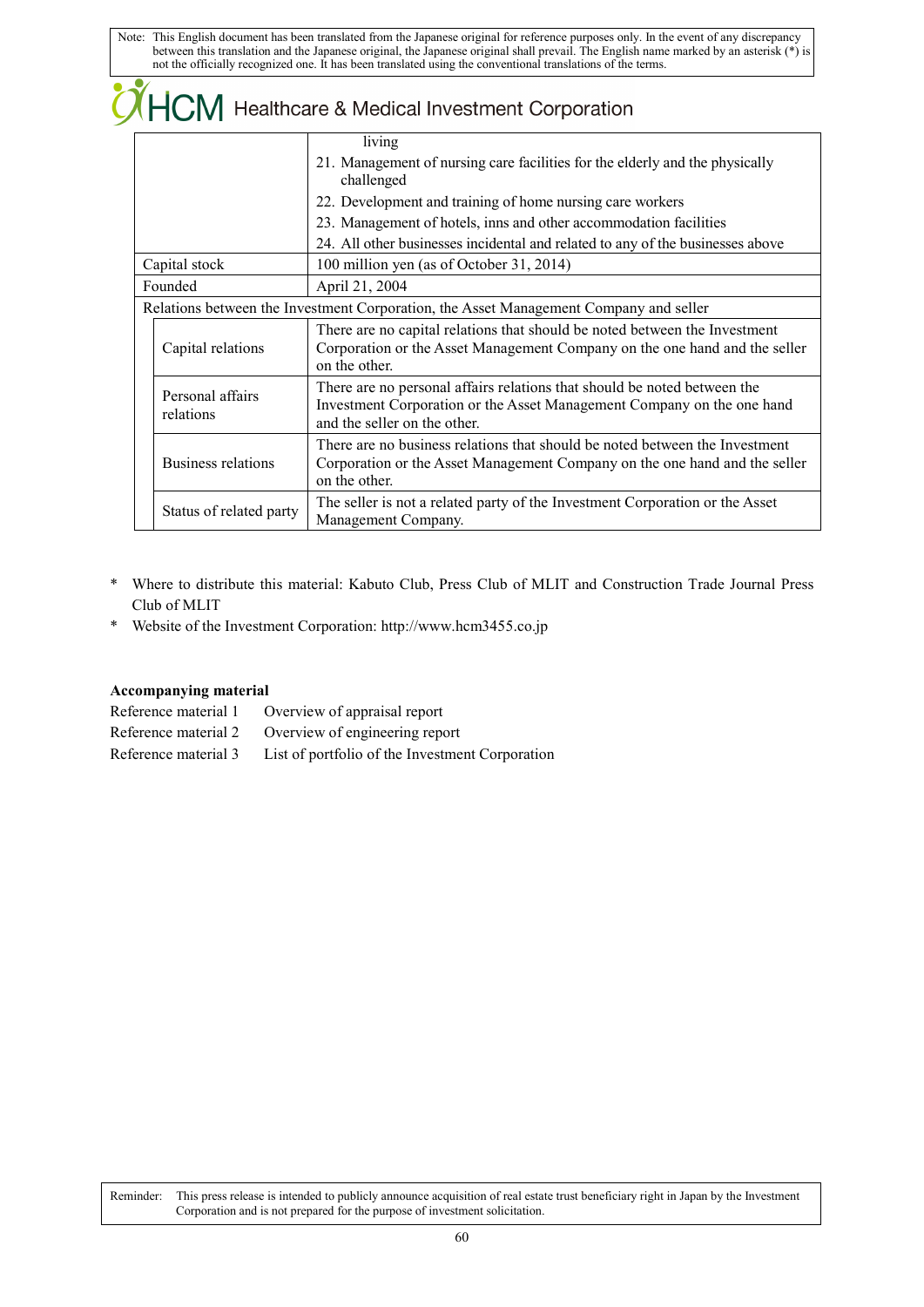## 

Reference material 1 Overview of appraisal report

The Investment Corporation has obtained a real estate appraisal report on the respective asset that has been acquired from any of Rich Appraisal Institute Co., Ltd., The Tanizawa Sōgō Appraisal Co., Ltd. or Japan Real Estate Institute.

An overview of the real estate appraisal report of the respective asset, that has been acquired by the Investment Corporation, has been obtained with October 31, 2014 as the date of value estimate is as follows. The real estate appraisal report only states judgments and opinions of the appraiser as of a specific point in time and does not guarantee the appropriateness, accuracy and feasibility of transactions at the presented appraisal value. Rich Appraisal Institute Co., Ltd., The Tanizawa Sōgō Appraisal Co., Ltd. and Japan Real Estate Institute which appraised the properties have no special interest in the Investment Corporation.

|                                          | Property                                       | Appraisal                                      |                                                    | Overview of appraisal report (Note 1) |                                     |                           |                                      |                                                |                               |                                        |                        |
|------------------------------------------|------------------------------------------------|------------------------------------------------|----------------------------------------------------|---------------------------------------|-------------------------------------|---------------------------|--------------------------------------|------------------------------------------------|-------------------------------|----------------------------------------|------------------------|
| Property                                 |                                                |                                                | Appraisal<br>value<br>(million<br>yen)<br>(Note 1) | Direct<br>capitalization<br>method    |                                     | DCF method                |                                      |                                                | Integrated Appraisal<br>value | <b>NOI</b>                             | Appraisal<br>NOI yield |
| number                                   |                                                | organization                                   |                                                    | Value<br>(million<br>yen)             | Capitali-<br>zation<br>rate $(\% )$ | Value<br>(million<br>yen) | Discount<br>rate $(\% )$<br>(Note 2) | Terminal<br>capitali-<br>zation rate<br>$(\%)$ | (million<br>yen)              | $(\%)$<br>(million<br>(Note 3)<br>yen) |                        |
| Paid<br>senior<br>citizens'<br>home-1    | AQUA-<br><b>MARINE</b><br>Nishinomiya-<br>hama | Rich<br>Appraisal<br>Institute Co.,<br>Ltd.    | 2,030                                              | 2,040                                 | 5.7                                 | 2,030                     | 5.4                                  | 5.9                                            | 1,930                         | 120                                    | 6.1                    |
| Paid<br>senior<br>citizens'<br>home-2    | Bonsejour<br>Chitose-<br>funabashi             | The Tanizawa<br>Sōgō<br>Appraisal Co.,<br>Ltd. | 832                                                | 845                                   | 5.2                                 | 826                       | 5.3                                  | 5.4                                            | 778                           | 49                                     | 5.9                    |
| Paid<br>senior<br>citizens'<br>home-3    | Bonsejour<br>Hino                              | The Tanizawa<br>Sōgō<br>Appraisal Co.,<br>Ltd. | 732                                                | 743                                   | 5.4                                 | 727                       | 5.5                                  | 5.6                                            | 678                           | 43                                     | 6.0                    |
| Paid<br>senior<br>citizens'<br>home-4    | Bonsejour<br>Musashi-<br>shinjo                | The Tanizawa<br>Sōgō<br>Appraisal Co.,<br>Ltd. | 589                                                | 597                                   | 5.6                                 | 585                       | 5.7                                  | 5.8                                            | 586                           | 36                                     | 6.2                    |
| Paid<br>senior<br>citizens'<br>home-5    | Bonsejour<br>Hadano-<br>shibusawa              | The Tanizawa<br>Sōgō<br>Appraisal Co.,<br>Ltd. | 766                                                | 776                                   | 5.6                                 | 761                       | 5.7                                  | 5.8                                            | 712                           | 47                                     | 6.4                    |
| Paid<br>senior<br>citizens'<br>home-6    | Medical<br>Home<br>Bonsejour<br>Komaki         | The Tanizawa<br>Sōgō<br>Appraisal Co.,<br>Ltd. | 1,310                                              | 1,330                                 | 6.1                                 | 1,300                     | 6.2                                  | 6.3                                            | 1,270                         | 92                                     | 7.3                    |
| Paid<br>senior<br>citizens'<br>home-7    | <b>ASHEIM</b><br>Hikarigaoka                   | Japan Real<br><b>Estate Institute</b>          | 1,440                                              | 1,440                                 | 5.3                                 | 1,440                     | 5.0                                  | 5.4                                            | 1,600                         | 76                                     | 5.5                    |
| Paid<br>senior<br>citizens'<br>home-8    | <b>ASHEIM</b><br>Bunkyo-<br>hakusan            | Japan Real<br><b>Estate Institute</b>          | 1,490                                              | 1,510                                 | 4.8                                 | 1,470                     | 4.6                                  | 5.0                                            | 1,320                         | 72                                     | 5.0                    |
| Paid<br>senior<br>citizens'<br>home-9    | RESTVILLA<br>Machidaonoji                      | Japan Real<br><b>Estate Institute</b>          | 3,670                                              | 3,710                                 | 5.1                                 | 3,630                     | 4.9                                  | 5.3                                            | 3,050                         | 191                                    | 5.3                    |
| Paid<br>senior<br>citizens'<br>$home-10$ | RESTVILLA<br><b>Azamino</b>                    | Japan Real<br><b>Estate Institute</b>          | 3,080                                              | 3,110                                 | 4.9                                 | 3,040                     | 4.7                                  | 5.1                                            | 1,840                         | 158                                    | 5.2                    |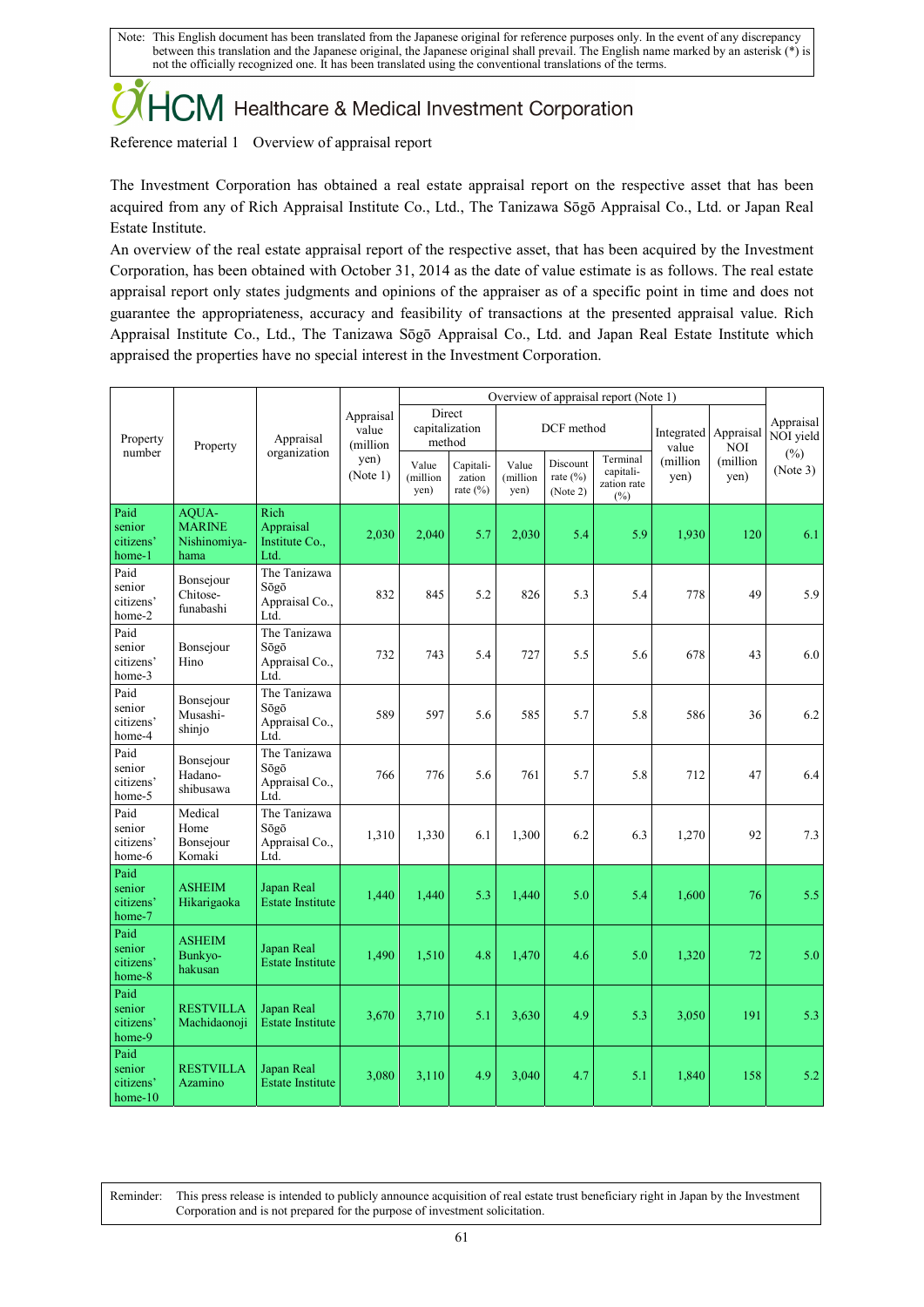| $\mathcal{N}$ . The set of $\mathcal{N}$                 |                                             |                                       |                                 |                                       |                                     |                           |                                      |                                                |                               |                   |                        |
|----------------------------------------------------------|---------------------------------------------|---------------------------------------|---------------------------------|---------------------------------------|-------------------------------------|---------------------------|--------------------------------------|------------------------------------------------|-------------------------------|-------------------|------------------------|
|                                                          |                                             |                                       |                                 | Overview of appraisal report (Note 1) |                                     |                           |                                      |                                                |                               |                   |                        |
| Property<br>number                                       | Property                                    | Appraisal<br>organization             | Appraisal<br>value<br>(million) | Direct<br>capitalization<br>method    |                                     | DCF method                |                                      |                                                | Integrated Appraisal<br>value | <b>NOI</b>        | Appraisal<br>NOI yield |
|                                                          |                                             |                                       | yen)<br>(Note 1)                | Value<br>(million<br>yen)             | Capitali-<br>zation<br>rate $(\% )$ | Value<br>(million<br>yen) | Discount<br>rate $(\% )$<br>(Note 2) | Terminal<br>capitali-<br>zation rate<br>$(\%)$ | (million<br>yen)              | (million)<br>yen) | $(\%)$<br>(Note 3)     |
| Paid<br>senior<br>citizens'<br>home-11                   | <b>SAWAYAKA</b><br>Tachibanakan             | Japan Real<br><b>Estate Institute</b> | 1,550                           | 1,560                                 | 5.7                                 | 1,530                     | 5.5                                  | 5.9                                            | 1,220                         | 95                | 6.2                    |
| Paid<br>senior<br>citizens'<br>home-12                   | <b>SAWAYAKA</b><br>Mekarikan                | Japan Real<br><b>Estate Institute</b> | 1,430                           | 1,440                                 | 5.8                                 | 1,420                     | 5.6                                  | 6.0                                            | 773                           | 87                | 6.3                    |
| Paid<br>senior<br>citizens'<br>home-13                   | <b>SAWAYAKA</b><br>Tagawakan                | Japan Real<br><b>Estate Institute</b> | 403                             | 406                                   | 5.9                                 | 400                       | 5.7                                  | 6.1                                            | 375                           | 25                | 6.6                    |
| Paid<br>senior<br>citizens'<br>home-14                   | <b>GOOD TIME</b><br><b>HOME</b><br>Fudo-mae | Japan Real<br><b>Estate Institute</b> | 1,780                           | 1,800                                 | 4.8                                 | 1,760                     | 4.6                                  | 5.0                                            | 1,650                         | 92                | 5.2                    |
| Service-<br>outfitted<br>housing<br>for the<br>elderly-1 | <b>CAMILLE</b><br>Awajiekimae               | Japan Real<br><b>Estate Institute</b> | 2,010                           | 2,020                                 | 5.6                                 | 1.990                     | 5.4                                  | 5.8                                            | 1,780                         | 115               | 5.9                    |
| Service-<br>outfitted<br>housing<br>for the<br>elderly-2 | <b>C AMILLE</b><br>Kobekami-<br>sawa        | Japan Real<br><b>Estate Institute</b> | 1,240                           | 1,250                                 | 5.6                                 | 1,230                     | 5.4                                  | 5.8                                            | 1,070                         | 71                | 5.9                    |
| Total                                                    |                                             |                                       | 24,352                          | 24,577                                | $\overline{\phantom{0}}$            | 24,139                    |                                      |                                                | 20,632                        | 1,376             | 5.8                    |

## **OHCM** Healthcare & Medical Investment Corporation

(Note 1) Figures are based on the appraisal report with October 31, 2014 as the date of value estimate.

(Note 2) "Discount rate" represents a yield used to discount net cash flow during an analysis period and terminal value at the end of an analysis period back to present value, and figures used by the respective appraisal organization are shown.

(Note 3) "Appraisal NOI yield" is calculated by the formula below and rounded down to one decimal place. In the column of total appraisal NOI yield, the average appraisal NOI yield is shown which is calculated by dividing the total appraisal NOI of the respective asset required by the total acquisition price (rounded down to one decimal place).

Appraisal NOI yield = Appraisal NOI of the respective asset acquired/Acquisition price of the respective asset acquired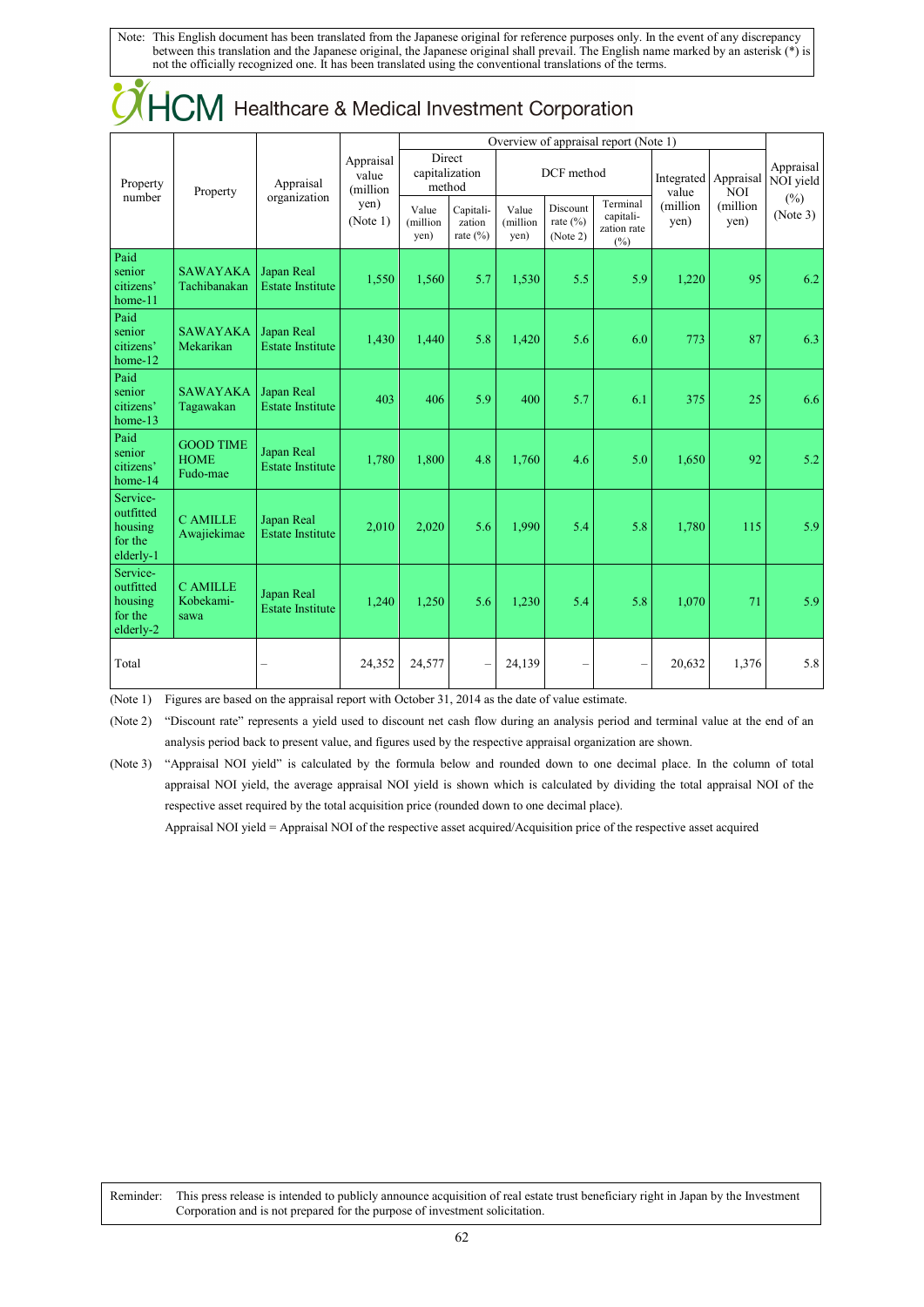## 

Reference material 2 Overview of engineering report

The Investment Corporation has obtained an engineering report for assets acquired concerning building inspection, building assessment, compliance with the relevant laws and regulations, evaluation of repair expenses, diagnosis of environment risk and assessment of earthquake risk from either Tokio Marine & Nichido Risk Consulting Co., Ltd. or Deloitte Tohmatsu Property Risk Solution Co., Ltd. The engineering report only states opinions of the presenter, and the Investment Corporation does not guarantee the accuracy thereof. Tokio Marine & Nichido Risk Consulting Co., Ltd. and Deloitte Tohmatsu Property Risk Solution Co., Ltd. have no special interest in the Investment Corporation.

| Property<br>number                    | Property                             | Building research<br>organization                               | Replacement<br>value<br>(thousand yen)<br>(Notes $1, 2$ ) | Repair expenses at the time of research<br>(thousand yen) (Note 1) |                        |                       | PML $(\%)$ | Date of<br>research             |
|---------------------------------------|--------------------------------------|-----------------------------------------------------------------|-----------------------------------------------------------|--------------------------------------------------------------------|------------------------|-----------------------|------------|---------------------------------|
|                                       |                                      |                                                                 |                                                           | Emergency<br>(Note 3)                                              | Short-term<br>(Note 3) | Long-term<br>(Note 3) | (Note 4)   | (year and<br>month)<br>(Note 5) |
| Paid senior<br>citizens'<br>home-1    | <b>AQUAMARINE</b><br>Nishinomiyahama | Deloitte Tohmatsu<br><b>Property Risk</b><br>Solution Co., Ltd. | 1,011,170                                                 | $\overline{0}$                                                     | $\boldsymbol{0}$       | 94,270                | 8.5        | January<br>2015                 |
| Paid senior<br>citizens'<br>home-2    | Bonsejour<br>Chitose-funabashi       | Tokio Marine &<br>Nichido Risk<br>Consulting Co.,<br>Ltd.       | 528,400                                                   | $\boldsymbol{0}$                                                   | $\boldsymbol{0}$       | 91,873                | 5.4        | January<br>2015                 |
| Paid senior<br>citizens'<br>home-3    | Bonsejour Hino                       | Tokio Marine &<br>Nichido Risk<br>Consulting Co.,<br>Ltd.       | 398,100                                                   | $\overline{0}$                                                     | $\boldsymbol{0}$       | 63,570                | 14.0       | January<br>2015                 |
| Paid senior<br>citizens'<br>home-4    | Bonsejour<br>Musashi-shinjo          | Tokio Marine &<br>Nichido Risk<br>Consulting Co.,<br>Ltd.       | 352,100                                                   | 500                                                                | $\boldsymbol{0}$       | 44,646                | 12.3       | January<br>2015                 |
| Paid senior<br>citizens'<br>home-5    | Bonsejour<br>Hadanoshibusawa         | Tokio Marine &<br>Nichido Risk<br>Consulting Co.,<br>Ltd.       | 737,000                                                   | $\mathbf{0}$                                                       | $\mathbf{0}$           | 72,033                | 18.2       | January<br>2015                 |
| Paid senior<br>citizens'<br>home-6    | Medical Home<br>Bonsejour<br>Komaki  | Tokio Marine &<br>Nichido Risk<br>Consulting Co.,<br>Ltd.       | 1,701,200                                                 | $\boldsymbol{0}$                                                   | $\boldsymbol{0}$       | 217,018               | 4.3        | January<br>2015                 |
| Paid senior<br>citizens'<br>home-7    | <b>ASHEIM</b><br>Hikarigaoka         | Tokio Marine &<br>Nichido Risk<br>Consulting Co.,<br>Ltd.       | 746,500                                                   | $\boldsymbol{0}$                                                   | $\boldsymbol{0}$       | 40,329                | 4.8        | January<br>2015                 |
| Paid senior<br>citizens'<br>home-8    | <b>ASHEIM</b><br>Bunkyohakusan       | Tokio Marine &<br>Nichido Risk<br>Consulting Co.,<br>Ltd.       | 549,200                                                   | $\boldsymbol{0}$                                                   | $\boldsymbol{0}$       | 23,282                | 3.0        | September<br>2014               |
| Paid senior<br>citizens'<br>home-9    | <b>RESTVILLA</b><br>Machidaonoji     | Tokio Marine &<br>Nichido Risk<br>Consulting Co.,<br>Ltd.       | 1,647,300                                                 | 100                                                                | $\boldsymbol{0}$       | 100,489               | 5.7        | September<br>2014               |
| Paid senior<br>citizens'<br>$home-10$ | <b>RESTVILLA</b><br>Azamino          | Tokio Marine &<br>Nichido Risk<br>Consulting Co.,<br>Ltd.       | 1,195,600                                                 | $\boldsymbol{0}$                                                   | $\boldsymbol{0}$       | 91,853                | 5.9        | October<br>2014                 |
| Paid senior<br>citizens'<br>home-11   | <b>SAWAYAKA</b><br>Tachibanakan      | Tokio Marine &<br>Nichido Risk<br>Consulting Co.,<br>Ltd.       | 1,464,300                                                 | $\overline{0}$                                                     | $\boldsymbol{0}$       | 98,612                | 3.7        | September<br>2014               |
| Paid senior<br>citizens'<br>home-12   | <b>SAWAYAKA</b><br>Mekarikan         | Tokio Marine &<br>Nichido Risk<br>Consulting Co.,<br>Ltd.       | 912,200                                                   | $\boldsymbol{0}$                                                   | $\boldsymbol{0}$       | 69,005                | 2.7        | September<br>2014               |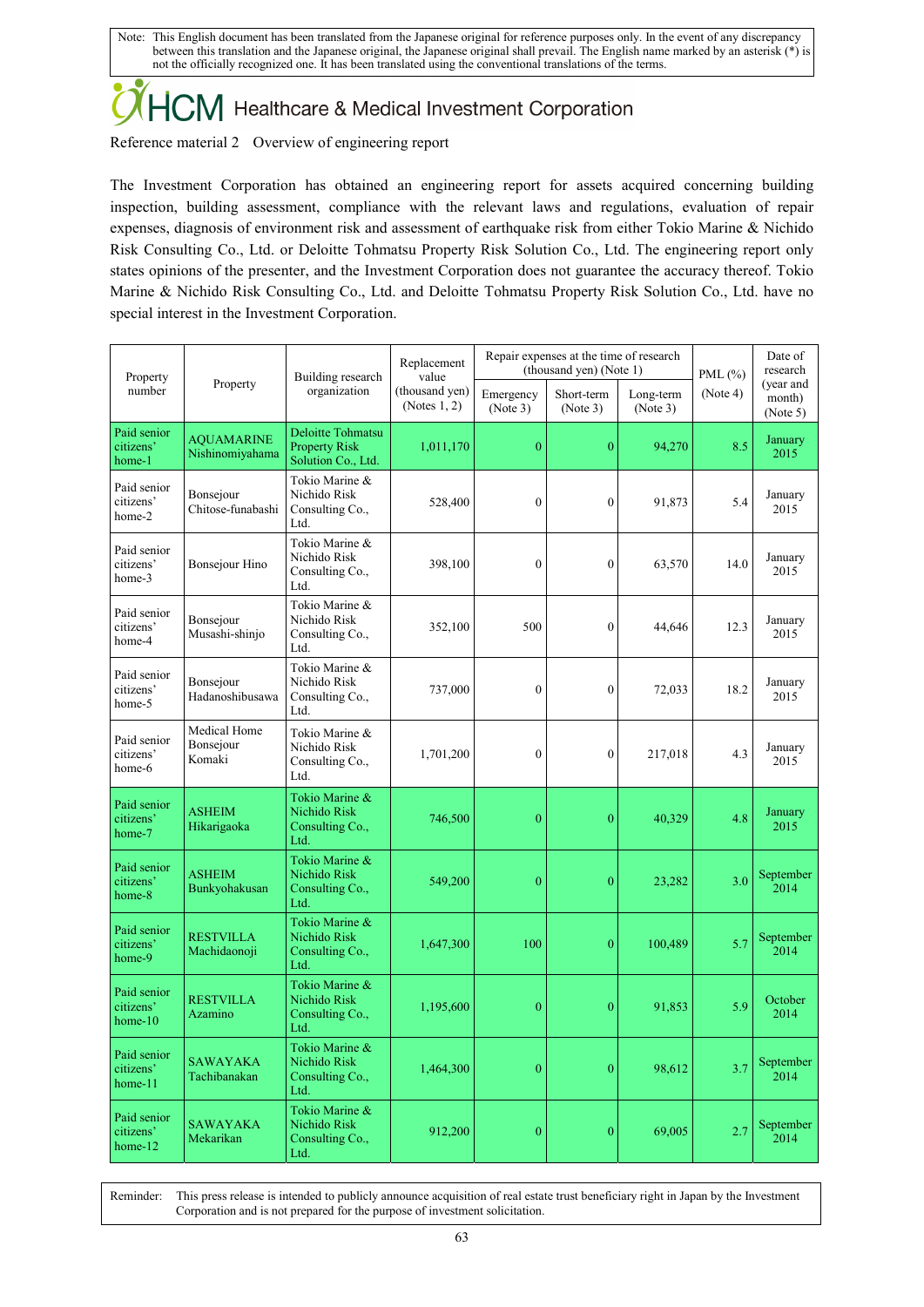| I IUIVI<br><u>Healthcard &amp; McGical Investment Corporation</u> |                                          |                                                                 |                                                           |                                                                    |                        |                       |             |                                 |  |
|-------------------------------------------------------------------|------------------------------------------|-----------------------------------------------------------------|-----------------------------------------------------------|--------------------------------------------------------------------|------------------------|-----------------------|-------------|---------------------------------|--|
| Property<br>number                                                | Property                                 | Building research<br>organization                               | Replacement<br>value<br>(thousand yen)<br>(Notes $1, 2$ ) | Repair expenses at the time of research<br>(thousand yen) (Note 1) |                        |                       | PML $(\% )$ | Date of<br>research             |  |
|                                                                   |                                          |                                                                 |                                                           | Emergency<br>(Note 3)                                              | Short-term<br>(Note 3) | Long-term<br>(Note 3) | (Note 4)    | (year and<br>month)<br>(Note 5) |  |
| Paid senior<br>citizens'<br>$home-13$                             | <b>SAWAYAKA</b><br>Tagawakan             | Tokio Marine &<br>Nichido Risk<br>Consulting Co.,<br>Ltd.       | 439,000                                                   | $\overline{0}$                                                     | $\theta$               | 37,007                | 1.2         | September<br>2014               |  |
| Paid senior<br>citizens'<br>$home-14$                             | <b>GOOD TIME</b><br><b>HOME Fudo-mae</b> | Tokio Marine &<br>Nichido Risk<br>Consulting Co.,<br>Ltd.       | 777,100                                                   | 50                                                                 | $\Omega$               | 101,331               | 11.1        | September<br>2014               |  |
| Service-outfi<br>tted housing<br>for the<br>elderly-1             | <b>C AMILLE</b><br>Awajiekimae           | Deloitte Tohmatsu<br><b>Property Risk</b><br>Solution Co., Ltd. | 1,283,730                                                 | $\theta$                                                           | $\theta$               | 50,210                | 6.8         | December<br>2014                |  |
| Service-outfi<br>tted housing<br>for the<br>elderly-2             | <b>C AMILLE</b><br>Kobekamisawa          | Deloitte Tohmatsu<br><b>Property Risk</b><br>Solution Co., Ltd. | 806,540                                                   | $\Omega$                                                           | $\theta$               | 40,130                | 4.4         | November<br>2014                |  |
| Total                                                             |                                          |                                                                 | 14,549,440                                                | 650                                                                | $\Omega$               | 1,235,658             | 2.6         |                                 |  |

 $\chi$   $HCM$  Healthcare & Medical Investment Corporation

(Note 1) For "Replacement value" and "Repair expenses," figures less than a unit are rounded down.

(Note 2) For "Replacement value," figures net of consumption tax and local consumption tax are shown which are included in the engineering report of the respective asset acquired.

(Note 3) For "Emergency," estimate expenses are shown which will be required to repair, renew or correct legally non-compliant items confirmed in a document check and on-site investigation. For "Short-term," repair expenses estimated by the respective research company as of the investigation are shown which will become necessary within one year. For "Long-term," total repair and renewal expenses estimated by the respective research company as of the investigation for the next 10 to 15 years (varies by research company) are shown.

(Note 4) In the column of total "PML," PML for the entire portfolio (portfolio PML) of the assets acquired is shown based on the "Earthquake Risk Research Portfolio Analysis Report for 16 Properties" of Tokio Marine & Nichido Risk Consulting Co., Ltd. as of January 2015.

(Note 5) "Date of research (year and month)" is the date of preparation of the engineering report of the respective asset acquired.